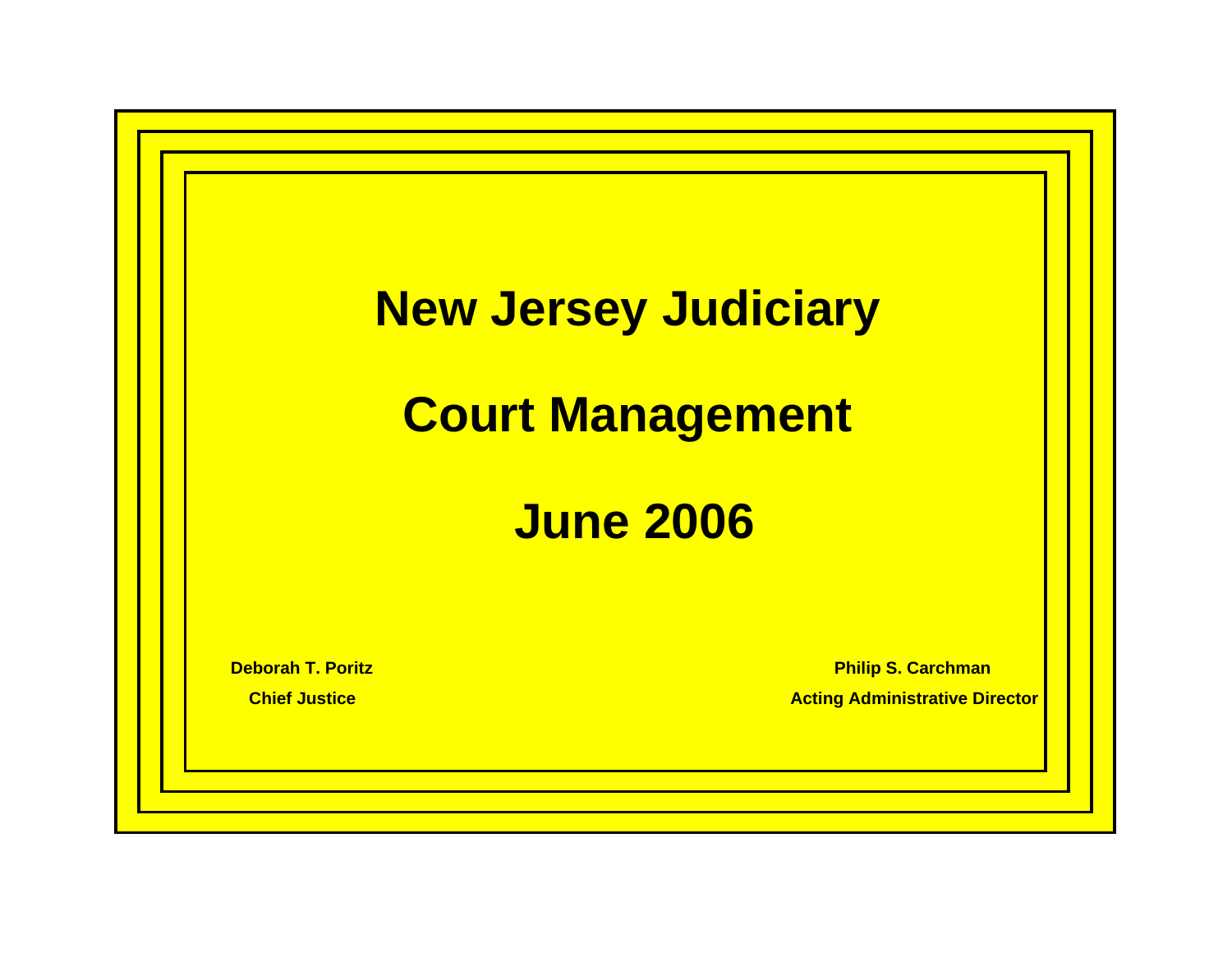| <b>INTRODUCTION</b>                   |                |                                                                          |                       |
|---------------------------------------|----------------|--------------------------------------------------------------------------|-----------------------|
| <b>KEY TO TRIAL COURT REPORTS</b>     | ii             | ADDED: "Added" and "Filing" are used interchangeably to indicate the nur |                       |
| <b>KEY TO MUNICIPAL COURT REPORTS</b> | iii            | of incoming cases. Added cases include new, reopened, reactivated, and   |                       |
| <b>KEY TO PROBATION REPORTS</b>       | 1              | transferred cases.                                                       |                       |
| CASE MANAGEMENT OVERVIEW              | $\overline{2}$ |                                                                          |                       |
| MONTHLY CLEARANCE SUMMARY             | $\overline{7}$ | ACTIVE PENDING: Cases that have not been disposed of. Does not inclu     |                       |
| <b>COUNTY PROFILES</b>                |                | inactive cases.                                                          |                       |
|                                       | 8              |                                                                          |                       |
|                                       | 10             | BACKLOG: Number of active pending cases that are not within generally    |                       |
|                                       | 12             | accepted normative case processing time frames. See "Inventory."         |                       |
|                                       | 14             |                                                                          |                       |
|                                       | 16             | BACKLOG PERCENTAGE: Backlog/Active Pending *100.                         |                       |
|                                       | 18             |                                                                          |                       |
|                                       | 20             | BACKLOG/ 100 MONTHLY FILINGS: Backlog/(Previous Court Year's Filing      |                       |
|                                       | 22             |                                                                          |                       |
|                                       | 24             | CLEARANCE: Disposed-Added.                                               |                       |
|                                       | 26             |                                                                          |                       |
|                                       | 28             | CLEARANCE PERCENTAGE: Dispositions/Added *100.                           |                       |
|                                       | 30             |                                                                          |                       |
|                                       | 32             | RESOLVED: Cases disposed or terminated.                                  |                       |
|                                       | 34             |                                                                          |                       |
|                                       | 36             | INVENTORY: Active pending cases within generally accepted normative      |                       |
|                                       | 38             | case-processing time frames. The following goals are used:               |                       |
|                                       | 40             |                                                                          |                       |
|                                       | 42             | Criminal                                                                 | 4 months from filing  |
|                                       | 44             | <b>Municipal Appeals</b>                                                 | 3 months from filing  |
|                                       | 46             | Post-Conviction Relief                                                   | 3 months from filing  |
|                                       | 48             | Equity                                                                   | 12 months from filing |
|                                       | 50             | Civil (Track 1)                                                          | 12 months from filing |
|                                       | 52             | Civil (Track 2)                                                          | 18 months from filing |
|                                       | 60             | Civil (Track 3)                                                          | 24 months from filing |

#### **INTRODUCTION**

P.O. BOX 037

ADDED: "Added" and "Filing" are used interchangeably to indicate the number CIVIL - MASS TORT: Includes Asbestos, Silicon Implant, Blood-clotting of incoming cases. Added cases include new, reopened, reactivated, and Serum, Repetitive Stress Syndrome, Gas Pipe Explosion, Maywood transferred cases.

ACTIVE PENDING: Cases that have not been disposed of. Does not include CRIMINAL: Only post-indictment criminal activity is reported in this inactive cases. publication. The contract of the contract of the contract of the contract of the contract of the contract of the contract of the contract of the contract of the contract of the contract of the contract of the contract of t

BACKLOG/ 100 MONTHLY FILINGS: Backlog/(Previous Court Year's Filings/12) \* 100 Criminal.

case-processing time frames. The following goals are used: delinquency cases. delinquency cases.

|                                                                  |    | Criminal                                         | 4 months from filing            | DISSOLUTION-NEW: Includes dissolution cases reported as new/pre-juck |
|------------------------------------------------------------------|----|--------------------------------------------------|---------------------------------|----------------------------------------------------------------------|
|                                                                  | 44 | Municipal Appeals                                | 3 months from filing            |                                                                      |
|                                                                  | 46 | <b>Post-Conviction Relief</b>                    | 3 months from filing            | DISSOLUTION-REOPENED: Includes dissolution cases reported as reop    |
|                                                                  | 48 | Equity                                           | 12 months from filing           | post-judgment.                                                       |
|                                                                  | 50 | Civil (Track 1)                                  | 12 months from filing           |                                                                      |
|                                                                  | 52 | Civil (Track 2)                                  | 18 months from filing           | DOMESTIC V-NEW: Includes domestic violence cases reported as         |
|                                                                  | 60 | Civil (Track 3)                                  | 24 months from filing           | new/TRO extended.                                                    |
|                                                                  |    | Civil (Track 4)                                  | 24 months from filing           |                                                                      |
|                                                                  |    | Special Civil (small claims & tenancy)           | 2 months from filing            | DOMESTIC V-REOPENED: Includes domestic violence cases reported       |
| <b>INTRODUCTION</b>                                              |    | Special Civil (all other)                        | 4months from filing             | as reopened/post-judgment.                                           |
|                                                                  |    | Probate                                          | 12 months from filing           |                                                                      |
|                                                                  |    | Dissolution - New                                | 12 months from filing           | <b>EQUITY: General Equity</b>                                        |
| COURT MANAGEMENT provides caseload statistics for New Jersey     |    | Dissolution - Reopened                           | 6 months from filing            |                                                                      |
| Superior Trial Courts. Statistics are compiled from monthly      |    | Delinquency                                      | 3 months from filing            | JUV/FAM CRISIS PETITION: Juvenile/Family Crisis Petitions.           |
| statistical reports prepared by division managers in each county |    | Non-Dissolution                                  | 3 months from filing            |                                                                      |
| and submitted by trial court administrators.                     |    | Domestic Violence                                | 1 month from filing             | NON-DISSOL.-NEW: Includes non-dissolution cases reported as new/     |
|                                                                  |    | Abuse/Neglect (out-of-home)                      | 4 months to fact-finding        | previously dismissed.                                                |
| The statewide overview section of the report provides court      |    | Abuse/Neglect (in-home placement)                | 6 months to fact-finding        |                                                                      |
| year-to-date clearance and inventory percentages and current     |    | Adoption*                                        | no quideline                    | NON-DISSOL.-REOPENED: Includes non-dissolution cases reported as     |
| month clearance numbers. The county profile section provides     |    | <b>Child Placement Review</b>                    | 12 months to permanency hearing | reopened/post-disposition.                                           |
| a two-page court year-to-date caseload report for each county.   |    | Juvenile/Family Crisis Petition                  | 1 month from filing             |                                                                      |
|                                                                  |    | <b>Termination of Parental Rights</b>            | 6 months from filing            | OTHER FAMILY: Family Division category that includes abuse/neglect,  |
| Court Management is produced by the Administrative Office of the |    | Criminal/Quasi-Criminal/Other                    | 3 months from filing            | adoptions, child placement review, juvenile/family crisis petitions, |
| Courts' Quantitative Research Unit.                              |    | Kinship                                          | 6 months from filing            | termination of parental rights and criminal/quasi-criminal cases.    |
|                                                                  |    | * New Adoption goals pending implementation are: |                                 |                                                                      |
|                                                                  |    |                                                  |                                 |                                                                      |

QUANTITATIVE RESEARCH UNIT **Adoption: Agency=2 months, Stepparent= 4 months**, Private Placement = 12 months P.C. RELIEF: Post-Conviction Relief.

TRENTON, NJ 08625 Percent Change: The percentage increase from last year during the same PROBATE: Contested probate. period to the current period.



#### **TABLE OF CONTENTS STATISTICAL TERMINOLOGY CASE TYPE ABBREVIATIONS**

Contamination, Latex, Diet Drug, FRT Plywood, Black Jack, and Tobacco

BACKLOG: Number of active pending cases that are not within generally CRIM/QUASI DV CONTEMPT: Includes Domestic Violence Contempt cases accepted normative case processing time frames. See "Inventory." <br>docketed as "FO" Family Division Criminal/Quasi-Criminal/Other Matters.

BACKLOG PERCENTAGE: Backlog/Active Pending \*100. CRIM/QUASI NON-SUPPORT: Includes willful non-support/interference with custody cases docketed as "FO" Family Division Criminal/Quasi-

CLEARANCE: Disposed-Added. **CRIMI/QUASI OTHER: Includes other Family Division Criminal/Quasi-**Criminal Other Matters docketed as "FO."

 DELINQUENCY-NEW: Includes juvenile delinquency cases reported as RESOLVED: Cases disposed or terminated. The same of the state of the state of the state of the state of terminated.

INVENTORY: Active pending cases within generally accepted normative DELINQUENCY-PREV. ADJUD: Includes previously adjudicated juvenile

DISSOLUTION-NEW: Includes dissolution cases reported as new/pre-judgment.

DISSOLUTION-REOPENED: Includes dissolution cases reported as reopened/ post-judgment.

TERM OF PARENTAL RIGHTS: Termination of Parental Rights.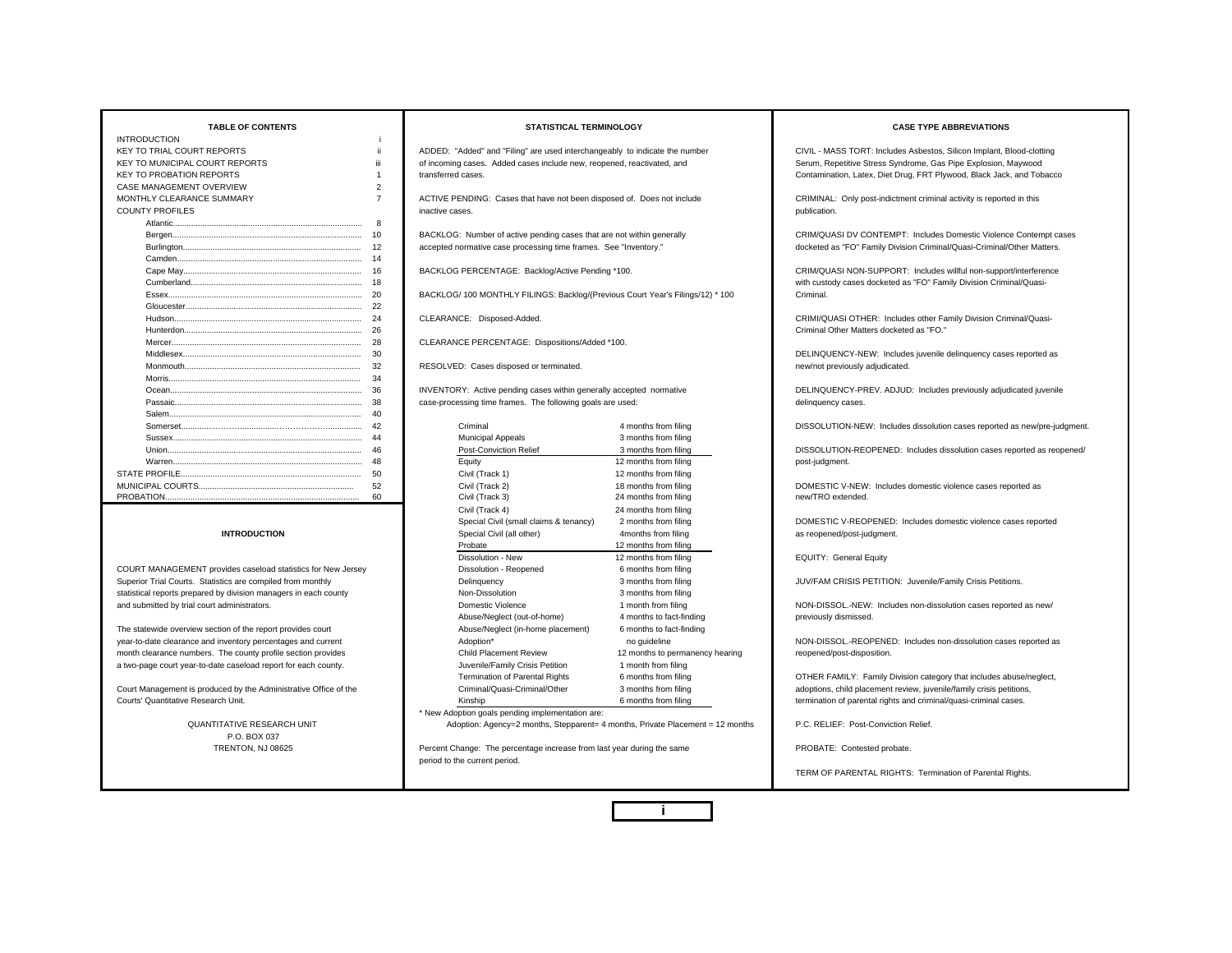|                 |                                                                          |              |                                                                                                                                                                                                                                               |           | <b>Key to Tables</b> |                   |           |            |         |                   |                      |  |  |  |
|-----------------|--------------------------------------------------------------------------|--------------|-----------------------------------------------------------------------------------------------------------------------------------------------------------------------------------------------------------------------------------------------|-----------|----------------------|-------------------|-----------|------------|---------|-------------------|----------------------|--|--|--|
|                 | <b>Caseload Profile</b><br><b>Atlantic</b><br>July 2003 - September 2003 |              |                                                                                                                                                                                                                                               |           |                      |                   |           |            |         |                   |                      |  |  |  |
|                 |                                                                          |              |                                                                                                                                                                                                                                               | Clearance |                      |                   | Inventory | Backlog    |         | Active            | Backlog/100          |  |  |  |
|                 |                                                                          |              | Resolved                                                                                                                                                                                                                                      | number    | percent              | number            | percent   | number     | percent | Pending           | <b>Mthly Filings</b> |  |  |  |
|                 |                                                                          | Α            |                                                                                                                                                                                                                                               | C         |                      |                   |           | E          |         |                   | G                    |  |  |  |
| <b>Criminal</b> | percent change                                                           | 22<br>$-19%$ | 21<br>0%<br>B                                                                                                                                                                                                                                 | $-1$      | 95%                  | 20<br>$-20%$<br>D | 83%       | 4<br>$-2%$ | 17%     | 24<br>$-17%$<br>F | 51<br>$1\%$          |  |  |  |
|                 | <b>Municipal Appeals</b><br>percent change                               | 16<br>60%    | 94%<br>28%<br>72%<br>15<br>13<br>33<br>46<br>660<br>$-1$<br>88%<br>73%<br>44%<br>136%<br>100%                                                                                                                                                 |           |                      |                   |           |            |         |                   |                      |  |  |  |
| Α               | 22<br>$-19%$                                                             |              | 22 criminal cases were added in July - September 2003<br>There were 19% less cases added in July - September 2003 than in July - September 2002.                                                                                              |           |                      |                   |           |            |         |                   |                      |  |  |  |
| B               | 15<br>88%                                                                |              | 15 municipal appeals cases were disposed in July - September 2003.<br>There were 88% more cases disposed in July - September 2003 than in July - September 2002.                                                                              |           |                      |                   |           |            |         |                   |                      |  |  |  |
| с               | $-1$<br>95%                                                              |              | There was a shortfall of 1 criminal cases in July - September 2003, a -1 clearance (disposed - added).<br>The clearance percentage (disposed/added) was 95% in July - September.                                                              |           |                      |                   |           |            |         |                   |                      |  |  |  |
| D               | 13<br>44%<br>28%                                                         |              | 13 municipal appeals were in inventory (less than 3 months old) in September 2003.<br>There were 44% more cases in inventory in September 2003 than in September 2002.<br>28% of active municpal appeals were in inventory in September 2003. |           |                      |                   |           |            |         |                   |                      |  |  |  |
| Е               | 4<br>$-2%$<br>17%                                                        |              | 4 criminal cases were in backlog (over 4 months old) in September 2003.<br>There were 2% less cases in backlog in September 2003 than in September 2002.<br>17% of active criminal cases were in backlog in September 2003.                   |           |                      |                   |           |            |         |                   |                      |  |  |  |
| F               | 46<br>100%                                                               |              | 46 municipal appeals were pending in September 2003.<br>There were 100% more cases pending in September 2003 than in September 2002.                                                                                                          |           |                      |                   |           |            |         |                   |                      |  |  |  |
| G               | 51<br>1%                                                                 |              | There were 51 cases in backlog in September 2003 per every 100 average monthly filings in<br>July 2002 - June 2003. The rate increased 1% in the last year.                                                                                   |           |                      |                   |           |            |         |                   |                      |  |  |  |

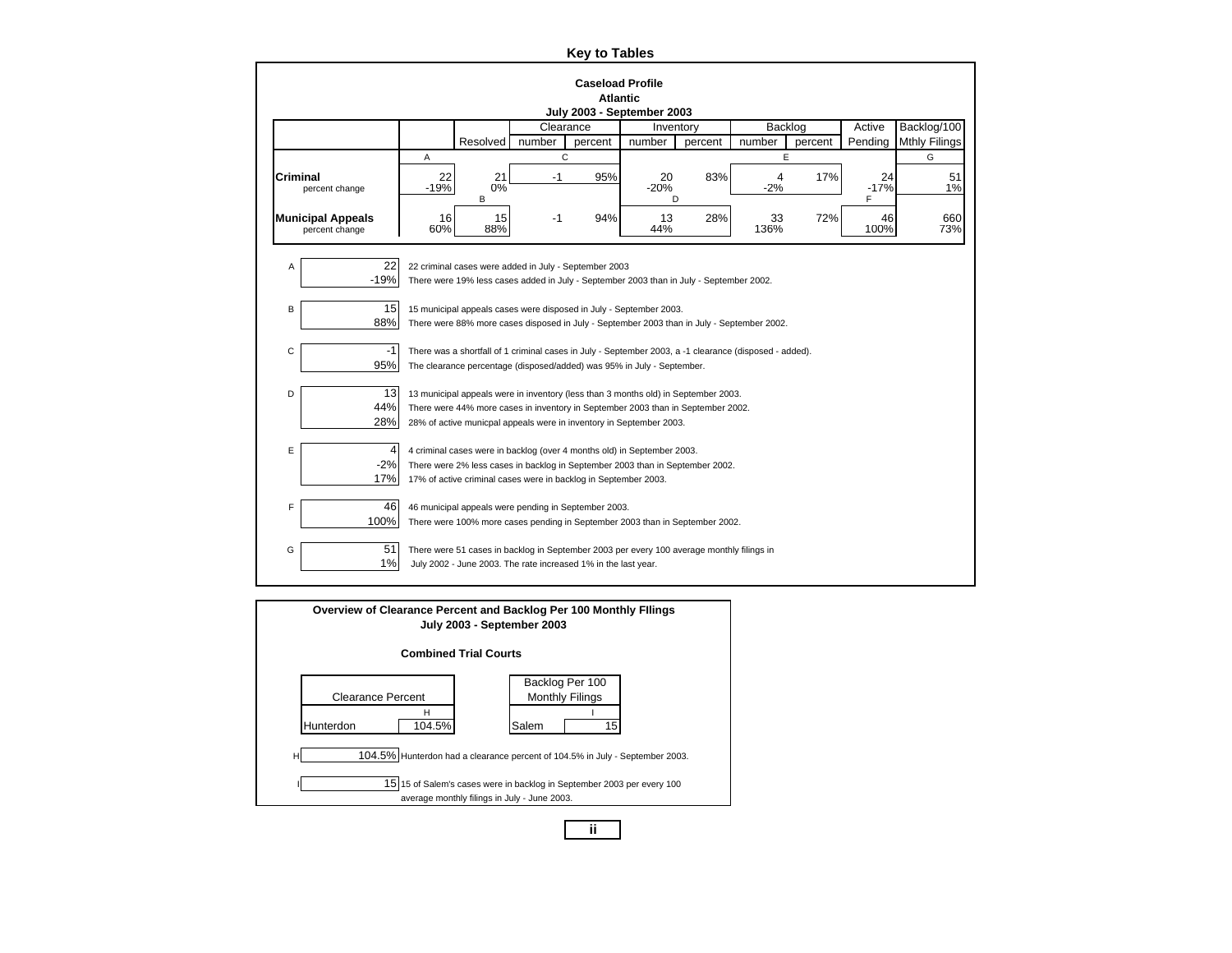| <b>Municipal Court Reports Summary</b><br>This page provides definitions and a key to the reports.                                    |                               |                |                |                                                                   | <b>Key</b> |                                                                                                            |         |                   |         |                    |                                     |
|---------------------------------------------------------------------------------------------------------------------------------------|-------------------------------|----------------|----------------|-------------------------------------------------------------------|------------|------------------------------------------------------------------------------------------------------------|---------|-------------------|---------|--------------------|-------------------------------------|
| <b>Terminology - Case Type</b>                                                                                                        |                               |                |                |                                                                   |            | <b>Municipal Court Caseload Profile</b>                                                                    |         |                   |         |                    |                                     |
| Criminal: Includes indictable offenses, disorderly persons & petty<br>disorderly persons offenses, and all other non-traffic offenses |                               | Added          | Resolved       | Clearance<br>number                                               | percent    | Inventory<br>number                                                                                        | percent | Backlog<br>number | percent | Active<br>Pending  | Backlog/100<br><b>Mthly Fllings</b> |
| (including municipal ordinances).                                                                                                     | <b>Atlantic</b>               | $\mathsf{A}$   |                | $\mathsf{C}$                                                      |            |                                                                                                            |         | E.                |         |                    | G                                   |
| D.W.I.: Includes Driving While Intoxicated charges.                                                                                   | Indictables<br>percent change | 2,653<br>$-8%$ | 2,602<br>$-9%$ | $-51$                                                             | 98%        | 11<br>$-31%$                                                                                               | 85%     | 2<br>100%         | 15%     | 13<br>$-24%$       | 60<br>91%                           |
| Parking: Includes parking charges.                                                                                                    | D.P. & P.D.P.                 | 5,195<br>5%    | В<br>4,908     | $-287$                                                            | 94%        | D<br>1,306<br>20%                                                                                          | 45%     | 1,603<br>11%      | 55%     | F.<br>2,909<br>15% | 101<br>10%                          |
| Traffic: Includes all traffic charges except for D.W.I charges and                                                                    | percent change                |                | 2%             |                                                                   |            |                                                                                                            |         |                   |         |                    |                                     |
| parking charges.                                                                                                                      |                               |                |                |                                                                   |            |                                                                                                            |         |                   |         |                    |                                     |
| <b>Terminology - Statistics</b>                                                                                                       | 2,653<br>A<br>$-8%$           |                |                | 2,653 indictable cases were added in July - September 2003        |            | There were 8% less cases added in July - September 2003 than in July - September 2002.                     |         |                   |         |                    |                                     |
| Active Pending: Number of active pending charges.                                                                                     |                               |                |                |                                                                   |            |                                                                                                            |         |                   |         |                    |                                     |
| Does not include charges with warrants issued.                                                                                        | В<br>4,908<br>2%              |                |                | 4,908 D.P. & P.D.P. cases were disposed in July - September 2003. |            | There were 2% more cases disposed in July - September 2003 than in July - September 2002.                  |         |                   |         |                    |                                     |
| Added: Charges added includes charges newly added, charges                                                                            |                               |                |                |                                                                   |            |                                                                                                            |         |                   |         |                    |                                     |
| remanded by county prosecutor, charges transferred in from other                                                                      | C<br>$-51$                    |                |                |                                                                   |            | There was a shortfall of 51 indictable cases in July - September 2003, a -51 clearance (disposed - added). |         |                   |         |                    |                                     |
| courts, and charges reinstated.                                                                                                       | 98%                           |                |                |                                                                   |            | The clearance percentage (disposed/added) was 98% in July - September.                                     |         |                   |         |                    |                                     |
| Backlog #: Number of active pending charges over 60 days old. Does                                                                    | D<br>1,306                    |                |                |                                                                   |            | 1,306 D.P. & P.D.P. cases were in inventory (less than 60 days old) in September 2003.                     |         |                   |         |                    |                                     |
| not include charges with warrants issued.                                                                                             | 20%                           |                |                |                                                                   |            | There were 20% more cases in inventory in September 2003 than in September 2002.                           |         |                   |         |                    |                                     |
|                                                                                                                                       | 45%                           |                |                |                                                                   |            | 45% of active D.P. & P.D.P. cases were in inventory in September 2003.                                     |         |                   |         |                    |                                     |
| Backlog %: Percentage of active pending charges over 60 days old.<br>Does not include charges with warrants issued.                   | Е                             |                |                |                                                                   |            | 2 indictable cases were in backlog (over 60 days old) in September 2003.                                   |         |                   |         |                    |                                     |
|                                                                                                                                       | 100%                          |                |                |                                                                   |            | There were 100% more cases in backlog in September 2003 than in September 2002.                            |         |                   |         |                    |                                     |
| Backlog/100 Monthly Filings:                                                                                                          | 15%                           |                |                | 15% of active indictable cases were in backlog in September 2003. |            |                                                                                                            |         |                   |         |                    |                                     |
| Backlog/(Previous Court Year's Filings/12) * 100                                                                                      | F<br>2.909                    |                |                |                                                                   |            |                                                                                                            |         |                   |         |                    |                                     |
| Clearance: Disposed - Added.                                                                                                          | 15%                           |                |                | 2,909 D.P. & P.D.P. cases were pending in September 2003.         |            | There were 15% more cases pending in September 2003 than in September 2002.                                |         |                   |         |                    |                                     |
|                                                                                                                                       |                               |                |                |                                                                   |            |                                                                                                            |         |                   |         |                    |                                     |
| Clearance Percentage: Disposed/Added*100.                                                                                             | G<br>60                       |                |                |                                                                   |            | There were 60 cases in backlog in September 2003 per every 100 average monthly filings in                  |         |                   |         |                    |                                     |
| Disposed: Charges disposed includes referrals to county                                                                               | 91%                           |                |                | July 2002 - June 2003. The rate increased 91% in the last year.   |            |                                                                                                            |         |                   |         |                    |                                     |
| prosecutor, referrals to other courts, Violations Bureau dispositions,                                                                |                               |                |                |                                                                   |            |                                                                                                            |         |                   |         |                    |                                     |
| guilty pleas, completed trials, dismissals, placements in diversionary                                                                |                               |                |                |                                                                   |            |                                                                                                            |         |                   |         |                    |                                     |
| programs, charges closed per Rule 7:6-3, and other forms                                                                              |                               |                |                |                                                                   |            |                                                                                                            |         |                   |         |                    |                                     |
| of adjudication.                                                                                                                      |                               |                |                |                                                                   |            |                                                                                                            |         |                   |         |                    |                                     |
| Inventory: Active pending cases within generally accepted normative                                                                   |                               |                |                |                                                                   |            |                                                                                                            |         |                   |         |                    |                                     |
| case-processing time frames.                                                                                                          |                               |                |                |                                                                   |            |                                                                                                            |         |                   |         |                    |                                     |
|                                                                                                                                       |                               |                |                |                                                                   |            |                                                                                                            |         |                   |         |                    |                                     |

**iii**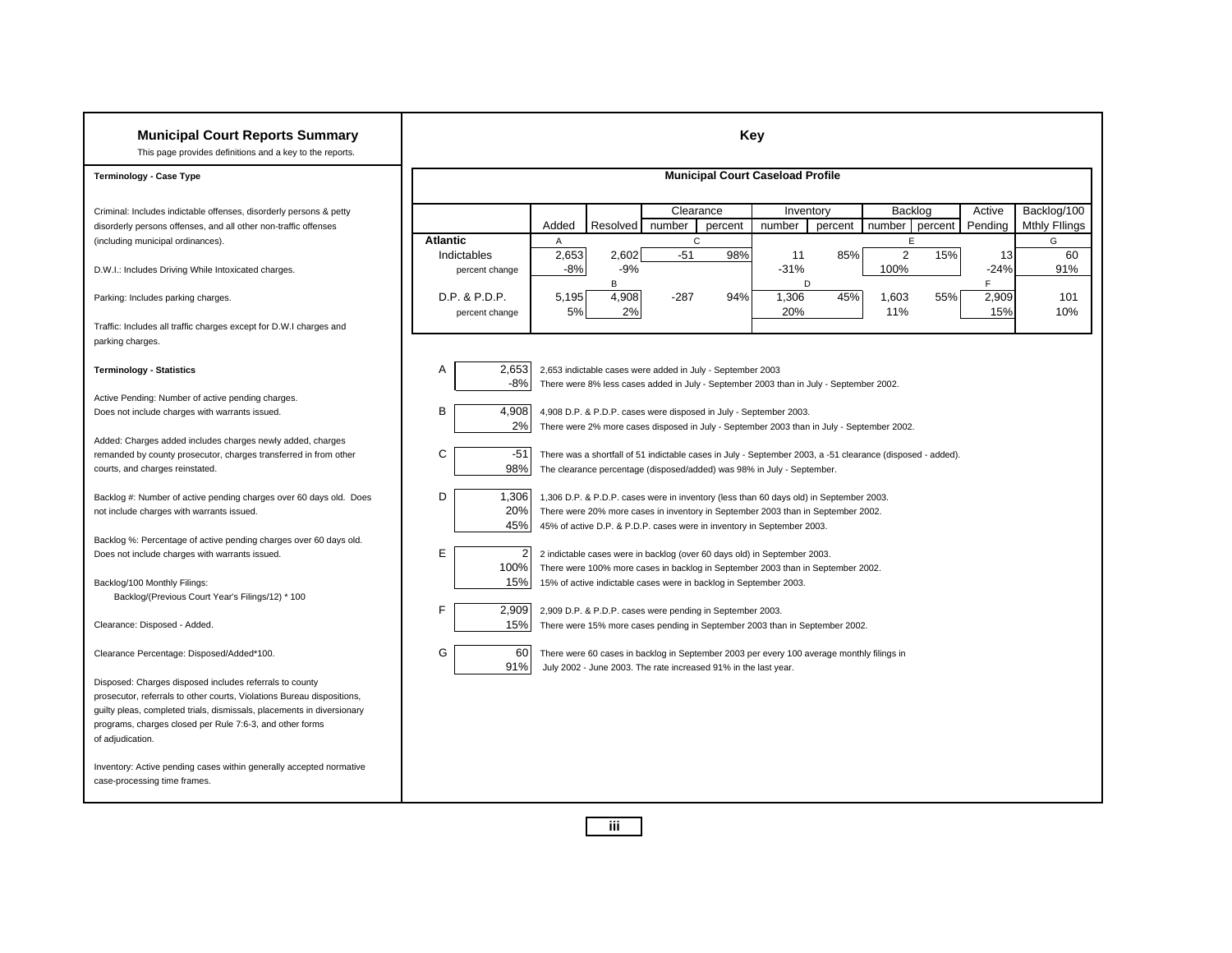| <b>Probation Definitions</b><br>This page provides definitions and a key to the reports.                       |                          |                                                                                                                                                |                          |         |                    |         | <b>Probation Example</b><br>September 2003 |         |                    |              |                        |                                                                                                                                                                                  |            |          |
|----------------------------------------------------------------------------------------------------------------|--------------------------|------------------------------------------------------------------------------------------------------------------------------------------------|--------------------------|---------|--------------------|---------|--------------------------------------------|---------|--------------------|--------------|------------------------|----------------------------------------------------------------------------------------------------------------------------------------------------------------------------------|------------|----------|
| <b>Probation - Adult Caseload</b>                                                                              |                          |                                                                                                                                                | <b>Adult Supervision</b> |         |                    |         | <b>Community Service and Collections</b>   |         |                    |              |                        | <b>Child Support Enforcement</b>                                                                                                                                                 |            |          |
| Clients                                                                                                        |                          |                                                                                                                                                |                          |         | Percent            |         |                                            |         | Percent            |              | <b>Percent Current</b> |                                                                                                                                                                                  |            |          |
| Number under active supervision at the end                                                                     |                          |                                                                                                                                                |                          |         | Completed/         |         |                                            |         | Completed/         |              | Obligations            |                                                                                                                                                                                  |            | Variance |
| of the period or discharged within the last month.                                                             |                          |                                                                                                                                                |                          |         | Percent Performing |         |                                            |         | Percent Performing | Active       | Collected              |                                                                                                                                                                                  | Collection | Between  |
|                                                                                                                |                          | Average                                                                                                                                        | Percent                  | Paid Or | Community          |         | Average                                    | Paid Or | Community          | Caseload     | Oct-02 to              | <b>Dollars Collected</b>                                                                                                                                                         | Goal       | Actual & |
| Average Caseload                                                                                               |                          | Clients<br>Caseload                                                                                                                            | Emploved Paving          |         | Service            | Clients | Caseload                                   | Paving  | Service            | Sep 2003     | Sep-03                 | Oct -02 to Sep-03                                                                                                                                                                | % cha      | Goal     |
| Average caseload from October 2003 to September 2003.                                                          | Atlantic                 |                                                                                                                                                |                          |         |                    |         |                                            |         |                    |              | K                      |                                                                                                                                                                                  |            |          |
|                                                                                                                | Last Year                | $\overline{A}$<br>106                                                                                                                          | $\mathbf C$              |         | E                  |         | G                                          |         |                    | 11,924       | 69%                    | \$34,204,214                                                                                                                                                                     | M          |          |
| Percent Employed                                                                                               | <b>This Year</b>         | 2,550                                                                                                                                          | 79%                      | 58%     | 27%                | 3.059   | 1,020                                      | 27%     | 7%                 | 12.191<br>2% | 69%                    | \$36,088,601<br>5.5%                                                                                                                                                             | 5.0%       | 0.5      |
| Percent employed at the end of the month.                                                                      | percent change<br>Bergen |                                                                                                                                                |                          |         |                    |         |                                            |         |                    | $\cdot$      |                        |                                                                                                                                                                                  |            |          |
| Percent Paid or Paying                                                                                         | Last Year                | R                                                                                                                                              |                          | D       |                    |         |                                            |         |                    | 11,137       | 74%                    | \$59,639,037                                                                                                                                                                     |            | N        |
| Percent with financial obligations who have made a                                                             | <b>This Year</b>         | 118<br>4.369                                                                                                                                   | 69%                      | 60%     | 39%                | 4.416   | 736                                        | 13%     | 14%                | 11,217       | 74%                    | \$63,551,476                                                                                                                                                                     | 7.9%       | $-1.3$   |
| payment during the last 45 days, have made                                                                     | percent change           |                                                                                                                                                |                          |         |                    |         |                                            |         |                    | 1%           |                        | 6.6%                                                                                                                                                                             |            |          |
| prepayments, or have a \$0 balance.                                                                            |                          |                                                                                                                                                |                          |         |                    |         |                                            |         |                    |              |                        |                                                                                                                                                                                  |            |          |
| Percent Completed/Performing Community Service                                                                 |                          |                                                                                                                                                |                          |         |                    |         |                                            |         |                    |              |                        |                                                                                                                                                                                  |            |          |
| Percent with community service obligations who have served                                                     |                          |                                                                                                                                                |                          |         |                    |         |                                            |         |                    |              |                        |                                                                                                                                                                                  |            |          |
| at least six hours hours during the last 45 days                                                               | A                        | 2,550 2,550 adult clients were under active supervision at the end of September 2003 or discharged during the month in Atlantic County.        |                          |         |                    |         |                                            |         |                    |              |                        |                                                                                                                                                                                  |            |          |
| or have a 0 hours balance.                                                                                     |                          |                                                                                                                                                |                          |         |                    |         |                                            |         |                    |              |                        |                                                                                                                                                                                  |            |          |
| <b>Probation - Community Service and Collections</b>                                                           | B                        | 118 The average caseload in September 2003 was 188 clients in Bergen County.                                                                   |                          |         |                    |         |                                            |         |                    |              |                        |                                                                                                                                                                                  |            |          |
| Clients<br>Number of community service and collections clients at                                              | C                        | 79% 79% of the adult clients in Atlantic were employed at the end of September 2003.                                                           |                          |         |                    |         |                                            |         |                    |              |                        |                                                                                                                                                                                  |            |          |
| the end of the period or discharged within the last month.                                                     |                          |                                                                                                                                                |                          |         |                    |         |                                            |         |                    |              |                        |                                                                                                                                                                                  |            |          |
|                                                                                                                | D                        | 60% 60% of the adult clients in Bergen with a financial obligation made a payment during October 2003 and September 2003 or had a \$0 balance. |                          |         |                    |         |                                            |         |                    |              |                        |                                                                                                                                                                                  |            |          |
| Average Caseload                                                                                               |                          |                                                                                                                                                |                          |         |                    |         |                                            |         |                    |              |                        |                                                                                                                                                                                  |            |          |
| Average caseload from October 2003 to September 2003.                                                          | E                        |                                                                                                                                                |                          |         |                    |         |                                            |         |                    |              |                        | 27% 27% of the adult clients in Atlantic with community service obligations served hours during October 2003 and September 2003 or had a 0 hours balance.                        |            |          |
| Percent Paid or Paying<br>Percent with financial obligations who have made a                                   | E                        | 4,416 There were 4,416 Community Service and Collections clients in Bergen in September 2003.                                                  |                          |         |                    |         |                                            |         |                    |              |                        |                                                                                                                                                                                  |            |          |
| payment during the last 45 days, have made                                                                     | G                        | 1,020 The average caseload in September 2003 was 1,020 clients in Atlantic County.                                                             |                          |         |                    |         |                                            |         |                    |              |                        |                                                                                                                                                                                  |            |          |
| prepayments, or have a \$0 balance.<br>Percent Completed/Performing Community Service                          | $\mathbf{H}$             | 13% 13% of the clients in Bergen with financial obligations made payments in the last 45 days, prepayments, or had a \$0 balance.              |                          |         |                    |         |                                            |         |                    |              |                        |                                                                                                                                                                                  |            |          |
| Percent with community service obligations who have served<br>at least six hours hours during the last 45 days |                          | 7% 7% of the clients in Atlantic with community service obligations served at least 6 hours in the lst 45 days or had a 0 hours balance.       |                          |         |                    |         |                                            |         |                    |              |                        |                                                                                                                                                                                  |            |          |
| or have a 0 hours balance.                                                                                     |                          |                                                                                                                                                |                          |         |                    |         |                                            |         |                    |              |                        |                                                                                                                                                                                  |            |          |
| <b>Child Support Enforcement</b>                                                                               | J.                       | 11,137 There were 11,137 open cases in Bergen where support had been ordered as of September 2002.                                             |                          |         |                    |         |                                            |         |                    |              |                        |                                                                                                                                                                                  |            |          |
| Active Caseload Sep 2003                                                                                       |                          | 11,217 There were 11,217 open cases in Bergen where support had been ordered as of September 2003.                                             |                          |         |                    |         |                                            |         |                    |              |                        |                                                                                                                                                                                  |            |          |
| Open cases where support has been ordered,<br>as of the end of the month.                                      |                          | 1% There were 1% more open cases where support was ordered in September 2003 than in September 2002 in Bergen County.                          |                          |         |                    |         |                                            |         |                    |              |                        |                                                                                                                                                                                  |            |          |
|                                                                                                                | K                        |                                                                                                                                                |                          |         |                    |         |                                            |         |                    |              |                        | 69% There were 69% of ordered, current support dollars collected, excluding obligations and payments for arrears from October 2002 to September 2002 in Atlantic County.         |            |          |
| Percent Current Obligations Collected Oct-02 to Sep-03                                                         |                          |                                                                                                                                                |                          |         |                    |         |                                            |         |                    |              |                        | 69% There were 69% of ordered, current support dollars collected, excluding obligations and payments for arrears from October 2003 to September 2003 in Atlantic County.         |            |          |
| Proportion of ordered, current support dollars collected,                                                      |                          |                                                                                                                                                |                          |         |                    |         |                                            |         |                    |              |                        |                                                                                                                                                                                  |            |          |
| excluding obligations and payments for arrears.                                                                | L                        |                                                                                                                                                |                          |         |                    |         |                                            |         |                    |              |                        | \$59,639,037 There were \$59,639,037 collected for child support and alimony, including current support and arrears payment from October 2002 - September 2002 in Bergen County. |            |          |
|                                                                                                                |                          |                                                                                                                                                |                          |         |                    |         |                                            |         |                    |              |                        | \$63,551,476 There were \$63,551,476 collected for child support and alimony, including current support and arrears payment from October 2003 - September 2003 in Bergen County. |            |          |
| Dollars Collected Oct-02 to Sep-03                                                                             |                          |                                                                                                                                                |                          |         |                    |         |                                            |         |                    |              |                        | 6.6% There were 6.6% more dollars collected for child support and alimony, including current support and arrears payments in Oct 03 - Sep 03 than in Oct 02 - Sep 02 in Bergen.  |            |          |
| Dollars collected for child support and alimony,                                                               | M                        |                                                                                                                                                |                          |         |                    |         |                                            |         |                    |              |                        | 5.0% The collection goal set for October 2003 - September 2003 was 5.0% higher than the collection goal set for October 2002 - September 2002 in Atlantic County.                |            |          |
| including current support and arrears payments.                                                                |                          |                                                                                                                                                |                          |         |                    |         |                                            |         |                    |              |                        |                                                                                                                                                                                  |            |          |
| Collection Goal % chg                                                                                          | N                        | -1.3 The dollars collected were -1.3 lower than the collection goal in September 2003 in Bergen County.                                        |                          |         |                    |         |                                            |         |                    |              |                        |                                                                                                                                                                                  |            |          |
| The % increase target set for the October - September period                                                   |                          |                                                                                                                                                |                          |         |                    |         |                                            |         |                    |              |                        |                                                                                                                                                                                  |            |          |
| compared with the previous October - September period.                                                         |                          |                                                                                                                                                |                          |         |                    |         |                                            |         |                    |              |                        |                                                                                                                                                                                  |            |          |
| Variance Between Actual & Goal                                                                                 |                          |                                                                                                                                                |                          |         |                    |         |                                            |         |                    |              |                        |                                                                                                                                                                                  |            |          |
| The difference between the dollars collected                                                                   |                          |                                                                                                                                                |                          |         |                    |         |                                            |         |                    |              |                        |                                                                                                                                                                                  |            |          |
| and the collection goal.                                                                                       |                          |                                                                                                                                                |                          |         |                    |         |                                            |         |                    |              |                        |                                                                                                                                                                                  |            |          |
|                                                                                                                |                          |                                                                                                                                                |                          |         |                    |         |                                            |         |                    |              |                        |                                                                                                                                                                                  |            |          |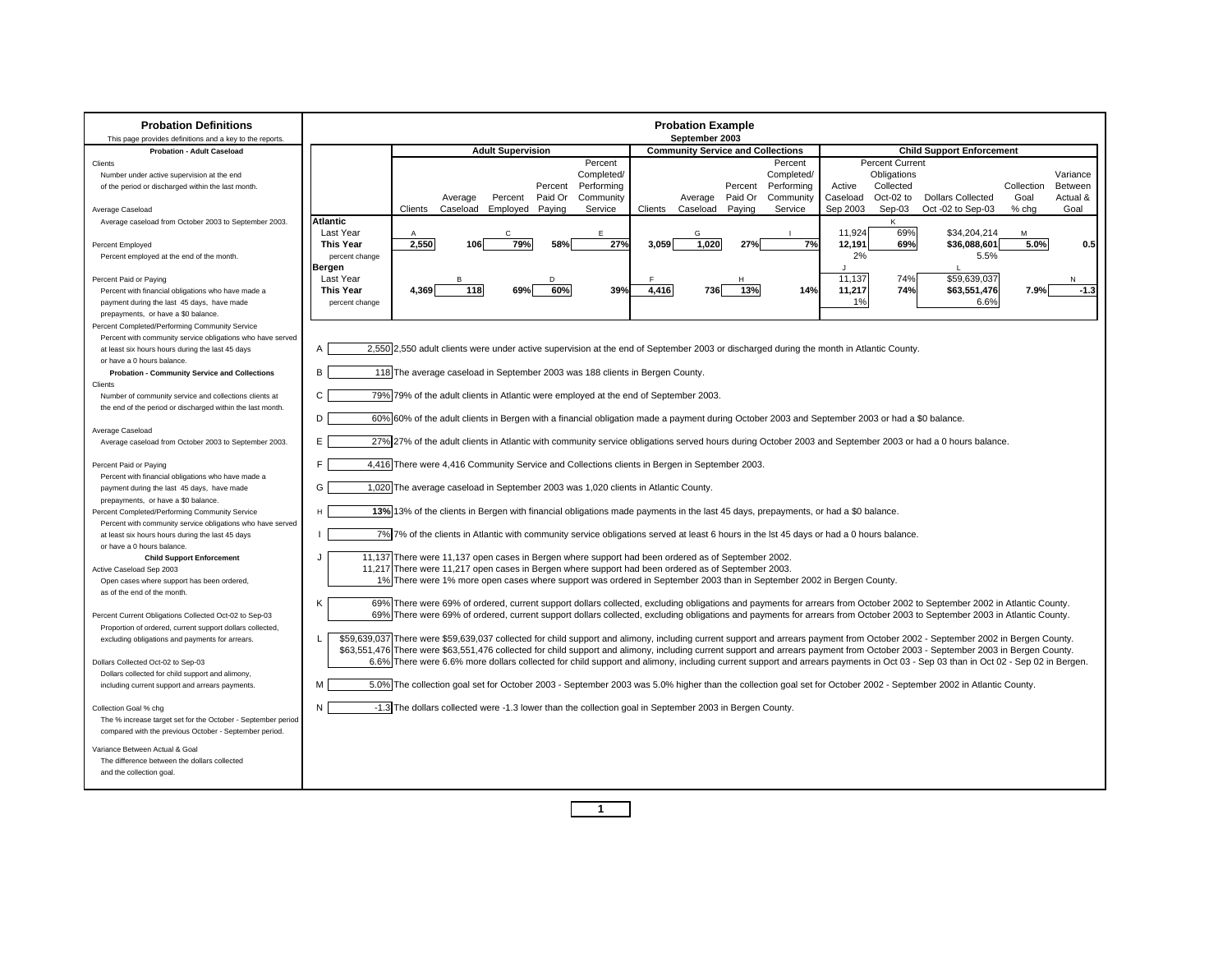|                          |        | <b>Combined Trial Courts</b>                                                                                                                                                                                |    |                          |        | <b>Criminal</b>        |     |                          |        | <b>Municipal Appeals</b> |                |                          |        | <b>Post-Conviction Relief</b> |          |
|--------------------------|--------|-------------------------------------------------------------------------------------------------------------------------------------------------------------------------------------------------------------|----|--------------------------|--------|------------------------|-----|--------------------------|--------|--------------------------|----------------|--------------------------|--------|-------------------------------|----------|
|                          |        | Backlog Per 100                                                                                                                                                                                             |    |                          |        | Backlog Per 100        |     |                          |        | Backlog Per 100          |                |                          |        | Backlog Per 100               |          |
| <b>Clearance Percent</b> |        | <b>Monthly Filings</b>                                                                                                                                                                                      |    | <b>Clearance Percent</b> |        | <b>Monthly Filings</b> |     | <b>Clearance Percent</b> |        | <b>Monthly Filings</b>   |                | <b>Clearance Percent</b> |        | <b>Monthly Filings</b>        |          |
| Bergen                   | 102.8% | Salem                                                                                                                                                                                                       | 14 | Bergen                   | 114.0% | Warren                 | 44  | Passaic                  | 140.9% | Bergen                   | $\overline{0}$ | Cape May                 | 311.1% | Warren                        | $\Omega$ |
| Essex                    | 101.6% | Cape May                                                                                                                                                                                                    | 15 | Monmouth                 | 108.0% | <b>Cape May</b>        | 45  | <b>Morris</b>            | 137.0% | Monmouth                 | 50             | Hudson                   | 179.4% | Salem                         | 369      |
| Camden                   | 101.5% | Hudson                                                                                                                                                                                                      | 16 | <b>Union</b>             | 107.7% | Salem                  | 46  | Hunterdon                | 134.6% | Atlantic                 | 56             | Monmouth                 | 160.0% | <b>Hunterdon</b>              | 400      |
| Monmouth                 | 101.4% | Warren                                                                                                                                                                                                      | 18 | Camden                   | 107.7% | <b>Sussex</b>          | 57  | Salem                    | 113.3% | Middlesex                | 66             | Gloucester               | 126.7% | Hudson                        | 529      |
| Mercer                   | 101.2% | Passaic                                                                                                                                                                                                     | 20 | Hudson                   | 105.4% | <b>Hunterdon</b>       | 65  | <b>Sussex</b>            | 113.3% | Cumberland               | 67             | Camden                   | 119.5% | <b>Middlesex</b>              | 631      |
| Union                    | 101.0% | Hunterdon                                                                                                                                                                                                   | 20 | Warren                   | 105.3% | Camden                 | 72  | Essex                    | 111.2% | Warren                   | 69             | Passaic                  | 115.6% | Ocean                         | 678      |
| Sussex                   | 100.9% | Bergen                                                                                                                                                                                                      | 20 | <b>Sussex</b>            | 105.1% | <b>Morris</b>          | 73  | Middlesex                | 111.0% | Salem                    | 80             | <b>Middlesex</b>         | 113.6% | <b>Essex</b>                  | 764      |
| Hudson                   | 100.9% | Union                                                                                                                                                                                                       | 21 | Passaic                  | 104.7% | <b>Hudson</b>          | 75  | Monmouth                 | 105.0% | Passaic                  | 91             | Ocean                    | 108.7% | Gloucester                    | 800      |
| Cape May                 | 100.8% | Camden                                                                                                                                                                                                      | 21 | Somerset                 | 103.7% | <b>Monmouth</b>        | 82  | Gloucester               | 101.7% | Hunterdon                | 92             | <b>Morris</b>            | 106.7% | Bergen                        | 860      |
| Middlesex                | 100.6% | <b>Sussex</b>                                                                                                                                                                                               | 22 | <b>Morris</b>            | 101.7% | <b>Union</b>           | 91  | Union                    | 100.0% | Cape May                 | 103            | <b>Mercer</b>            | 104.2% | Cape May                      | 933      |
| Morris                   | 100.5% | Essex                                                                                                                                                                                                       | 23 | Cumberland               | 101.5% | <b>Middlesex</b>       | 99  | Bergen                   | 98.6%  | Ocean                    | 109            | <b>Salem</b>             | 100.0% | <b>Burlington</b>             | 1,000    |
| Warren                   | 100.4% | Ocean                                                                                                                                                                                                       | 24 | Gloucester               | 101.3% | Gloucester             | 100 | Ocean                    | 95.5%  | <b>Essex</b>             | 121            | Warren                   | 100.0% | Monmouth                      | 1,050    |
| Hunterdon                | 100.1% | Gloucester                                                                                                                                                                                                  | 24 | Salem                    | 100.8% | <b>Essex</b>           | 109 | Cumberland               | 94.4%  | Hudson                   | 122            | <b>Burlington</b>        | 93.3%  | Camden                        | 1,090    |
| Salem                    | 99.8%  | Cumberland                                                                                                                                                                                                  | 27 | <b>Mercer</b>            | 99.8%  | <b>Atlantic</b>        | 109 | Warren                   | 94.3%  | Camden                   | 129            | <b>Union</b>             | 93.2%  | Passaic                       | 1,147    |
| Cumberland               | 99.7%  | Atlantic                                                                                                                                                                                                    | 27 | <b>Hunterdon</b>         | 99.3%  | Ocean                  | 112 | Atlantic                 | 90.6%  | <b>Morris</b>            | 144            | Cumberland               | 85.7%  | <b>Atlantic</b>               | 1,341    |
| Passaic                  | 99.6%  | <b>Morris</b>                                                                                                                                                                                               | 29 | <b>Middlesex</b>         | 99.1%  | <b>Mercer</b>          | 118 | Cape May                 | 85.7%  | <b>Sussex</b>            | 180            | Bergen                   | 80.0%  | Cumberland                    | 1,371    |
| <b>Burlington</b>        | 99.6%  | Burlington                                                                                                                                                                                                  | 32 | <b>Essex</b>             | 98.4%  | Passaic                | 127 | Somerset                 | 85.7%  | Gloucester               | 248            | <b>Atlantic</b>          | 66.7%  | <b>Sussex</b>                 | 1,650    |
| Gloucester               | 99.2%  | Somerset                                                                                                                                                                                                    | 33 | Cape May                 | 97.6%  | <b>Bergen</b>          | 128 | Mercer                   | 85.1%  | Union                    | 279            | Sussex                   | 62.5%  | <b>Union</b>                  | 1,800    |
| Somerset                 | 99.0%  | Mercer                                                                                                                                                                                                      | 34 | <b>Atlantic</b>          | 97.3%  | Somerset               | 168 | Hudson                   | 81.4%  | <b>Burlington</b>        | 457            | Hunterdon                | 50.0%  | <b>Morris</b>                 | 2,160    |
| Ocean                    | 98.8%  | Middlesex                                                                                                                                                                                                   | 42 | Ocean                    | 93.6%  | Cumberland             | 195 | Burlington               | 71.4%  | Mercer                   | 511            | Somerset                 | 47.1%  | Somerset                      | 2,259    |
| Atlantic                 | 89.0%  | Monmouth                                                                                                                                                                                                    | 44 | <b>Burlington</b>        | 85.8%  | <b>Burlington</b>      | 197 | Camden                   | 69.6%  | Somerset                 | 514            | <b>Essex</b>             | 40.6%  | <b>Mercer</b>                 | 2,650    |
| <b>State</b>             | 100.2% | <b>State</b><br>Note: In CPR, the backlog goal of 12 months to completion of a permanency hearing was modified in Feb. 2006 to 12 months to completion of a permanency hearing and the signing of an order. | 26 | <b>State</b>             | 102.4% | <b>State</b>           | 103 | <b>State</b>             | 101.3% | <b>State</b>             | 155            | <b>State</b>             | 96.9%  | <b>State</b>                  | 1,060    |

In Kinship, a backlog goal of 6 months was established in December 2005. **2** The Kinship backlog goal is also applied to pre-December 2005 statistics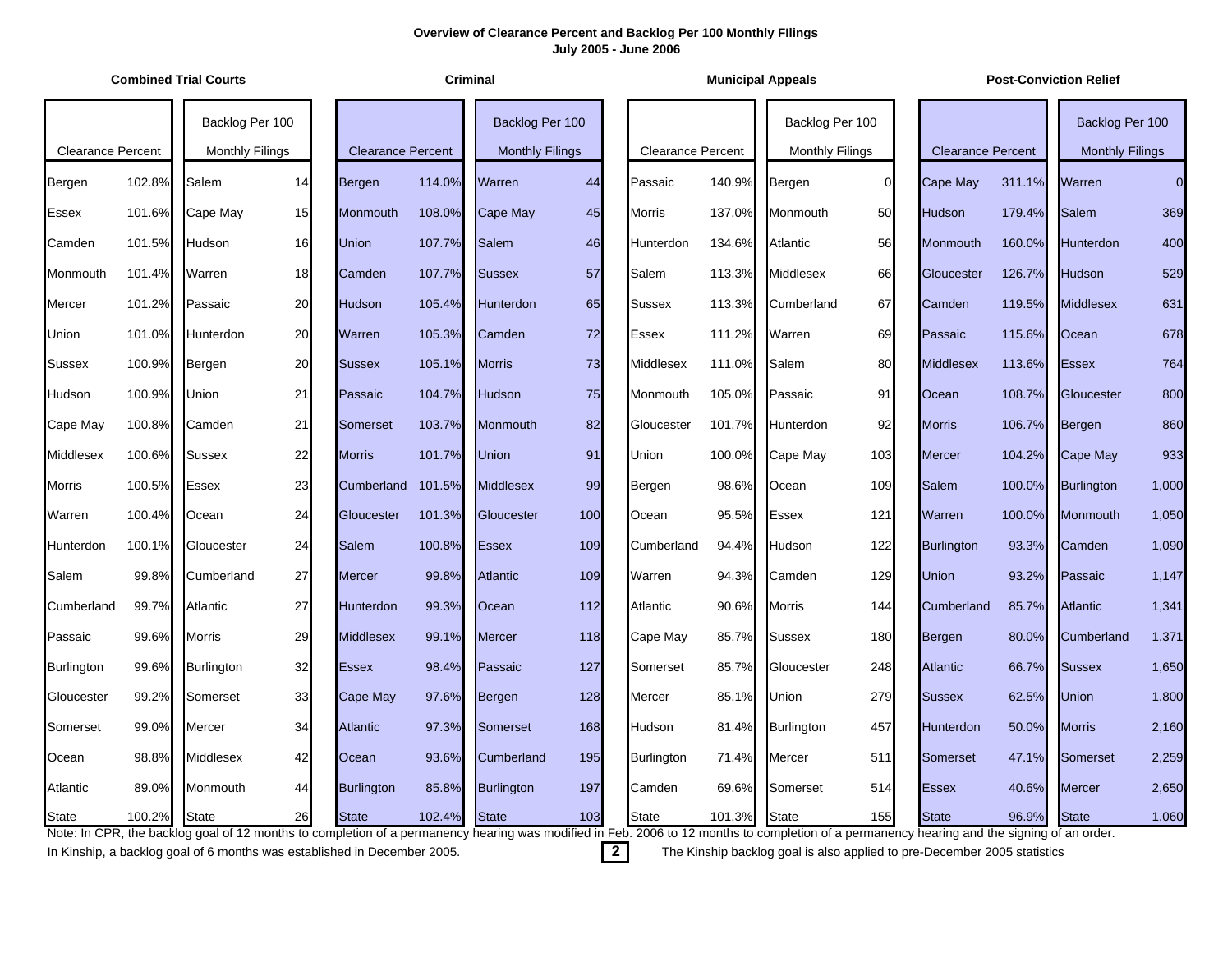|                          | <b>General Equity</b> |                                           |     |                                 | Civil                    |                                               |                   | <b>Special Civil</b>     |        |                                           |                |                          | Probate |                                           |                         |
|--------------------------|-----------------------|-------------------------------------------|-----|---------------------------------|--------------------------|-----------------------------------------------|-------------------|--------------------------|--------|-------------------------------------------|----------------|--------------------------|---------|-------------------------------------------|-------------------------|
| <b>Clearance Percent</b> |                       | Backlog Per 100<br><b>Monthly Filings</b> |     | <b>Clearance Percent</b>        |                          | Backlog Per 100<br><b>Monthly Filings</b>     |                   | <b>Clearance Percent</b> |        | Backlog Per 100<br><b>Monthly Filings</b> |                | <b>Clearance Percent</b> |         | Backlog Per 100<br><b>Monthly Filings</b> |                         |
| Cape May                 | 114.1%                | Union                                     | 13  | Bergen                          | 108.8%                   | Atlantic                                      | 73                | <b>Essex</b>             | 103.1% | Warren                                    |                | Warren                   | 107.8%  | <b>Monmouth</b>                           | $\overline{O}$          |
| Atlantic                 | 110.4%                | Somerset                                  | 25  | <b>Sussex</b>                   | 104.3%                   | Camden                                        | 90                | Bergen                   | 102.2% | <b>Union</b>                              |                | Salem                    | 106.1%  | <b>Essex</b>                              | $\mathbf{3}$            |
| Cumberland               | 109.5%                | Monmouth                                  | 28  | Hudson                          | 103.9%                   | Passaic                                       | 98                | Warren                   | 102.0% | Bergen                                    |                | <b>Burlington</b>        | 105.1%  | <b>Mercer</b>                             | $\overline{\mathbf{4}}$ |
| Hunterdon                | 108.9%                | Hudson                                    | 44  | <b>Morris</b>                   | 103.8%                   | Bergen                                        | 100               | Mercer                   | 101.8% | Middlesex                                 | 1              | Cape May                 | 104.8%  | <b>Union</b>                              | $\bf 6$                 |
| Camden                   | 102.9%                | Cape May                                  | 53  | Camden                          | 103.8%                   | Hunterdon                                     | 106               | <b>Burlington</b>        | 101.7% | Camden                                    | 2 <sub>l</sub> | <b>Middlesex</b>         | 104.3%  | Passaic                                   | $\overline{7}$          |
| Ocean                    | 102.0%                | Bergen                                    | 54  | Hunterdon                       | 102.7%                   | Cape May                                      | 123               | Camden                   | 101.6% | Morris                                    | $\overline{2}$ | Gloucester               | 103.6%  | <b>Middlesex</b>                          | $\boldsymbol{9}$        |
| <b>Middlesex</b>         | 101.9%                | Passaic                                   | 54  | Gloucester                      | 101.3%                   | Hudson                                        | 133               | Atlantic                 | 101.5% | Passaic                                   | $\overline{2}$ | Camden                   | 103.1%  | <b>Morris</b>                             | $\boldsymbol{9}$        |
| Morris                   | 101.9%                | Mercer                                    | 57  | <b>Union</b>                    | 100.9%                   | Warren                                        | 149               | Cape May                 | 101.4% | Ocean                                     | $\overline{2}$ | Ocean                    | 101.5%  | Gloucester                                | $\boldsymbol{9}$        |
| Bergen                   | 101.1%                | Camden                                    | 58  | <b>Mercer</b>                   | 100.8%                   | Union                                         | 155               | Monmouth                 | 101.3% | Hudson                                    | $\overline{2}$ | <b>Essex</b>             | 101.1%  | <b>Hudson</b>                             | 10                      |
| Union                    | 99.3%                 | Warren                                    | 65  | Monmouth                        | 100.5%                   | Ocean                                         | 156               | Hudson                   | 100.8% | <b>Sussex</b>                             | 3              | Monmouth                 | 100.4%  | <b>Atlantic</b>                           | $11$                    |
| Somerset                 | 98.6%                 | Salem                                     | 77  | Cape May                        | 100.1%                   | <b>Morris</b>                                 | 163               | Hunterdon                | 100.8% | Cape May                                  | 31             | Union                    | 100.3%  | <b>Burlington</b>                         | 12                      |
| Passaic                  | 98.1%                 | Middlesex                                 | 83  | Somerset                        | 99.7%                    | <b>Sussex</b>                                 | 172               | <b>Middlesex</b>         | 100.8% | Mercer                                    | 3              | <b>Morris</b>            | 100.0%  | Camden                                    | 13                      |
| Warren                   | 97.3%                 | Burlington                                | 92  | <b>Middlesex</b>                | 99.6%                    | <b>Essex</b>                                  | 180               | Union                    | 100.8% | Essex                                     | $\overline{3}$ | Cumberland               | 99.5%   | <b>Sussex</b>                             | 14                      |
| Essex                    | 96.4%                 | Ocean                                     | 95  | Passaic                         | 98.7%                    | Somerset                                      | 187               | Somerset                 | 100.2% | Cumberland                                | 31             | Hudson                   | 99.2%   | Hunterdon                                 | 15                      |
| Gloucester               | 94.0%                 | Cumberland                                | 95  | Warren                          | 98.4%                    | <b>Burlington</b>                             | 210               | <b>Sussex</b>            | 99.9%  | Somerset                                  | $\overline{4}$ | Passaic                  | 98.1%   | Cumberland                                | 16                      |
| Hudson                   | 91.7%                 | Hunterdon                                 | 107 | <b>Essex</b>                    | 98.2%                    | Salem                                         | 220               | Morris                   | 99.7%  | Gloucester                                | $\overline{4}$ | Bergen                   | 97.4%   | <b>Cape May</b>                           | 25                      |
| Mercer                   | 90.6%                 | Morris                                    | 117 | Ocean                           | 97.0%                    | Gloucester                                    | 221               | Gloucester               | 99.2%  | Hunterdon                                 | 4              | Hunterdon                | 95.1%   | Bergen                                    | 28                      |
| Salem                    | 90.3%                 | Atlantic                                  | 119 | Cumberland                      | 97.0%                    | Cumberland                                    | 223               | Cumberland               | 99.0%  | Monmouth                                  | $\overline{4}$ | Atlantic                 | 92.6%   | Somerset                                  | 40                      |
| Burlington               | 89.5%                 | Gloucester                                | 153 | <b>Burlington</b>               | 96.6%                    | Mercer                                        | 237               | Passaic                  | 98.8%  | Atlantic                                  |                | <b>Sussex</b>            | 88.4%   | Ocean                                     | 43                      |
| Sussex                   |                       | 87.9% Essex                               | 156 | <b>Salem</b>                    | 88.3%                    | <b>Middlesex</b>                              | 268               | Ocean                    |        | 98.7% Burlington                          | 51             | <b>Mercer</b>            | 86.4%   | <b>Salem</b>                              | 109                     |
| Monmouth                 | 87.5%                 | <b>Sussex</b>                             | 166 | <b>Atlantic</b>                 | 44.4%                    | Monmouth                                      | 342               | Salem                    | 98.6%  | Salem                                     | 6              | Somerset                 | 79.4%   | Warren                                    | 125                     |
| <b>State</b>             | 98.2%                 | <b>State</b>                              | 78  | <b>State</b>                    | 95.6%                    | <b>State</b>                                  | 164               | <b>State</b>             | 101.1% | <b>State</b>                              | $\overline{2}$ | <b>State</b>             | 99.4%   | <b>State</b>                              | 14                      |
|                          |                       |                                           |     | Non Mass Tort Only              |                          | Non Mass Tort Only                            |                   |                          |        |                                           |                |                          |         |                                           |                         |
|                          |                       |                                           |     | Atlantic<br>Bergen<br>Middlesex | 98.6%<br>100.1%<br>98.6% | <b>Atlantic</b><br>Bergen<br><b>Middlesex</b> | 159<br>100<br>210 |                          |        |                                           |                |                          |         |                                           |                         |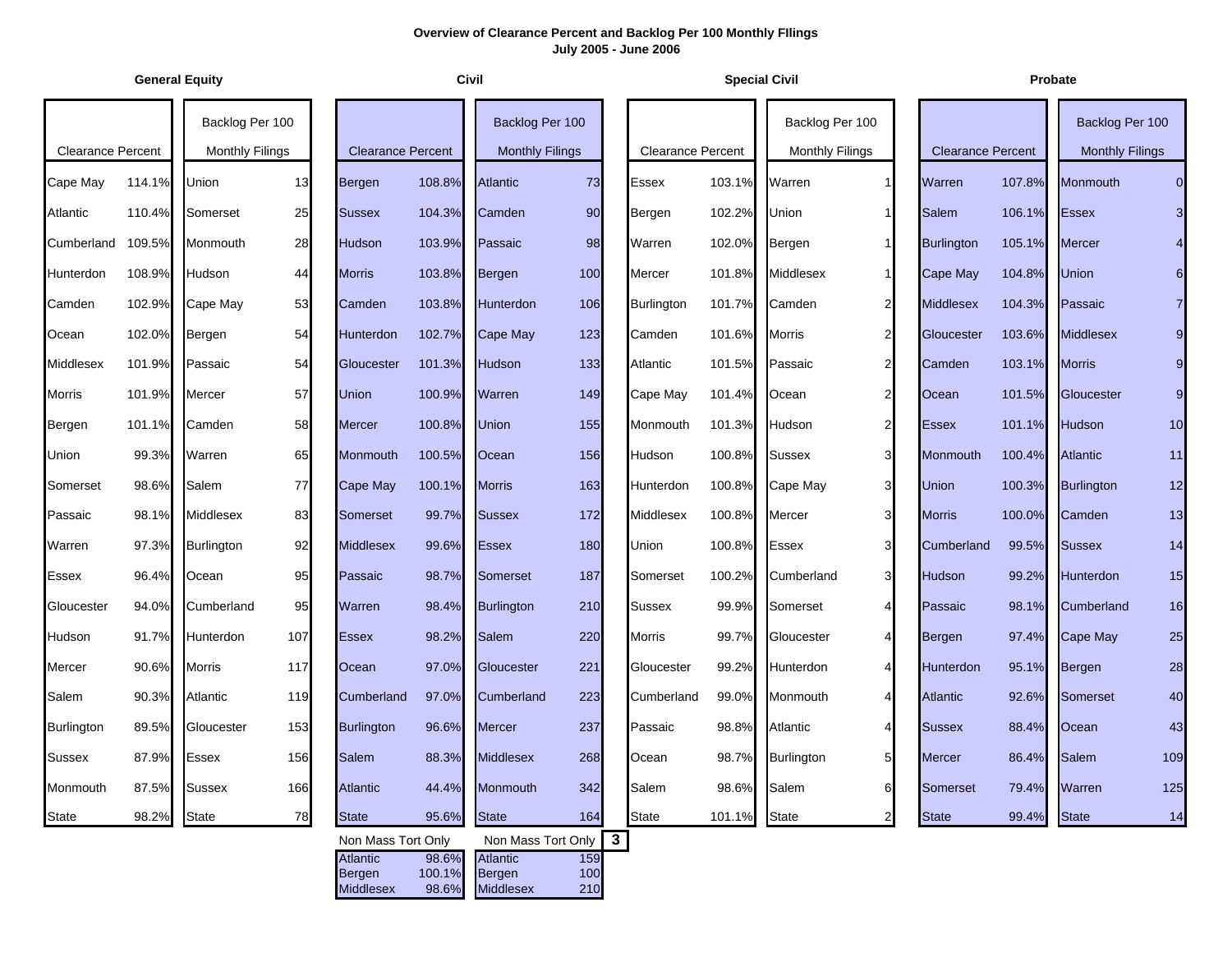|                          |        | <b>Dissolution</b>     |                 |                          |        | <b>Delinguency</b>     |                |                          |        | <b>Non-Dissolution</b> |                |                          |        | <b>Domestic Violence</b> |             |
|--------------------------|--------|------------------------|-----------------|--------------------------|--------|------------------------|----------------|--------------------------|--------|------------------------|----------------|--------------------------|--------|--------------------------|-------------|
|                          |        | Backlog Per 100        |                 |                          |        | Backlog Per 100        |                |                          |        | Backlog Per 100        |                |                          |        | Backlog Per 100          |             |
| <b>Clearance Percent</b> |        | <b>Monthly Filings</b> |                 | <b>Clearance Percent</b> |        | <b>Monthly Filings</b> |                | <b>Clearance Percent</b> |        | <b>Monthly Filings</b> |                | <b>Clearance Percent</b> |        | <b>Monthly Filings</b>   |             |
| Mercer                   | 105.6% | Salem                  | $\Omega$        | Union                    | 103.8% | <b>Cape May</b>        | $\overline{0}$ | Passaic                  | 101.0% | Hunterdon              | $\overline{0}$ | Hunterdon                | 101.4% | <b>Atlantic</b>          |             |
| <b>Sussex</b>            | 104.4% | Atlantic               | $\Omega$        | Warren                   | 102.6% | <b>Hunterdon</b>       | $\overline{0}$ | Monmouth                 | 100.7% | Salem                  | $\overline{0}$ | <b>Essex</b>             | 101.1% | Bergen                   |             |
| Cape May                 | 103.2% | Cape May               | $\mathbf{1}$    | <b>Morris</b>            | 102.6% | <b>Mercer</b>          | $\overline{0}$ | Bergen                   | 100.7% | Middlesex              | $\overline{0}$ | Monmouth                 | 101.0% | Cumberland               |             |
| Passaic                  | 102.5% | Middlesex              | 3 <sup>l</sup>  | Monmouth                 | 102.2% | Salem                  | $\Omega$       | Salem                    | 100.5% | Cape May               | $\overline{0}$ | Cumberland               | 100.9% | <b>Hunterdon</b>         | $\Omega$    |
| Cumberland               | 102.0% | Bergen                 | 5 <sub>l</sub>  | <b>Sussex</b>            | 101.8% | <b>Sussex</b>          | $\overline{0}$ | Essex                    | 100.5% | Atlantic               | $\overline{0}$ | <b>Middlesex</b>         | 100.5% | Salem                    |             |
| Hunterdon                | 101.9% | Gloucester             | 5 <sub>5</sub>  | Ocean                    | 101.2% | Warren                 | $\overline{O}$ | Cape May                 | 100.4% | <b>Essex</b>           | 1              | Camden                   | 100.3% | <b>Sussex</b>            |             |
| Middlesex                | 101.8% | Hudson                 | 61              | <b>Mercer</b>            | 101.0% | Somerset               | 1 <sup>1</sup> | Hunterdon                | 100.3% | Gloucester             | 1              | Warren                   | 100.3% | <b>Union</b>             |             |
| Bergen                   | 101.5% | Essex                  | 6               | Camden                   | 100.8% | <b>Essex</b>           | $\overline{a}$ | <b>Burlington</b>        | 100.1% | Hudson                 | 1              | Passaic                  | 100.1% | Hudson                   |             |
| Monmouth                 | 101.3% | Passaic                | 6               | Cape May                 | 100.6% | Camden                 | $\overline{a}$ | Middlesex                | 100.0% | Monmouth               | $\mathbf{2}$   | Ocean                    | 100.1% | <b>Monmouth</b>          |             |
| Essex                    | 100.9% | Cumberland             | $\overline{7}$  | Cumberland               | 99.9%  | <b>Morris</b>          | 2 <sub>l</sub> | Hudson                   | 99.8%  | <b>Burlington</b>      | $2 \vert$      | <b>Burlington</b>        | 99.8%  | <b>Essex</b>             |             |
| Hudson                   | 100.9% | Ocean                  | $\overline{7}$  | Bergen                   | 99.9%  | Union                  | 2 <sup>1</sup> | Union                    | 99.7%  | Passaic                | $\overline{2}$ | Bergen                   | 99.8%  | Gloucester               |             |
| Union                    | 100.1% | Camden                 | 9               | Passaic                  | 99.2%  | Ocean                  | 3 <sub>l</sub> | Cumberland               | 99.5%  | <b>Morris</b>          | $\mathbf{2}$   | <b>Morris</b>            | 99.7%  | <b>Morris</b>            |             |
| Salem                    | 100.0% | Hunterdon              | 9               | <b>Middlesex</b>         | 98.9%  | Gloucester             | 3 <sup>l</sup> | Atlantic                 | 99.4%  | Bergen                 | 3              | Somerset                 | 99.6%  | <b>Burlington</b>        |             |
| Warren                   | 100.0% | Warren                 | 9               | <b>Hudson</b>            | 98.5%  | <b>Middlesex</b>       | $\overline{4}$ | Mercer                   | 99.4%  | Warren                 | 3 <sub>l</sub> | <b>Hudson</b>            | 99.6%  | Ocean                    |             |
| Ocean                    | 99.3%  | <b>Burlington</b>      | 10 <sup>1</sup> | <b>Atlantic</b>          | 97.9%  | Bergen                 | $\overline{4}$ | Gloucester               | 99.3%  | Camden                 | $\overline{4}$ | Salem                    | 99.5%  | Passaic                  |             |
| Atlantic                 | 99.0%  | Somerset               | 16              | Salem                    | 97.9%  | Monmouth               | 5 <sup>1</sup> | Ocean                    | 99.2%  | Cumberland             | $\overline{4}$ | <b>Atlantic</b>          | 99.5%  | Cape May                 |             |
| <b>Burlington</b>        | 99.0%  | Union                  | 20              | Somerset                 | 97.1%  | Passaic                | $\overline{7}$ | Camden                   | 99.1%  | Mercer                 | 61             | <b>Sussex</b>            | 99.4%  | <b>Mercer</b>            |             |
| Morris                   | 98.7%  | Morris                 | 20              | <b>Burlington</b>        | 97.0%  | <b>Burlington</b>      | 8 <sup>1</sup> | Somerset                 | 98.8%  | Union                  | $\overline{7}$ | Mercer                   | 99.3%  | Somerset                 |             |
| Gloucester               | 98.5%  | <b>Sussex</b>          | 23              | <b>Essex</b>             | 96.7%  | Hudson                 | 8 <sup>1</sup> | Morris                   | 98.6%  | Ocean                  | $\overline{7}$ | Cape May                 | 99.3%  | Camden                   |             |
| Camden                   | 97.7%  | Monmouth               | 25              | Gloucester               | 96.5%  | Cumberland             | 9              | <b>Sussex</b>            | 97.7%  | <b>Sussex</b>          | 11             | <b>Union</b>             | 99.2%  | Warren                   |             |
| Somerset                 | 94.6%  | Mercer                 | 53              | Hunterdon                | 94.7%  | <b>Atlantic</b>        | 10             | Warren                   | 97.6%  | Somerset               | 12             | Gloucester               | 98.8%  | <b>Middlesex</b>         | 3           |
| State                    | 100.4% | <b>State</b>           | 11              | <b>State</b>             | 99.5%  | <b>State</b>           | $\overline{4}$ | State                    | 99.9%  | State                  | 3 <sub>l</sub> | <b>State</b>             | 100.1% | <b>State</b>             | $\mathbf 1$ |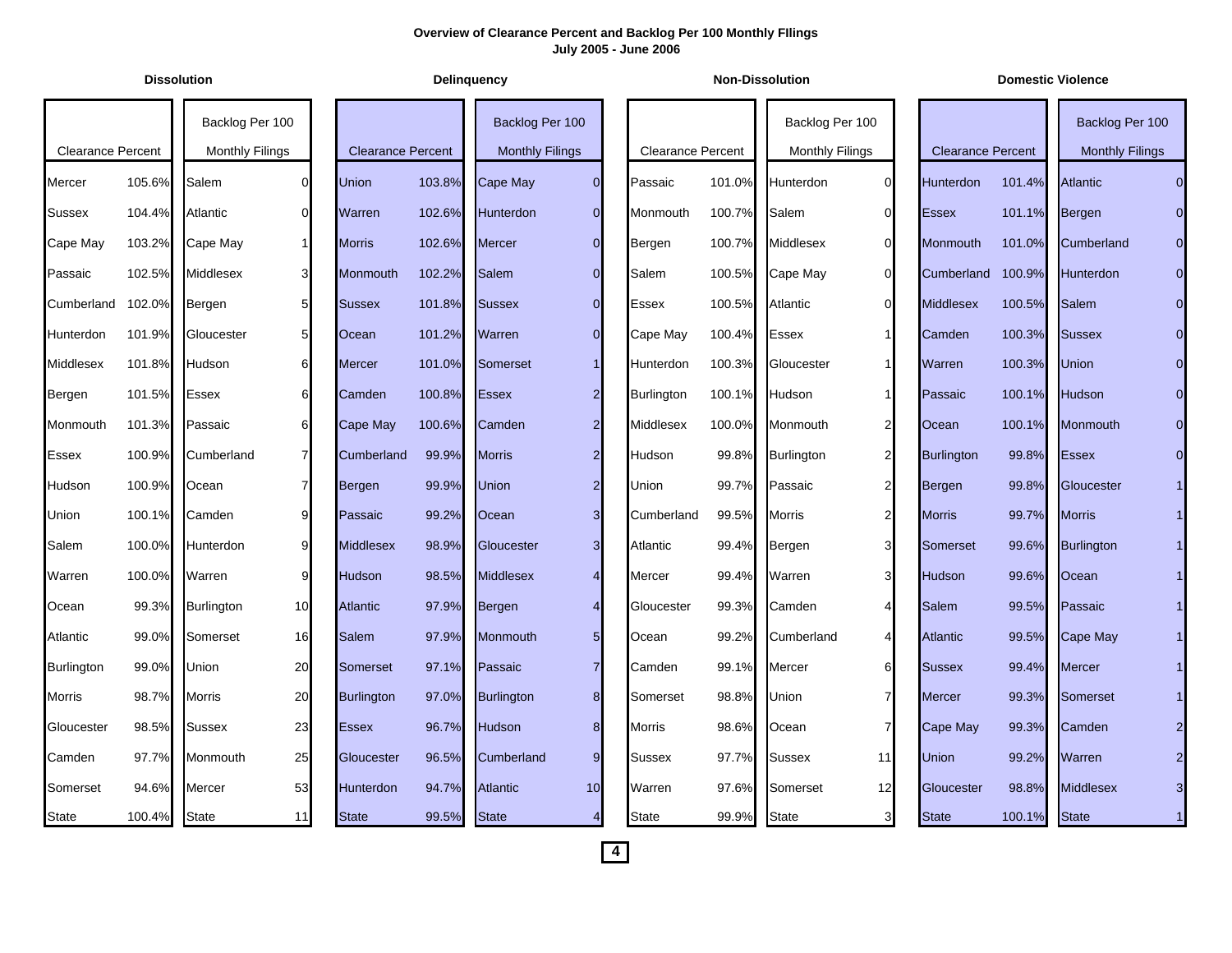| <b>Abuse/Neglect</b>     |        |                                           |                |                          |        | <b>Adoption</b>              |                 |                          |        | <b>Child Placement Review</b>                                                                                                                                                                               |                 |                          |        | <b>Juvenile/Family Crisis Petitions</b>   |                |
|--------------------------|--------|-------------------------------------------|----------------|--------------------------|--------|------------------------------|-----------------|--------------------------|--------|-------------------------------------------------------------------------------------------------------------------------------------------------------------------------------------------------------------|-----------------|--------------------------|--------|-------------------------------------------|----------------|
| <b>Clearance Percent</b> |        | Backlog Per 100<br><b>Monthly Filings</b> |                | <b>Clearance Percent</b> |        | Pending<br>(number of cases) |                 | <b>Clearance Percent</b> |        | Backlog Per 100<br><b>Monthly Filings</b>                                                                                                                                                                   |                 | <b>Clearance Percent</b> |        | Backlog Per 100<br><b>Monthly Filings</b> |                |
| Mercer                   | 108.1% | Atlantic                                  | $\Omega$       | <b>Atlantic</b>          | 131.9% | Cape May                     | 3 <sup>l</sup>  | <b>Sussex</b>            | 155.1% | Atlantic                                                                                                                                                                                                    | $\overline{0}$  | <b>Sussex</b>            | 115.8% | <b>Atlantic</b>                           | $\overline{0}$ |
| Salem                    | 106.3% | Bergen                                    | $\Omega$       | Somerset                 | 112.5% | Cumberland                   | 8 <sup>1</sup>  | Mercer                   | 152.0% | Bergen                                                                                                                                                                                                      | $\overline{0}$  | <b>Burlington</b>        | 107.1% | Bergen                                    |                |
| <b>Sussex</b>            | 100.0% | Burlington                                | $\Omega$       | <b>Burlington</b>        | 109.8% | Salem                        | 8 <sup>1</sup>  | Salem                    | 144.3% | Cape May                                                                                                                                                                                                    | $\overline{0}$  | <b>Middlesex</b>         | 103.4% | <b>Burlington</b>                         | $\mathbf 0$    |
| <b>Burlington</b>        | 98.8%  | Essex                                     | $\Omega$       | Cape May                 | 109.4% | Somerset                     | 8 <sup>1</sup>  | Atlantic                 | 136.6% | Cumberland                                                                                                                                                                                                  | $\overline{0}$  | <b>Essex</b>             | 103.3% | Cape May                                  | 0              |
| <b>Middlesex</b>         | 98.3%  | Hunterdon                                 | $\Omega$       | Union                    | 109.3% | <b>Sussex</b>                | 8 <sup>1</sup>  | <b>Essex</b>             | 133.3% | <b>Essex</b>                                                                                                                                                                                                | $\overline{0}$  | <b>Morris</b>            | 101.7% | Cumberland                                | $\mathbf 0$    |
| <b>Essex</b>             | 96.7%  | <b>Morris</b>                             | $\Omega$       | <b>Morris</b>            | 107.2% | Hunterdon                    | 10              | <b>Morris</b>            | 129.0% | Gloucester                                                                                                                                                                                                  | $\overline{0}$  | Camden                   | 100.5% | <b>Essex</b>                              | $\overline{0}$ |
| Atlantic                 | 94.5%  | Salem                                     | $\Omega$       | Gloucester               | 105.3% | <b>Atlantic</b>              | 11              | <b>Burlington</b>        | 124.1% | Hudson                                                                                                                                                                                                      | $\overline{0}$  | <b>Atlantic</b>          | 100.0% | Gloucester                                | $\overline{0}$ |
| Somerset                 | 93.6%  | Hudson                                    | 4              | Bergen                   | 105.0% | Gloucester                   | 11              | Cumberland               | 114.5% | Hunterdon                                                                                                                                                                                                   | $\Omega$        | Bergen                   | 100.0% | <b>Hudson</b>                             |                |
| <b>Morris</b>            | 91.0%  | Monmouth                                  | 4              | Monmouth                 | 104.8% | Warren                       | 14              | Gloucester               | 114.4% | Middlesex                                                                                                                                                                                                   | $\overline{0}$  | Cape May                 | 100.0% | Hunterdon                                 |                |
| Gloucester               | 88.5%  | Cumberland                                | 5 <sup>1</sup> | <b>Sussex</b>            | 100.0% | <b>Union</b>                 | 23              | <b>Union</b>             | 113.0% | Passaic                                                                                                                                                                                                     | $\Omega$        | Cumberland               | 100.0% | Mercer                                    |                |
| Ocean                    | 86.3%  | Ocean                                     | $\overline{7}$ | Ocean                    | 99.2%  | Passaic                      | 25              | Hudson                   | 110.7% | Salem                                                                                                                                                                                                       | $\overline{0}$  | Gloucester               | 100.0% | <b>Middlesex</b>                          | $\overline{0}$ |
| Union                    | 86.0%  | Gloucester                                | 11             | <b>Middlesex</b>         | 99.0%  | <b>Essex</b>                 | 30 <sup>°</sup> | Camden                   | 105.9% | Union                                                                                                                                                                                                       | $\overline{0}$  | <b>Hudson</b>            | 100.0% | Monmouth                                  | 0              |
| Cumberland               | 83.5%  | Somerset                                  | 11             | <b>Essex</b>             | 98.8%  | Ocean                        | 31              | Cape May                 | 105.8% | Camden                                                                                                                                                                                                      | 5 <sub>l</sub>  | <b>Hunterdon</b>         | 100.0% | Ocean                                     | $\mathbf 0$    |
| Cape May                 | 81.6%  | Passaic                                   | 17             | Cumberland               | 98.1%  | Bergen                       | 33              | Middlesex                | 105.2% | <b>Burlington</b>                                                                                                                                                                                           | 10 <sup>1</sup> | <b>Mercer</b>            | 100.0% | Passaic                                   |                |
| Monmouth                 | 81.5%  | Union                                     | 19             | Passaic                  | 95.9%  | Monmouth                     | 33              | Somerset                 | 103.0% | Monmouth                                                                                                                                                                                                    | 11              | Monmouth                 | 100.0% | <b>Salem</b>                              | $\overline{0}$ |
| Hudson                   | 79.8%  | Mercer                                    | 26             | Camden                   | 93.4%  | <b>Burlington</b>            | 34              | Monmouth                 | 100.2% | Morris                                                                                                                                                                                                      | 18              | Ocean                    | 100.0% | Somerset                                  |                |
| Camden                   | 73.2%  | Camden                                    | 27             | Warren                   | 92.0%  | <b>Mercer</b>                | 34              | Ocean                    | 97.7%  | <b>Sussex</b>                                                                                                                                                                                               | 24              | Passaic                  | 100.0% | <b>Sussex</b>                             |                |
| Warren                   | 72.0%  | Middlesex                                 | 29             | <b>Mercer</b>            | 90.5%  | <b>Hudson</b>                | 39              | Passaic                  | 75.7%  | Somerset                                                                                                                                                                                                    | 36              | Salem                    | 100.0% | <b>Union</b>                              |                |
| Passaic                  | 70.9%  | Cape May                                  | 40             | Hunterdon                | 90.2%  | <b>Middlesex</b>             | 41              | Bergen                   | 70.0%  | Mercer                                                                                                                                                                                                      | 47              | Union                    | 100.0% | Warren                                    |                |
| Bergen                   | 67.3%  | Warren                                    | 72             | Salem                    | 87.5%  | Camden                       | 56              | <b>Hunterdon</b>         | 65.1%  | Ocean                                                                                                                                                                                                       | 62              | Warren                   | 100.0% | Camden                                    |                |
| Hunterdon                | 58.2%  | <b>Sussex</b>                             | 80             | Hudson                   | 77.1%  | <b>Morris</b>                | 56              | Warren                   | 40.0%  | Warren                                                                                                                                                                                                      | 381             | Somerset                 | 90.0%  | <b>Morris</b>                             | 20             |
| <b>State</b>             | 86.4%  | <b>State</b>                              | 12             | <b>State</b>             | 100.5% | <b>State</b>                 | 516             | <b>State</b>             | 111.0% | <b>State</b><br>Note: In CPR, the backlog goal of 12 months to completion of a permanency hearing was modified in Feb. 2006 to 12 months to completion of a permanency hearing and the signing of an order. | 14              | <b>State</b>             | 102.0% | <b>State</b>                              | 3              |

In Kinship, a backlog goal of 6 months was established in December 2005. **5** The Kinship backlog goal is also applied to pre-December 2005 statistics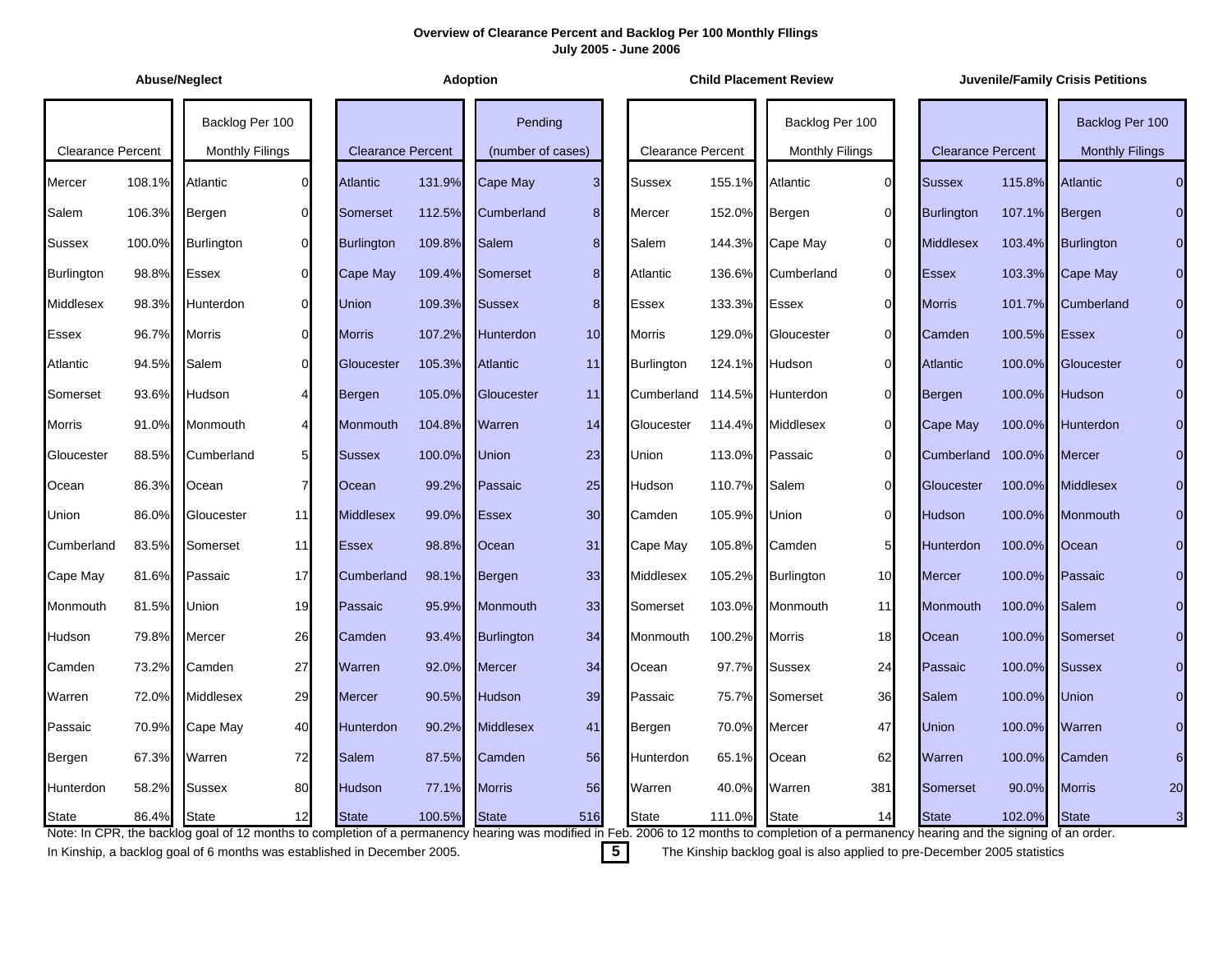**Kinship Termination of Parental Rights Criminal/Quasi-Criminal/Other Domestic Violence Contempt**

 $\overline{0}$ 

 $\overline{0}$ 

16

|                          |        | Backlog Per 100        |                |                          |        | Backlog Per 100        |                |                          |        | Backlog Per 100        |                |                          |        | Backlog Per 100        |                |
|--------------------------|--------|------------------------|----------------|--------------------------|--------|------------------------|----------------|--------------------------|--------|------------------------|----------------|--------------------------|--------|------------------------|----------------|
| <b>Clearance Percent</b> |        | <b>Monthly Filings</b> |                | <b>Clearance Percent</b> |        | <b>Monthly Filings</b> |                | <b>Clearance Percent</b> |        | <b>Monthly Filings</b> |                | <b>Clearance Percent</b> |        | <b>Monthly Filings</b> |                |
| <b>Morris</b>            | 140.0% | Atlantic               | $\Omega$       | <b>Hunterdon</b>         | 200.0% | <b>Cape May</b>        | $\overline{0}$ | Salem                    | 111.4% | Cumberland             | $\overline{0}$ | Salem                    | 111.4% | Bergen                 | $\Omega$       |
| Bergen                   | 128.1% | Bergen                 | $\Omega$       | <b>Sussex</b>            | 162.5% | Hunterdon              | $\Omega$       | Hunterdon                | 109.1% | <b>Essex</b>           | $\overline{0}$ | Hunterdon                | 110.4% | Camden                 |                |
| Union                    | 118.2% | <b>Burlington</b>      | $\overline{0}$ | Cape May                 | 157.1% | <b>Morris</b>          | $\overline{0}$ | Warren                   | 107.9% | Gloucester             | $\overline{0}$ | Warren                   | 110.3% | Cumberland             |                |
| Cape May                 | 114.3% | Cape May               | $\overline{0}$ | Monmouth                 | 145.5% | Camden                 | 16             | Bergen                   | 106.2% | Hudson                 | $\overline{0}$ | Bergen                   | 105.5% | <b>Essex</b>           |                |
| Monmouth                 | 113.8% | Cumberland             | $\overline{0}$ | <b>Mercer</b>            | 117.0% | Passaic                | 27             | Ocean                    | 103.3% | Hunterdon              | $\overline{0}$ | Cape May                 | 104.2% | Gloucester             |                |
| Passaic                  | 113.0% | Essex                  | $\Omega$       | Hudson                   | 115.8% | <b>Middlesex</b>       | 42             | Cape May                 | 102.6% | Middlesex              | $\overline{0}$ | Ocean                    | 104.1% | <b>Hudson</b>          |                |
| Mercer                   | 110.4% | Gloucester             | $\Omega$       | Union                    | 115.1% | <b>Mercer</b>          | 91             | Middlesex                | 102.2% | Morris                 | $\overline{0}$ | <b>Middlesex</b>         | 102.6% | Hunterdon              |                |
| Middlesex                | 110.4% | Hudson                 | $\overline{O}$ | <b>Middlesex</b>         | 112.3% | <b>Essex</b>           | 103            | Camden                   | 101.6% | Salem                  | $\overline{0}$ | Camden                   | 101.4% | <b>Middlesex</b>       |                |
| Ocean                    | 109.0% | Hunterdon              | $\mathsf{O}$   | <b>Salem</b>             | 110.9% | <b>Hudson</b>          | 111            | Cumberland               | 101.6% | <b>Sussex</b>          | $\overline{0}$ | Monmouth                 | 101.3% | <b>Morris</b>          |                |
| Warren                   | 100.0% | <b>Morris</b>          | $\overline{O}$ | <b>Atlantic</b>          | 109.1% | Gloucester             | 114            | Atlantic                 | 100.7% | Union                  | $\overline{0}$ | Gloucester               | 101.1% | Salem                  |                |
| Essex                    | 99.2%  | Ocean                  | $\Omega$       | <b>Essex</b>             | 101.8% | Cumberland             | 116            | Sussex                   | 100.5% | Camden                 | $\mathbf{1}$   | Cumberland               | 100.9% | <b>Sussex</b>          |                |
| Gloucester               | 97.8%  | Passaic                | $\mathbf{0}$   | Warren                   | 100.0% | <b>Union</b>           | 126            | <b>Morris</b>            | 100.5% | <b>Mercer</b>          | $\mathbf{2}$   | <b>Atlantic</b>          | 100.3% | Union                  |                |
| Hudson                   | 96.2%  | Salem                  | $\Omega$       | Bergen                   | 94.7%  | Monmouth               | 136            | Monmouth                 | 100.5% | Atlantic               | 3 <sub>l</sub> | <b>Morris</b>            | 99.5%  | Warren                 |                |
| Somerset                 | 94.1%  | <b>Sussex</b>          | $\mathsf{O}$   | Camden                   | 91.8%  | <b>Salem</b>           | 157            | Gloucester               | 99.3%  | Somerset               | 3 <sup>l</sup> | Hudson                   | 98.6%  | Mercer                 |                |
| Cumberland               | 93.3%  | Warren                 | $\overline{0}$ | Cumberland               | 90.3%  | <b>Burlington</b>      | 166            | Somerset                 | 98.9%  | Bergen                 | $\overline{4}$ | <b>Essex</b>             | 98.4%  | <b>Atlantic</b>        |                |
| <b>Burlington</b>        | 92.0%  | Union                  | 10             | <b>Morris</b>            | 88.9%  | <b>Atlantic</b>        | 218            | Essex                    | 98.7%  | Passaic                | 6              | Mercer                   | 98.3%  | Somerset               |                |
| Atlantic                 | 90.3%  | Mercer                 | 18             | <b>Burlington</b>        | 82.8%  | <b>Sussex</b>          | 300            | Hudson                   | 98.6%  | Cape May               | 9              | Union                    | 97.8%  | Passaic                | 7              |
| <b>Sussex</b>            | 85.7%  | Middlesex              | 25             | Passaic                  | 82.2%  | Somerset               | 360            | Union                    | 97.3%  | Burlington             | 10             | <b>Sussex</b>            | 97.4%  | Cape May               | 11             |
| Camden                   | 81.1%  | Camden                 | 32             | Ocean                    | 78.0%  | Ocean                  | 366            | Mercer                   | 96.8%  | Monmouth               | 13             | Somerset                 | 96.8%  | <b>Burlington</b>      | 13             |
| Salem                    | 76.0%  | Monmouth               | 41             | Gloucester               | 71.4%  | Bergen                 | 411            | <b>Burlington</b>        | 96.4%  | Ocean                  | 13             | <b>Burlington</b>        | 94.7%  | <b>Monmouth</b>        | 14             |
| Hunterdon                | 60.0%  | Somerset               | 71             | Somerset                 | 60.0%  | Warren                 | 800            | Passaic                  | 93.4%  | Warren                 | 22             | Passaic                  | 92.8%  | Ocean                  | 16             |
| <b>State</b>             | 101.4% | <b>State</b>           | 8              | <b>State</b>             | 104.0% | <b>State</b>           | 133            | <b>State</b>             | 100.3% | <b>State</b>           | $\overline{4}$ | <b>State</b>             | 100.1% | <b>State</b>           | $\overline{4}$ |

Note: In CPR, the backlog goal of 12 months to completion of a permanency hearing was modified in Feb. 2006 to 12 months to completion of a permanency hearing and the signing of an order.

In Kinship, a backlog goal of 6 months was established in December 2005. **6** The Kinship backlog goal is also applied to pre-December 2005 statistics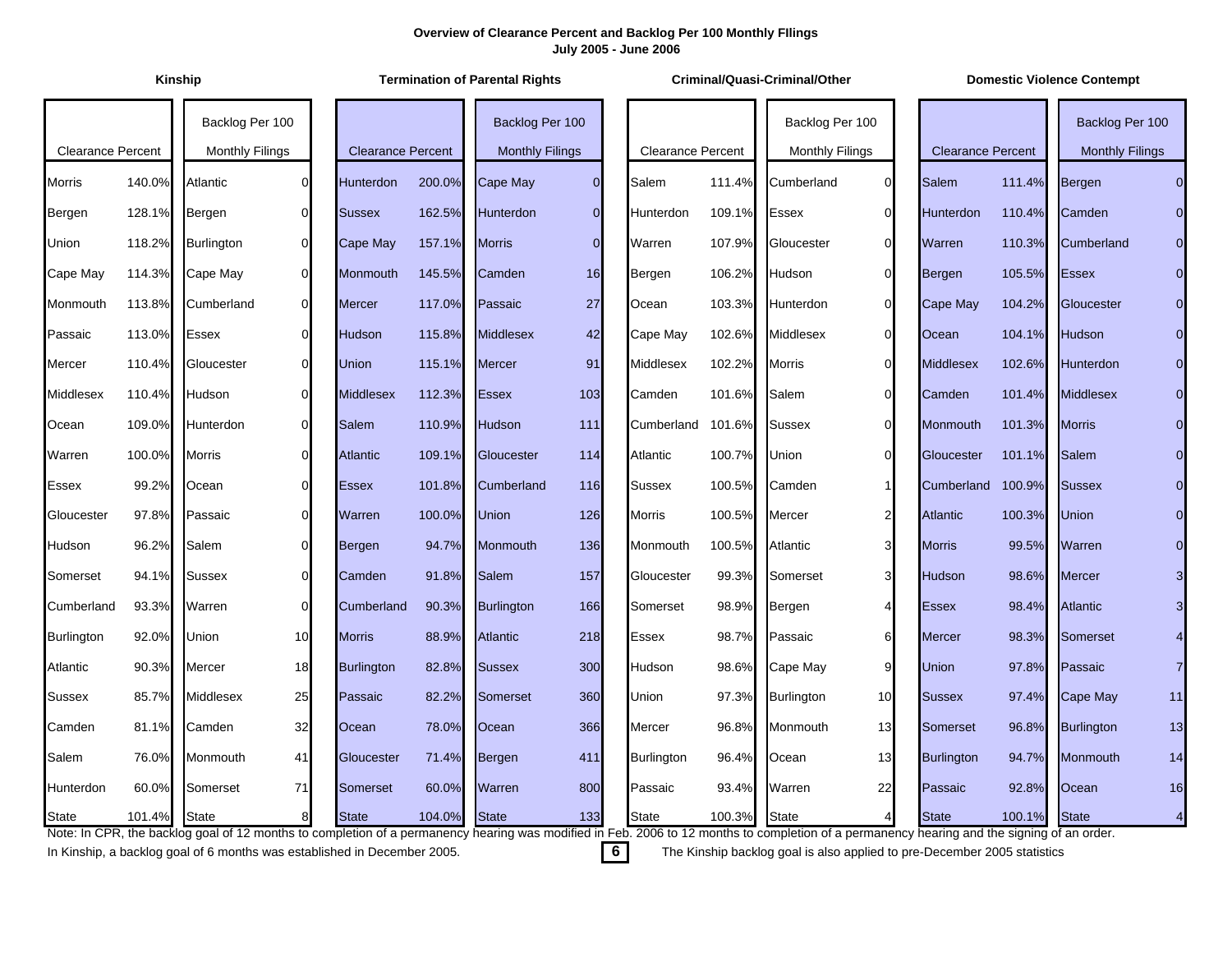#### **Monthly Clearance Summary For the Month of June 2006**

|                   | Criminal | Municipal Appeals | Post-Conviction Relie | General Equity | Civil    | Special Civil    | Probate                 | Dissolution | Delinquency    | Non-Dissolution | Domestic Violence | Abuse/Neglect  | Adoption       | CPR              | Juv/Family Crisis       | Kinship          | Term of Rights          | Crim/Quasi-Criminal | Total    |
|-------------------|----------|-------------------|-----------------------|----------------|----------|------------------|-------------------------|-------------|----------------|-----------------|-------------------|----------------|----------------|------------------|-------------------------|------------------|-------------------------|---------------------|----------|
| Atlantic          | 43       | $\mathbf{1}$      | $\vert$               | $-5$           | $-1,165$ | $-90$            | $-2$                    | 3           | 77             | 11              | $-28$             | $-5$           | $-4$           | $\boldsymbol{7}$ | $\boldsymbol{2}$        | $-1$             | $\mathbf 0$             | $-7$                | $-1,162$ |
| Bergen            | $-48$    | -1                | $\vert$               | $-12$          | 106      | 1,146            | 17                      | 256         | 174            | 151             | 40                | $-17$          | 24             | $-7$             | 6                       | $-5$             | -2                      | 36                  | 1,865    |
| <b>Burlington</b> | $-80$    | 8                 | 3                     | 20             | 83       | 170              | 17                      | 94          | $-94$          | 76              | 4                 | 1              | 6              | 5                | 12                      | 0                | 3                       | 3                   | 331      |
| Camden            | 106      | $-2$              | 9                     | 3              | 147      | 608              | $\mathbf{1}$            | 120         | 15             | 115             | 2                 | 5              | $-10$          | 10               | 3                       | 6                | $\sqrt{3}$              | 18                  | 1,159    |
| Cape May          | 23       | $-3$              | $\overline{0}$        | 4              | 16       | 57               | $\overline{7}$          | $-3$        | $-16$          | $-21$           | $-19$             | $-4$           | 3              | 9                | $\overline{2}$          | $-1$             | $-1$                    | 12                  | 65       |
| Cumberland        | 36       | $-3$              | -4                    | -1             | -13      | $-34$            | 10                      | $-1$        | 14             | -4              | 24                | -7             | -4             | 0                | 0                       | $\mathbf 2$      | 0                       | $\overline{2}$      | 17       |
| <b>Essex</b>      | $-2$     | $-1$              | $-12$                 | $-7$           | 11       | 540              | 25                      | 79          | $-182$         | 45              | 59                | 26             | 11             | 37               | $\overline{2}$          | $-1$             | 21                      | 11                  | 662      |
| Gloucester        | 10       | $-3$              | $\boldsymbol{2}$      | 6              | 33       | -349             | 1                       | 26          | $-73$          | 25              | $-3$              | 6              | $\overline{7}$ | 4                | 1                       | $-3$             | $-5$                    | 6                   | -309     |
| Hudson            | 67       | $-7$              | -6                    | $-13$          | 100      | 28               | 9                       | 41          | $-19$          | -71             | -48               | -4             | $-2$           | 40               | -1                      | -1               | $\mathbf{1}$            | 6                   | 120      |
| Hunterdon         | 14       | $\mathbf{1}$      | $\overline{0}$        | $\mathbf 1$    | -5       | 51               | $\mathbf{3}$            | 21          | -6             | $\overline{2}$  | $\overline{7}$    | $\pmb{0}$      | 4              | -6               | $\overline{c}$          | $\mathbf 0$      | $\mathbf 0$             | $\overline{0}$      | 89       |
| Mercer            | 79       | 1                 | 3                     | $-11$          | 87       | $-129$           | $-5$                    | $-11$       | 112            | 70              | -4                | $-7$           | $-5$           | -9               | $\mathbf 0$             | $-1$             | $\overline{\mathbf{c}}$ | $-5$                | 167      |
| Middlesex         | $-85$    | $\mathbf 0$       | $\overline{4}$        | 9              | 139      | 622              | $\overline{7}$          | 55          | 110            | $-10$           | 2                 | 1              | $-3$           | $-3$             | 6                       | -4               | $\boldsymbol{7}$        | 11                  | 868      |
| Monmouth          | 19       | -5                | 6                     | 15             | $-32$    | 971              | $\overline{0}$          | 19          | 50             | 58              | 19                | -2             | $-3$           | 15               | 1                       | 4                | $-1$                    | 38                  | 1,172    |
| <b>Morris</b>     | 55       | 4                 | 1                     | 3              | 64       | 600              | $-2$                    | 68          | 25             | 73              | 27                | 8              | $\overline{7}$ | 9                | 9                       | $-2$             | $\mathbf{1}$            | 18                  | 968      |
| Ocean             | $-32$    | -8                | $\mathbf 0$           | 0              | 57       | 92               | 21                      | 32          | 135            | 38              | 12                | -2             | 3              | 14               | 1                       | $-3$             | $-1$                    | $-1$                | 358      |
| Passaic           | 55       | 1                 | $\mathbf{2}$          | 15             | 150      | 360              | $\overline{7}$          | 4           | 43             | 8               | $-2$              | -8             | $-5$           | $-3$             | $-1$                    | $-1$             | $\mathbf{1}$            | $-10$               | 616      |
| Salem             | 81       | 1                 | $-2$                  | $\mathbf{1}$   | 9        | $\boldsymbol{7}$ | $\overline{\mathbf{c}}$ | $-7$        | -6             | 9               | 3                 | 11             | $-2$           | 30               | $\overline{\mathbf{c}}$ | $-2$             | $\overline{\mathbf{c}}$ | $\mathbf 0$         | 139      |
| Somerset          | 76       | $-1$              | 3                     | 4              | $-28$    | 42               | -8                      | 2           | 11             | 18              | 27                | 3              | 4              | 4                | 1                       | $\overline{c}$   | $-1$                    | 38                  | 197      |
| Sussex            | 16       | $\sqrt{2}$        | $-1$                  | -5             | 41       | 111              | $\overline{\mathbf{c}}$ | 46          | 71             | 24              | $\mathbf 2$       | 3              | $-2$           | 15               | 0                       | $\boldsymbol{2}$ | 3                       | 13                  | 343      |
| Union             | 29       | $-1$              | 7                     | $-1$           | 112      | 303              | 15                      | 44          | 60             | $-103$          | 4                 | 4              | $\mathbf{1}$   | 10               | 0                       | 4                | $-3$                    | $\mathbf 0$         | 485      |
| Warren            | 6        | 5                 | $-1$                  | 1              | 6        | 103              | $-2$                    | 21          | $\overline{4}$ | $-1$            | 18                | -5             | -1             | $-3$             | $\mathbf 0$             | $\mathbf 0$      | $-1$                    | $\overline{0}$      | 150      |
| <b>State</b>      | 468      | $-11$             | 16                    | 27             | -82      | 5,209            | 125                     | 909         | 505            | 513             | 146               | $\overline{7}$ | 29             | 178              | 48                      | $-5$             | 29                      | 189                 | 8,300    |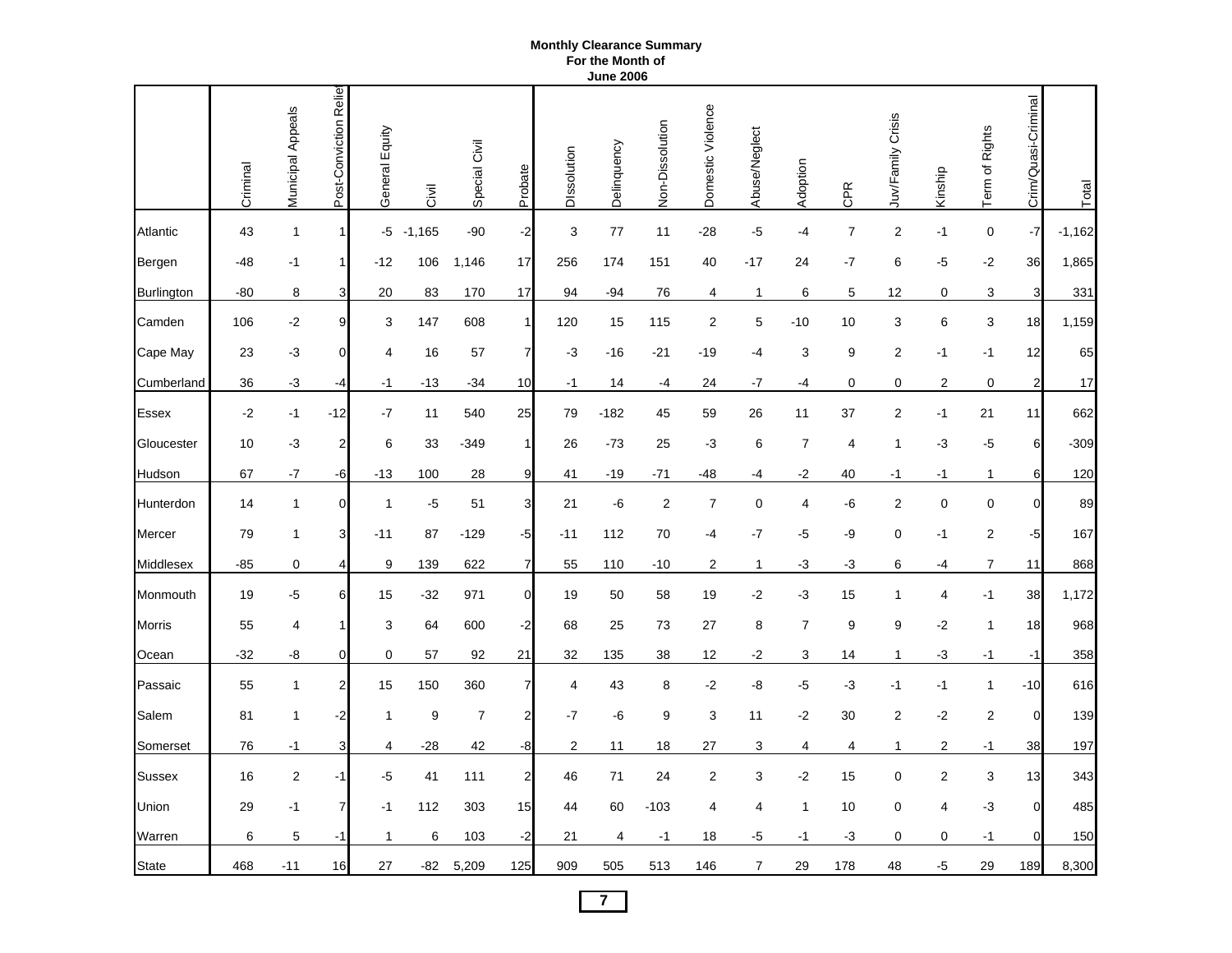#### **Caseload ProfileAtlanticAtlantic**

| <b>Backlog By Month</b> |
|-------------------------|
|                         |

|                                                    |                 |                 |                  |         | July 2005 - June 2006 |         |                        |         |                 |                      | <b>June 2004 - June</b>                           |
|----------------------------------------------------|-----------------|-----------------|------------------|---------|-----------------------|---------|------------------------|---------|-----------------|----------------------|---------------------------------------------------|
|                                                    |                 |                 | <b>Clearance</b> |         | Inventory             |         | <b>Backlog</b>         |         | <b>Active</b>   | Backlog/100          | <b>Criminal Backle</b>                            |
|                                                    | Added           | <b>Resolved</b> | number           | percent | number                | percent | number                 | percent | Pending         | <b>Mthly Filings</b> |                                                   |
| Criminal<br>percent change                         | 3,816<br>5%     | 3,713<br>1%     | $-103$           | 97%     | 739<br>12%            | 68%     | 346<br>9%              | 32%     | 1,085<br>11%    | 109<br>4%            | 450<br>400<br>350                                 |
| <b>Municipal Appeals</b><br>percent change         | 85<br>$-20%$    | 77<br>$-27%$    | -8               | 91%     | 29<br>26%             | 88%     | 4<br>100%              | 12%     | 33<br>32%       | 56<br>149%           | 300<br>250<br>200                                 |
| Post-Convict, Relief<br>percent change             | 51<br>$-12%$    | 34<br>$-36%$    | $-17$            | 67%     | 11<br>10%             | 16%     | 57<br>36%              | 84%     | 68<br>31%       | 1,341<br>54%         | 150<br>100<br>50                                  |
| <b>Criminal Division - Total</b><br>percent change | 3,952<br>4%     | 3,824<br>0%     | $-128$           | 97%     | 779<br>12%            | 66%     | 407<br>13%             | 34%     | 1,186<br>12%    | 124<br>8%            | 2014 2014 2014 2014 2019 2019 2019 2019 2019      |
| <b>General Equity</b><br>percent change            | 201<br>$-25%$   | 222<br>$-22%$   | 21               | 110%    | 94<br>$-15%$          | 82%     | 20<br>5%               | 18%     | 114<br>$-12%$   | 119<br>41%           | <b>General Equity Ba</b>                          |
| Civil Total<br>percent change                      | 10,399<br>65%   | 4,621<br>16%    | $-5,778$         | 44%     | 11,165<br>100%        | 95%     | 630<br>59%             | 5%      | 11,795<br>97%   | 73<br>$-4%$          | 30                                                |
| Civil Track 1<br>percent change                    | 1,472<br>$-5%$  | 1,444<br>$-4%$  | $-28$            | 98%     | 664<br>2%             | 90%     | 70<br>9%               | 10%     | 734<br>3%       | 57<br>15%            | 25<br>20                                          |
| Civil Track 2<br>percent change                    | 1,992<br>$-5%$  | 2,007<br>$-1%$  | 15               | 101%    | 2,070<br>$-3%$        | 85%     | 352<br>31%             | 15%     | 2,422<br>1%     | 212<br>38%           | 10                                                |
| Civil Track 3<br>percent change                    | 289<br>$-27%$   | 296<br>8%       | $\overline{7}$   | 102%    | 303<br>$-1%$          | 86%     | 48<br>7%               | 14%     | 351<br>0%       | 199<br>46%           |                                                   |
| Civil Track 4<br>percent change                    | 6,646<br>192%   | 874<br>402%     | $-5,772$         | 13%     | 8,128<br>228%         | 98%     | 160<br>742%            | 2%      | 8,288<br>232%   | 29<br>189%           | 2014 2014 2014 2014 2019 2019 2019 2019 2019      |
| Special Civil - Total<br>percent change            | 18,945<br>$-1%$ | 19,228<br>1%    | 283              | 101%    | 1,813<br>$-12%$       | 96%     | 70<br>13%              | 4%      | 1,883<br>$-11%$ | 14%                  | <b>Civil Backlog</b>                              |
| Special Civil - Auto<br>percent change             | 22<br>22%       | 23<br>15%       | $\overline{1}$   | 105%    | 3<br>0%               | 100%    | $\mathbf 0$<br>$-100%$ | 0%      | $-25%$          | $-100%$              | 800<br>700<br>600                                 |
| Special Civil - Contract<br>percent change         | 9,425<br>$-5%$  | 9,644<br>$-2%$  | 219              | 102%    | 1,267<br>$-14%$       | 95%     | 60<br>5%               | 5%      | 1,327<br>$-14%$ | 11%                  | 500<br>400<br>300                                 |
| Special Civil - Other<br>percent change            | 165<br>16%      | 166<br>14%      | $\overline{1}$   | 101%    | 19<br>$-5%$           | 95%     | $\overline{1}$         | 5%      | 20<br>0%        |                      | 200<br>100                                        |
| Special Clvil - Small Claims<br>percent change     | 2,970<br>9%     | 3,056<br>15%    | 86               | 103%    | 127<br>$-32%$         | 93%     | <b>q</b><br>200%       | 7%      | 136<br>$-28%$   | 176%                 | , 2019, 2011, 2014, 2019, 2019, 2019, 2019, 2019  |
| Special Civil - Tenancy<br>percent change          | 6,363<br>1%     | 6,339<br>1%     | $-24$            | 100%    | 397<br>7%             | 100%    | $\mathbf 0$<br>$-100%$ | 0%      | 397<br>6%       | $-100%$              | <b>Special Civil Bac</b>                          |
| Probate<br>percent change                          | 215<br>$-4%$    | 199<br>3%       | -16              | 93%     | 72<br>16%             | 97%     | 2<br>100%              | 3%      | 74<br>17%       | 11<br>107%           | 120<br>100                                        |
| <b>Civil Division - Total</b><br>percent change    | 29,760<br>15%   | 24,270<br>3%    | -5,490           | 82%     | 13,144<br>68%         | 95%     | 722<br>51%             | 5%      | 13,866<br>67%   | 29<br>31%            | 80<br>60                                          |
|                                                    |                 |                 |                  |         |                       |         |                        |         |                 |                      | 40                                                |
| Civil                                              |                 |                 |                  |         |                       |         |                        |         |                 |                      | 20                                                |
| Civil - Mass Tort<br>percent change                | 6,595<br>196%   | 869<br>579%     | $-5,726$         | 13%     | 8,068<br>230%         | 98%     | 127<br>606%            | 2%      | 8,195<br>232%   | 23<br>139%           | 2014 2014 2014 2014 2019 2019 2019 2019 2019 2019 |
| Civil - Non Mass Tort<br>percent change            | 3,804<br>$-7%$  | 3,752<br>$-2%$  | $-52$            | 99%     | 3,097<br>$-1%$        | 86%     | 503<br>33%             | 14%     | 3,600<br>3%     | 159<br>42%           |                                                   |

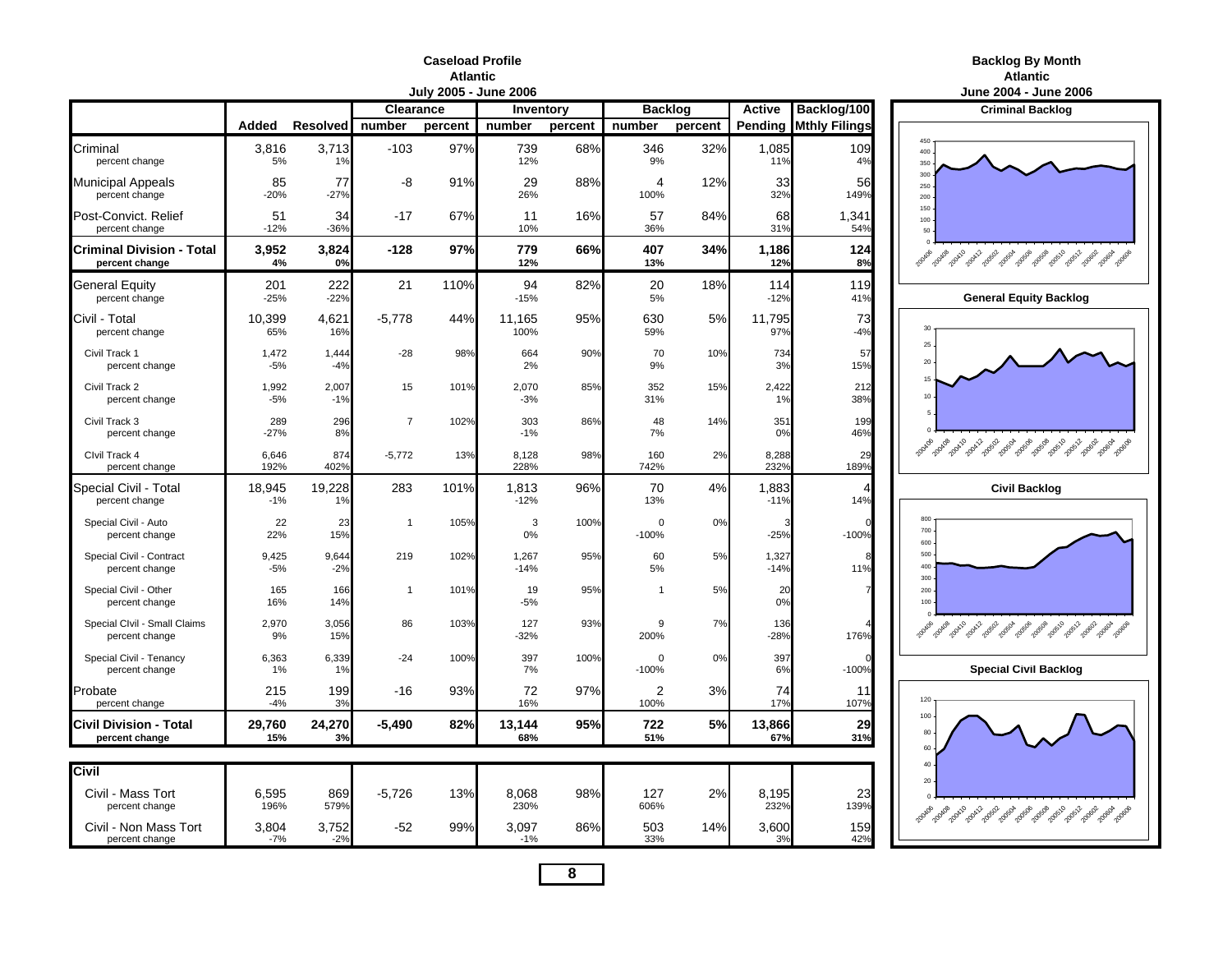#### **Caseload ProfileAtlantic**

### **Backlog By Month Atlantic**

|                                                         |               |                 | <b>Clearance</b> |         | Inventory                |         | <b>Backlog</b>           |         | <b>Active</b> | Backlog/100          | <b>Dissolution</b>                                                              |
|---------------------------------------------------------|---------------|-----------------|------------------|---------|--------------------------|---------|--------------------------|---------|---------------|----------------------|---------------------------------------------------------------------------------|
|                                                         | Added         | <b>Resolved</b> | number           | percent | number                   | percent | number                   | percent | Pending       | <b>Mthly Filings</b> | 12                                                                              |
| Dissolution<br>percent change                           | 2,697<br>4%   | 2,67'<br>5%     | $-26$            | 99%     | 529<br>5%                | 100%    | $\overline{1}$<br>$-50%$ | 0%      | 530<br>5%     | $\Omega$<br>$-52%$   | 10                                                                              |
| Dissolution - New<br>percent change                     | 1,372<br>3%   | 1,366<br>5%     | -6               | 100%    | 402<br>1%                | 100%    | $\mathbf 0$              | 0%      | 402<br>1%     |                      |                                                                                 |
| Dissolution - Reopened<br>percent change                | 1,325<br>6%   | 1,305<br>5%     | $-20$            | 98%     | 127<br>20%               | 99%     | $-50%$                   | 1%      | 128<br>19%    | $-53%$               |                                                                                 |
| Delinquency<br>percent change                           | 3,987<br>0%   | 3,905<br>$-2%$  | -82              | 98%     | 360<br>20%               | 92%     | 33<br>120%               | 8%      | 393<br>25%    | 10<br>119%           |                                                                                 |
| Delinquency - New<br>percent change                     | 3,808<br>0%   | 3,736<br>$-3%$  | $-72$            | 98%     | 348<br>17%               | 91%     | 33<br>120%               | 9%      | 381<br>22%    | 10<br>120%           | Apolla pour pour prost produced programs possible                               |
| Delinquency - Reopened<br>percent change                | 179<br>13%    | 169<br>3%       | $-10$            | 94%     | 12<br>500%               | 100%    | $\mathbf 0$              | 0%      | 12<br>500%    |                      | Juvenile Delinquend                                                             |
| Non-Dissolution<br>percent change                       | 7,561<br>9%   | 7,519<br>10%    | -42              | 99%     | 573<br>8%                | 99%     | 3<br>200%                | 1%      | 576<br>8%     | $\Omega$<br>175%     | 100<br>90<br>80                                                                 |
| Non-Dissolution - New<br>percent change                 | 2,175<br>15%  | 2,127<br>15%    | $-48$            | 98%     | 226<br>26%               | 99%     | $\overline{2}$           | 1%      | 228<br>27%    |                      | 70<br>60<br>50                                                                  |
| Non-Dissolution - Reopened<br>percent change            | 5,386<br>7%   | 5,392<br>9%     | 6                | 100%    | 347<br>$-2%$             | 100%    | $\mathbf{1}$<br>0%       | 0%      | 348<br>$-2%$  | $-6%$                | 40<br>30                                                                        |
| Domestic Violence<br>percent change                     | 2,712<br>7%   | 2,699<br>7%     | -13              | 100%    | 63<br>31%                | 100%    | $\mathbf 0$              | 0%      | 63<br>31%     | ∩                    | 20<br>10 <sup>10</sup>                                                          |
| Domestic Violence - New<br>percent change               | 2,105<br>7%   | 2,095<br>6%     | $-10$            | 100%    | 48<br>26%                | 100%    | 0                        | 0%      | 48<br>26%     |                      | 2010 2011 2012 2013 2019 2019 2019 2019 2019 2019                               |
| Domestic Vio - Reopened<br>percent change               | 607<br>10%    | 604<br>9%       | -3               | 100%    | 15<br>50%                | 100%    | 0                        | 0%      | 15<br>50%     |                      | <b>Non-Dissolution</b>                                                          |
| Abuse/Neglect<br>percent change                         | 165<br>28%    | 156<br>$-5%$    | -9               | 95%     | 193<br>5%                | 100%    | 0                        | 0%      | 193<br>5%     | ი                    | 120<br>100                                                                      |
| Adoption<br>percent change                              | 72<br>$-30%$  | 95<br>0%        | 23               | 132%    | 11<br>$-71%$             | 100%    |                          |         | 11<br>$-71%$  |                      | 80<br>60                                                                        |
| <b>CPR</b><br>percent change                            | 202<br>$-9%$  | 276<br>$-15%$   | 74               | 137%    | 335<br>$-18%$            | 100%    | 0                        | 0%      | 335<br>$-18%$ | $\Omega$             | 40                                                                              |
| Juv/Fam Crisis Petition<br>percent change               | 15<br>7%      | 15<br>0%        | 0                | 100%    | 0                        | 100%    | 0                        | 0%      | $\Omega$      | 0                    | 20                                                                              |
| Kinship<br>percent change                               | 62<br>55%     | 56<br>22%       | -6               | 90%     | 10<br>400%               | 100%    | 0<br>$-100%$             | 0%      | 10<br>150%    | 0<br>$-100%$         | 200AR<br>200506 200508 200510<br>200406<br>200408<br>2004-10<br>100502<br>2000a |
| Term of Parental Rights<br>percent change               | 33<br>$-28%$  | 36<br>$-18%$    | 3                | 109%    | 11<br>$-15%$             | 65%     | 6<br>$-14%$              | 35%     | 17<br>$-15%$  | 218<br>19%           | <b>Domestic Violence</b>                                                        |
| Criminal/Quasi-Criminal<br>percent change               | 419<br>$-16%$ | 422<br>$-17%$   | 3                | 101%    | 45<br>0%                 | 98%     | $\mathbf 1$<br>$-67%$    | 2%      | 46<br>$-4%$   | $-60%$               | 4.5<br>$3.5\,$                                                                  |
| Crim/Q-C - DV Contempt<br>percent change                | 383<br>$-17%$ | 384<br>$-19%$   |                  | 100%    | 44<br>5%                 | 98%     | $-67%$                   | 2%      | 45<br>0%      | $-60%$               | $\mathbf{3}$<br>$2.5\,$                                                         |
| Crim/Q-C - Non-Sup & Other<br>percent change            | 36<br>0%      | 38<br>9%        | $\overline{2}$   | 106%    | $\overline{1}$<br>$-67%$ | 100%    | $\mathbf 0$              | 0%      | $-67%$        |                      | $\overline{2}$ .<br>1.5                                                         |
| <b>Family Division - Total</b><br>percent change        | 17,925<br>5%  | 17,850<br>4%    | $-75$            | 100%    | 2,130<br>3%              | 98%     | 44<br>47%                | 2%      | 2,174<br>3%   | 3<br>40%             | $0.5\,$<br>2014 2014 2014 2014 2024 2039 2034 2034 2035 2036 203                |
| <b>Combined Trial Courts</b><br>Total<br>percent change | 51,637<br>10% | 45,944<br>3%    | $-5,693$         | 89%     | 16,053<br>52%            | 93%     | 1,173<br>35%             | 7%      | 17,226<br>50% | 27<br>22%            |                                                                                 |



Note: In CPR, the backlog goal of 12 months to completion of a permanency hearing was modified in Feb. 2006 to 12 months to completion of a permanency hearing and the signing of an order.

In Kinship, a backlog goal of 6 months was established in December 2005. **9** The Kinship backlog goal is also applied to pre-December 2005 statistics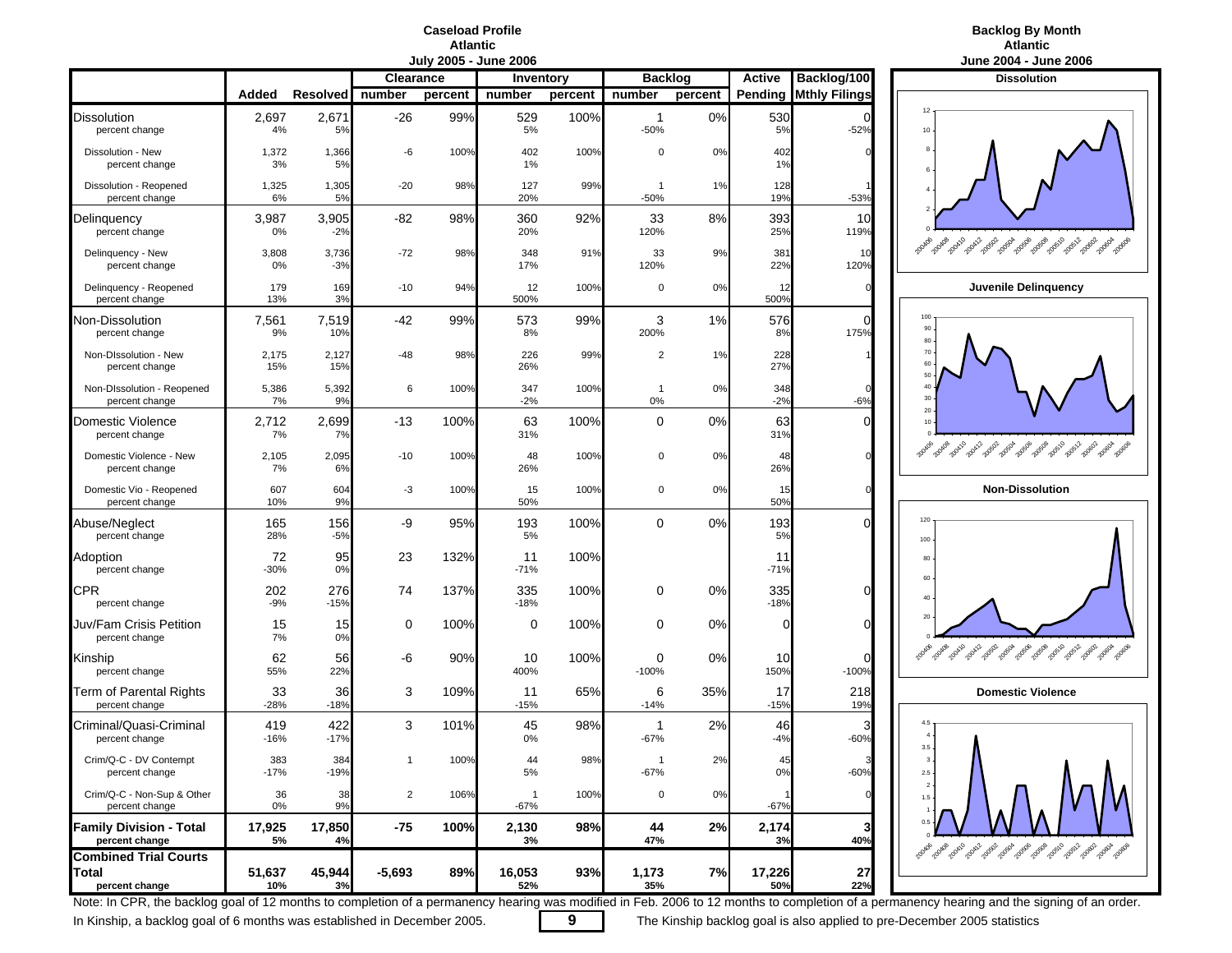# **Caseload Profile**<br>**Bergen**<br>Ilv 2005 - June 20

| <b>Backlog By Month</b> |  |
|-------------------------|--|
|                         |  |

**Bergen Bergen**

|                                                    |                 |                  |                  |         | July 2005 - June 2006 |         |                                   |         |                  |                              | June 2004 - June 2006                                  |
|----------------------------------------------------|-----------------|------------------|------------------|---------|-----------------------|---------|-----------------------------------|---------|------------------|------------------------------|--------------------------------------------------------|
|                                                    |                 |                  | <b>Clearance</b> |         | <b>Inventory</b>      |         | <b>Backlog</b>                    |         | <b>Active</b>    | Backlog/100                  | <b>Criminal Backlog</b>                                |
|                                                    | Added           | <b>Resolved</b>  | number           | percent | number                | percent | number                            | percent |                  | <b>Pending Mthly Filings</b> |                                                        |
| Criminal<br>percent change                         | 2,952<br>$-11%$ | 3,366<br>$-3%$   | 414              | 114%    | 510<br>$-9%$          | 62%     | 315<br>$-20%$                     | 38%     | 825<br>$-14%$    | 128<br>$-11%$                | 600<br>500                                             |
| <b>Municipal Appeals</b><br>percent change         | 144<br>$-13%$   | 142<br>$-1%$     | $-2$             | 99%     | 24<br>9%              | 100%    | $\mathbf 0$                       | 0%      | 24<br>9%         | 0                            | 400<br>300                                             |
| Post-Convict. Relief<br>percent change             | 60<br>43%       | 48<br>12%        | $-12$            | 80%     | 13<br>160%            | 23%     | 43<br>30%                         | 77%     | 56<br>47%        | 860<br>-9%                   | 200<br>100                                             |
| <b>Criminal Division - Total</b><br>percent change | 3,156<br>$-10%$ | 3,556<br>$-3%$   | 400              | 113%    | 547<br>$-7%$          | 60%     | 358<br>$-17%$                     | 40%     | 905<br>$-11%$    | 136<br>$-7%$                 |                                                        |
| <b>General Equity</b><br>percent change            | 557<br>2%       | 563<br>2%        | 6                | 101%    | 281<br>9%             | 92%     | 25<br>$-44%$                      | 8%      | 306<br>1%        | 54<br>$-46%$                 | <b>General Equity Backlog</b>                          |
| Civil - Total<br>percent change                    | 9,717<br>$-1%$  | 10,569<br>$-32%$ | 852              | 109%    | 7,079<br>$-9%$        | 90%     | 811<br>$-7%$                      | 10%     | 7,890<br>$-8%$   | 100<br>$-7%$                 | 70<br>60                                               |
| Track 1<br>percent change                          | 4,984<br>3%     | 4,751<br>$-6%$   | $-233$           | 95%     | 2,238<br>13%          | 94%     | 138<br>$-14%$                     | 6%      | 2,376<br>11%     | 33<br>$-16%$                 | 50<br>$\Delta f$                                       |
| Track 2<br>percent change                          | 4,049<br>$-4%$  | 4,210<br>$-8%$   | 161              | 104%    | 4,123<br>$-2%$        | 88%     | 574<br>$-4%$                      | 12%     | 4,697<br>$-2%$   | 170<br>1%                    | 30<br>$20\,$                                           |
| Track 3<br>percent change                          | 469<br>5%       | 534<br>$-16%$    | 65               | 114%    | 537<br>0%             | 87%     | 82<br>$-23%$                      | 13%     | 619<br>$-4%$     | 210<br>$-27%$                | 10                                                     |
| Track 4<br>percent change                          | 215<br>$-18%$   | 1,074<br>$-80%$  | 859              | 500%    | 181<br>$-82%$         | 91%     | 17<br>31%                         | 9%      | 198<br>$-81%$    | 95<br>59%                    | 2014 2014 2014 2014 2019 2019 2019 2019 2019 2019 2019 |
| Special Civil - Total<br>percent change            | 42,343<br>8%    | 43,274<br>9%     | 931              | 102%    | 2,348<br>$-24%$       | 99%     | 31<br>$-9%$                       | 1%      | 2,379<br>$-23%$  | $-16%$                       | <b>Civil Backlog</b>                                   |
| Auto<br>percent change                             | 356<br>$-4%$    | 376<br>$-3%$     | 20               | 106%    | 32<br>$-27%$          | 97%     | $\overline{\mathbf{1}}$<br>$-75%$ | 3%      | 33<br>$-31%$     | $-74%$                       | 1200<br>1000                                           |
| Contract<br>percent change                         | 26,414<br>17%   | 27,192<br>18%    | 778              | 103%    | 2,205<br>$-21%$       | 99%     | 25<br>9%                          | 1%      | 2,230<br>$-21%$  | $-7%$                        | 800<br>600                                             |
| Other<br>percent change                            | 791<br>$-18%$   | 861<br>$-14%$    | 70               | 109%    | 70<br>$-46%$          | 93%     | 5<br>$-17%$                       | 7%      | 75<br>$-44%$     | 1%                           | 400<br>200                                             |
| Small Claims<br>percent change                     | 4,892<br>$-9%$  | 4,935<br>$-9%$   | 43               | 101%    | 41<br>$-50%$          | 100%    | $\mathbf 0$<br>$-100%$            | 0%      | 41<br>$-51%$     | $-100%$                      |                                                        |
| Tenancy<br>percent change                          | 9,890<br>2%     | 9,910<br>$-3%$   | 20               | 100%    | $\Omega$<br>$-100%$   | 100%    | $\Omega$                          | 0%      | $-100%$          |                              | <b>Special Civil Backlog</b>                           |
| Probate<br>percent change                          | 782<br>4%       | 762<br>$-5%$     | $-20$            | 97%     | 154<br>3%             | 90%     | 18<br>157%                        | 10%     | 172<br>10%       | 28<br>148%                   | 100<br>$90\,$                                          |
| <b>Civil Division - Total</b><br>percent change    | 53,399<br>6%    | 55,168<br>$-2%$  | 1.769            | 103%    | 9,862<br>$-12%$       | 92%     | 885<br>-8%                        | 8%      | 10,747<br>$-12%$ | 20<br>$-14%$                 | 80<br>$70\,$<br>60<br>50                               |
| Civil                                              |                 |                  |                  |         |                       |         |                                   |         |                  |                              | 40<br>30                                               |
| Mass Tort<br>percent change                        | 30<br>$-68%$    | 868<br>$-83%$    | 838              | 2893%   | 10<br>$-99%$          | 83%     | $\overline{2}$<br>100%            | 17%     | 12<br>$-99%$     | 80<br>533%                   | 20<br>$10 -$                                           |
| Non Mass Tort<br>percent change                    | 9,687<br>0%     | 9,701<br>$-7%$   | 14               | 100%    | 7,069<br>3%           | 90%     | 809<br>$-7%$                      | 10%     | 7,878<br>2%      | 100<br>$-7%$                 | 2049 2049 2040 2041 2059 2059 2059 2059 2059 2051 2059 |

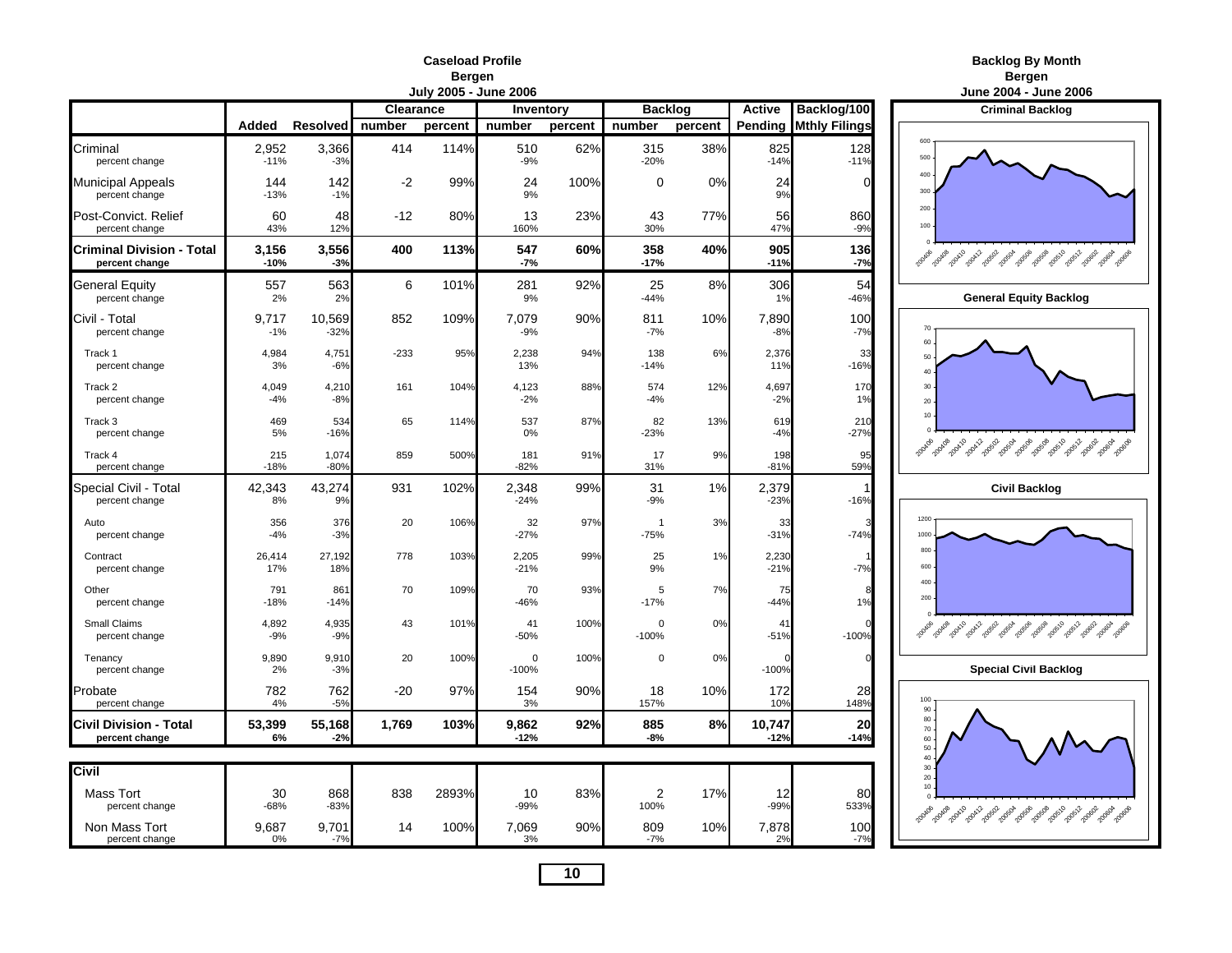

|                                                                |                 |                   |                  |         | July 2005 - June 2006 |         |                          |         |                  |                              | June 2004 - June 2006                                  |
|----------------------------------------------------------------|-----------------|-------------------|------------------|---------|-----------------------|---------|--------------------------|---------|------------------|------------------------------|--------------------------------------------------------|
|                                                                |                 |                   | <b>Clearance</b> |         | Inventory             |         | <b>Backlog</b>           |         | <b>Active</b>    | Backlog/100                  | <b>Dissolution</b>                                     |
|                                                                | Added           | Resolved   number |                  | percent | number                | percent | number                   | percent |                  | <b>Pending Mthly Filings</b> |                                                        |
| <b>Dissolution</b><br>percent change                           | 5,778<br>$-4%$  | 5,862<br>$-3%$    | 84               | 101%    | 1,409<br>$-5%$        | 98%     | 23<br>-38%               | 2%      | 1,432<br>$-6%$   | $-35%$                       | 120<br>100                                             |
| New<br>percent change                                          | 2,859<br>0%     | 2,933<br>2%       | 74               | 103%    | 1,248<br>$-5%$        | 99%     | 18<br>0%                 | 1%      | 1,266<br>$-5%$   | 0%                           | 80<br>60                                               |
| Reopened<br>percent change                                     | 2,919<br>$-7%$  | 2,929<br>$-8%$    | 10               | 100%    | 161<br>$1\%$          | 97%     | 5<br>$-74%$              | 3%      | 166<br>$-7%$     | $-72%$                       | 40                                                     |
| Delinquency<br>percent change                                  | 3,612<br>2%     | 3,607<br>1%       | -5               | 100%    | 50<br>6%              | 79%     | 13<br>44%                | 21%     | 63<br>13%        | ∠<br>42%                     | $20\,$                                                 |
| New<br>percent change                                          | 3,557<br>1%     | 3,552<br>0%       | -5               | 100%    | 50<br>6%              | 79%     | 13<br>44%                | 21%     | 63<br>13%        | 43%                          | Ao de part port post pas pass pass pas pas pas pas     |
| Reopened<br>percent change                                     | 55<br>49%       | 55<br>49%         | $\mathbf 0$      | 100%    | 0                     | 100%    | $\mathbf 0$              | 0%      | $\Omega$         |                              | <b>Juvenile Delinquency</b>                            |
| Non-Dissolution<br>percent change                              | 4,727<br>$-14%$ | 4,759<br>$-14%$   | 32               | 101%    | 117<br>$-18%$         | 92%     | 10<br>$-47%$             | 8%      | 127<br>$-21%$    | З<br>$-39%$                  | 70<br>60                                               |
| New<br>percent change                                          | 1,241<br>$-13%$ | 1,255<br>$-11%$   | 14               | 101%    | 66<br>$-14%$          | 93%     | 5<br>$-44%$              | 7%      | 71<br>$-17%$     | $-36%$                       | 50<br>40                                               |
| Reopened<br>percent change                                     | 3,486<br>$-15%$ | 3,504<br>$-14%$   | 18               | 101%    | 51<br>$-22%$          | 91%     | 5<br>$-50%$              | 9%      | 56<br>$-25%$     | $-41%$                       | 30<br>20                                               |
| Domestic Violence<br>percent change                            | 4,231<br>$-3%$  | 4,221<br>$-3%$    | -10              | 100%    | 93<br>15%             | 100%    | $\mathbf 0$<br>$-100%$   | 0%      | 93<br>13%        | $-100%$                      | 10                                                     |
| New<br>percent change                                          | 2,803<br>6%     | 2,783<br>5%       | $-20$            | 99%     | 76<br>38%             | 100%    | 0<br>$-100%$             | 0%      | 76<br>36%        | $-100%$                      | 2004 2014 2014 2015 2019 2019 2019 2019 2019 2019 2019 |
| Reopened<br>percent change                                     | 1,428<br>$-16%$ | 1,438<br>$-15%$   | 10               | 101%    | 17<br>-35%            | 100%    | 0                        | 0%      | 17<br>$-35%$     |                              | <b>Non-Dissolution</b>                                 |
| Abuse/Neglect<br>percent change                                | 333<br>89%      | 224<br>20%        | $-109$           | 67%     | 336<br>48%            | 100%    | $\mathbf 0$              | 0%      | 336<br>48%       | ſ                            | 70<br>60                                               |
| Adoption<br>percent change                                     | 218<br>14%      | 229<br>26%        | 11               | 105%    | 33<br>$-25%$          | 100%    |                          |         | 33<br>$-25%$     |                              | $50\,$<br>40                                           |
| <b>CPR</b><br>percent change                                   | 307<br>45%      | 215<br>$-5%$      | -92              | 70%     | 476<br>24%            | 100%    | 0                        | 0%      | 476<br>24%       | O                            | $30\,$<br>$20\,$                                       |
| Juv/Fam Crisis Petition<br>percent change                      | 43<br>$-9%$     | 43<br>$-12%$      | 0                | 100%    | 0                     | 100%    | 0                        | 0%      | 0                | ſ                            |                                                        |
| Kinship<br>percent change                                      | 32<br>$-26%$    | 41<br>5%          | 9                | 128%    | 5<br>-55%             | 100%    | 0<br>$-100%$             | 0%      | 5<br>$-64%$      | 0<br>$-100%$                 |                                                        |
| Term of Parental Rights<br>percent change                      | 38<br>6%        | 36<br>$-14%$      | $-2$             | 95%     | 13<br>$-32%$          | 50%     | 13<br>160%               | 50%     | 26<br>8%         | 411<br>146%                  | <b>Domestic Violence</b>                               |
| Criminal/Quasi-Criminal<br>percent change                      | 580<br>$-32%$   | 616<br>$-25%$     | 36               | 106%    | 25<br>$-55%$          | 93%     | 2<br>$-71%$              | 7%      | 27<br>$-56%$     | $-58%$                       | 35<br>$30\,$                                           |
| DV Contempt<br>percent change                                  | 440<br>-38%     | 464<br>$-33%$     | 24               | 105%    | 16<br>-60%            | 100%    | $\mathsf 0$              | 0%      | 16<br>$-60%$     |                              | 25<br>$20\,$                                           |
| Non-Support & Other<br>percent change                          | 140<br>$-1%$    | 152<br>19%        | 12               | 109%    | 9<br>-40%             | 82%     | $\overline{2}$<br>$-71%$ | 18%     | 11<br>$-50%$     | 17<br>$-71%$                 | 15<br>10                                               |
| <b>Family Division - Total</b><br>percent change               | 19,899<br>-5%   | 19,853<br>$-6%$   | -46              | 100%    | 2,557<br>3%           | 98%     | 61<br>$-25%$             | 2%      | 2,618<br>2%      | $-21%$                       |                                                        |
| <b>Combined Trial Courts</b><br><b>Total</b><br>percent change | 76,454<br>2%    | 78,577<br>$-3%$   | 2,123            | 103%    | 12,966<br>-9%         | 91%     | 1,304<br>$-11%$          | 9%      | 14,270<br>$-10%$ | 20<br>$-13%$                 |                                                        |



Note: In CPR, the backlog goal of 12 months to completion of a permanency hearing was modified in Feb. 2006 to 12 months to completion of a permanency hearing and the signing of an order.

In Kinship, a backlog goal of 6 months was established in December 2005. **11** The Kinship backlog goal is also applied to pre-December 2005 statistics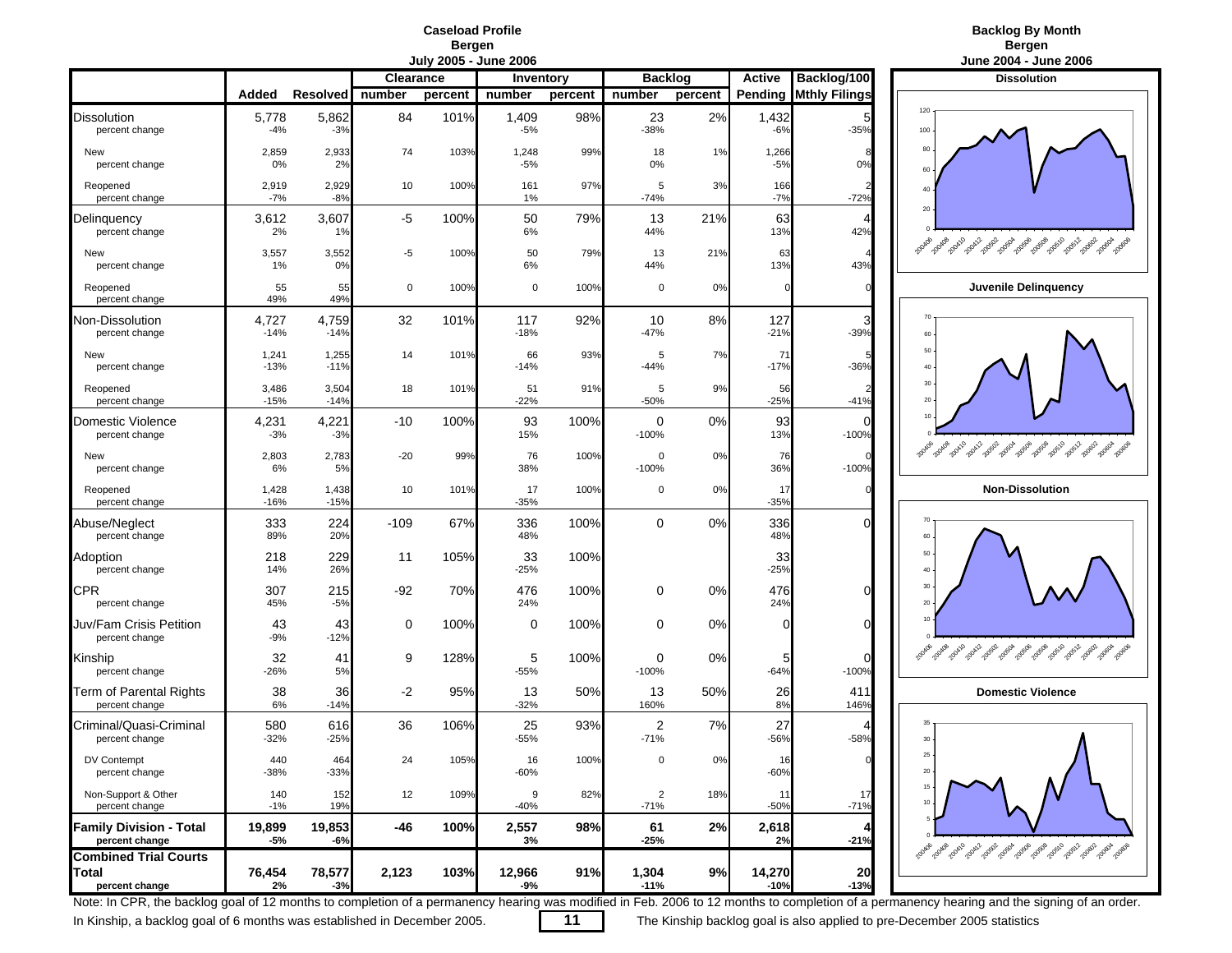|                                                 |               |                 |                  | July 2005 - June 2006 |                 |         |                          |         |                 |                              | June 2004 - June                                        |
|-------------------------------------------------|---------------|-----------------|------------------|-----------------------|-----------------|---------|--------------------------|---------|-----------------|------------------------------|---------------------------------------------------------|
|                                                 |               |                 | <b>Clearance</b> |                       | Inventory       |         | <b>Backlog</b>           |         | <b>Active</b>   | Backlog/100                  | <b>Criminal Backle</b>                                  |
|                                                 | Added         | <b>Resolved</b> | number           | percent               | number          | percent | number                   | percent |                 | <b>Pending Mthly Filings</b> |                                                         |
| Criminal<br>percent change                      | 2,106<br>13%  | 1,806<br>3%     | $-300$           | 86%                   | 627<br>54%      | 65%     | 345<br>65%               | 35%     | 972<br>58%      | 197<br>46%                   | 450<br>400<br>350<br>300                                |
| <b>Municipal Appeals</b><br>percent change      | 105<br>15%    | 75<br>$-35%$    | $-30$            | 71%                   | 21<br>0%        | 34%     | 40<br>300%               | 66%     | 61<br>97%       | 457<br>247%                  | 250<br>200<br>150<br>100<br>50                          |
| Post-Convict. Relief<br>percent change          | 30<br>58%     | 28<br>300%      | $-2$             | 93%                   | 8<br>60%        | 24%     | 25<br>25%                | 76%     | 33<br>32%       | 1,000<br>$-21%$              |                                                         |
| Criminal Division - Total<br>percent change     | 2,241<br>14%  | 1,909<br>2%     | $-332$           | 85%                   | 656<br>52%      | 62%     | 410<br>72%               | 38%     | 1,066<br>59%    | 220<br>51%                   | <b>General Equity Ba</b>                                |
| General Equity<br>percent change                | 247<br>$-6%$  | 221<br>$-22%$   | $-26$            | 89%                   | 74<br>54%       | 80%     | 19<br>27%                | 20%     | 93<br>48%       | 92<br>35%                    | 30<br>$25\,$                                            |
| Civil - Total<br>percent change                 | 4,002<br>4%   | 3,866<br>$-6%$  | $-136$           | 97%                   | 3,005<br>3%     | 81%     | 700<br>10%               | 19%     | 3,705<br>4%     | 210<br>6%                    | 20<br>15                                                |
| Track 1<br>percent change                       | 2,042<br>3%   | 1,942<br>0%     | $-100$           | 95%                   | 997<br>3%       | 81%     | 229<br>7%                | 19%     | 1,226<br>4%     | 135<br>4%                    | 10                                                      |
| Track 2<br>percent change                       | 1,631<br>0%   | 1,627<br>$-8%$  | $-4$             | 100%                  | 1,651<br>$-1%$  | 82%     | 355<br>16%               | 18%     | 2,006<br>2%     | 261<br>16%                   | 20xx8 20xx8 20xx9 20x12 20x32 20x32 20x38 20x38 20x3    |
| Track 3<br>percent change                       | 253<br>43%    | 236<br>$-22%$   | $-17$            | 93%                   | 259<br>20%      | 76%     | 84<br>$-1%$              | 24%     | 343<br>14%      | 398<br>$-31%$                | <b>Civil Backlog</b>                                    |
| Track 4<br>percent change                       | 76<br>21%     | 61<br>$-5%$     | $-15$            | 80%                   | 98<br>34%       | 75%     | 32<br>3%                 | 25%     | 130<br>25%      | 505<br>$-14%$                | 900<br>800                                              |
| Special Civil - Total<br>percent change         | 21,864<br>5%  | 22,225<br>7%    | 361              | 102%                  | 2,470<br>$-10%$ | 96%     | 93<br>21%                | 4%      | 2,563<br>$-10%$ | 5<br>15%                     | 700<br>600<br>500<br>400                                |
| Auto<br>percent change                          | 62<br>$-58%$  | 81<br>$-46%$    | 19               | 131%                  | 10<br>$-57%$    | 83%     | $\overline{2}$<br>$-71%$ | 17%     | 12<br>$-60%$    | 39<br>$-32%$                 | 300<br>200<br>100                                       |
| Contract<br>percent change                      | 12,192<br>10% | 12,344<br>11%   | 152              | 101%                  | 1,812<br>$-5%$  | 97%     | 64<br>21%                | 3%      | 1,876<br>$-4%$  | 10%                          | Papa <sup>9</sup> again again again agai again again ag |
| Other<br>percent change                         | 216<br>$-30%$ | 228<br>$-25%$   | 12               | 106%                  | 38<br>$-22%$    | 88%     | 5<br>150%                | 12%     | 43<br>$-16%$    | 28<br>256%                   | <b>Special Civil Bac</b>                                |
| Small Claims<br>percent change                  | 3,926<br>2%   | 3,984<br>4%     | 58               | 101%                  | 242<br>$-19%$   | 92%     | 21<br>40%                | 8%      | 263<br>$-17%$   | 38%                          | 160<br>140<br>120                                       |
| Tenancy<br>percent change                       | 5,468<br>2%   | 5,588<br>3%     | 120              | 102%                  | 368<br>$-25%$   | 100%    | $\mathbf 1$              | 0%      | 369<br>$-25%$   |                              | 100                                                     |
| Probate<br>percent change                       | 508<br>5%     | 534<br>9%       | 26               | 105%                  | 79<br>$-23%$    | 94%     | 5<br>$-29%$              | 6%      | 84<br>$-24%$    | 12<br>$-32%$                 |                                                         |
| <b>Civil Division - Total</b><br>percent change | 26,621<br>5%  | 26,846<br>5%    | 225              | 101%                  | 5,628<br>$-3%$  | 87%     | 817<br>11%               | 13%     | 6,445<br>$-2%$  | 37<br>6%                     |                                                         |

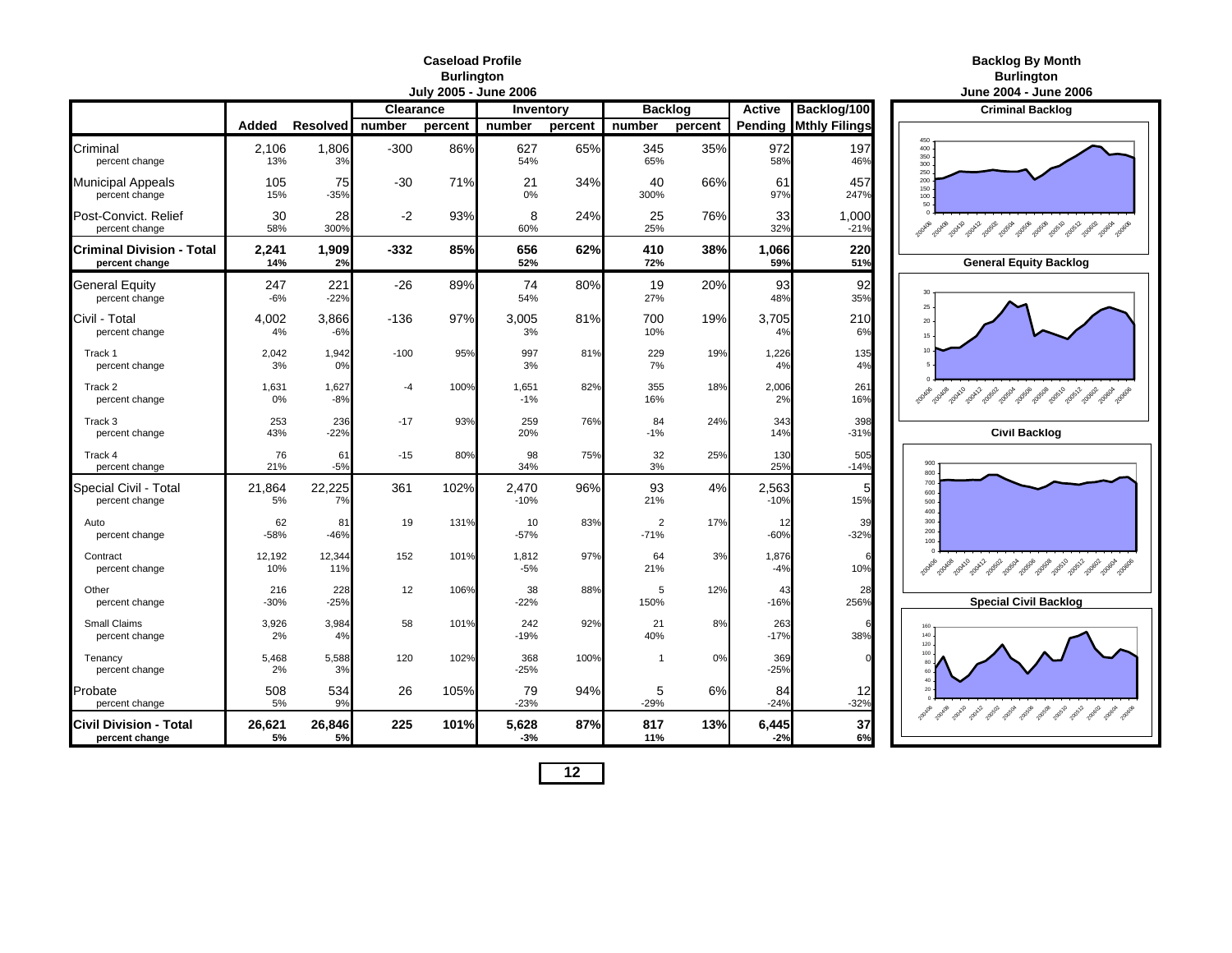## **Backlog By Month Burlington Burlington**

|                                                  | Added           | <b>Resolved</b> | <b>Clearance</b><br>number | percent | Inventory<br>number               | percent | <b>Backlog</b><br>number | percent | <b>Active</b><br>Pending | Backlog/100<br><b>Mthly Filings</b> | <b>Dissolution</b>                                                                                                   |
|--------------------------------------------------|-----------------|-----------------|----------------------------|---------|-----------------------------------|---------|--------------------------|---------|--------------------------|-------------------------------------|----------------------------------------------------------------------------------------------------------------------|
| Dissolution<br>percent change                    | 4,032<br>2%     | 3,992<br>1%     | $-40$                      | 99%     | 809<br>4%                         | 96%     | 32<br>19%                | 4%      | 841<br>5%                | 10<br>16%                           | 50<br>45<br>40                                                                                                       |
| New<br>percent change                            | 1,636<br>4%     | 1,596<br>0%     | $-40$                      | 98%     | 678<br>5%                         | 96%     | 30<br>30%                | 4%      | 708<br>6%                | 22<br>25%                           | 35<br>$30\,$<br>$25\,$                                                                                               |
| Reopened<br>percent change                       | 2,396<br>0%     | 2,396<br>1%     | 0                          | 100%    | 131<br>$1\%$                      | 98%     | $\overline{2}$<br>$-50%$ | 2%      | 133<br>$-1%$             | $-50%$                              | 20<br>15<br>10                                                                                                       |
| Delinquency<br>percent change                    | 3,076<br>$-3%$  | 2,984<br>$-8%$  | -92                        | 97%     | 324<br>45%                        | 94%     | 20<br>$-33%$             | 6%      | 344<br>36%               | 8<br>$-31%$                         |                                                                                                                      |
| New<br>percent change                            | 2,875<br>$-5%$  | 2,783<br>$-10%$ | -92                        | 97%     | 318<br>47%                        | 94%     | 20<br>$-33%$             | 6%      | 338<br>37%               | $-30%$                              | Ao de Bath 20x12 post 20x9 post and post post and                                                                    |
| Reopened<br>percent change                       | 201<br>24%      | 201<br>25%      | 0                          | 100%    | 6<br>0%                           | 100%    | $\mathbf 0$              | 0%      | 0%                       |                                     | Juvenile Delinquend                                                                                                  |
| <b>Von-Dissolution</b><br>percent change         | 8,765<br>$-2%$  | 8,774<br>$-2%$  | 9                          | 100%    | 590<br>$-2%$                      | 98%     | 15<br>$-12%$             | 2%      | 605<br>$-2%$             | $\overline{c}$<br>$-10%$            | 100<br>90<br>80                                                                                                      |
| New<br>percent change                            | 1,990<br>$-11%$ | 1,968<br>$-12%$ | $-22$                      | 99%     | 232<br>9%                         | 96%     | 10<br>25%                | 4%      | 242<br>10%               | 40%                                 | 70<br>60<br>50                                                                                                       |
| Reopened<br>percent change                       | 6,775<br>0%     | 6,806<br>1%     | 31                         | 100%    | 358<br>$-7%$                      | 99%     | 5<br>$-44%$              | 1%      | 363<br>$-8%$             | $-45%$                              | 40<br>30                                                                                                             |
| Domestic Violence<br>percent change              | 2,565<br>$-1%$  | 2,560<br>$-1%$  | -5                         | 100%    | 55<br>12%                         | 96%     | 2<br>0%                  | 4%      | 57<br>12%                | 1%                                  | $20 -$<br>10 <sub>10</sub>                                                                                           |
| New<br>percent change                            | 1,954<br>$-1%$  | 1,948<br>$-2%$  | -6                         | 100%    | 44<br>19%                         | 98%     | $\mathbf 1$<br>0%        | 2%      | 45<br>18%                | 1%                                  | 20x0 20x0 20x12 20x2 20x92 20x92 20x90 20x90 20x9                                                                    |
| Reopened<br>percent change                       | 611<br>$-2%$    | 612<br>0%       | $\mathbf{1}$               | 100%    | 11<br>$-8%$                       | 92%     | $\overline{1}$<br>0%     | 8%      | 12<br>$-8%$              | 2%                                  | <b>Non-Dissolution</b>                                                                                               |
| Abuse/Neglect<br>percent change                  | 164<br>$-8%$    | 162<br>$-8%$    | $-2$                       | 99%     | 167<br>$1\%$                      | 100%    | $\mathbf 0$              | 0%      | 167<br>1%                | $\Omega$                            | 60<br>50                                                                                                             |
| Adoption<br>percent change                       | 123<br>$-9%$    | 135<br>$-12%$   | 12                         | 110%    | 34<br>$-24%$                      | 100%    |                          |         | 34<br>$-24%$             |                                     | 40<br>$30\,$                                                                                                         |
| <b>CPR</b><br>percent change                     | 232<br>$-13%$   | 288<br>2%       | 56                         | 124%    | 387<br>$-13%$                     | 99%     | 2                        | $1\%$   | 389<br>$-12%$            | 10                                  | 20                                                                                                                   |
| Juv/Fam Crisis Petition<br>percent change        | 99<br>57%       | 106<br>63%      | 7                          | 107%    | -1<br>0%                          | 100%    | 0<br>$-100%$             | 0%      | $-88%$                   | 0<br>$-100%$                        | 10                                                                                                                   |
| Kinship<br>percent change                        | 50<br>52%       | 46<br>31%       | -4                         | 92%     | 6<br>500%                         | 100%    | 0<br>$-100%$             | 0%      | 6<br>200%                | $\Omega$<br>$-100%$                 |                                                                                                                      |
| Term of Parental Rights<br>percent change        | 29<br>21%       | 24<br>$-11%$    | -5                         | 83%     | 12<br>20%                         | 75%     | 4<br>300%                | 25%     | 16<br>45%                | 166<br>231%                         | <b>Domestic Violence</b>                                                                                             |
| Criminal/Quasi-Criminal<br>percent change        | 504<br>$-3%$    | 486<br>$-5%$    | -18                        | 96%     | 43<br>59%                         | 91%     | 4<br>100%                | 9%      | 47<br>62%                | 10<br>106%                          | 6                                                                                                                    |
| DV Contempt<br>percent change                    | 377<br>$-1%$    | 357<br>$-4%$    | $-20$                      | 95%     | 41<br>71%                         | 91%     | Δ<br>300%                | 9%      | 45<br>80%                | 1.3<br>302%                         | 5                                                                                                                    |
| Non-Support & Other<br>percent change            | 127<br>$-9%$    | 129<br>$-6%$    | $\overline{2}$             | 102%    | $\overline{\mathbf{c}}$<br>$-33%$ | 100%    | 0<br>$-100%$             | $0\%$   | $-50%$                   | $-100%$                             |                                                                                                                      |
| <b>Family Division - Total</b><br>percent change | 19,639<br>$-1%$ | 19,557<br>$-2%$ | -82                        | 100%    | 2,428<br>4%                       | 97%     | 79<br>-9%                | 3%      | 2,507<br>3%              | 5<br>$-8%$                          | <b>2014 - 2014 - 2014 - 2014 - 2014 - 2014 - 2014 - 2014 - 2014 - 2014 - 2014 - 2014 - 2014 - 2014 - 2014 - 2014</b> |
| <b>Combined Trial Courts</b>                     |                 |                 |                            |         |                                   |         |                          |         |                          |                                     |                                                                                                                      |
| <b>Total</b><br>percent change                   | 48,501<br>3%    | 48,312<br>2%    | $-189$                     | 100%    | 8,712<br>1%                       | 87%     | 1,306<br>23%             | 13%     | 10,018<br>4%             | 32<br>20%                           |                                                                                                                      |



Note: In CPR, the backlog goal of 12 months to completion of a permanency hearing was modified in Feb. 2006 to 12 months to completion of a permanency hearing and the signing of an order.

In Kinship, a backlog goal of 6 months was established in December 2005. **13** The Kinship backlog goal is also applied to pre-December 2005 statistics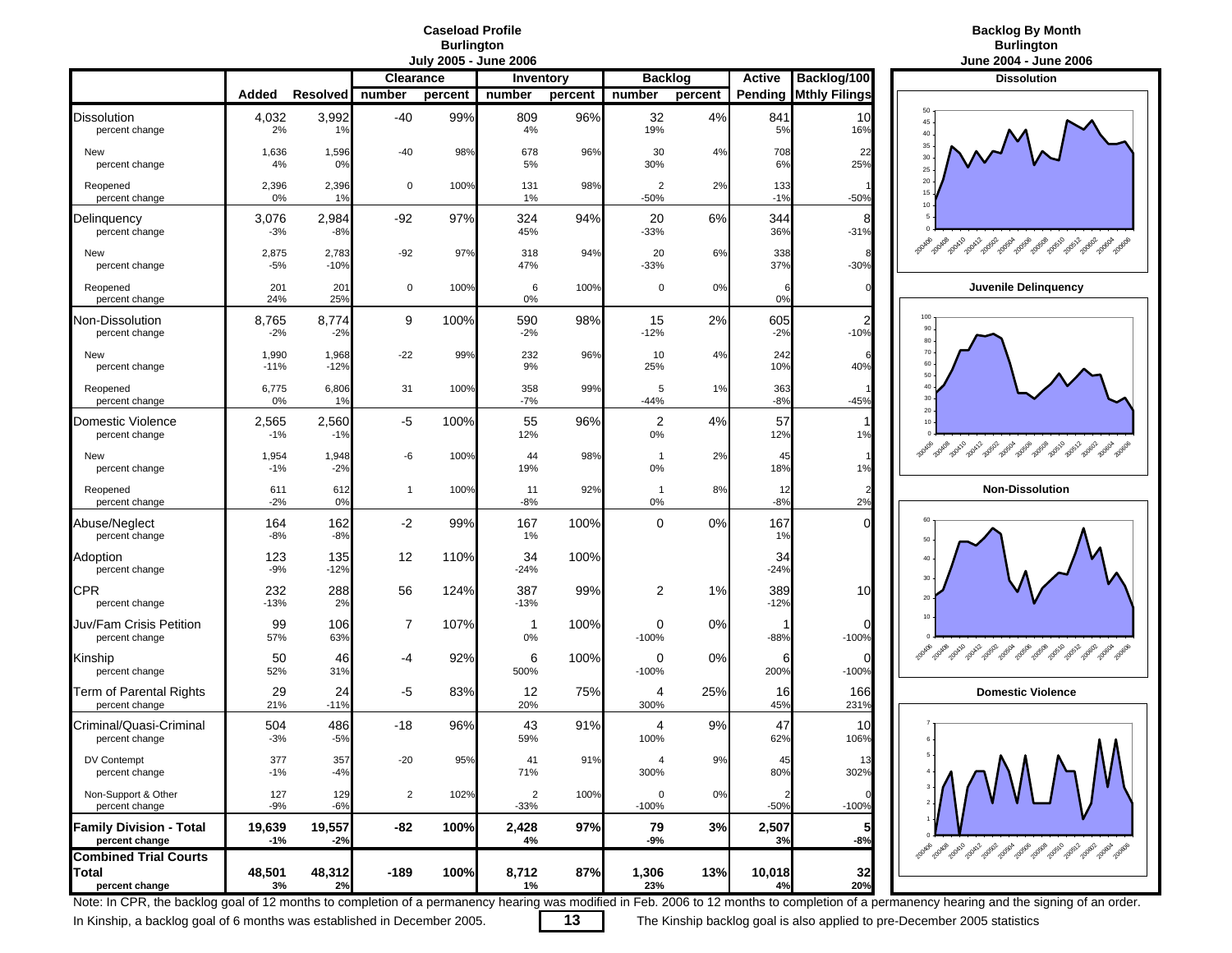#### **Caseload ProfileCamden**

|                                             |                 |                 |           | <b>July 2005 - June 2006</b> |                 |         |                |         |                 |                      | <b>June 2004 - June</b>                                     |
|---------------------------------------------|-----------------|-----------------|-----------|------------------------------|-----------------|---------|----------------|---------|-----------------|----------------------|-------------------------------------------------------------|
|                                             |                 |                 | Clearance |                              | Inventory       |         | <b>Backlog</b> |         | <b>Active</b>   | Backlog/100          | <b>Criminal Backle</b>                                      |
|                                             | Added           | <b>Resolved</b> | number    | percent                      | number          | percent | number         | percent | Pending         | <b>Mthly Filings</b> |                                                             |
| Criminal<br>percent change                  | 5,276<br>$-8%$  | 5,681<br>$-3%$  | 405       | 108%                         | 837<br>$-19%$   | 73%     | 317<br>$-18%$  | 27%     | 1,154<br>$-19%$ | 72<br>$-11%$         | 700<br>600<br>500                                           |
| <b>Municipal Appeals</b><br>percent change  | 56<br>51%       | 39<br>$-20%$    | $-17$     | 70%                          | 18<br>157%      | 75%     | 6              | 25%     | 24<br>243%      | 129                  | 400<br>300<br>200<br>100                                    |
| Post-Convict. Relief<br>percent change      | 87<br>32%       | 104<br>100%     | 17        | 120%                         | 13<br>$-35%$    | 14%     | 79<br>$-13%$   | 86%     | 92<br>$-17%$    | 1,090<br>$-34%$      | 10408 20410 20412 20502 20503 20508 2050 205<br><b>Доча</b> |
| Criminal Division - Total<br>percent change | 5,419<br>$-7%$  | 5,824<br>$-2%$  | 405       | 107%                         | 868<br>-18%     | 68%     | 402<br>$-16%$  | 32%     | 1,270<br>$-18%$ | 89<br>$-9%$          | <b>General Equity Ba</b>                                    |
| General Equity<br>percent change            | 312<br>4%       | 321<br>0%       | 9         | 103%                         | 107<br>3%       | 88%     | 15<br>25%      | 12%     | 122<br>5%       | 58<br>20%            | 18<br>16                                                    |
| Civil - Total<br>percent change             | 11,286<br>$-5%$ | 11,714<br>$-4%$ | 428       | 104%                         | 5,564<br>$-7%$  | 87%     | 842<br>3%      | 13%     | 6,406<br>$-6%$  | 90<br>9%             | 14<br>12                                                    |
| Track 1<br>percent change                   | 7,102<br>$-7%$  | 7,396<br>$-3%$  | 294       | 104%                         | 1,463<br>$-19%$ | 91%     | 149<br>$-13%$  | 9%      | 1,612<br>$-18%$ | 25<br>$-6%$          |                                                             |
| Track 2<br>percent change                   | 3,550<br>0%     | 3,600<br>$-8%$  | 50        | 101%                         | 3,475<br>$-2%$  | 86%     | 569<br>8%      | 14%     | 4,044<br>0%     | 192<br>8%            | 2040 2040 2041 2041 2050 2050 2050 2050 2050                |
| Track 3<br>percent change                   | 540<br>15%      | 572<br>1%       | 32        | 106%                         | 489<br>0%       | 83%     | 103<br>14%     | 17%     | 592<br>2%       | 229<br>0%            | <b>Civil Backlog</b>                                        |
| Track 4<br>percent change                   | 94<br>$-48%$    | 146<br>$-3%$    | 52        | 155%                         | 137<br>$-24%$   | 87%     | 21<br>$-19%$   | 13%     | 158<br>$-23%$   | 268<br>56%           | 1400<br>1200                                                |
| Special Civil - Total<br>percent change     | 33,374<br>4%    | 33,892<br>5%    | 518       | 102%                         | 3,226<br>$-8%$  | 99%     | 46<br>142%     | 1%      | 3,272<br>$-8%$  | 132%                 | 1000<br>800                                                 |
| Auto<br>percent change                      | 134<br>11%      | 156<br>36%      | 22        | 116%                         | 8<br>$-70%$     | 80%     | $\overline{2}$ | 20%     | 10<br>$-63%$    | 18                   | 600<br>400<br>200                                           |
| Contract<br>percent change                  | 18,237<br>9%    | 18,581<br>12%   | 344       | 102%                         | 2,345<br>$-5%$  | 99%     | 29<br>123%     | 1%      | 2,374<br>$-4%$  | 104%                 |                                                             |
| Other<br>percent change                     | 311<br>0%       | 300<br>$-9%$    | $-11$     | 96%                          | 68<br>1%        | 83%     | 14<br>250%     | 17%     | 82<br>15%       | 54<br>251%           | <b>Special Civil Bac</b>                                    |
| <b>Small Claims</b><br>percent change       | 4,178<br>0%     | 4,263<br>1%     | 85        | 102%                         | 193<br>-30%     | 100%    | 0<br>$-100%$   | 0%      | 193<br>$-30%$   | $-100%$              | 200<br>180<br>180<br>160<br>140                             |
| Tenancy<br>percent change                   | 10,514<br>$-2%$ | 10,592<br>$-3%$ | 78        | 101%                         | 612<br>$-12%$   | 100%    | 1              | 0%      | 613<br>$-12%$   |                      | 120<br>100                                                  |
| Probate<br>percent change                   | 456<br>$-26%$   | 470<br>$-22%$   | 14        | 103%                         | 115<br>$-9%$    | 96%     | 5<br>$-29%$    | 4%      | 120<br>$-10%$   | 13<br>$-4%$          | 2004-09 2004-0 2004-2 2015-2016-2016-2016-2016-2019         |
| Civil Division - Total<br>percent change    | 45,428<br>1%    | 46,397<br>2%    | 969       | 102%                         | 9,012<br>-8%    | 91%     | 908<br>7%      | 9%      | 9,920<br>-6%    | 24<br>5%             |                                                             |

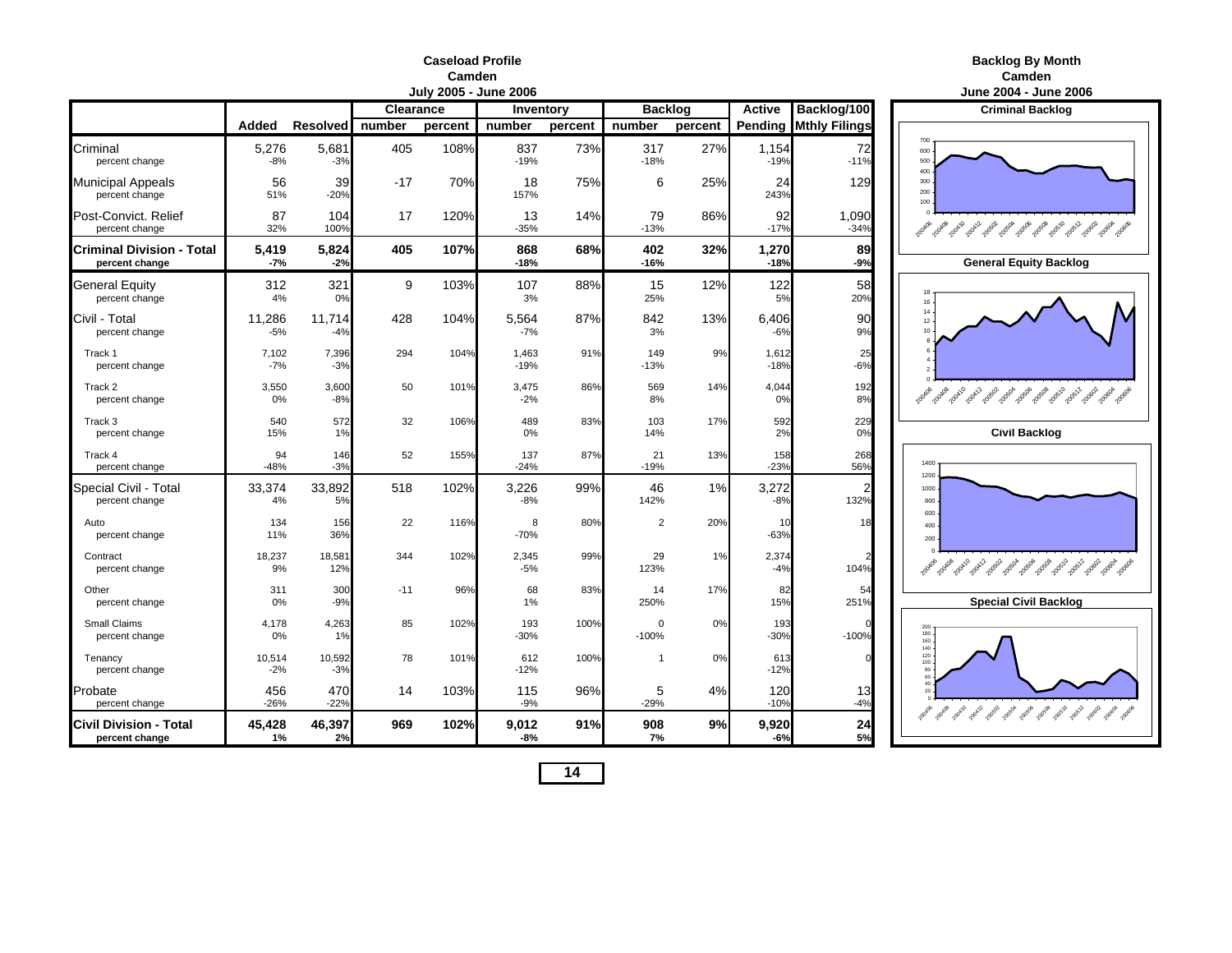### **Caseload ProfileCamden**<br>**July 2005 - June 2006**

### **Backlog By Month n** Camden and Cambridge and Cambridge and Cambridge and Cambridge and Cambridge and Cambridge and Cambridge and C

|                                                  |                 |                 |                  |         | <b>DUIT COOP - PULLE COOP</b> |         |                          |         |               |                      | <b>JUILE LUUT - JUILE LI</b>                      |
|--------------------------------------------------|-----------------|-----------------|------------------|---------|-------------------------------|---------|--------------------------|---------|---------------|----------------------|---------------------------------------------------|
|                                                  |                 |                 | <b>Clearance</b> |         | Inventory                     |         | <b>Backlog</b>           |         | <b>Active</b> | Backlog/100          | <b>Dissolution</b>                                |
|                                                  | Added           | Resolved        | number           | percent | number                        | percent | number                   | percent | Pending       | <b>Mthly Filings</b> |                                                   |
| <b>Dissolution</b><br>percent change             | 3,508<br>7%     | 3,429<br>2%     | $-79$            | 98%     | 864<br>9%                     | 97%     | 25<br>56%                | 3%      | 889<br>10%    | 46%                  | 60<br>50                                          |
| New<br>percent change                            | 1,750<br>10%    | 1,674<br>4%     | $-76$            | 96%     | 769<br>10%                    | 97%     | 23<br>64%                | 3%      | 792<br>11%    | 16<br>50%            | 40<br>30                                          |
| Reopened<br>percent change                       | 1,758<br>4%     | 1,755<br>$-1%$  | -3               | 100%    | 95<br>3%                      | 98%     | 2<br>$0\%$               | 2%      | 97<br>3%      | $-4%$                | 20                                                |
| Delinquency<br>percent change                    | 7,118<br>$-11%$ | 7,178<br>$-11%$ | 60               | 101%    | 441<br>$-12%$                 | 98%     | 11<br>22%                | 2%      | 452<br>$-12%$ | 38%                  | 10                                                |
| New<br>percent change                            | 6,230<br>$-8%$  | 6,278<br>$-8%$  | 48               | 101%    | 425<br>$-11%$                 | 97%     | 11<br>22%                | 3%      | 436<br>$-10%$ | 33%                  | so ago da par a pag, ago bas bas bas bas          |
| Reopened<br>percent change                       | 888<br>$-30%$   | 900<br>$-29%$   | 12               | 101%    | 16<br>$-43%$                  | 100%    | 0                        | 0%      | 16<br>$-43%$  |                      | <b>Juvenile Delingueno</b>                        |
| <b>Non-Dissolution</b><br>percent change         | 10,641<br>6%    | 10,547<br>4%    | -94              | 99%     | 655<br>12%                    | 95%     | 32<br>3%                 | 5%      | 687<br>12%    | 4<br>$-2%$           | 70<br>60                                          |
| New<br>percent change                            | 4,149<br>6%     | 4,120<br>6%     | $-29$            | 99%     | 323<br>10%                    | 96%     | 15<br>$-17%$             | 4%      | 338<br>8%     | $-22%$               | 50<br>40                                          |
| Reopened<br>percent change                       | 6,492<br>5%     | 6,427<br>3%     | $-65$            | 99%     | 332<br>15%                    | 95%     | 17<br>31%                | 5%      | 349<br>16%    | 24%                  | 30<br>$20 -$                                      |
| Domestic Violence<br>percent change              | 4,071<br>$-3%$  | 4,083<br>$-2%$  | 12               | 100%    | 98<br>$-9%$                   | 93%     | 7<br>0%                  | 7%      | 105<br>$-9%$  | 3%                   | $10 -$                                            |
| New<br>percent change                            | 3,238<br>$0\%$  | 3,247<br>0%     | 9                | 100%    | 78<br>-9%                     | 94%     | 5<br>67%                 | 6%      | 83<br>$-7%$   | 67%                  | 20408-20410 20412-20502-20508-20508-20508-20510   |
| Reopened<br>percent change                       | 833<br>$-12%$   | 836<br>$-11%$   | 3                | 100%    | 20<br>$-9%$                   | 91%     | $\overline{2}$<br>$-50%$ | 9%      | 22<br>$-15%$  | $-43%$               | <b>Non-Dissolution</b>                            |
| Abuse/Neglect<br>percent change                  | 407<br>16%      | 298<br>$-21%$   | $-109$           | 73%     | 206<br>104%                   | 96%     | 9<br>80%                 | 4%      | 215<br>103%   | 27<br>55%            | 60<br>50                                          |
| Adoption<br>percent change                       | 286<br>15%      | 267<br>$-11%$   | $-19$            | 93%     | 56<br>51%                     | 100%    |                          |         | 56<br>51%     |                      | 40<br>30                                          |
| CPR<br>percent change                            | 675<br>22%      | 715<br>$-18%$   | 40               | 106%    | 800<br>$-4%$                  | 100%    | 3                        | 0%      | 803<br>$-3%$  | 5                    | 20                                                |
| Juv/Fam Crisis Petition<br>percent change        | 209<br>$-17%$   | 210<br>$-15%$   | 1                | 100%    | 3<br>50%                      | 75%     | -1<br>$-67%$             | 25%     | 4<br>$-20%$   | 6<br>$-60%$          | 10                                                |
| Kinship<br>percent change                        | 111<br>$-6%$    | 90<br>-20%      | $-21$            | 81%     | 31<br>138%                    | 91%     | 3                        | 9%      | 34<br>162%    | 32                   |                                                   |
| <b>Term of Parental Rights</b><br>percent change | 73<br>6%        | 67<br>$-12%$    | -6               | 92%     | 28<br>47%                     | 97%     | 1<br>$-75%$              | 3%      | 29<br>26%     | 16<br>$-76%$         | <b>Domestic Violence</b>                          |
| Criminal/Quasi-Criminal<br>percent change        | 971<br>$-6%$    | 987<br>$-5%$    | 16               | 102%    | 17<br>$-41%$                  | 94%     | -1<br>$-67%$             | 6%      | 18<br>$-44%$  | $-64%$               | 25<br>20                                          |
| DV Contempt<br>percent change                    | 829<br>$-2%$    | 841<br>0%       | 12               | 101%    | 14<br>$-42%$                  | 100%    | $\mathbf 0$              | 0%      | 14<br>$-42%$  |                      | $15 -$                                            |
| Non-Support & Other<br>percent change            | 142<br>$-27%$   | 146<br>$-24%$   | $\overline{4}$   | 103%    | 3<br>$-40%$                   | 75%     | $\mathbf{1}$<br>-67%     | 25%     | $-50%$        | $-54%$               |                                                   |
| <b>Family Division - Total</b><br>percent change | 28,070<br>$-1%$ | 27,871<br>$-3%$ | $-199$           | 99%     | 3,199<br>6%                   | 97%     | 93<br>19%                | 3%      | 3,292<br>6%   | 20%                  | 2014 2014 2014 2014 2024 2034 2034 2034 2035 2036 |
| <b>Combined Trial Courts</b><br>Total            | 78,917          | 80,092          | 1,175            | 101%    | 13,079                        | 90%     | 1,403                    | 10%     | 14,482        | 21                   |                                                   |
| percent change                                   | 0%              | 0%              |                  |         | -5%                           |         | 0%                       |         | $-5%$         | 0%                   |                                                   |



Note: In CPR, the backlog goal of 12 months to completion of a permanency hearing was modified in Feb. 2006 to 12 months to completion of a permanency hearing and the signing of an order.

In Kinship, a backlog goal of 6 months was established in December 2005. **15** The Kinship backlog goal is also applied to pre-December 2005 statistics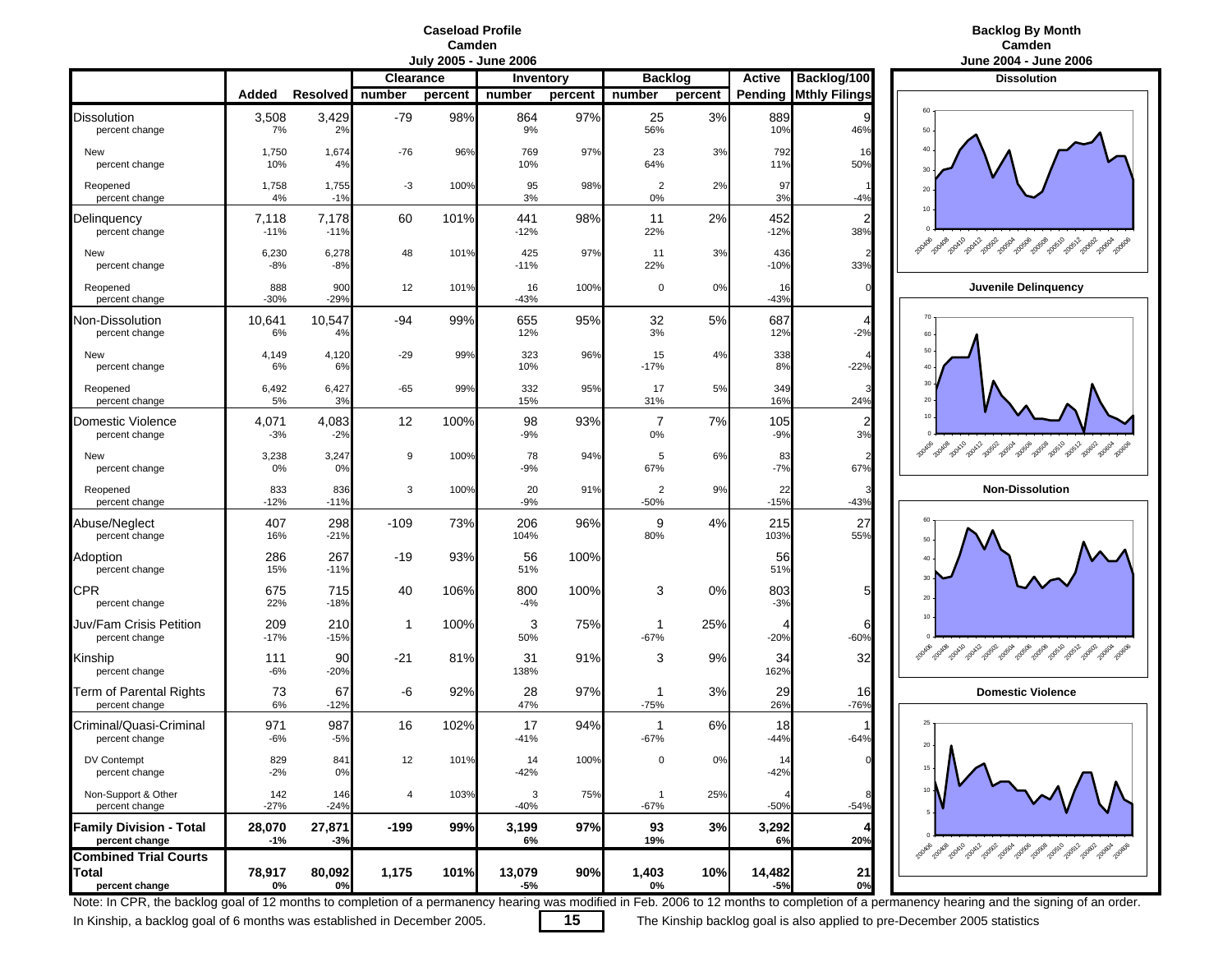|                                                    |                |                 |                  | <b>July 2005 - June 2006</b> |                        |         |                          |         |                |                      | <b>June 2004 - June</b>                             |
|----------------------------------------------------|----------------|-----------------|------------------|------------------------------|------------------------|---------|--------------------------|---------|----------------|----------------------|-----------------------------------------------------|
|                                                    |                |                 | <b>Clearance</b> |                              | Inventory              |         | <b>Backlog</b>           |         | <b>Active</b>  | Backlog/100          | <b>Criminal Backle</b>                              |
|                                                    | Added          | <b>Resolved</b> | number           | percent                      | number                 | percent | number                   | percent | Pending        | <b>Mthly Filings</b> |                                                     |
| Criminal<br>percent change                         | 1,290<br>9%    | 1,259<br>5%     | $-31$            | 98%                          | 232<br>17%             | 83%     | 48<br>60%                | 17%     | 280<br>22%     | 45<br>47%            | 70<br>60<br>50                                      |
| <b>Municipal Appeals</b><br>percent change         | 35<br>46%      | 30<br>20%       | $-5$             | 86%                          | $\overline{7}$<br>40%  | 70%     | 3                        | 30%     | 10<br>100%     | 103                  | 40<br>30<br>20<br>10                                |
| Post-Convict, Relief<br>percent change             | 9<br>$-40%$    | 28<br>833%      | 19               | 311%                         | 3<br>$-25%$            | 30%     | 7<br>$-76%$              | 70%     | 10<br>$-70%$   | 933<br>$-60%$        | 100408 20410 20412 2050 2050 2050 2050 205<br>20406 |
| <b>Criminal Division - Total</b><br>percent change | 1,334<br>9%    | 1,317<br>8%     | $-17$            | 99%                          | 242<br>16%             | 81%     | 58<br>$-2%$              | 19%     | 300<br>12%     | 52<br>$-10%$         | <b>General Equity Ba</b>                            |
| <b>General Equity</b><br>percent change            | 135<br>$-24%$  | 154<br>$-13%$   | 19               | 114%                         | 58<br>$-22%$           | 91%     | 6<br>$-25%$              | 9%      | 64<br>$-22%$   | 53<br>$-2%$          |                                                     |
| Civil - Total<br>percent change                    | 812<br>3%      | 813<br>10%      | 1                | 100%                         | 594<br>1%              | 88%     | 83<br>$-8%$              | 12%     | 677<br>0%      | 123<br>$-10%$        |                                                     |
| Track 1<br>percent change                          | 360<br>9%      | 334<br>11%      | $-26$            | 93%                          | 150<br>9%              | 87%     | 22<br>$-4%$              | 13%     | 172<br>8%      | 73<br>$-12%$         |                                                     |
| Track 2<br>percent change                          | 369<br>0%      | 376<br>3%       | $\overline{7}$   | 102%                         | 362<br>2%              | 88%     | 51<br>$-4%$              | 12%     | 413<br>1%      | 166<br>$-4%$         | 2040 2040 2041 2041 2050 2050 2050 2050 2050        |
| Track 3<br>percent change                          | 46<br>$-6%$    | 58<br>12%       | 12               | 126%                         | 48<br>$-14%$           | 87%     | $\overline{7}$<br>$-22%$ | 13%     | 55<br>$-15%$   | 183<br>$-17%$        | <b>Civil Backlog</b>                                |
| Track 4<br>percent change                          | 37<br>$-16%$   | 45<br>96%       | 8                | 122%                         | 34<br>$-15%$           | 92%     | 3<br>$-40%$              | 8%      | 37<br>$-18%$   | 97<br>$-29%$         | 120                                                 |
| Special Civil - Total<br>percent change            | 4,417<br>$-4%$ | 4,477<br>$-3%$  | 60               | 101%                         | 426<br>$-10%$          | 98%     | 10<br>$-33%$             | 2%      | 436<br>$-11%$  | З<br>$-30%$          | 100<br>80<br>60                                     |
| Auto<br>percent change                             | 10<br>$-17%$   | 16<br>167%      | 6                | 160%                         | $\mathbf 0$<br>$-100%$ | 0%      | $\mathbf{1}$             | 100%    | $-86%$         | 120                  | 40<br>20                                            |
| Contract<br>percent change                         | 2,728<br>$-6%$ | 2,797<br>$-4%$  | 69               | 103%                         | 318<br>$-14%$          | 98%     | $\overline{7}$<br>$-46%$ | 2%      | 325<br>$-15%$  | $-42%$               | 2010年 2010年 2011年 2011年 2015年 2015年 2015年 2015年     |
| Other<br>percent change                            | 65<br>18%      | 52<br>$-19%$    | $-13$            | 80%                          | 19<br>171%             | 90%     | $\overline{2}$<br>100%   | 10%     | 21<br>163%     | 37<br>69%            | <b>Special Civil Bac</b>                            |
| Small Claims<br>percent change                     | 800<br>0%      | 802<br>1%       | $\overline{2}$   | 100%                         | 49<br>0%               | 100%    | $\Omega$<br>$-100%$      | 0%      | 49<br>$-2%$    | $-100%$              |                                                     |
| Tenancy<br>percent change                          | 814<br>$-2%$   | 810<br>5%       | $-4$             | 100%                         | 40<br>3%               | 100%    | $\Omega$                 | 0%      | 40<br>3%       |                      |                                                     |
| Probate<br>percent change                          | 146<br>12%     | 153<br>19%      | $\overline{7}$   | 105%                         | 31<br>$-16%$           | 91%     | 3<br>200%                | 9%      | 34<br>$-11%$   | 25<br>167%           |                                                     |
| <b>Civil Division - Total</b><br>percent change    | 5,510<br>$-3%$ | 5,597<br>$-1%$  | 87               | 102%                         | 1,109<br>$-5%$         | 92%     | 102<br>$-11%$            | 8%      | 1,211<br>$-6%$ | 22<br>$-7%$          |                                                     |

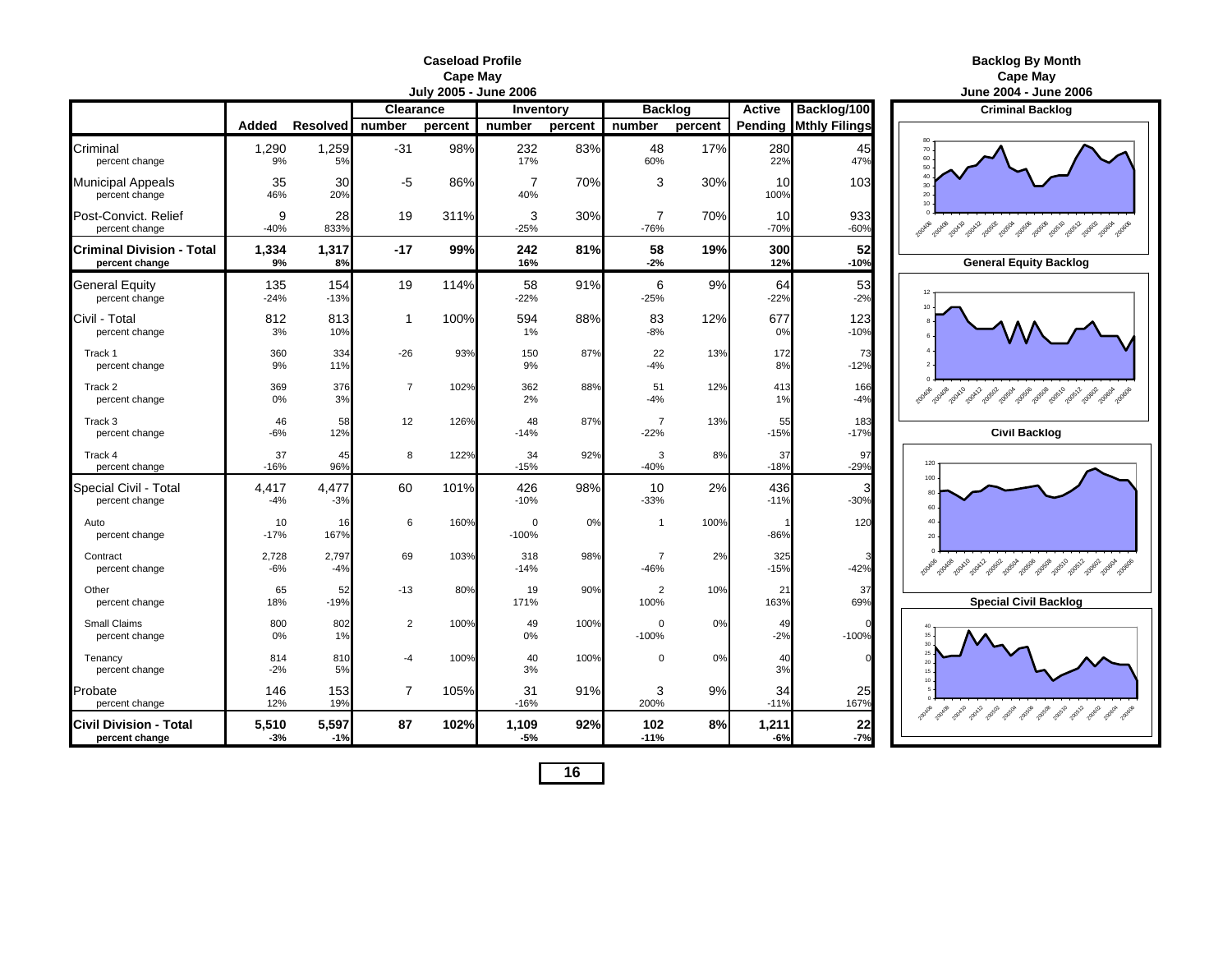

|                                                                |                |                |                  |         | JULY 200J - JULIE 2000   |         |                          |         |                |                        | JUIIE ZUU4 - JUIIE ZU                                                   |
|----------------------------------------------------------------|----------------|----------------|------------------|---------|--------------------------|---------|--------------------------|---------|----------------|------------------------|-------------------------------------------------------------------------|
|                                                                |                |                | <b>Clearance</b> |         | Inventory                |         | <b>Backlog</b>           |         | <b>Active</b>  | Backlog/100            | <b>Dissolution</b>                                                      |
|                                                                | Added          | Resolved       | number           | percent | number                   | percent | number                   | percent | Pending        | <b>Mthly Filings</b>   |                                                                         |
| <b>Dissolution</b><br>percent change                           | 909<br>$-1%$   | 938<br>5%      | 29               | 103%    | 176<br>$-13%$            | 99%     | 1<br>$-75%$              | 1%      | 177<br>$-14%$  | $-75%$                 | 6                                                                       |
| New<br>percent change                                          | 336<br>$-8%$   | 366<br>8%      | 30               | 109%    | 133<br>$-17%$            | 99%     | $\overline{1}$<br>$-67%$ | 1%      | 134<br>$-18%$  | $-64%$                 | 5<br>$\overline{4}$                                                     |
| Reopened<br>percent change                                     | 573<br>3%      | 572<br>3%      | $-1$             | 100%    | 43<br>5%                 | 100%    | 0<br>$-100%$             | 0%      | 43<br>2%       | $-100%$                | 3<br>$\overline{2}$                                                     |
| Delinquency<br>percent change                                  | 1,571<br>$-7%$ | 1,581<br>-7%   | 10               | 101%    | 120<br>$-7%$             | 100%    | 0<br>$-100%$             | 0%      | 120<br>$-9%$   | $\Omega$<br>$-100%$    |                                                                         |
| New<br>percent change                                          | 1,416<br>$-8%$ | 1,423<br>$-8%$ | $\overline{7}$   | 100%    | 116<br>$-5%$             | 100%    | 0<br>$-100%$             | 0%      | 116<br>$-7%$   | $\Omega$<br>$-100%$    | 2014 2014 2014 2019 2019 2019 2019 2019 2019 201                        |
| Reopened<br>percent change                                     | 155<br>1%      | 158<br>7%      | 3                | 102%    | 4<br>$-43%$              | 100%    | 0                        | 0%      | $-43%$         | $\Omega$               | Juvenile Delinquend                                                     |
| Non-Dissolution<br>percent change                              | 2,618<br>6%    | 2,628<br>6%    | 10               | 100%    | 128<br>$-8%$             | 99%     | $\mathbf{1}$             | 1%      | 129<br>$-7%$   | $\Omega$               | 14<br>12                                                                |
| New<br>percent change                                          | 519<br>9%      | 519<br>9%      | $\mathsf 0$      | 100%    | 45<br>0%                 | 100%    | 0                        | 0%      | 45<br>0%       |                        | 10                                                                      |
| Reopened<br>percent change                                     | 2,099<br>5%    | 2,109<br>6%    | 10               | 100%    | 83<br>$-12%$             | 99%     | 1                        | 1%      | 84<br>$-11%$   |                        |                                                                         |
| <b>Domestic Violence</b><br>percent change                     | 1,015<br>1%    | 1,008<br>0%    | $-7$             | 99%     | 27<br>35%                | 96%     | 1                        | 4%      | 28<br>40%      |                        |                                                                         |
| New<br>percent change                                          | 696<br>5%      | 686<br>3%      | $-10$            | 99%     | 20<br>100%               | 95%     | 1                        | 5%      | 21<br>110%     |                        | 20xil 20x10 20x12 20x52<br>26 20508 20510 205<br><b>POSOA</b><br>2005DE |
| Reopened<br>percent change                                     | 319<br>$-8%$   | 322<br>$-6%$   | 3                | 101%    | $\overline{7}$<br>$-30%$ | 100%    | 0                        | 0%      | $-30%$         | $\mathbf 0$            | <b>Non-Dissolution</b>                                                  |
| Abuse/Neglect<br>percent change                                | 179<br>38%     | 146<br>4%      | $-33$            | 82%     | 133<br>29%               | 96%     | 6<br>100%                | 4%      | 139<br>31%     | 40<br>45%              |                                                                         |
| Adoption<br>percent change                                     | 32<br>$-11%$   | 35<br>$-3%$    | 3                | 109%    | 3<br>$-50%$              | 100%    |                          |         | $-50%$         |                        | $\mathbf{3}$                                                            |
| <b>CPR</b><br>percent change                                   | 172<br>32%     | 182<br>2%      | 10               | 106%    | 178<br>$-4%$             | 100%    | 0<br>$-100%$             | 0%      | 178<br>$-4%$   | $\Omega$<br>$-100%$    |                                                                         |
| Juv/Fam Crisis Petition<br>percent change                      | 63<br>15%      | 63<br>15%      | 0                | 100%    | 0                        | 100%    | 0                        | 0%      | $\Omega$       | $\Omega$               |                                                                         |
| Kinship<br>percent change                                      | 21<br>5%       | 24<br>41%      | 3                | 114%    | 3<br>$0\%$               | 100%    | 0<br>$-100%$             | 0%      | 3<br>$-50%$    | $\Omega$<br>$-100%$    | 2014 2014 2014 2015 2015 2019 2019 2019 2019 201                        |
| <b>Term of Parental Rights</b><br>percent change               | 14<br>$-13%$   | 22<br>10%      | 8                | 157%    | 5<br>$-44%$              | 100%    | 0<br>$-100%$             | 0%      | 5<br>$-62%$    | 0<br>$-100%$           | <b>Domestic Violence</b>                                                |
| Criminal/Quasi-Criminal<br>percent change                      | 266<br>$-5%$   | 273<br>$-1%$   | 7                | 103%    | 18<br>$-31%$             | 90%     | $\overline{2}$           | 10%     | 20<br>$-23%$   |                        | $3.5\,$<br>$\overline{\mathbf{3}}$                                      |
| DV Contempt<br>percent change                                  | 213<br>$-17%$  | 222<br>$-12%$  | 9                | 104%    | 16<br>-38%               | 89%     | 2                        | 11%     | 18<br>$-31%$   | 1 <sup>1</sup>         | $2.5 -$<br>$\overline{2}$                                               |
| Non-Support & Other<br>percent change                          | 53<br>121%     | 51<br>113%     | $-2$             | 96%     | $\overline{2}$           | 100%    | 0                        | 0%      |                | $\mathbf{0}$           | 1.5                                                                     |
| <b>Family Division - Total</b><br>percent change               | 6,860<br>2%    | 6,900<br>2%    | 40               | 101%    | 791<br>-4%               | 99%     | 11<br>-39%               | 1%      | 802<br>$-5%$   | $\mathbf{2}$<br>$-40%$ | 0.5                                                                     |
| <b>Combined Trial Courts</b><br><b>Total</b><br>percent change | 13,704<br>0%   | 13,814<br>1%   | 110              | 101%    | 2,142<br>$-3%$           | 93%     | 171<br>$-10%$            | 7%      | 2,313<br>$-3%$ | 15<br>$-11%$           | 2014 2014 2014 2014 2024 2034 2034 2034 2035 2036                       |



Note: In CPR, the backlog goal of 12 months to completion of a permanency hearing was modified in Feb. 2006 to 12 months to completion of a permanency hearing and the signing of an order.

In Kinship, a backlog goal of 6 months was established in December 2005. **17** The Kinship backlog goal is also applied to pre-December 2005 statistics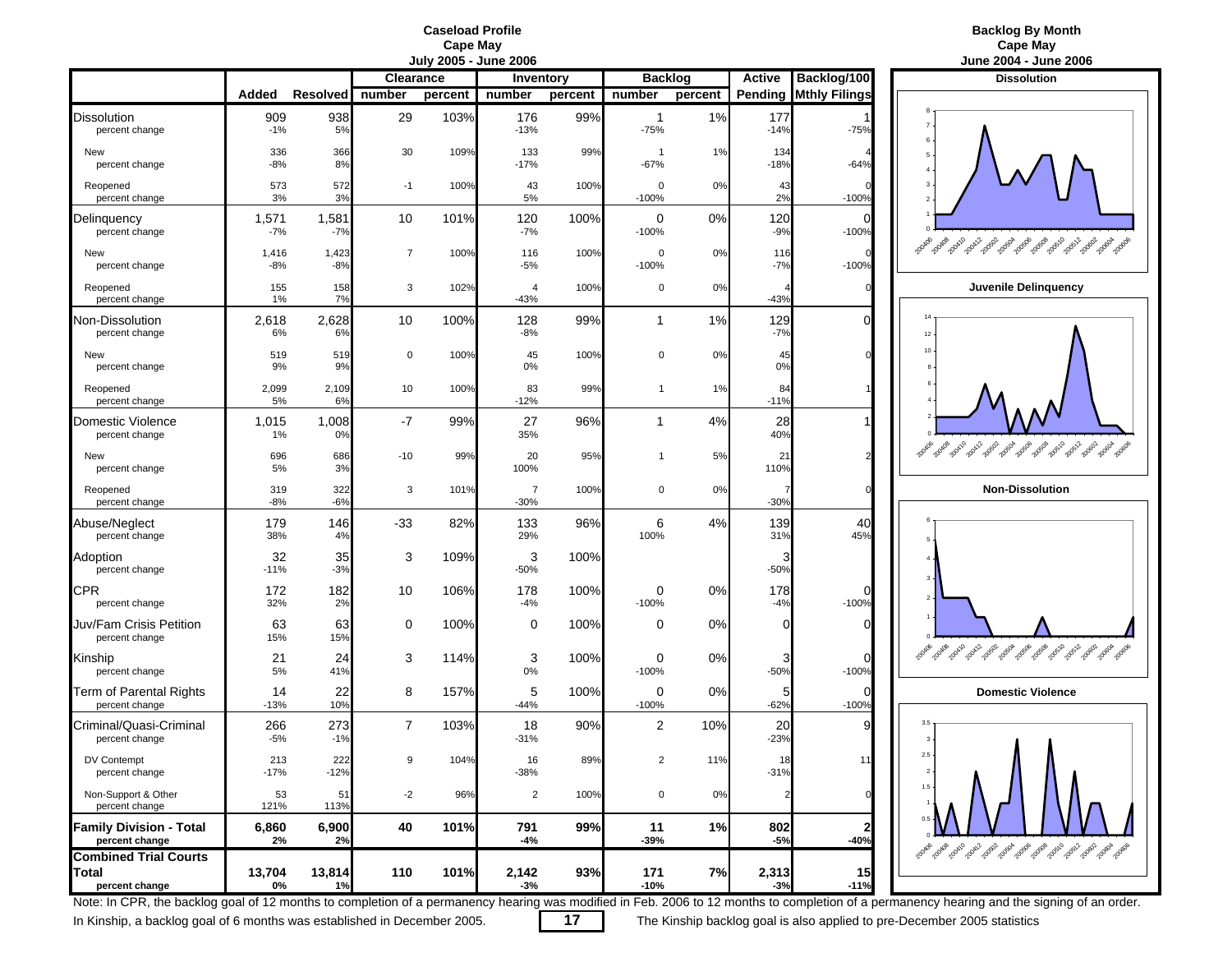### **Caseload ProfileCumberland**

|                                                    |                |                 |                  |         | July 2005 - June 2006    |         |                       |         |              |                              | June 2004 - June 2006                                                                                                                                                                                                             |
|----------------------------------------------------|----------------|-----------------|------------------|---------|--------------------------|---------|-----------------------|---------|--------------|------------------------------|-----------------------------------------------------------------------------------------------------------------------------------------------------------------------------------------------------------------------------------|
|                                                    |                |                 | <b>Clearance</b> |         | Inventory                |         | <b>Backlog</b>        |         | Active       | Backlog/100                  | <b>Criminal Backlog</b>                                                                                                                                                                                                           |
|                                                    | Added          | <b>Resolved</b> | number           | percent | number                   | percent | number                | percent |              | <b>Pending Mthly Filings</b> |                                                                                                                                                                                                                                   |
| Criminal<br>percent change                         | 1,585<br>7%    | 1,609<br>$-1%$  | 24               | 102%    | 331<br>$-13%$            | 56%     | 258<br>6%             | 44%     | 589<br>$-6%$ | 195<br>$-1%$                 | 400<br>350<br>300<br>250                                                                                                                                                                                                          |
| <b>Municipal Appeals</b><br>percent change         | 36<br>13%      | 34<br>10%       | $-2$             | 94%     | 12<br>71%                | 86%     | 2<br>$-60%$           | 14%     | 14<br>17%    | 67<br>$-64%$                 | 200<br>150<br>100<br>50                                                                                                                                                                                                           |
| Post-Convict, Relief<br>percent change             | 14<br>$-26%$   | 12<br>$-8%$     | $-2$             | 86%     | 6<br>100%                | 27%     | 16<br>0%              | 73%     | 22<br>16%    | 1,371<br>36%                 | 2019 - 2019 - 2019 - 2019 - 2019 - 2019 - 2019 - 2019 - 2019 - 2019                                                                                                                                                               |
| <b>Criminal Division - Total</b><br>percent change | 1,635<br>6%    | 1,655<br>$-1%$  | 20               | 101%    | 349<br>$-11%$            | 56%     | 276<br>4%             | 44%     | 625<br>$-5%$ | 203<br>$-2%$                 | <b>General Equity Backlog</b>                                                                                                                                                                                                     |
| <b>General Equity</b><br>percent change            | 63<br>5%       | 69<br>28%       | 6                | 110%    | 26<br>8%                 | 84%     | 5<br>$-50%$           | 16%     | 31<br>$-9%$  | 95<br>$-52%$                 | 12                                                                                                                                                                                                                                |
| Civil Total<br>percent change                      | 1,417<br>$-1%$ | 1,374<br>$-6%$  | $-43$            | 97%     | 1,139<br>2%              | 81%     | 263<br>8%             | 19%     | 1,402<br>3%  | 223<br>9%                    | 10                                                                                                                                                                                                                                |
| Track 1<br>percent change                          | 557<br>$-7%$   | 574<br>$-7%$    | 17               | 103%    | 259<br>$-6%$             | 81%     | 61<br>$-10%$          | 19%     | 320<br>$-7%$ | 131<br>$-4%$                 |                                                                                                                                                                                                                                   |
| Track 2<br>percent change                          | 751<br>3%      | 686<br>$-3%$    | $-65$            | 91%     | 763<br>6%                | 82%     | 165<br>19%            | 18%     | 928<br>8%    | 264<br>16%                   | 2014 - 2014 - 2014 - 2014 - 2014 - 2014 - 2014 - 2014 - 2014 - 2014 - 2014 - 2014 - 2014 - 2014 - 2014 - 2014 -<br>Political control of the control of the control of the control of the control of the control of the control of |
| Track 3<br>percent change                          | 89<br>14%      | 91<br>$-19%$    | $\overline{2}$   | 102%    | 96<br>$-1%$              | 74%     | 34<br>10%             | 26%     | 130<br>2%    | 458<br>$-4%$                 | <b>Civil Backlog</b>                                                                                                                                                                                                              |
| Track 4<br>percent change                          | 20<br>$-5%$    | 23<br>15%       | 3                | 115%    | 21<br>0%                 | 88%     | 3<br>$-40%$           | 13%     | 24<br>$-8%$  | 180<br>$-37%$                | 300<br>250                                                                                                                                                                                                                        |
| Special Civil - Total<br>percent change            | 9,838<br>6%    | 9,735<br>1%     | $-103$           | 99%     | 873<br>16%               | 97%     | 25<br>$-22%$          | 3%      | 898<br>15%   | 3<br>$-26%$                  | 200<br>150                                                                                                                                                                                                                        |
| Auto<br>percent change                             | 37<br>$-31%$   | 40<br>$-34%$    | 3                | 108%    | $\overline{5}$<br>$-17%$ | 100%    | $\Omega$<br>$-100%$   | 0%      | $-38%$       | $-100%$                      | 100<br>50                                                                                                                                                                                                                         |
| Contract<br>percent change                         | 3,876<br>6%    | 3,847<br>1%     | -29              | 99%     | 492<br>8%                | 97%     | 14<br>$-22%$          | 3%      | 506<br>7%    | $-27%$                       |                                                                                                                                                                                                                                   |
| Other<br>percent change                            | 62<br>0%       | 71<br>$-20%$    | 9                | 115%    | 10<br>$-41%$             | 77%     | 3<br>$-40%$           | 23%     | 13<br>$-41%$ | 58<br>$-40%$                 | <b>Special Civil Backlog</b>                                                                                                                                                                                                      |
| Small Claims<br>percent change                     | 2,710<br>5%    | 2,654<br>$-5%$  | $-56$            | 98%     | 187<br>51%               | 96%     | $\overline{7}$<br>17% | 4%      | 194<br>49%   | 11%                          | 70<br>60                                                                                                                                                                                                                          |
| Tenancy<br>percent change                          | 3,153<br>9%    | 3,123<br>$-1%$  | $-30$            | 99%     | 179<br>20%               | 99%     | $\overline{1}$<br>0%  | 1%      | 180<br>20%   | $\Omega$<br>$-8%$            | 50<br>40<br>30<br>20                                                                                                                                                                                                              |
| Probate<br>percent change                          | 378<br>10%     | 376<br>11%      | $-2$             | 99%     | 36<br>13%                | 88%     | 5<br>$-29%$           | 12%     | 41<br>5%     | 16<br>$-35%$                 | 1944 2049 2049 2059 2059 2059 2059 2059 2059 2059                                                                                                                                                                                 |
| <b>Civil Division - Total</b><br>percent change    | 11,696<br>5%   | 11,554<br>1%    | $-142$           | 99%     | 2,074<br>8%              | 87%     | 298<br>2%             | 13%     | 2,372<br>7%  | 31<br>$-3%$                  |                                                                                                                                                                                                                                   |

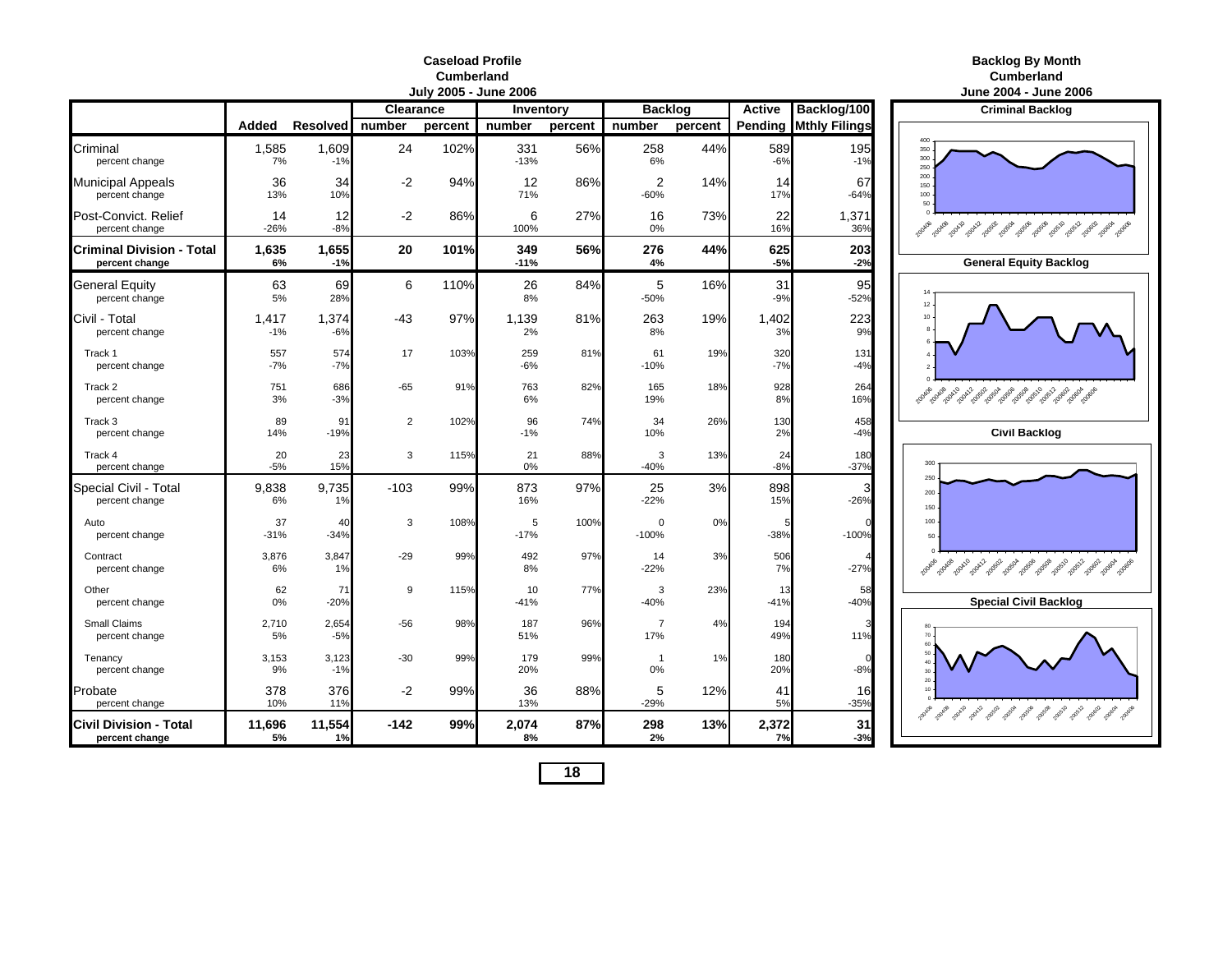### **Caseload ProfileCumberland**

### **Backlog By Month Cumberland**

|                                                                |                 |                 | Clearance               |         | Inventory                |         | <b>Backlog</b>           |         | <b>Active</b>  | Backlog/100          | <b>Dissolution</b>                                |
|----------------------------------------------------------------|-----------------|-----------------|-------------------------|---------|--------------------------|---------|--------------------------|---------|----------------|----------------------|---------------------------------------------------|
|                                                                | Added           | <b>Resolved</b> | number                  | percent | number                   | percent | number                   | percent | Pending        | <b>Mthly Filings</b> |                                                   |
| <b>Dissolution</b><br>percent change                           | 1,271<br>3%     | 1,297<br>8%     | 26                      | 102%    | 273<br>$-9%$             | 98%     | 7<br>40%                 | 3%      | 280<br>$-8%$   | 36%                  | 14<br>12                                          |
| New<br>percent change                                          | 514<br>$-5%$    | 530<br>6%       | 16                      | 103%    | 220<br>$-7%$             | 97%     | 6<br>20%                 | 3%      | 226<br>$-7%$   | 14<br>27%            | 10                                                |
| Reopened<br>percent change                                     | 757<br>9%       | 767<br>10%      | 10                      | 101%    | 53<br>$-17%$             | 98%     | $\mathbf{1}$             | 2%      | 54<br>$-16%$   |                      |                                                   |
| Delinquency<br>percent change                                  | 3,690<br>$-21%$ | 3,687<br>$-19%$ | -3                      | 100%    | 310<br>$-1%$             | 92%     | 27<br>35%                | 8%      | 337<br>1%      | 9<br>71%             |                                                   |
| New<br>percent change                                          | 3,369<br>$-17%$ | 3,365<br>$-15%$ | -4                      | 100%    | 295<br>$-1%$             | 92%     | 27<br>42%                | 8%      | 322<br>1%      | 10<br>71%            | Ao de Bath 20x12 post 20x9 post and post post and |
| Reopened<br>percent change                                     | 321<br>$-47%$   | 322<br>$-46%$   | $\mathbf{1}$            | 100%    | 15<br>0%                 | 100%    | 0<br>$-100%$             | 0%      | 15<br>$-6%$    | $-100%$              | Juvenile Delingueno                               |
| Non-Dissolution<br>percent change                              | 6,693<br>7%     | 6,662<br>9%     | -31                     | 100%    | 551<br>7%                | 96%     | 22<br>$-27%$             | 4%      | 573<br>5%      | $-31%$               | 120<br>100                                        |
| New<br>percent change                                          | 2,079<br>8%     | 2,056<br>8%     | $-23$                   | 99%     | 216<br>8%                | 94%     | 15<br>15%                | 6%      | 231<br>8%      | 7%                   | 80<br>60                                          |
| Reopened<br>percent change                                     | 4,614<br>6%     | 4,606<br>10%    | -8                      | 100%    | 335<br>6%                | 98%     | $\overline{7}$<br>$-59%$ | 2%      | 342<br>2%      | $-61%$               | 40                                                |
| Domestic Violence<br>percent change                            | 2,449<br>0%     | 2,472<br>1%     | 23                      | 101%    | 47<br>$-30%$             | 100%    | 0<br>$-100%$             | 0%      | 47<br>$-33%$   | 0<br>$-100%$         | $20\,$                                            |
| New<br>percent change                                          | 1,488<br>5%     | 1,499<br>4%     | 11                      | 101%    | 30<br>$-25%$             | 100%    | $\mathbf 0$              | 0%      | 30<br>$-25%$   |                      | 2004 2014 2014 2015 2016 2019 2019 2019 2019 2019 |
| Reopened<br>percent change                                     | 961<br>$-7%$    | 973<br>$-4%$    | 12                      | 101%    | 17<br>$-37%$             | 100%    | 0<br>$-100%$             | 0%      | 17<br>$-43%$   | $-100%$              | <b>Non-Dissolution</b>                            |
| Abuse/Neglect<br>percent change                                | 236<br>30%      | 197<br>10%      | -39                     | 83%     | 196<br>24%               | 99%     | 1                        | 1%      | 197<br>25%     | 5                    | 140<br>120                                        |
| Adoption<br>percent change                                     | 53<br>4%        | 52<br>$-5%$     | -1                      | 98%     | 8<br>14%                 | 100%    |                          |         | 8<br>14%       |                      | 100<br>80                                         |
| <b>CPR</b><br>percent change                                   | 359<br>20%      | 411<br>9%       | 52                      | 114%    | 366<br>$-12%$            | 100%    | 0                        | 0%      | 366<br>$-12%$  | 0                    | 60<br>40                                          |
| Juv/Fam Crisis Petition<br>percent change                      | $\overline{2}$  | $\overline{2}$  | 0                       | 100%    | 0                        | 100%    | 0                        | 0%      | $\Omega$       | #VALUE!              | 20                                                |
| Kinship<br>percent change                                      | 75<br>44%       | 70<br>43%       | -5                      | 93%     | 10<br>100%               | 100%    | 0                        | 0%      | 10<br>100%     | $\Omega$             | 2014 2014 2014 2015 2015 2015 2015 2015 2015      |
| <b>Term of Parental Rights</b><br>percent change               | 31<br>$-11%$    | 28<br>$-18%$    | -3                      | 90%     | 19<br>27%                | 86%     | 3<br>$-25%$              | 14%     | 22<br>16%      | 116<br>$-15%$        | <b>Domestic Violence</b>                          |
| Criminal/Quasi-Criminal<br>percent change                      | 488<br>4%       | 496<br>6%       | 8                       | 102%    | 25<br>$-24%$             | 100%    | 0                        | 0%      | 25<br>$-24%$   | C                    | 12<br>10                                          |
| DV Contempt<br>percent change                                  | 443<br>4%       | 447<br>4%       | $\overline{\mathbf{A}}$ | 101%    | 23<br>$-15%$             | 100%    | 0                        | 0%      | 23<br>$-15%$   |                      | $\mathbf{a}$                                      |
| Non-Support & Other<br>percent change                          | 45<br>5%        | 49<br>23%       | $\overline{4}$          | 109%    | $\overline{c}$<br>$-67%$ | 100%    | $\mathsf 0$              | $0\%$   | $-67%$         |                      |                                                   |
| <b>Family Division - Total</b><br>percent change               | 15,347<br>-2%   | 15,374<br>0%    | 27                      | 100%    | 1,805<br>$-2%$           | 97%     | 60<br>-3%                | 3%      | 1,865<br>$-2%$ | 5<br>$-1%$           | 2014 2019 2021 2021 2022 2023 2029 2029 2020 2021 |
| <b>Combined Trial Courts</b><br><b>Total</b><br>percent change | 28,678<br>1%    | 28,583<br>0%    | $-95$                   | 100%    | 4,228<br>2%              | 87%     | 634<br>2%                | 13%     | 4,862<br>2%    | 27<br>1%             |                                                   |



Note: In CPR, the backlog goal of 12 months to completion of a permanency hearing was modified in Feb. 2006 to 12 months to completion of a permanency hearing and the signing of an order.

In Kinship, a backlog goal of 6 months was established in December 2005. **19** The Kinship backlog goal is also applied to pre-December 2005 statistics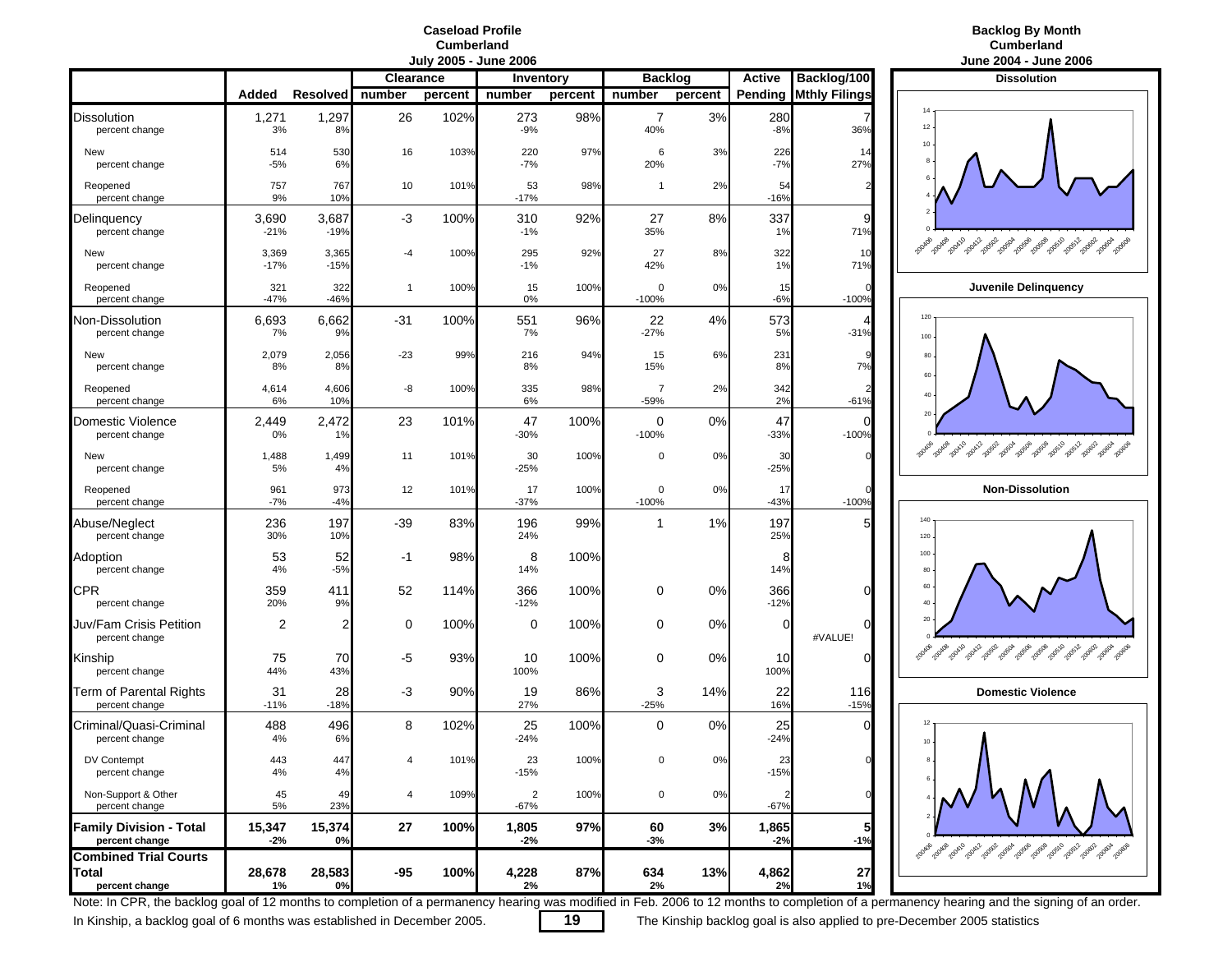#### **Caseload ProfileEssex**

|  | <b>Backlog By Month</b> |
|--|-------------------------|
|  |                         |

**Essex**

|                                                    |                 |                 |           | July 2005 - June 2006 |                             | June 2004 - June 2006 |                          |               |                                        |                              |                                                                                                                                                                        |
|----------------------------------------------------|-----------------|-----------------|-----------|-----------------------|-----------------------------|-----------------------|--------------------------|---------------|----------------------------------------|------------------------------|------------------------------------------------------------------------------------------------------------------------------------------------------------------------|
|                                                    |                 |                 | Clearance |                       | <b>Backlog</b><br>Inventory |                       |                          | <b>Active</b> | Backlog/100<br><b>Criminal Backlog</b> |                              |                                                                                                                                                                        |
|                                                    | Added           | Resolved number |           | percent               | number                      | percent               | number                   | percent       |                                        | <b>Pending Mthly Filings</b> |                                                                                                                                                                        |
| Criminal<br>percent change                         | 6,539<br>19%    | 6,437<br>$-5%$  | $-102$    | 98%                   | 1,511<br>49%                | 72%                   | 592<br>35%               | 28%           | 2,103<br>45%                           | 109<br>14%                   | 900<br>800<br>700<br>600                                                                                                                                               |
| <b>Municipal Appeals</b><br>percent change         | 89<br>$-4%$     | 99<br>$-14%$    | 10        | 111%                  | 13<br>$-32%$                | 59%                   | 9<br>$-10%$              | 41%           | 22<br>$-24%$                           | 121<br>$-6%$                 | 500<br>400<br>300<br>200<br>100                                                                                                                                        |
| Post-Convict, Relief<br>percent change             | 143<br>180%     | 58<br>$-15%$    | $-85$     | 41%                   | 63<br>103%                  | 41%                   | 91<br>112%               | 59%           | 154<br>108%                            | 764<br>$-25%$                | 2949 - 294 - 294 - 295 - 295 - 295 - 295 - 295 - 296<br>295 - 296 - 297 - 298 - 299 - 299 - 299 - 299 - 299 - 299 - 299 - 299 - 299 - 299 - 299 - 299 - 299 - 299 - 29 |
| <b>Criminal Division - Total</b><br>percent change | 6,771<br>20%    | 6,594<br>$-5%$  | $-177$    | 97%                   | 1,587<br>49%                | 70%                   | 692<br>41%               | 30%           | 2,279<br>47%                           | 123<br>18%                   | <b>General Equity Backlog</b>                                                                                                                                          |
| <b>General Equity</b><br>percent change            | 576<br>4%       | 555<br>$-17%$   | $-21$     | 96%                   | 254<br>5%                   | 77%                   | 75<br>10%                | 23%           | 329<br>6%                              | 156<br>6%                    | 140<br>120                                                                                                                                                             |
| Civil - Total<br>percent change                    | 11,980<br>0%    | 11,767<br>$-5%$ | $-213$    | 98%                   | 9,687<br>2%                 | 84%                   | 1,797<br>8%              | 16%           | 11,484<br>3%                           | 180<br>7%                    | 100<br>80<br>$60\,$                                                                                                                                                    |
| Track 1<br>percent change                          | 3,972<br>4%     | 3,674<br>$-2%$  | $-298$    | 92%                   | 2,149<br>15%                | 87%                   | 328<br>$-6%$             | 13%           | 2,477<br>12%                           | 99<br>$-10%$                 | 40<br>$20\,$                                                                                                                                                           |
| Track 2<br>percent change                          | 7,159<br>$-2%$  | 7,234<br>$-6%$  | 75        | 101%                  | 6,623<br>$-2%$              | 84%                   | 1,231<br>11%             | 16%           | 7,854<br>0%                            | 206<br>14%                   | 2019 - 2019 - 2019 - 2029 - 2029 - 2029 - 2029 - 2029 - 2029 - 2020                                                                                                    |
| Track 3<br>percent change                          | 745<br>8%       | 728<br>$-4%$    | $-17$     | 98%                   | 806<br>3%                   | 79%                   | 213<br>24%               | 21%           | 1,019<br>6%                            | 343<br>15%                   | <b>Civil Backlog</b>                                                                                                                                                   |
| Track 4<br>percent change                          | 104<br>$-1%$    | 131<br>11%      | 27        | 126%                  | 109<br>$-4%$                | 81%                   | 25<br>$-38%$             | 19%           | 134<br>$-12%$                          | 288<br>$-37%$                | 2500                                                                                                                                                                   |
| Special Civil - Total<br>percent change            | 81,645<br>4%    | 84,181<br>9%    | 2,536     | 103%                  | 6,110<br>$-25%$             | 97%                   | 196<br>5%                | 3%            | 6,306<br>$-25%$                        | З<br>1%                      | 2000<br>1500                                                                                                                                                           |
| Auto<br>percent change                             | 204<br>74%      | 200<br>98%      | $-4$      | 98%                   | 39<br>50%                   | 100%                  | $\mathbf 0$<br>$-100%$   | 0%            | 39<br>34%                              | $-100%$                      | 1000<br>500                                                                                                                                                            |
| Contract<br>percent change                         | 35,213<br>20%   | 36,519<br>26%   | 1,306     | 104%                  | 3,839<br>$-19%$             | 96%                   | 151<br>15%               | 4%            | 3,990<br>$-19%$                        | $-4%$                        |                                                                                                                                                                        |
| Other<br>percent change                            | 1,034<br>16%    | 964<br>5%       | $-70$     | 93%                   | 193<br>103%                 | 99%                   | $\overline{1}$<br>$-75%$ | 1%            | 194<br>96%                             | $-79%$                       | <b>Special Civil Backlog</b>                                                                                                                                           |
| <b>Small Claims</b><br>percent change              | 5,628<br>$-2%$  | 5,844<br>2%     | 216       | 104%                  | 303<br>$-34%$               | 88%                   | 42<br>$-11%$             | 12%           | 345<br>$-32%$                          | $-9%$                        | 900<br>800<br>700                                                                                                                                                      |
| Tenancy<br>percent change                          | 39,566<br>$-6%$ | 40,654<br>$-5%$ | 1,088     | 103%                  | 1,736<br>$-39%$             | 100%                  | $\overline{2}$<br>100%   | 0%            | 1,738<br>$-38%$                        | 113%                         | 600<br>500<br>400<br>300                                                                                                                                               |
| Probate<br>percent change                          | 1,427<br>$-6%$  | 1,442<br>$-4%$  | 15        | 101%                  | 209<br>$-6%$                | 99%                   | 3<br>$-40%$              | 1%            | 212<br>$-7%$                           | З<br>$-36%$                  | 200<br>100<br>2008-0010 20110 20120 20130 20130 20130 20130 20150 20151                                                                                                |
| <b>Civil Division - Total</b><br>percent change    | 95,628<br>4%    | 97,945<br>7%    | 2,317     | 102%                  | 16,260<br>$-10%$            | 89%                   | 2,071<br>8%              | 11%           | 18,331<br>$-9%$                        | 26<br>4%                     |                                                                                                                                                                        |

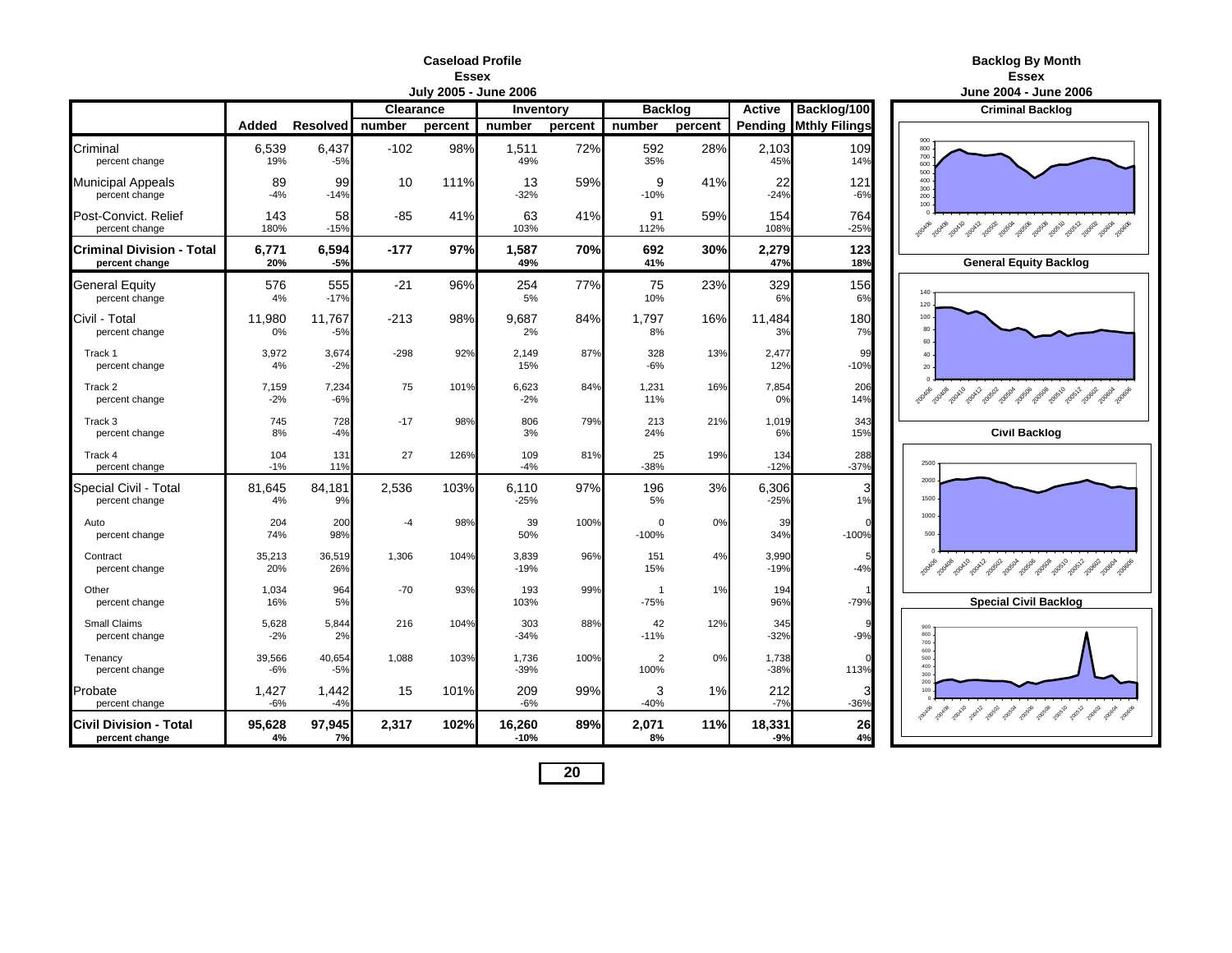**Caseload Profile**Essex<br>July 2005 - June 2006



|                                                         |                 |                 |                  | vury Luvu | $v$ unv $v$ vvo          |         |                |         |                 |                      | VUIIV LVVT<br>$v$ unv                              |
|---------------------------------------------------------|-----------------|-----------------|------------------|-----------|--------------------------|---------|----------------|---------|-----------------|----------------------|----------------------------------------------------|
|                                                         |                 |                 | <b>Clearance</b> |           | Inventory                |         | <b>Backlog</b> |         | <b>Active</b>   | Backlog/100          | <b>Dissolution</b>                                 |
|                                                         | Added           | <b>Resolved</b> | number           | percent   | number                   | percent | number         | percent | Pending         | <b>Mthly Filings</b> | 140                                                |
| Dissolution<br>percent change                           | 5,326<br>7%     | 5,375<br>7%     | 49               | 101%      | 1,610<br>0%              | 98%     | 26<br>$-64%$   | 2%      | 1,636<br>$-3%$  | $-66%$               | 120                                                |
| New<br>percent change                                   | 3,182<br>11%    | 3,268<br>13%    | 86               | 103%      | 1,370<br>$-3%$           | 99%     | 20<br>$-70%$   | 1%      | 1,390<br>$-6%$  | $-73%$               | 100<br>80                                          |
| Reopened<br>percent change                              | 2,144<br>1%     | 2,107<br>$-1%$  | $-37$            | 98%       | 240<br>18%               | 98%     | 6<br>0%        | 2%      | 246<br>18%      | $-1%$                | 60<br>40                                           |
| Delinquency<br>percent change                           | 6,937<br>4%     | 6,711<br>$-1%$  | -226             | 97%       | 923<br>41%               | 99%     | 10<br>$-82%$   | 1%      | 933<br>32%      | 2<br>$-82%$          | 20                                                 |
| New<br>percent change                                   | 6,660<br>6%     | 6,423<br>1%     | $-237$           | 96%       | 921<br>43%               | 99%     | 10<br>$-81%$   | 1%      | 931<br>34%      | $-83%$               | 29 rokes port 20x1 post age and post post post pos |
| Reopened<br>percent change                              | 277<br>$-33%$   | 288<br>$-31%$   | 11               | 104%      | $\overline{2}$<br>$-83%$ | 100%    | 0<br>$-100%$   | 0%      | $-85%$          | $-100%$              | Juvenile Delinquend                                |
| Non-Dissolution<br>percent change                       | 25,411<br>$-4%$ | 25,534<br>$-2%$ | 123              | 100%      | 2,076<br>$-3%$           | 99%     | 14<br>$-85%$   | 1%      | 2,090<br>$-6%$  | $-84%$               | 160<br>140                                         |
| New<br>percent change                                   | 6,314<br>$-12%$ | 6,416<br>$-9%$  | 102              | 102%      | 791<br>$-7%$             | 99%     | 4<br>$-93%$    | 1%      | 795<br>$-12%$   | $-93%$               | 120<br>100<br>80                                   |
| Reopened<br>percent change                              | 19,097<br>$-1%$ | 19,118<br>1%    | 21               | 100%      | 1,285<br>$-1%$           | 99%     | 10<br>$-68%$   | 1%      | 1,295<br>$-2%$  | $-67%$               | 60<br>40                                           |
| Domestic Violence<br>percent change                     | 6,069<br>0%     | 6,133<br>1%     | 64               | 101%      | 164<br>$-30%$            | 99%     | 2<br>100%      | 1%      | 166<br>$-29%$   | 0<br>101%            | 20                                                 |
| New<br>percent change                                   | 4,049<br>3%     | 4,055<br>2%     | 6                | 100%      | 153<br>7%                | 99%     | 2<br>100%      | 1%      | 155<br>8%       | 94%                  | 2010 2010 2011 2011 2021 2030 2040 2050 2050 2051  |
| Reopened<br>percent change                              | 2,020<br>$-7%$  | 2,078<br>$-1%$  | 58               | 103%      | 11<br>$-88%$             | 100%    | 0              | 0%      | 11<br>$-88%$    |                      | <b>Non-Dissolution</b>                             |
| Abuse/Neglect<br>percent change                         | 737<br>5%       | 713<br>1%       | -24              | 97%       | 1,225<br>2%              | 100%    | 0              | 0%      | 1,225<br>2%     | n                    | 600<br>500                                         |
| Adoption<br>percent change                              | 323<br>$-21%$   | 319<br>$-32%$   | -4               | 99%       | 30<br>15%                | 100%    |                |         | 30<br>15%       |                      | 400<br>300                                         |
| CPR<br>percent change                                   | 965<br>0%       | 1,286<br>$-1%$  | 321              | 133%      | 2,837<br>$-10%$          | 100%    | 0              | 0%      | 2,837<br>$-10%$ | 0                    | 200                                                |
| Juv/Fam Crisis Petition<br>percent change               | 30<br>43%       | 31<br>55%       | 1                | 103%      | 0<br>$-100%$             | 100%    | 0              | 0%      | 0<br>$-100%$    | $\Omega$             | 100                                                |
| Kinship<br>percent change                               | 477<br>40%      | 473<br>30%      | -4               | 99%       | 51<br>19%                | 100%    | 0              | 0%      | 51<br>19%       | $\Omega$             |                                                    |
| Term of Parental Rights<br>percent change               | 279<br>$-7%$    | 284<br>$-21%$   | 5                | 102%      | 126<br>4%                | 84%     | 24<br>$-29%$   | 16%     | 150<br>$-3%$    | 103<br>$-24%$        | <b>Domestic Violence</b>                           |
| Criminal/Quasi-Criminal<br>percent change               | 774<br>16%      | 764<br>13%      | $-10$            | 99%       | 55<br>22%                | 100%    | $\Omega$       | 0%      | 55<br>22%       | n                    | 80<br>70                                           |
| DV Contempt<br>percent change                           | 752<br>16%      | 740<br>12%      | $-12$            | 98%       | 54<br>29%                | 100%    | በ              | 0%      | 54<br>29%       |                      | 60<br>50<br>$40 -$                                 |
| Non-Support & Other<br>percent change                   | 22<br>22%       | 24<br>60%       | $\overline{2}$   | 109%      | $\overline{1}$<br>$-67%$ | 100%    | 0              | 0%      | $-67%$          |                      | $30 \, \cdot$<br>20                                |
| <b>Family Division - Total</b><br>percent change        | 47,328<br>$-1%$ | 47,623<br>0%    | 295              | 101%      | 9,097<br>$-1%$           | 99%     | 76<br>-70%     | 1%      | 9,173<br>-3%    | $-70%$               | 10 <sup>1</sup>                                    |
| <b>Combined Trial Courts</b><br>Total<br>percent change | 149,727<br>3%   | 152,162<br>4%   | 2,435            | 102%      | 26,944<br>-5%            | 90%     | 2,839<br>6%    | 10%     | 29,783<br>-4%   | 23<br>3%             | 2014 2014 2014 2014 2019 2019 2019 2019 2019 2019  |



Note: In CPR, the backlog goal of 12 months to completion of a permanency hearing was modified in Feb. 2006 to 12 months to completion of a permanency hearing and the signing of an order.

In Kinship, a backlog goal of 6 months was established in December 2005. **21** The Kinship backlog goal is also applied to pre-December 2005 statistics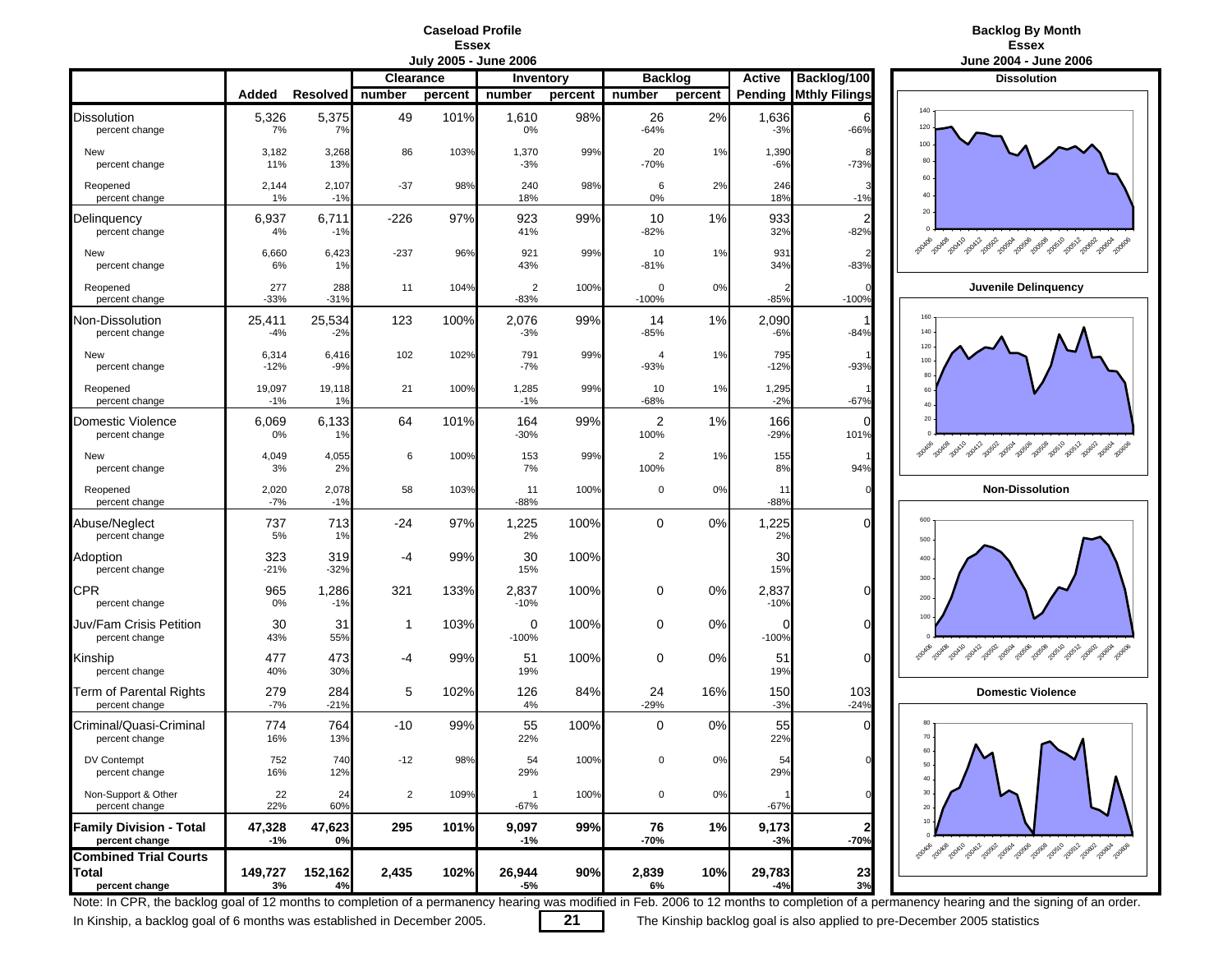### **Caseload ProfileGloucester**

|                                                 | JUIY 2005 - JUNE 2006 |                |           |         |                      |         |                        |         |                | June 2004 - June             |                                                       |
|-------------------------------------------------|-----------------------|----------------|-----------|---------|----------------------|---------|------------------------|---------|----------------|------------------------------|-------------------------------------------------------|
|                                                 |                       |                | Clearance |         | Inventory            |         | <b>Backlog</b>         |         | <b>Active</b>  | Backlog/100                  | <b>Criminal Backle</b>                                |
|                                                 | Added                 | Resolved       | number    | percent | number               | percent | number                 | percent |                | <b>Pending Mthly Filings</b> |                                                       |
| Criminal<br>percent change                      | 1,438<br>7%           | 1,457<br>7%    | 19        | 101%    | 297<br>$-7%$         | 71%     | 120<br>0%              | 29%     | 417<br>$-5%$   | 100<br>$-7%$                 | 180<br>160<br>140<br>120                              |
| Municipal Appeals<br>percent change             | 58<br>$-8%$           | 59<br>4%       | 1         | 102%    | 15<br>$-12%$         | 56%     | 12<br>9%               | 44%     | 27<br>$-4%$    | 248<br>18%                   | 100<br>80<br>$60\,$<br>40<br>20                       |
| Post-Convict. Relief<br>percent change          | 15<br>0%              | 19<br>375%     | 4         | 127%    | 3<br>$-40%$          | 23%     | 10<br>$-17%$           | 77%     | 13<br>$-24%$   | 800<br>$-17%$                | 2040 2040 2041 2041 2050 2050 2050 2050 2050          |
| Criminal Division - Total<br>percent change     | 1,511<br>6%           | 1,535<br>7%    | 24        | 102%    | 315<br>$-8%$         | 69%     | 142<br>$-1%$           | 31%     | 457<br>$-6%$   | 113<br>$-7%$                 | <b>General Equity Ba</b>                              |
| General Equity<br>percent change                | 133<br>0%             | 125<br>$-3%$   | -8        | 94%     | 63<br>21%            | 79%     | 17<br>55%              | 21%     | 80<br>27%      | 153<br>55%                   | 18<br>16                                              |
| Civil - Total<br>percent change                 | 2,187<br>$-6%$        | 2,215<br>$-4%$ | 28        | 101%    | 1,752<br>$-3%$       | 81%     | 402<br>10%             | 19%     | 2,154<br>$-1%$ | 221<br>17%                   | 14<br>12<br>10                                        |
| Track 1<br>percent change                       | 885<br>$-8%$          | 928<br>$-1%$   | 43        | 105%    | 377<br>$-13%$        | 82%     | 83<br>5%               | 18%     | 460<br>$-10%$  | 113<br>14%                   |                                                       |
| Track 2<br>percent change                       | 1,134<br>$-2%$        | 1,082<br>$-8%$ | $-52$     | 95%     | 1,159<br>2%          | 82%     | 253<br>19%             | 18%     | 1,412<br>5%    | 268<br>22%                   | 2010年 2010年 2010年 2011年 2020年 2020年 2020年 2020年 2020年 |
| Track 3<br>percent change                       | 112<br>$-28%$         | 159<br>14%     | 47        | 142%    | 158<br>$-15%$        | 76%     | 50<br>$-14%$           | 24%     | 208<br>$-15%$  | 536<br>19%                   | <b>Civil Backlog</b>                                  |
| Track 4<br>percent change                       | 56<br>4%              | 46<br>$-16%$   | $-10$     | 82%     | 58<br>21%            | 78%     | 16<br>7%               | 22%     | 74<br>17%      | 343<br>3%                    | 450<br>400                                            |
| Special Civil - Total<br>percent change         | 12,486<br>9%          | 12,390<br>8%   | $-96$     | 99%     | 1,279<br>9%          | 97%     | 41<br>$-2%$            | 3%      | 1,320<br>9%    | $-10%$                       | 350<br>300<br>250<br>200                              |
| Auto<br>percent change                          | 29<br>$-43%$          | 35<br>$-30%$   | 6         | 121%    | $\mathbf{1}$<br>-86% | 50%     | $\overline{1}$<br>0%   | 50%     | $-75%$         | 41<br>76%                    | 150<br>100<br>50                                      |
| Contract<br>percent change                      | 7,606<br>14%          | 7,451<br>13%   | $-155$    | 98%     | 1,068<br>17%         | 97%     | 37<br>19%              | 3%      | 1,105<br>17%   | 5%                           |                                                       |
| Other<br>percent change                         | 122<br>$-5%$          | 127<br>$-5%$   | 5         | 104%    | 12<br>$-20%$         | 100%    | $\mathbf 0$<br>$-100%$ | 0%      | 12<br>$-29%$   | $-100%$                      | <b>Special Civil Bac</b>                              |
| Small Claims<br>percent change                  | 1,994<br>$-3%$        | 2,073<br>1%    | 79        | 104%    | 46<br>$-62%$         | 94%     | 3<br>$-25%$            | 6%      | 49<br>$-61%$   | $-22%$                       | 70                                                    |
| Tenancy<br>percent change                       | 2,735<br>6%           | 2,704<br>7%    | $-31$     | 99%     | 152<br>30%           | 100%    | $\Omega$<br>$-100%$    | 0%      | 152<br>26%     | $-100%$                      |                                                       |
| Probate<br>percent change                       | 253<br>$-17%$         | 262<br>$-15%$  | 9         | 104%    | 32<br>0%             | 94%     | 2<br>$-67%$            | 6%      | 34<br>$-11%$   | 9<br>$-60%$                  |                                                       |
| <b>Civil Division - Total</b><br>percent change | 15,059<br>6%          | 14,992<br>6%   | -67       | 100%    | 3,126<br>2%          | 87%     | 462<br>9%              | 13%     | 3,588<br>3%    | 37<br>3%                     |                                                       |

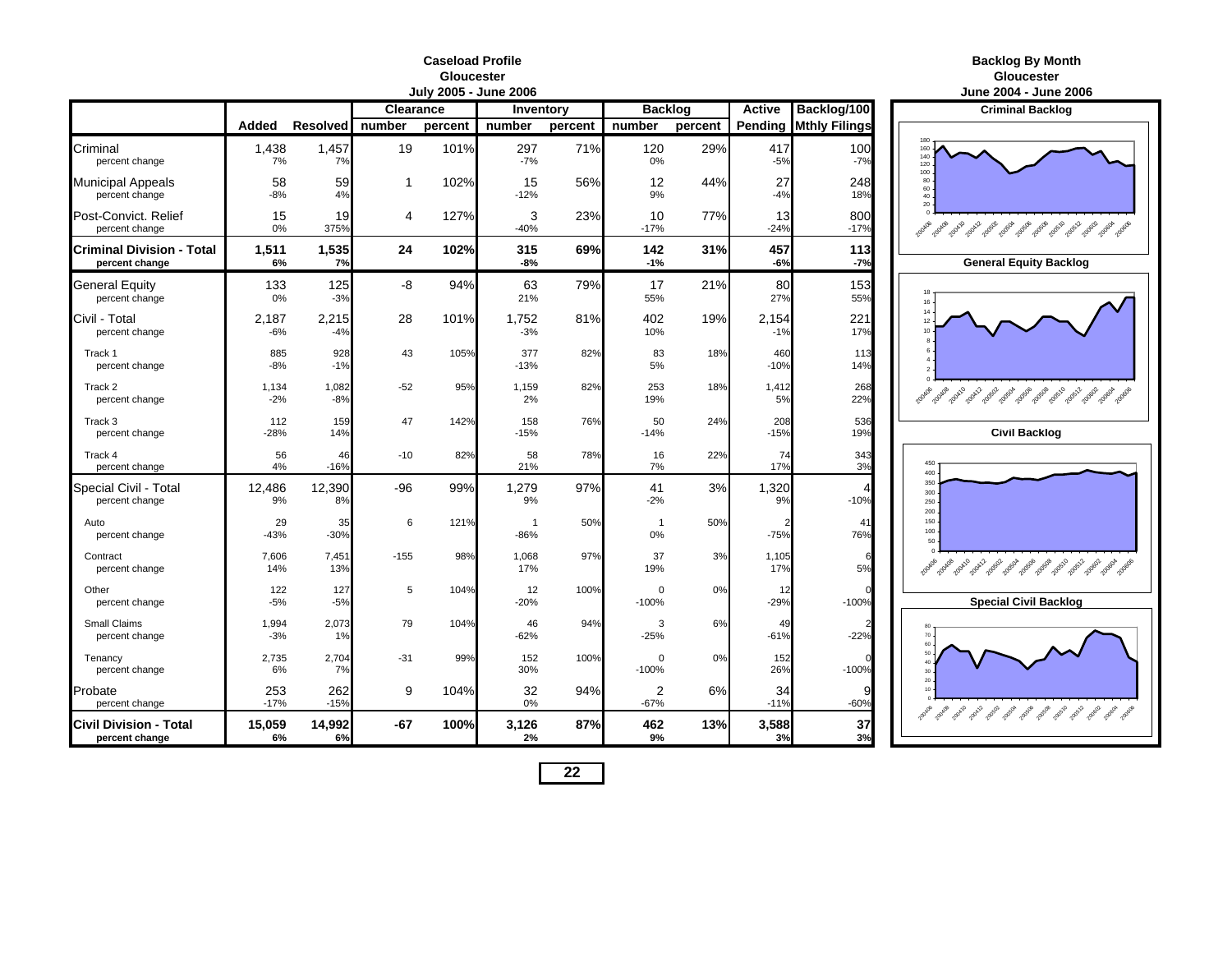### **Caseload ProfileGloucester**<br>**July 2005 - June 2006**



|                                                         |                |                 |                  |         | July 2003 - Julie 2006 |           |                |         |               |                      | Julie 2004 - Julie Zu                             |
|---------------------------------------------------------|----------------|-----------------|------------------|---------|------------------------|-----------|----------------|---------|---------------|----------------------|---------------------------------------------------|
|                                                         |                |                 | <b>Clearance</b> |         |                        | Inventory | <b>Backlog</b> |         | <b>Active</b> | Backlog/100          | <b>Dissolution</b>                                |
|                                                         | Added          | <b>Resolved</b> | number           | percent | number                 | percent   | number         | percent | Pending       | <b>Mthly Filings</b> |                                                   |
| <b>Dissolution</b><br>percent change                    | 2,307<br>6%    | 2,272<br>$-1%$  | $-35$            | 98%     | 569<br>3%              | 98%       | 10<br>67%      | 2%      | 579<br>4%     | 57%                  | 100<br>90<br>80                                   |
| New<br>percent change                                   | 947<br>6%      | 878<br>$-14%$   | -69              | 93%     | 458<br>14%             | 98%       | 10<br>67%      | 2%      | 468<br>14%    | 13<br>57%            | 70<br>60<br>50                                    |
| Reopened<br>percent change                              | 1,360<br>6%    | 1,394<br>10%    | 34               | 103%    | 111<br>$-26%$          | 100%      | 0              | 0%      | 111<br>$-26%$ |                      | $40\,$<br>$30\,$<br>$20\,$                        |
| Delinguency<br>percent change                           | 2,539<br>2%    | 2,450<br>$-3%$  | -89              | 96%     | 305<br>41%             | 98%       | 7<br>$-13%$    | 2%      | 312<br>39%    | $-14%$               | 10                                                |
| New<br>percent change                                   | 2,264<br>$-3%$ | 2,193<br>$-6%$  | $-71$            | 97%     | 282<br>33%             | 98%       | 7<br>17%       | 2%      | 289<br>33%    | 20%                  | 2014 2014 2014 2015 2015 2019 2019 2019 2019 2019 |
| Reopened<br>percent change                              | 275<br>56%     | 257<br>38%      | $-18$            | 93%     | 23<br>475%             | 100%      | 0<br>$-100%$   | 0%      | 23<br>283%    | $-100%$              | Juvenile Delinquend                               |
| Non-Dissolution<br>percent change                       | 6,348<br>9%    | 6,302<br>9%     | $-46$            | 99%     | 450<br>3%              | 99%       | 5              | 1%      | 455<br>4%     |                      | 45<br>40                                          |
| New<br>percent change                                   | 1,688<br>2%    | 1,677<br>2%     | $-11$            | 99%     | 147<br>4%              | 99%       | 1              | 1%      | 148<br>4%     |                      | 35<br>30<br>25                                    |
| Reopened<br>percent change                              | 4,660<br>11%   | 4,625<br>12%    | $-35$            | 99%     | 303<br>2%              | 99%       | 4              | 1%      | 307<br>3%     |                      | $20\,$<br>15<br>10                                |
| Domestic Violence<br>percent change                     | 2,286<br>0%    | 2,259<br>$-3%$  | $-27$            | 99%     | 67<br>72%              | 99%       | 1              | 1%      | 68<br>74%     |                      |                                                   |
| New<br>percent change                                   | 1,617<br>1%    | 1,587<br>$-2%$  | $-30$            | 98%     | 59<br>103%             | 98%       | 1              | 2%      | 60<br>107%    |                      |                                                   |
| Reopened<br>percent change                              | 669<br>$-3%$   | 672<br>$-4%$    | 3                | 100%    | 8<br>$-20%$            | 100%      | 0              | 0%      | $-20%$        |                      | <b>Non-Dissolution</b>                            |
| Abuse/Neglect<br>percent change                         | 113<br>$-18%$  | 100<br>4%       | $-13$            | 88%     | 134<br>10%             | 99%       | $\mathbf{1}$   | 1%      | 135<br>11%    | 11                   | 35<br>$30\,$                                      |
| Adoption<br>percent change                              | 76<br>13%      | 80<br>27%       | 4                | 105%    | 11<br>$-27%$           | 100%      |                |         | 11<br>$-27%$  |                      | 25<br>20                                          |
| <b>CPR</b><br>percent change                            | 180<br>$-31%$  | 206<br>$-7%$    | 26               | 114%    | 268<br>$-7%$           | 100%      | 0              | 0%      | 268<br>$-7%$  | $\Omega$             | 15<br>10                                          |
| Juv/Fam Crisis Petition<br>percent change               | 31<br>$-48%$   | 31<br>$-48%$    | 0                | 100%    | 0                      | 100%      | 0              | 0%      | 0             | $\Omega$             |                                                   |
| Kinship<br>percent change                               | 46<br>24%      | 45<br>41%       | -1               | 98%     | 9<br>13%               | 100%      | 0              | 0%      | 9<br>13%      | $\overline{0}$       | 2014 2014 2014 2015 2015 2019 2019 2019 2019 2019 |
| Term of Parental Rights<br>percent change               | 21<br>31%      | 15<br>$-6%$     | -6               | 71%     | 12<br>71%              | 86%       | 2<br>100%      | 14%     | 14<br>75%     | 114<br>52%           | <b>Domestic Violence</b>                          |
| Criminal/Quasi-Criminal<br>percent change               | 538<br>$-22%$  | 534<br>$-23%$   | -4               | 99%     | 46<br>10%              | 100%      | $\mathbf 0$    | 0%      | 46<br>10%     |                      |                                                   |
| DV Contempt<br>percent change                           | 438<br>$-26%$  | 443<br>$-26%$   |                  | 101%    | 35<br>$-13%$           | 100%      | 0              | 0%      | 35<br>$-13%$  |                      | 6<br>$5\,$<br>$4 \cdot$                           |
| Non-Support & Other<br>percent change                   | 100<br>4%      | 91<br>$-10%$    | -9               | 91%     | 11<br>450%             | 100%      | 0              | 0%      | 11<br>450%    | $\Omega$             | $3 -$<br>$\overline{2}$                           |
| <b>Family Division - Total</b><br>percent change        | 14,485<br>3%   | 14,294<br>1%    | $-191$           | 99%     | 1,871<br>8%            | 99%       | 26<br>73%      | 1%      | 1,897<br>9%   | $\mathbf{2}$<br>68%  |                                                   |
| <b>Combined Trial Courts</b><br>Total<br>percent change | 31,055<br>4%   | 30,821<br>4%    | $-234$           | 99%     | 5,312<br>3%            | 89%       | 630<br>8%      | 11%     | 5,942<br>4%   | 24<br>4%             | 2014 2014 2014 2014 2019 2019 2019 2019 2019 2019 |



Note: In CPR, the backlog goal of 12 months to completion of a permanency hearing was modified in Feb. 2006 to 12 months to completion of a permanency hearing and the signing of an order.

In Kinship, a backlog goal of 6 months was established in December 2005. **23** The Kinship backlog goal is also applied to pre-December 2005 statistics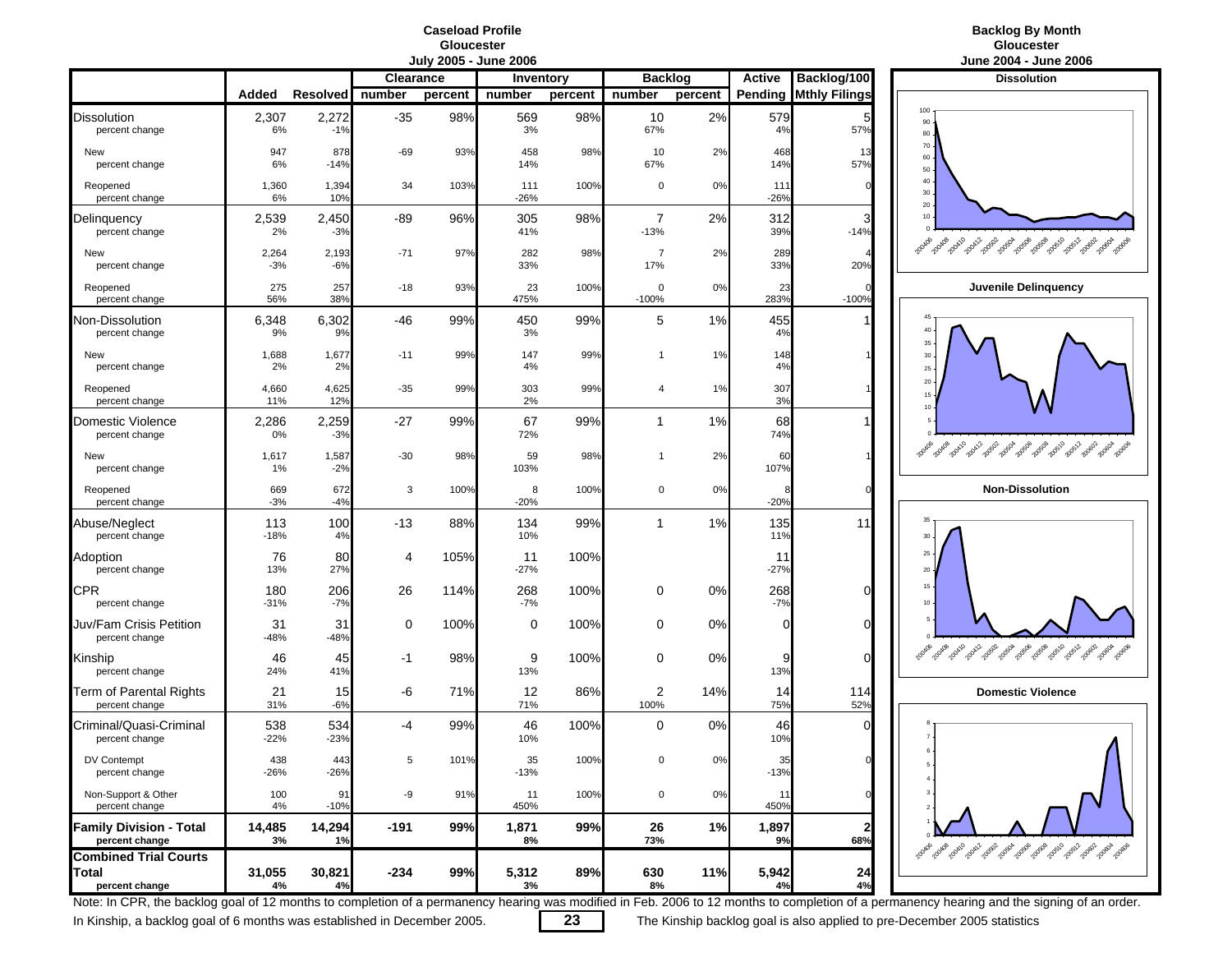#### **Caseload ProfileHudson**

|                                                    |                |                 |                  |         | <b>July 2005 - June 2006</b> |         |                        |         |                 |                                  | June 2004 - June                                     |
|----------------------------------------------------|----------------|-----------------|------------------|---------|------------------------------|---------|------------------------|---------|-----------------|----------------------------------|------------------------------------------------------|
|                                                    |                |                 | <b>Clearance</b> |         | Inventory                    |         | <b>Backlog</b>         |         | <b>Active</b>   | Backlog/100                      | <b>Criminal Backle</b>                               |
|                                                    | Added          | <b>Resolved</b> | number           | percent | number                       | percent | number                 | percent |                 | <b>Pending Mthly Filings</b>     |                                                      |
| Criminal<br>percent change                         | 4,716<br>9%    | 4,970<br>4%     | 254              | 105%    | 805<br>16%                   | 73%     | 293<br>$-12%$          | 27%     | 1,098<br>7%     | 75<br>$-19%$                     | 700<br>600<br>500                                    |
| <b>Municipal Appeals</b><br>percent change         | 59<br>64%      | 48<br>33%       | $-11$            | 81%     | 13<br>30%                    | 68%     | 6<br>500%              | 32%     | 19<br>73%       | 122<br>266%                      | 400<br>300<br>200<br>100                             |
| Post-Convict, Relief<br>percent change             | 34<br>$-13%$   | 61<br>79%       | 27               | 179%    | 13<br>160%                   | 46%     | 15<br>$-62%$           | 54%     | 28<br>$-36%$    | 529<br>$-56%$                    | 100408 20410 20412 2050 2050 2050 2050 2050<br>20406 |
| <b>Criminal Division - Total</b><br>percent change | 4,809<br>9%    | 5,079<br>4%     | 270              | 106%    | 831<br>17%                   | 73%     | 314<br>$-16%$          | 27%     | 1,145<br>6%     | 78<br>$-23%$                     | <b>General Equity Ba</b>                             |
| <b>General Equity</b><br>percent change            | 324<br>$-4%$   | 297<br>$-14%$   | $-27$            | 92%     | 143<br>24%                   | 92%     | 12<br>20%              | 8%      | 155<br>24%      | 44<br>25%                        | 18<br>16                                             |
| Civil - Total<br>percent change                    | 7,106<br>$-3%$ | 7,385<br>$-7%$  | 279              | 104%    | 5,807<br>$-5%$               | 88%     | 786<br>5%              | 12%     | 6,593<br>$-4%$  | 133<br>8%                        | 14<br>12<br>10                                       |
| Track 1<br>percent change                          | 2,284<br>5%    | 2,263<br>3%     | $-21$            | 99%     | 1,069<br>1%                  | 93%     | 86<br>$-17%$           | 7%      | 1,155<br>$-1%$  | 45<br>$-22%$                     |                                                      |
| Track 2<br>percent change                          | 4,370<br>$-7%$ | 4,627<br>$-13%$ | 257              | 106%    | 4,323<br>$-6%$               | 88%     | 617<br>5%              | 12%     | 4,940<br>$-5%$  | 169<br>14%                       | Apollos polito politi possi possi possi possi possi  |
| Track 3<br>percent change                          | 356<br>6%      | 404<br>2%       | 48               | 113%    | 335<br>$-12%$                | 83%     | 70<br>52%              | 17%     | 405<br>$-5%$    | 236<br>44%                       | <b>Civil Backlog</b>                                 |
| Track 4<br>percent change                          | 96<br>23%      | 91<br>$-6%$     | -5               | 95%     | 80<br>23%                    | 86%     | 13<br>$-7%$            | 14%     | 93<br>18%       | 163<br>$-25%$                    | 1400<br>1200                                         |
| Special Civil - Total<br>percent change            | 50,368<br>11%  | 50,795<br>11%   | 427              | 101%    | 3,909<br>0%                  | 98%     | 96<br>3%               | 2%      | 4,005<br>0%     | $\overline{\mathbf{c}}$<br>$-7%$ | 1000<br>800<br>600                                   |
| Auto<br>percent change                             | 184<br>$-8%$   | 194<br>$-4%$    | 10               | 105%    | 23<br>$-30%$                 | 82%     | 5<br>67%               | 18%     | 28<br>$-22%$    | 33<br>80%                        | 400<br>$200 -$                                       |
| Contract<br>percent change                         | 24,947<br>20%  | 25,808<br>26%   | 861              | 103%    | 2,765<br>$-15%$              | 97%     | 80<br>13%              | 3%      | 2,845<br>$-14%$ | Δ<br>$-6%$                       | 2040 2040 2041 2041 2050 2050 2050 2050 2050         |
| Other<br>percent change                            | 766<br>$-9%$   | 662<br>$-25%$   | $-104$           | 86%     | 126<br>404%                  | 96%     | 5<br>400%              | 4%      | 131<br>404%     | 452%                             | <b>Special Civil Bac</b>                             |
| Small Claims<br>percent change                     | 3,395<br>3%    | 3,502<br>3%     | 107              | 103%    | 99<br>-48%                   | 95%     | 5<br>$-55%$            | 5%      | 104<br>$-49%$   | $-56%$                           | 350<br>300<br>250                                    |
| Tenancy<br>percent change                          | 21,076<br>5%   | 20,629<br>4%    | $-447$           | 98%     | 896<br>114%                  | 100%    | $\mathbf{1}$<br>$-86%$ | 0%      | 897<br>111%     | $-86%$                           | 200<br>150<br>100                                    |
| Probate<br>percent change                          | 727<br>$-4%$   | 721<br>$-3%$    | -6               | 99%     | 118<br>7%                    | 95%     | 6<br>$-25%$            | 5%      | 124<br>5%       | 10<br>$-21%$                     | 5C                                                   |
| <b>Civil Division - Total</b><br>percent change    | 58,525<br>9%   | 59,198<br>8%    | 673              | 101%    | 9,977<br>$-3%$               | 92%     | 900<br>5%              | 8%      | 10,877<br>$-2%$ | 18<br>$-4%$                      |                                                      |

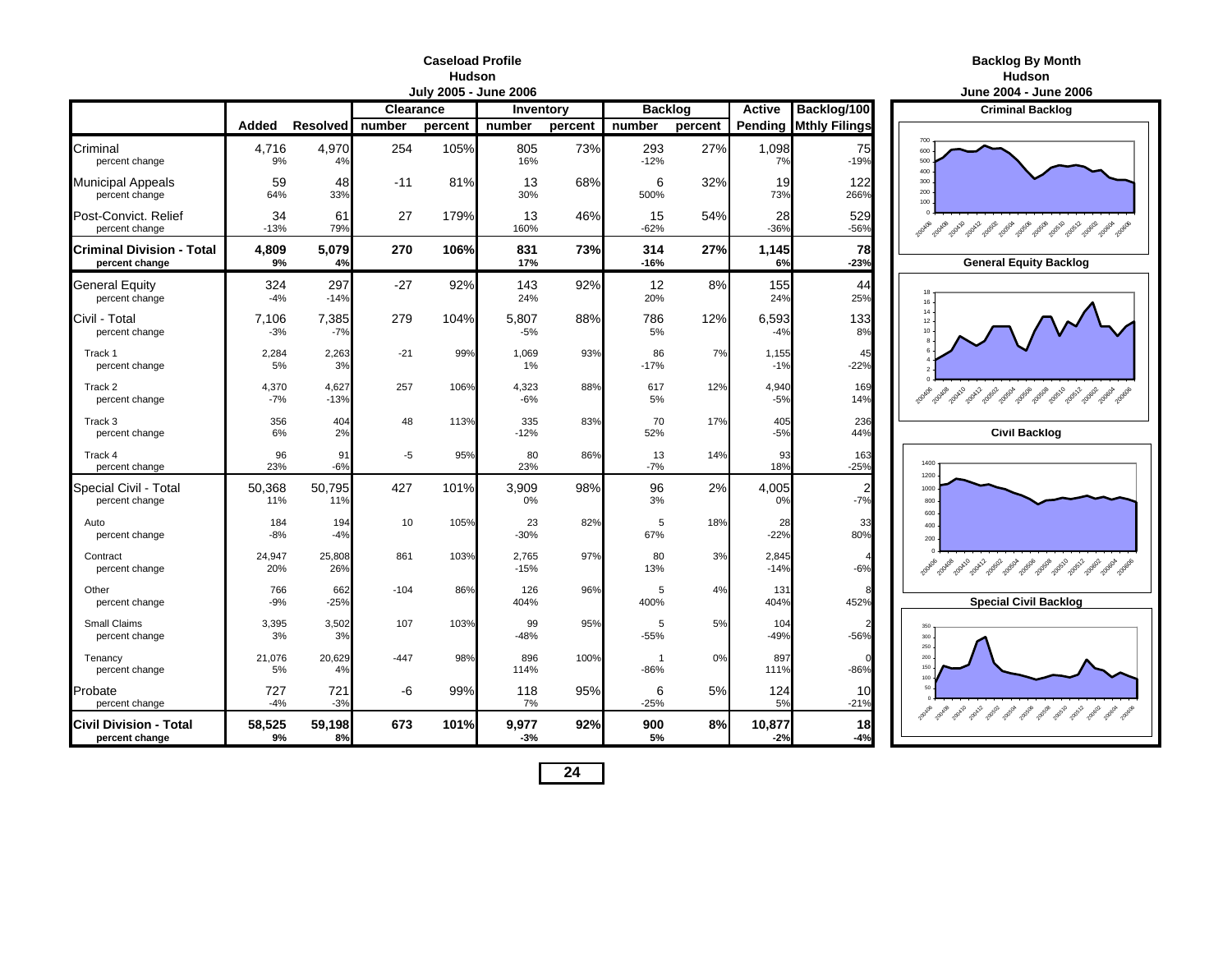### **Caseload ProfileHudson**<br>**Huly 2005 - June 2006**



|                                                         |                 |                 |                  | July 2003 - Julie 2006 |                          |         |                          |         |                |                      | June 2004 - June 20                                   |
|---------------------------------------------------------|-----------------|-----------------|------------------|------------------------|--------------------------|---------|--------------------------|---------|----------------|----------------------|-------------------------------------------------------|
|                                                         |                 |                 | <b>Clearance</b> |                        | Inventory                |         | <b>Backlog</b>           |         | <b>Active</b>  | Backlog/100          | <b>Dissolution</b>                                    |
|                                                         | Added           | <b>Resolved</b> | number           | percent                | number                   | percent | number                   | percent | Pending        | <b>Mthly Filings</b> |                                                       |
| Dissolution<br>percent change                           | 5,424<br>1%     | 5,472<br>5%     | 48               | 101%                   | 1,269<br>$-3%$           | 98%     | 25<br>$-24%$             | 2%      | 1,294<br>$-4%$ | 6<br>$-25%$          | 50<br>45<br>$40\,$                                    |
| New<br>percent change                                   | 2,798<br>4%     | 2,830<br>10%    | 32               | 101%                   | 1,093<br>$-2%$           | 98%     | 21<br>$-22%$             | 2%      | 1,114<br>$-3%$ | $-25%$               | $35\,$<br>30<br>25                                    |
| Reopened<br>percent change                              | 2,626<br>$-2%$  | 2,642<br>1%     | 16               | 101%                   | 176<br>$-7%$             | 98%     | $\overline{4}$<br>$-33%$ | 2%      | 180<br>$-8%$   | $-32%$               | 20<br>15<br>10                                        |
| Delinquency<br>percent change                           | 4,846<br>$-9%$  | 4,772<br>$-11%$ | -74              | 98%                    | 372<br>16%               | 92%     | 33<br>136%               | 8%      | 405<br>21%     | 8<br>160%            |                                                       |
| New<br>percent change                                   | 4,673<br>$-9%$  | 4,596<br>$-11%$ | $-77$            | 98%                    | 365<br>19%               | 92%     | 33<br>136%               | 8%      | 398<br>24%     | 158%                 | 2014 2041 2041 2052 2059 2059 2059 2059 2051 205      |
| Reopened<br>percent change                              | 173<br>$-22%$   | 176<br>$-19%$   | 3                | 102%                   | $\overline{7}$<br>$-46%$ | 100%    | 0                        | 0%      | $-46%$         |                      | Juvenile Delinquend                                   |
| Non-Dissolution<br>percent change                       | 14,565<br>$-3%$ | 14,533<br>$-3%$ | $-32$            | 100%                   | 773<br>5%                | 98%     | 14<br>$-18%$             | 2%      | 787<br>4%      | $-15%$               | 80<br>70                                              |
| New<br>percent change                                   | 3,488<br>$-13%$ | 3,492<br>$-13%$ | 4                | 100%                   | 318<br>0%                | 99%     | 3<br>$-57%$              | 1%      | 321<br>$-1%$   | $-51%$               | 60<br>50<br>40                                        |
| Reopened<br>percent change                              | 11,077<br>0%    | 11,041<br>0%    | $-36$            | 100%                   | 455<br>8%                | 98%     | 11<br>10%                | 2%      | 466<br>8%      | 10%                  | 30<br>20                                              |
| Domestic Violence<br>percent change                     | 4,767<br>0%     | 4,746<br>$-1%$  | $-21$            | 100%                   | 162<br>21%               | 99%     | $\mathbf 1$<br>0%        | 1%      | 163<br>21%     | $\Omega$<br>0%       | 10                                                    |
| New<br>percent change                                   | 3,904<br>3%     | 3,900<br>3%     | $-4$             | 100%                   | 117<br>5%                | 99%     | 1                        | 1%      | 118<br>6%      |                      | 20408-20410 20412-20502-20508-20508-20508-20510       |
| Reopened<br>percent change                              | 863<br>$-12%$   | 846<br>$-15%$   | $-17$            | 98%                    | 45<br>96%                | 100%    | 0<br>$-100%$             | 0%      | 45<br>88%      | $-100%$              | <b>Non-Dissolution</b>                                |
| Abuse/Neglect<br>percent change                         | 332<br>14%      | 265<br>$-25%$   | $-67$            | 80%                    | 398<br>20%               | 100%    | 1<br>0%                  | 0%      | 399<br>20%     | $-12%$               | 50<br>45<br>40                                        |
| Adoption<br>percent change                              | 109<br>$-4%$    | 84<br>$-34%$    | $-25$            | 77%                    | 39<br>179%               | 100%    |                          |         | 39<br>179%     |                      | $35\,$<br>$30\,$<br>$25\,$                            |
| CPR<br>percent change                                   | 392<br>10%      | 434<br>$-28%$   | 42               | 111%                   | 730<br>$-5%$             | 100%    | 0                        | 0%      | 730<br>$-5%$   | $\Omega$             | $20\,$<br>15<br>$\overline{1}$                        |
| Juv/Fam Crisis Petition<br>percent change               | 26<br>$-7%$     | 26<br>$-26%$    | 0                | 100%                   | 3<br>50%                 | 100%    | 0<br>$-100%$             | 0%      | 3<br>0%        | 0<br>$-100%$         |                                                       |
| Kinship<br>percent change                               | 78<br>$-41%$    | 75<br>$-44%$    | -3               | 96%                    | 10<br>43%                | 100%    | 0                        | 0%      | 10<br>43%      | $\overline{0}$       | 2014 2014 2014 2015 2015 2019 2019 2019 2019 2019     |
| Term of Parental Rights<br>percent change               | 76<br>$-22%$    | 88<br>$-32%$    | 12               | 116%                   | 28<br>$-13%$             | 80%     | 7<br>-56%                | 20%     | 35<br>$-27%$   | 111<br>$-44%$        | <b>Domestic Violence</b>                              |
| Criminal/Quasi-Criminal<br>percent change               | 693<br>35%      | 683<br>21%      | $-10$            | 99%                    | 53<br>29%                | 100%    | 0                        | 0%      | 53<br>29%      |                      | 35<br>30 <sup>°</sup>                                 |
| DV Contempt<br>percent change                           | 692<br>34%      | 682<br>21%      | $-10$            | 99%                    | 53<br>29%                | 100%    |                          | 0%      | 53<br>29%      |                      | 25<br>$20 -$                                          |
| Non-Support & Other<br>percent change                   | $\mathbf{1}$    |                 | 0                | 100%                   | 0                        | 100%    | 0                        | 0%      |                |                      | 15                                                    |
| <b>Family Division - Total</b><br>percent change        | 31,308<br>$-2%$ | 31,178<br>$-4%$ | $-130$           | 100%                   | 3,837<br>4%              | 98%     | 81<br>$-2%$              | 2%      | 3,918<br>4%    | 3<br>0%              | 2014 2019 2014 2014 2024 2039 2034 2039 2039 2030 203 |
| <b>Combined Trial Courts</b><br>Total<br>percent change | 94,642<br>5%    | 95,455<br>4%    | 813              | 101%                   | 14,645<br>0%             | 92%     | 1,295<br>$-2%$           | 8%      | 15,940<br>0%   | 16<br>$-6%$          |                                                       |



Note: In CPR, the backlog goal of 12 months to completion of a permanency hearing was modified in Feb. 2006 to 12 months to completion of a permanency hearing and the signing of an order.

In Kinship, a backlog goal of 6 months was established in December 2005. **25** The Kinship backlog goal is also applied to pre-December 2005 statistics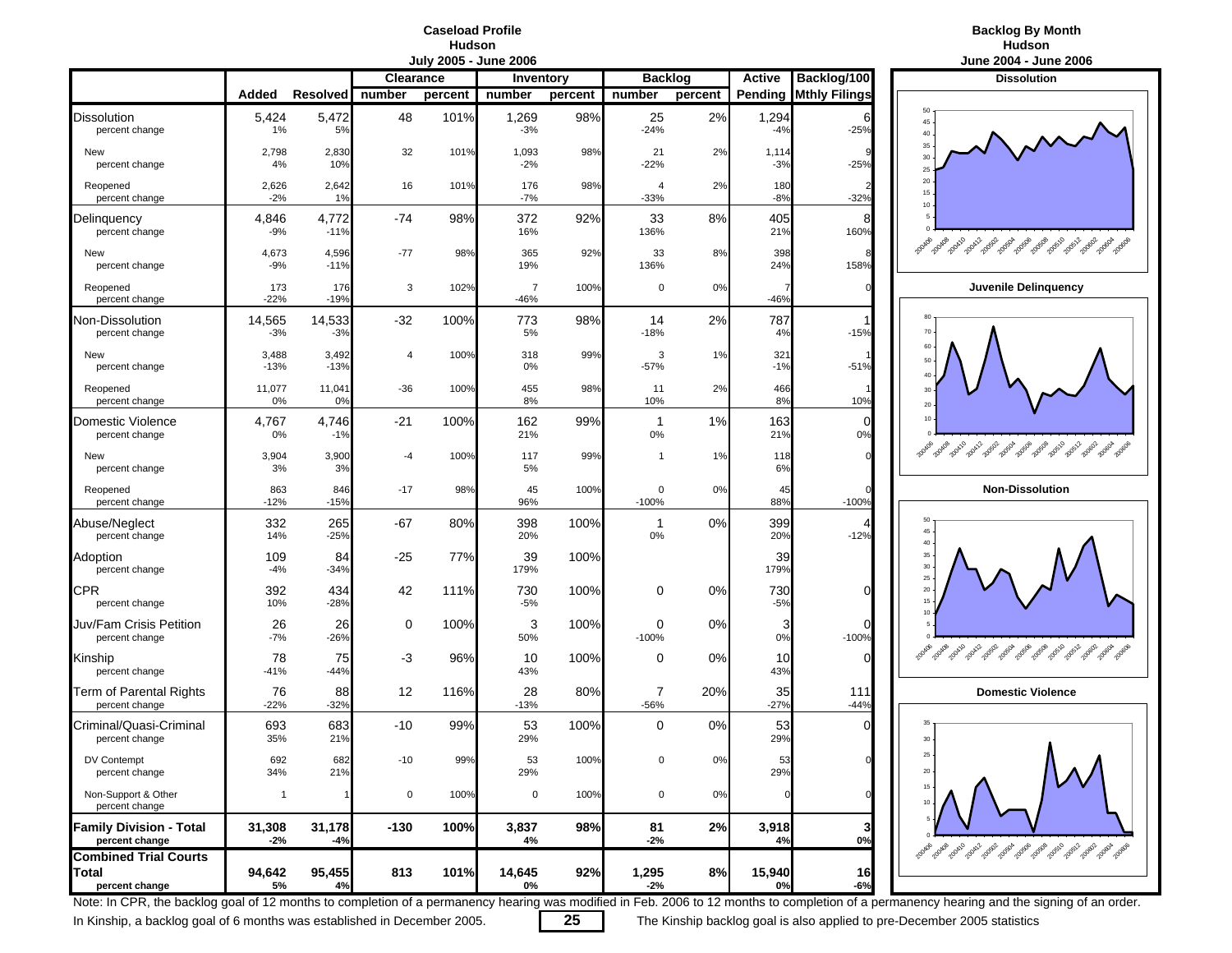### **Caseload ProfileHunterdon**

|                                             |                       |                 |                  | July 2005 - June 2006 | June 2004 - June 2006 |         |                                 |         |               |                      |                                                               |
|---------------------------------------------|-----------------------|-----------------|------------------|-----------------------|-----------------------|---------|---------------------------------|---------|---------------|----------------------|---------------------------------------------------------------|
|                                             |                       |                 | <b>Clearance</b> |                       | Inventory             |         | <b>Backlog</b><br><b>Active</b> |         |               | Backlog/100          | <b>Criminal Backlog</b>                                       |
|                                             | Added                 | <b>Resolved</b> | number           | percent               | number                | percent | number                          | percent | Pending       | <b>Mthly Filings</b> |                                                               |
| Criminal<br>percent change                  | 595<br>$-6%$          | 591<br>$-2%$    | $-4$             | 99%                   | 56<br>$-22%$          | 64%     | 32<br>19%                       | 36%     | 88<br>$-11%$  | 65<br>26%            | 45<br>40<br>35<br>30                                          |
| <b>Municipal Appeals</b><br>percent change  | 26<br>$-13%$          | 35<br>106%      | 9                | 135%                  | 8<br>$-20%$           | 80%     | $\overline{2}$<br>$-78%$        | 20%     | 10<br>$-47%$  | 92<br>$-74%$         | 25<br>20<br>15<br>10                                          |
| Post-Convict, Relief<br>percent change      | 6<br>200%             | 3<br>$-25%$     | -3               | 50%                   | 2<br>$-33%$           | 50%     | 2                               | 50%     | 4<br>33%      | 400                  | 2019 2019 2019 2019 2029 2029 2039 2049 2049 2049 2049        |
| Criminal Division - Total<br>percent change | 627<br>-6%            | 629<br>1%       | $\mathbf{2}$     | 100%                  | 66<br>$-22%$          | 65%     | 36<br>0%                        | 35%     | 102<br>$-16%$ | 69<br>6%             | <b>General Equity Backlog</b>                                 |
| General Equity<br>percent change            | 56<br>$-5%$           | 61<br>$-13%$    | 5                | 109%                  | 19<br>$-21%$          | 79%     | 5<br>0%                         | 21%     | 24<br>$-17%$  | 107<br>5%            |                                                               |
| Civil - Total<br>percent change             | 658<br>$-7%$          | 676<br>$-3%$    | 18               | 103%                  | 473<br>$-3%$          | 89%     | 58<br>$-5%$                     | 11%     | 531<br>$-3%$  | 106<br>2%            |                                                               |
| Track 1<br>percent change                   | 378<br>0%             | 390<br>17%      | 12               | 103%                  | 148<br>$-11%$         | 94%     | 10<br>$-29%$                    | 6%      | 158<br>$-12%$ | 32<br>$-28%$         | $\overline{\phantom{a}}$                                      |
| Track 2<br>percent change                   | 199<br>-13%           | 213<br>$-19%$   | 14               | 107%                  | 225<br>$-6%$          | 84%     | 43<br>16%                       | 16%     | 268<br>$-3%$  | 259<br>34%           | , 2010, 2011, 2011, 2020, 2020, 2020, 2020, 2020, 2021, 2021, |
| Track 3<br>percent change                   | 63<br>$-3%$           | 49<br>$-34%$    | $-14$            | 78%                   | 80<br>38%             | 94%     | 5<br>$-44%$                     | 6%      | 85<br>27%     | 95<br>$-43%$         | <b>Civil Backlog</b>                                          |
| Track 4<br>percent change                   | 18<br>$-44%$          | 24<br>$-14%$    | 6                | 133%                  | 20<br>$-17%$          | 100%    | $\Omega$<br>$-100%$             | 0%      | 20<br>$-20%$  | $-100%$              | 140<br>120                                                    |
| Special Civil - Total<br>percent change     | 2,725<br>7%           | 2,748<br>6%     | 23               | 101%                  | 265<br>$-10%$         | 97%     | 9<br>80%                        | 3%      | 274<br>$-9%$  | 68%                  | 100<br>80                                                     |
| Auto<br>percent change                      | 5<br>$-17%$           | $-71%$          | -3               | 40%                   | 3                     | 100%    | $\Omega$                        | 0%      |               |                      | 60<br>40<br>20                                                |
| Contract<br>percent change                  | 1,858<br>12%          | 1,896<br>14%    | 38               | 102%                  | 212<br>$-18%$         | 96%     | 9<br>80%                        | 4%      | 221<br>$-16%$ | 61%                  | 2040 2040 2041 2041 2050 2050 2050 2050 2050 2051 2051        |
| Other<br>percent change                     | $\mathbf 1$<br>$-75%$ | $-80%$          | $\mathbf 0$      | 100%                  | $\Omega$              | 100%    | $\Omega$                        | 0%      |               | C                    | <b>Special Civil Backlog</b>                                  |
| Small Claims<br>percent change              | 542<br>$-11%$         | 540<br>$-14%$   | $-2$             | 100%                  | 26<br>8%              | 100%    | 0                               | 0%      | 26<br>8%      |                      | 30<br>25                                                      |
| Tenancy<br>percent change                   | 319<br>17%            | 309<br>$-2%$    | $-10$            | 97%                   | 24<br>71%             | 100%    | $\Omega$                        | 0%      | 24<br>71%     |                      | 20                                                            |
| Probate<br>percent change                   | 243<br>23%            | 231<br>9%       | $-12$            | 95%                   | 33<br>83%             | 92%     | 3<br>$-50%$                     | 8%      | 36<br>50%     | 15<br>$-59%$         | 2014 2014 2014 2015 2015 2015 2015 2015 2015 2015 2016        |
| Civil Division - Total<br>percent change    | 3,682<br>5%           | 3,716<br>4%     | 34               | 101%                  | 790<br>$-4%$          | 91%     | 75<br>$-3%$                     | 9%      | 865<br>$-4%$  | 24<br>$-7%$          |                                                               |

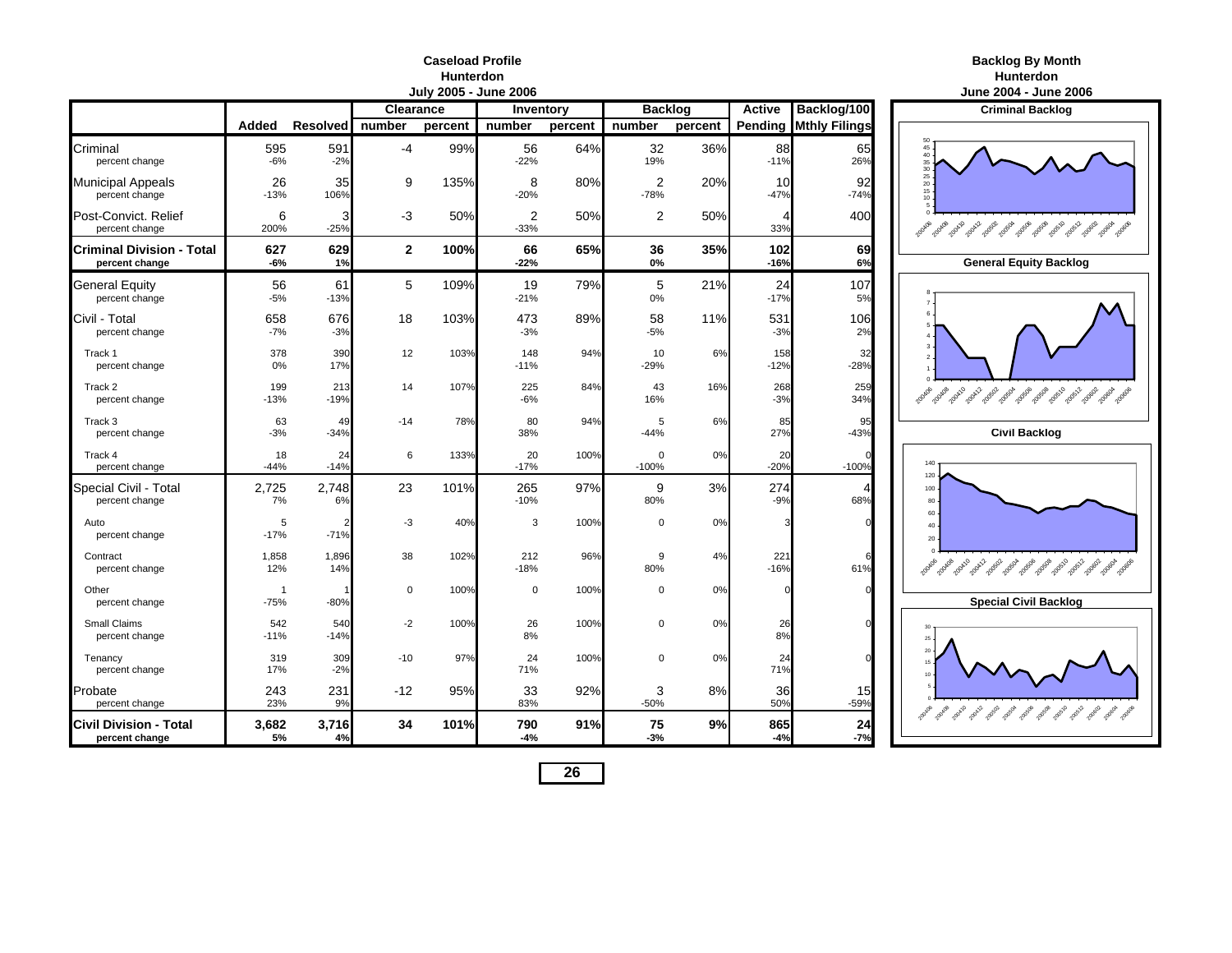### **Caseload ProfileHunterdon**

### **Backlog By Month Hunterdon**

|                                                  |              |                 |                  | vury Loov | <b>UMIN FARA</b>         |         |                        |         |                     |                          | vunv Lvv∓<br>$v$ unv                                                              |
|--------------------------------------------------|--------------|-----------------|------------------|-----------|--------------------------|---------|------------------------|---------|---------------------|--------------------------|-----------------------------------------------------------------------------------|
|                                                  |              |                 | <b>Clearance</b> |           | Inventory                |         | <b>Backlog</b>         |         | <b>Active</b>       | Backlog/100              | <b>Dissolution</b>                                                                |
|                                                  | Added        | <b>Resolved</b> | number           | percent   | number                   | percent | number                 | percent | Pending             | <b>Mthly Filings</b>     |                                                                                   |
| <b>Dissolution</b><br>percent change             | 1,116<br>2%  | 1,137<br>5%     | 21               | 102%      | 225<br>$-8%$             | 97%     | 8<br>$-20%$            | 3%      | 233<br>$-9%$        | $-22%$                   | 16<br>14                                                                          |
| New<br>percent change                            | 432<br>10%   | 453<br>17%      | 21               | 105%      | 176<br>$-11%$            | 96%     | 8<br>0%                | 4%      | 184<br>$-11%$       | 22<br>$-9%$              | 12<br>10                                                                          |
| Reopened<br>percent change                       | 684<br>$-2%$ | 684<br>$-2%$    | $\mathbf 0$      | 100%      | 49<br>4%                 | 100%    | $\mathbf 0$<br>$-100%$ | 0%      | 49<br>0%            | $-100%$                  |                                                                                   |
| Delinquency<br>percent change                    | 430<br>12%   | 407<br>2%       | $-23$            | 95%       | 46<br>100%               | 100%    | $\mathbf 0$            | 0%      | 46<br>100%          | C                        |                                                                                   |
| New<br>percent change                            | 395<br>14%   | 374<br>4%       | $-21$            | 95%       | 43<br>95%                | 100%    | 0                      | 0%      | 43<br>95%           |                          | As a fact a part ages are a property and a pay are                                |
| Reopened<br>percent change                       | 35<br>$-8%$  | 33<br>$-18%$    | $-2$             | 94%       | 3<br>200%                | 100%    | 0                      | 0%      | 200%                |                          | Juvenile Delinquend                                                               |
| Non-Dissolution<br>percent change                | 651<br>16%   | 653<br>15%      | 2                | 100%      | 29<br>$-6%$              | 100%    | 0<br>$-100%$           | 0%      | 29<br>$-9%$         | $\mathcal{C}$<br>$-100%$ | 12<br>10                                                                          |
| New<br>percent change                            | 166<br>17%   | 166<br>18%      | 0                | 100%      | 15<br>0%                 | 100%    | 0<br>$-100%$           | 0%      | 15<br>$-6%$         | $-100%$                  |                                                                                   |
| Reopened<br>percent change                       | 485<br>16%   | 487<br>14%      | $\overline{c}$   | 100%      | 14<br>$-13%$             | 100%    | 0                      | 0%      | 14<br>$-13%$        |                          |                                                                                   |
| Domestic Violence<br>percent change              | 444<br>1%    | 450<br>4%       | 6                | 101%      | 9<br>$-40%$              | 100%    | 0                      | 0%      | 9<br>$-40%$         | C                        |                                                                                   |
| New<br>percent change                            | 331<br>$-2%$ | 336<br>2%       | 5                | 102%      | 8<br>-38%                | 100%    | 0                      | 0%      | $-38%$              |                          | 200410<br>200408<br><b>Paga</b> 2 degal <sub>paga</sub> 2 dega 2 dega 2 dega 2 de |
| Reopened<br>percent change                       | 113<br>9%    | 114<br>10%      | 1                | 101%      | $\overline{1}$<br>$-50%$ | 100%    | 0                      | 0%      | $-50%$              |                          | <b>Non-Dissolution</b>                                                            |
| Abuse/Neglect<br>percent change                  | 55<br>90%    | 32<br>52%       | $-23$            | 58%       | 52<br>79%                | 100%    | 0                      | 0%      | 52<br>79%           | $\sqrt{ }$               |                                                                                   |
| Adoption<br>percent change                       | 41<br>28%    | 37<br>28%       | -4               | 90%       | 10<br>67%                | 100%    |                        |         | 10<br>67%           |                          | $\overline{7}$                                                                    |
| <b>CPR</b><br>percent change                     | 63<br>103%   | 41<br>8%        | $-22$            | 65%       | 68<br>51%                | 100%    | 0<br>$-100%$           | 0%      | 68<br>48%           | $\mathcal{C}$<br>$-100%$ |                                                                                   |
| Juv/Fam Crisis Petition<br>percent change        | 23<br>0%     | 23<br>$-12%$    | 0                | 100%      | 1<br>0%                  | 100%    | 0                      | 0%      | 0%                  | $\Omega$                 |                                                                                   |
| Kinship<br>percent change                        | 5<br>25%     | 3<br>$-40%$     | $-2$             | 60%       | 2                        | 100%    | 0                      | 0%      | 2                   | $\Omega$                 | 200412<br>10802-20804-20808-20808-2081<br>200408<br>200410<br>200406              |
| Term of Parental Rights<br>percent change        | 3<br>$-50%$  | 6<br>0%         | 3                | 200%      | 0<br>$-100%$             | 100%    | 0                      | 0%      | $\Omega$<br>$-100%$ | C                        | <b>Domestic Violence</b>                                                          |
| Criminal/Quasi-Criminal<br>percent change        | 110<br>$-7%$ | 120<br>22%      | 10               | 109%      | 13<br>$-35%$             | 100%    | 0<br>$-100%$           | 0%      | 13<br>$-43%$        | C<br>$-100%$             | 4.5<br>$3.5\,$                                                                    |
| DV Contempt<br>percent change                    | 67<br>$-4%$  | 74<br>37%       | 7                | 110%      | 10<br>$-29%$             | 100%    | $\mathbf 0$<br>$-100%$ | 0%      | 10<br>$-41%$        | $-100%$                  | $2.5 \cdot$                                                                       |
| Non-Support & Other<br>percent change            | 43<br>$-10%$ | 46<br>5%        | 3                | 107%      | 3<br>-50%                | 100%    | 0                      | 0%      | $-50%$              |                          | $\overline{2}$<br>$1.5 -$                                                         |
| <b>Family Division - Total</b><br>percent change | 2,941<br>8%  | 2,909<br>7%     | $-32$            | 99%       | 455<br>9%                | 98%     | 8<br>$-47%$            | 2%      | 463<br>7%           | 3<br>$-51%$              | $0.5 -$                                                                           |
| <b>Combined Trial Courts</b>                     |              |                 |                  |           |                          |         |                        |         |                     |                          | 2014 29 49 2014 2014 2019 2019 2019 2019 2019 2019                                |
| Total<br>percent change                          | 7,250<br>5%  | 7,254<br>5%     | 4                | 100%      | 1,311<br>$-1%$           | 92%     | 119<br>-7%             | 8%      | 1,430<br>$-2%$      | 20<br>$-12%$             |                                                                                   |



Note: In CPR, the backlog goal of 12 months to completion of a permanency hearing was modified in Feb. 2006 to 12 months to completion of a permanency hearing and the signing of an order.

In Kinship, a backlog goal of 6 months was established in December 2005. **27** The Kinship backlog goal is also applied to pre-December 2005 statistics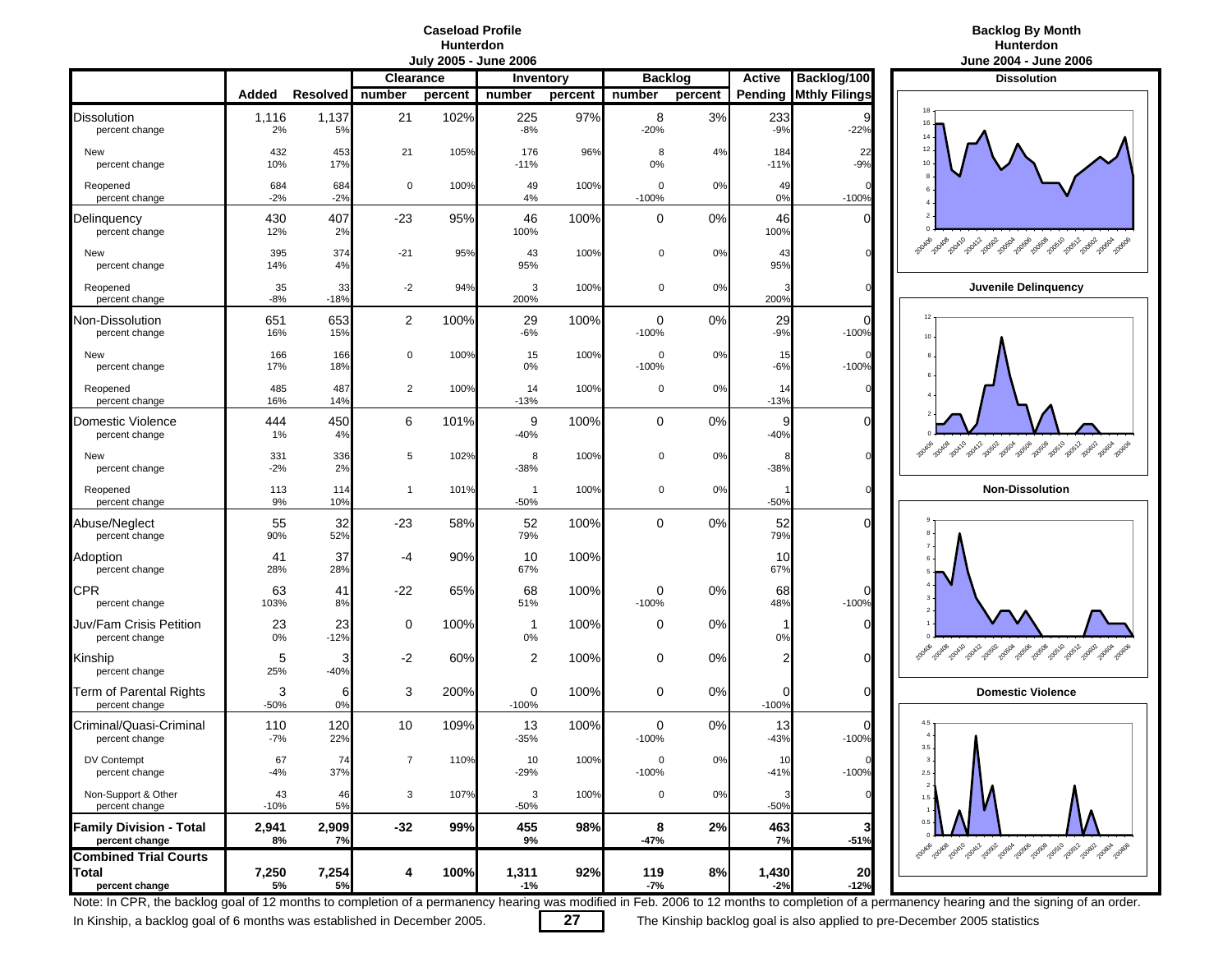| Mercer                 |  |
|------------------------|--|
| .July 2005 - June 2006 |  |

|                                                    |                |                 | Clearance      |         | Inventory                |         | <b>Backlog</b>         |         | <b>Active</b>   | Backlog/100          | <b>Criminal Backle</b>                       |
|----------------------------------------------------|----------------|-----------------|----------------|---------|--------------------------|---------|------------------------|---------|-----------------|----------------------|----------------------------------------------|
|                                                    | Added          | <b>Resolved</b> | number         | percent | number                   | percent | number                 | percent | Pending         | <b>Mthly Filings</b> |                                              |
| Criminal<br>percent change                         | 2,867<br>7%    | 2,861<br>14%    | -6             | 100%    | 356<br>$-22%$            | 56%     | 282<br>66%             | 44%     | 638<br>2%       | 118<br>56%           | 400<br>350<br>300<br>250                     |
| <b>Municipal Appeals</b><br>percent change         | 47<br>$-22%$   | 40<br>$-34%$    | $-7$           | 85%     | 12<br>20%                | 38%     | 20<br>33%              | 63%     | 32<br>28%       | 511<br>70%           | 200<br>150<br>100<br>50                      |
| Post-Convict, Relief<br>percent change             | 24<br>$-8%$    | 25<br>25%       | $\mathbf{1}$   | 104%    | 3<br>$-40%$              | 5%      | 53<br>2%               | 95%     | 56<br>$-2%$     | 2,650<br>10%         | 2040 2040 2041 2041 2050 2050 2050 2050 205  |
| <b>Criminal Division - Total</b><br>percent change | 2,938<br>6%    | 2,926<br>13%    | $-12$          | 100%    | 371<br>$-21%$            | 51%     | 355<br>50%             | 49%     | 726<br>3%       | 145<br>41%           | <b>General Equity Ba</b>                     |
| <b>General Equity</b><br>percent change            | 233<br>29%     | 211<br>19%      | $-22$          | 91%     | 125<br>23%               | 92%     | 11<br>22%              | 8%      | 136<br>23%      | 57<br>$-5%$          | 30<br>25                                     |
| Civil - Total<br>percent change                    | 3,705<br>1%    | 3,736<br>$-4%$  | 31             | 101%    | 3,031<br>1%              | 81%     | 732<br>$-4%$           | 19%     | 3,763<br>0%     | 237<br>$-5%$         | 20<br>15                                     |
| Track 1<br>percent change                          | 1,494<br>5%    | 1,398<br>$-5%$  | $-96$          | 94%     | 756<br>8%                | 91%     | 76<br>$-19%$           | 9%      | 832<br>5%       | 61<br>$-23%$         | 10                                           |
| Track 2<br>percent change                          | 1,869<br>$-4%$ | 1,982<br>$-2%$  | 113            | 106%    | 1,924<br>$-1%$           | 79%     | 501<br>$-4%$           | 21%     | 2,425<br>$-2%$  | 322<br>0%            | 2040 2040 2041 2041 2050 2050 2050 2050 2050 |
| Track 3<br>percent change                          | 288<br>23%     | 290<br>$-1%$    | $\overline{2}$ | 101%    | 287<br>$-4%$             | 70%     | 122<br>2%              | 30%     | 409<br>$-2%$    | 508<br>$-17%$        | <b>Civil Backlog</b>                         |
| Track 4<br>percent change                          | 54<br>$-25%$   | 66<br>$-32%$    | 12             | 122%    | 64<br>$-3%$              | 66%     | 33<br>10%              | 34%     | 97<br>1%        | 733<br>47%           | 1200<br>1000                                 |
| Special Civil - Total<br>percent change            | 21,185<br>7%   | 21,572<br>11%   | 387            | 102%    | 2,019<br>$-17%$          | 98%     | 50<br>79%              | 2%      | 2,069<br>$-16%$ | 3<br>67%             | 800<br>600                                   |
| Auto<br>percent change                             | 57<br>30%      | 64<br>73%       | $\overline{7}$ | 112%    | $\overline{7}$<br>$-53%$ | 88%     | $\mathbf{1}$           | 13%     | $-47%$          | 21                   | 400<br>200                                   |
| Contract<br>percent change                         | 10,267<br>11%  | 10,579<br>17%   | 312            | 103%    | 1,246<br>$-21%$          | 97%     | 39<br>63%              | 3%      | 1,285<br>$-20%$ | 46%                  | 2040 2040 2041 2041 2050 2050 2050 2050 2050 |
| Other<br>percent change                            | 381<br>1%      | 414<br>31%      | 33             | 109%    | 57<br>$-36%$             | 98%     | $\mathbf{1}$<br>$-50%$ | 2%      | 58<br>$-36%$    | $-50%$               | <b>Special Civil Bac</b>                     |
| Small Claims<br>percent change                     | 1,706<br>$-3%$ | 1,754<br>$-3%$  | 48             | 103%    | 116<br>$-33%$            | 93%     | 9<br>800%              | 7%      | 125<br>$-28%$   | 831%                 |                                              |
| Tenancy<br>percent change                          | 8,774<br>4%    | 8,761<br>14%    | $-13$          | 100%    | 593<br>3%                | 100%    | $\Omega$<br>$-100%$    | 0%      | 593<br>2%       | $-100%$              | 40                                           |
| Probate<br>percent change                          | 279<br>$-15%$  | 241<br>$-27%$   | $-38$          | 86%     | 84<br>79%                | 99%     | 1                      | 1%      | 85<br>81%       | 4                    | 1949 2040 2041 2050 2050 2050 2059 2059 205  |
| <b>Civil Division - Total</b><br>percent change    | 25,402<br>6%   | 25,760<br>8%    | 358            | 101%    | 5,259<br>$-6%$           | 87%     | 794<br>$-1%$           | 13%     | 6,053<br>$-5%$  | 38<br>$-6%$          |                                              |

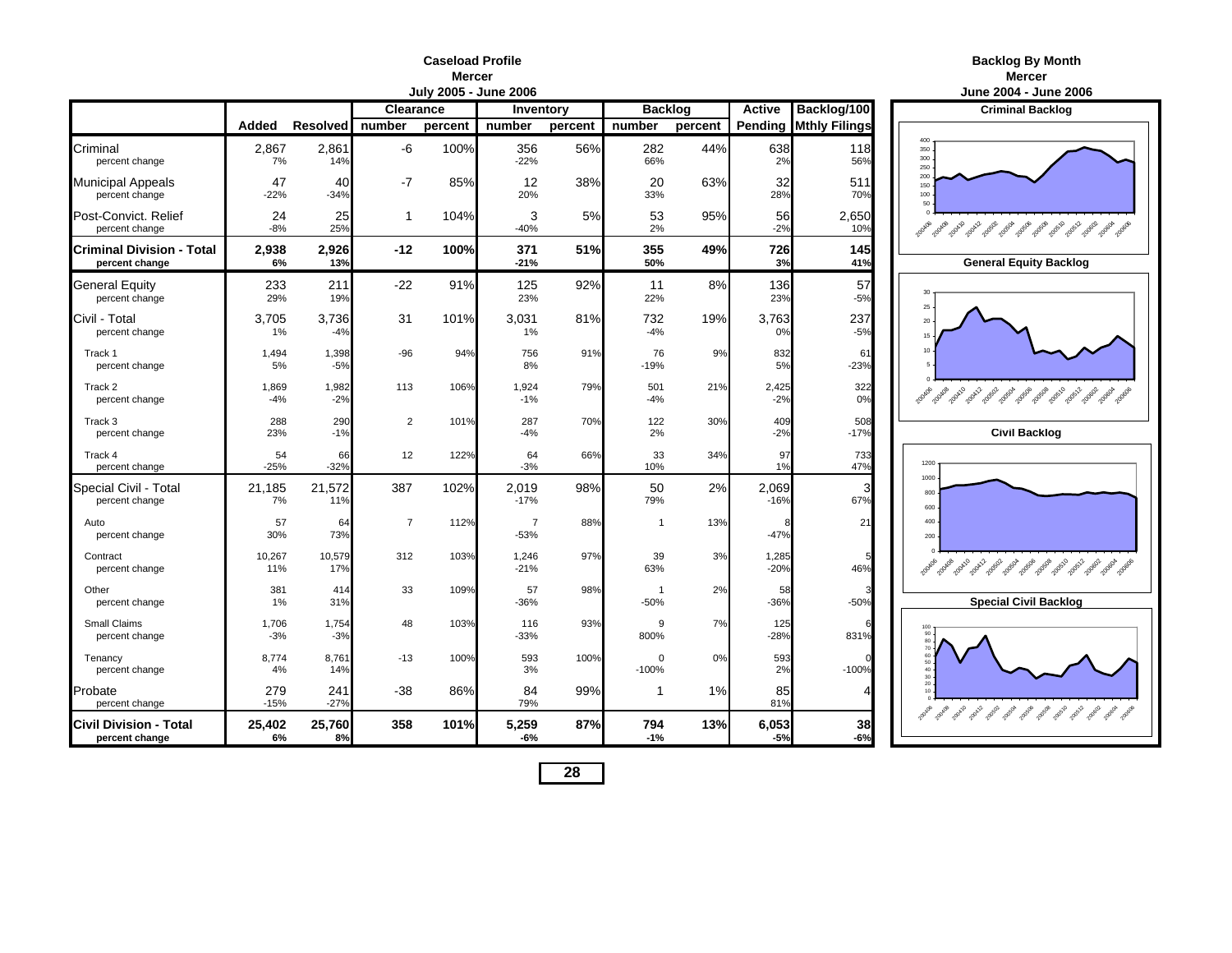### **Caseload ProfileMercer**<br>**July 2005 - June 2006**

### **Backlog By Month r** the contract of the contract of the contract of the contract of the contract of the contract of the contract of the contract of the contract of the contract of the contract of the contract of the contract of the contra

|                                                  |                |                 |           | <b>OULLAND - ANTIC FALL</b> |                |         |                     |         |                |                      | <b>JUILE LUUT - JUILE LI</b>                           |
|--------------------------------------------------|----------------|-----------------|-----------|-----------------------------|----------------|---------|---------------------|---------|----------------|----------------------|--------------------------------------------------------|
|                                                  |                |                 | Clearance |                             | Inventory      |         | <b>Backlog</b>      |         | <b>Active</b>  | Backlog/100          | <b>Dissolution</b>                                     |
|                                                  | Added          | <b>Resolved</b> | number    | percent                     | number         | percent | number              | percent | Pending        | <b>Mthly Filings</b> |                                                        |
| <b>Dissolution</b><br>percent change             | 2,134<br>$-4%$ | 2,254<br>6%     | 120       | 106%                        | 728<br>$-11%$  | 88%     | 95<br>$-27%$        | 12%     | 823<br>$-13%$  | 53<br>$-24%$         | 180<br>160<br>140                                      |
| New<br>percent change                            | 1,161<br>0%    | 1,226<br>10%    | 65        | 106%                        | 591<br>$-5%$   | 89%     | 74<br>$-33%$        | 11%     | 665<br>$-9%$   | 76<br>$-33%$         | 120<br>100                                             |
| Reopened<br>percent change                       | 973<br>$-8%$   | 1,028<br>2%     | 55        | 106%                        | 137<br>$-30%$  | 87%     | 21<br>11%           | 13%     | 158<br>$-26%$  | 26<br>20%            | 80<br>60<br>40                                         |
| Delinquency<br>percent change                    | 3,349<br>$-1%$ | 3,383<br>0%     | 34        | 101%                        | 247<br>$-11%$  | 100%    | 0<br>$-100%$        | 0%      | 247<br>$-11%$  | ſ<br>$-100%$         | $20\,$                                                 |
| New<br>percent change                            | 3,274<br>$-1%$ | 3,309<br>$-1%$  | 35        | 101%                        | 246<br>$-11%$  | 100%    | $\Omega$<br>$-100%$ | 0%      | 246<br>$-11%$  | $-100%$              | 29 rokes port 20x1 post age and post post post pos     |
| Reopened<br>percent change                       | 75<br>27%      | 74<br>23%       | $-1$      | 99%                         | $\overline{1}$ | 100%    | $\mathbf 0$         | 0%      |                |                      | Juvenile Delinquend                                    |
| Non-Dissolution<br>percent change                | 8,926<br>$-1%$ | 8,876<br>$-1%$  | -50       | 99%                         | 753<br>9%      | 95%     | 41<br>$-29%$        | 5%      | 794<br>6%      | 6<br>$-29%$          | 80<br>70                                               |
| New<br>percent change                            | 1,921<br>$-2%$ | 1,953<br>4%     | 32        | 102%                        | 252<br>$-9%$   | 94%     | 17<br>$-37%$        | 6%      | 269<br>$-12%$  | 11<br>$-36%$         | 60<br>50<br>40                                         |
| Reopened<br>percent change                       | 7,005<br>$-1%$ | 6,923<br>$-2%$  | $-82$     | 99%                         | 501<br>22%     | 95%     | 24<br>$-23%$        | 5%      | 525<br>19%     | $-22%$               | 30<br>20                                               |
| Domestic Violence<br>percent change              | 2,793<br>$-2%$ | 2,774<br>$-2%$  | $-19$     | 99%                         | 93<br>33%      | 97%     | 3<br>50%            | 3%      | 96<br>33%      | 53%                  | $10 -$                                                 |
| New<br>percent change                            | 2,299<br>$-2%$ | 2,294<br>$-1%$  | -5        | 100%                        | 72<br>16%      | 100%    | 0                   | 0%      | 72<br>16%      |                      | 2010 2011 2012 2014 2015 2015 2015 2015 2015 2015      |
| Reopened<br>percent change                       | 494<br>$-3%$   | 480<br>$-6%$    | $-14$     | 97%                         | 21<br>163%     | 88%     | 3<br>50%            | 13%     | 24<br>140%     | 55%                  | <b>Non-Dissolution</b>                                 |
| Abuse/Neglect<br>percent change                  | 185<br>$-21%$  | 200<br>6%       | 15        | 108%                        | 186<br>$-8%$   | 98%     | 4<br>100%           | 2%      | 190<br>$-7%$   | 26<br>152%           | 250<br>200                                             |
| Adoption<br>percent change                       | 84<br>$-7%$    | 76<br>$-22%$    | -8        | 90%                         | 34<br>31%      | 100%    |                     |         | 34<br>31%      |                      | 150                                                    |
| <b>CPR</b><br>percent change                     | 204<br>$-37%$  | 310<br>$-8%$    | 106       | 152%                        | 481<br>$-19%$  | 98%     | 8                   | 2%      | 489<br>$-18%$  | 47                   | 100                                                    |
| Juv/Fam Crisis Petition<br>percent change        | 7<br>$-77%$    | $-77%$          | 0         | 100%                        | 0              | 100%    | 0                   | 0%      | C              | $\Omega$             | 50                                                     |
| Kinship<br>percent change                        | 67<br>8%       | 74<br>35%       | 7         | 110%                        | 3<br>$-67%$    | 75%     | 1<br>$-50%$         | 25%     | 4<br>$-64%$    | 18<br>$-54%$         |                                                        |
| Term of Parental Rights<br>percent change        | 53<br>6%       | 62<br>19%       | 9         | 117%                        | 16<br>$-6%$    | 80%     | 4<br>$-67%$         | 20%     | 20<br>$-31%$   | 91<br>$-69%$         | <b>Domestic Violence</b>                               |
| Criminal/Quasi-Criminal<br>percent change        | 499<br>53%     | 483<br>50%      | $-16$     | 97%                         | 43<br>65%      | 98%     | -1<br>$-50%$        | 2%      | 44<br>57%      | 2<br>$-67%$          | 50<br>45<br>40.                                        |
| DV Contempt<br>percent change                    | 479<br>48%     | 471<br>48%      | -8        | 98%                         | 35<br>35%      | 97%     | $-50%$              | 3%      | 36<br>29%      | $-66%$               | 35<br>$30$ $\cdot$<br>$25\,$                           |
| Non-Support & Other<br>percent change            | 20<br>567%     | 12<br>200%      | -8        | 60%                         | 8              | 100%    | 0                   | $0\%$   |                |                      | $20\,$<br>$15 -$<br>$10$                               |
| <b>Family Division - Total</b><br>percent change | 18,301<br>-1%  | 18,499<br>1%    | 198       | 101%                        | 2,584<br>-5%   | 94%     | 157<br>$-25%$       | 6%      | 2,741<br>$-7%$ | 10<br>$-24%$         |                                                        |
| <b>Combined Trial Courts</b>                     |                |                 |           |                             |                |         |                     |         |                |                      | 2014 29 29 29 29 21 20 21 2059 2059 2059 2059 2059 205 |
| Total<br>percent change                          | 46,641<br>3%   | 47,185<br>5%    | 544       | 101%                        | 8,214<br>-7%   | 86%     | 1,306<br>5%         | 14%     | 9,520<br>$-5%$ | 34<br>2%             |                                                        |



Note: In CPR, the backlog goal of 12 months to completion of a permanency hearing was modified in Feb. 2006 to 12 months to completion of a permanency hearing and the signing of an order.

In Kinship, a backlog goal of 6 months was established in December 2005. **29** The Kinship backlog goal is also applied to pre-December 2005 statistics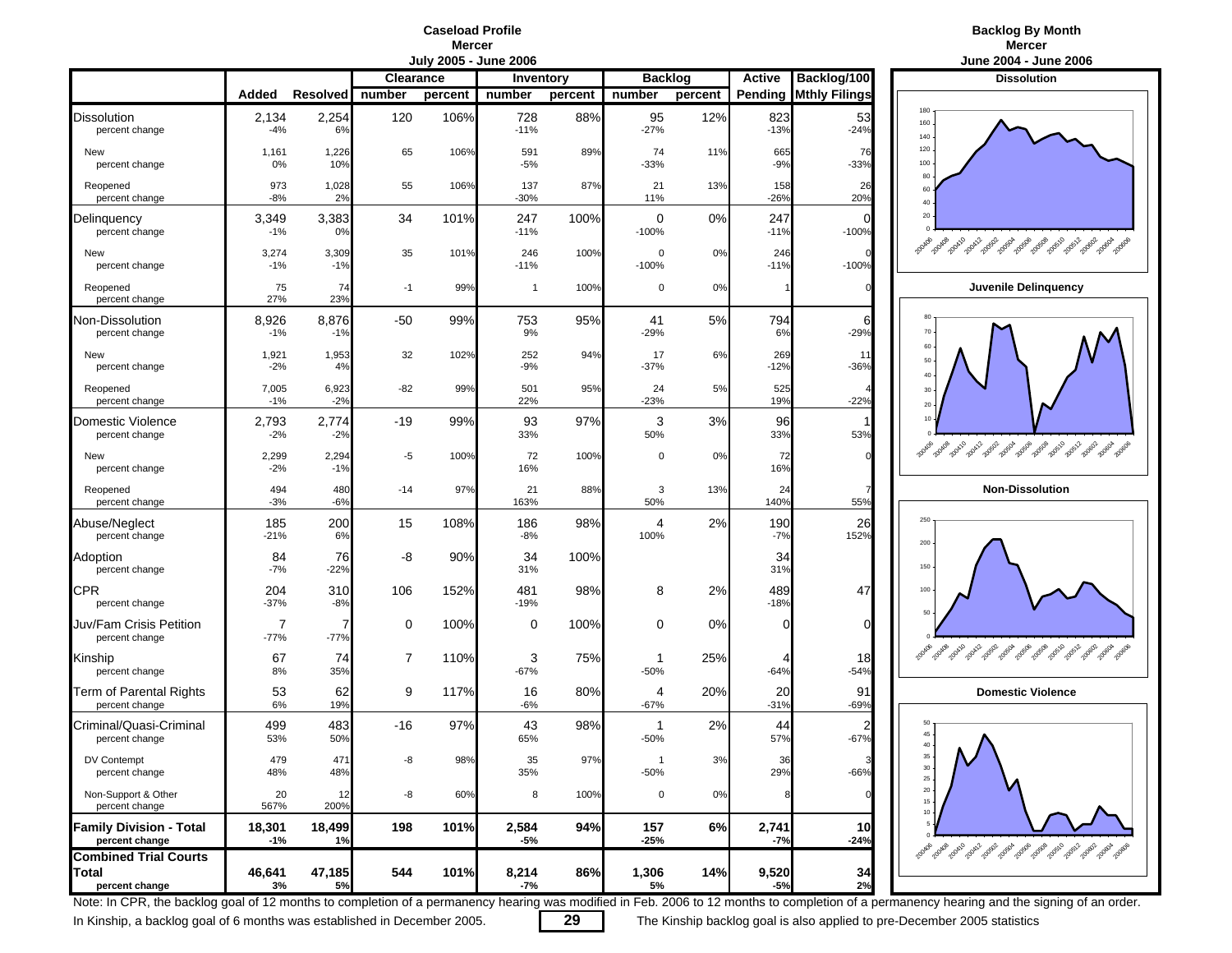#### **Caseload ProfileMiddlesex**

| е | <b>Backlog By Month</b> |
|---|-------------------------|
|   | <b>Middlesex</b>        |

|                                                    |                 |                  | June 2004 - June 2006                           |         |                 |         |                          |         |                 |                              |                                                                     |
|----------------------------------------------------|-----------------|------------------|-------------------------------------------------|---------|-----------------|---------|--------------------------|---------|-----------------|------------------------------|---------------------------------------------------------------------|
|                                                    |                 |                  | <b>Clearance</b><br><b>Backlog</b><br>Inventory |         |                 |         |                          |         | <b>Active</b>   | Backlog/100                  | <b>Criminal Backlog</b>                                             |
|                                                    | Added           | <b>Resolved</b>  | number                                          | percent | number          | percent | number                   | percent |                 | <b>Pending Mthly Filings</b> |                                                                     |
| Criminal<br>percent change                         | 2,658<br>$-3%$  | 2,634<br>$-10%$  | $-24$                                           | 99%     | 687<br>12%      | 76%     | 220<br>$-13%$            | 24%     | 907<br>5%       | 99<br>$-11%$                 | 450<br>400<br>350                                                   |
| <b>Municipal Appeals</b><br>percent change         | 109<br>8%       | 121<br>3%        | 12                                              | 111%    | 19<br>$-27%$    | 76%     | 6<br>$-45%$              | 24%     | 25<br>$-32%$    | 66<br>$-49%$                 | 300<br>250<br>200                                                   |
| Post-Convict, Relief<br>percent change             | 59<br>23%       | 67<br>56%        | 8                                               | 114%    | 15<br>0%        | 33%     | 31<br>$-23%$             | 67%     | 46<br>$-16%$    | 631<br>$-37%$                | 150<br>100<br>50                                                    |
| <b>Criminal Division - Total</b><br>percent change | 2,826<br>$-2%$  | 2,822<br>$-9%$   | $-4$                                            | 100%    | 721<br>10%      | 74%     | 257<br>-16%              | 26%     | 978<br>2%       | 109<br>$-14%$                |                                                                     |
| <b>General Equity</b><br>percent change            | 418<br>3%       | 426<br>10%       | 8                                               | 102%    | 136<br>$-13%$   | 82%     | 29<br>45%                | 18%     | 165<br>$-7%$    | 83<br>41%                    | <b>General Equity Backlog</b>                                       |
| Civil - Total<br>percent change                    | 10,719<br>0%    | 10,680<br>$-7%$  | $-39$                                           | 100%    | 9,136<br>0%     | 79%     | 2,392<br>0%              | 21%     | 11,528<br>0%    | 268<br>0%                    | 40<br>35                                                            |
| Track 1<br>percent change                          | 3,430<br>$-2%$  | 3,454<br>0%      | 24                                              | 101%    | 1,532<br>$-6%$  | 89%     | 181<br>$-1%$             | 11%     | 1,713<br>$-5%$  | 63<br>1%                     | 30<br>25                                                            |
| Track 2<br>percent change                          | 5,946<br>$-6%$  | 5,984<br>$-8%$   | 38                                              | 101%    | 6,123<br>$-2%$  | 82%     | 1,347<br>11%             | 18%     | 7,470<br>0%     | 272<br>17%                   | 20<br>15<br>$10$                                                    |
| Track 3<br>percent change                          | 860<br>47%      | 658<br>$-5%$     | $-202$                                          | 77%     | 903<br>34%      | 78%     | 258<br>1%                | 22%     | 1,161<br>25%    | 360<br>$-31%$                |                                                                     |
| Track 4<br>percent change                          | 483<br>53%      | 584<br>$-23%$    | 101                                             | 121%    | 578<br>7%       | 49%     | 606<br>$-17%$            | 51%     | 1,184<br>$-7%$  | 1,506<br>$-46%$              |                                                                     |
| Special Civil - Total<br>percent change            | 38,325<br>10%   | 38,648<br>11%    | 323                                             | 101%    | 3,086<br>$-9%$  | 99%     | 30<br>$-17%$             | 1%      | 3,116<br>$-9%$  | $-25%$                       | <b>Civil Backlog</b>                                                |
| Auto<br>percent change                             | 153<br>19%      | 156<br>22%       | 3                                               | 102%    | 14<br>$-7%$     | 93%     | $\overline{1}$<br>$-50%$ | 7%      | 15<br>$-12%$    | $-58%$                       | 3500<br>3000<br>2500                                                |
| Contract<br>percent change                         | 21.191<br>14%   | 21,594<br>15%    | 403                                             | 102%    | 2,312<br>$-14%$ | 99%     | 22<br>$-31%$             | 1%      | 2,334<br>$-15%$ | $-40%$                       | 2000<br>1500                                                        |
| Other<br>percent change                            | 280<br>37%      | 263<br>26%       | $-17$                                           | 94%     | 51<br>50%       | 96%     | $\overline{2}$<br>100%   | 4%      | 53<br>51%       | 46%                          | 1000<br>500                                                         |
| Small Claims<br>percent change                     | 3,474<br>16%    | 3,480<br>15%     | 6                                               | 100%    | 140<br>1%       | 98%     | 3<br>200%                | 2%      | 143<br>2%       | 159%                         | 2014 - 2014 - 2014 - 2029 - 2029 - 2029 - 2029 - 2020 - 2020 - 2020 |
| Tenancy<br>percent change                          | 13,227<br>3%    | 13,155<br>$-10%$ | $-72$                                           | 99%     | 569<br>15%      | 100%    | $\overline{2}$           | 0%      | 571<br>16%      |                              | <b>Special Civil Backlog</b>                                        |
| Probate<br>percent change                          | 557<br>$-5%$    | 581<br>$-1%$     | 24                                              | 104%    | 50<br>$-18%$    | 93%     | 4                        | 7%      | 54<br>$-11%$    | c                            | 160<br>140                                                          |
| <b>Civil Division - Total</b><br>percent change    | 50,019<br>8%    | 50,335<br>6%     | 316                                             | 101%    | 12,408<br>$-2%$ | 83%     | 2,455<br>0%              | 17%     | 14,863<br>$-2%$ | 59<br>$-7%$                  | 120<br>100<br>80                                                    |
|                                                    |                 |                  |                                                 |         |                 |         |                          |         |                 |                              | 60                                                                  |
| Civil                                              |                 |                  |                                                 |         |                 |         |                          |         |                 |                              | 40<br>20                                                            |
| <b>Mass Tort</b><br>percent change                 | 323<br>107%     | 431<br>$-30%$    | 108                                             | 133%    | 403<br>4%       | 41%     | 573<br>$-18%$            | 59%     | 976<br>$-10%$   | 2,129<br>$-60%$              | 2019 2019 2019 2019 2029 2039 2039 2039 2039 204                    |
| Non Mass Tort<br>percent change                    | 10,396<br>$-1%$ | 10,249<br>$-5%$  | $-147$                                          | 99%     | 8,733<br>0%     | 83%     | 1,819<br>8%              | 17%     | 10,552<br>1%    | 210<br>9%                    |                                                                     |

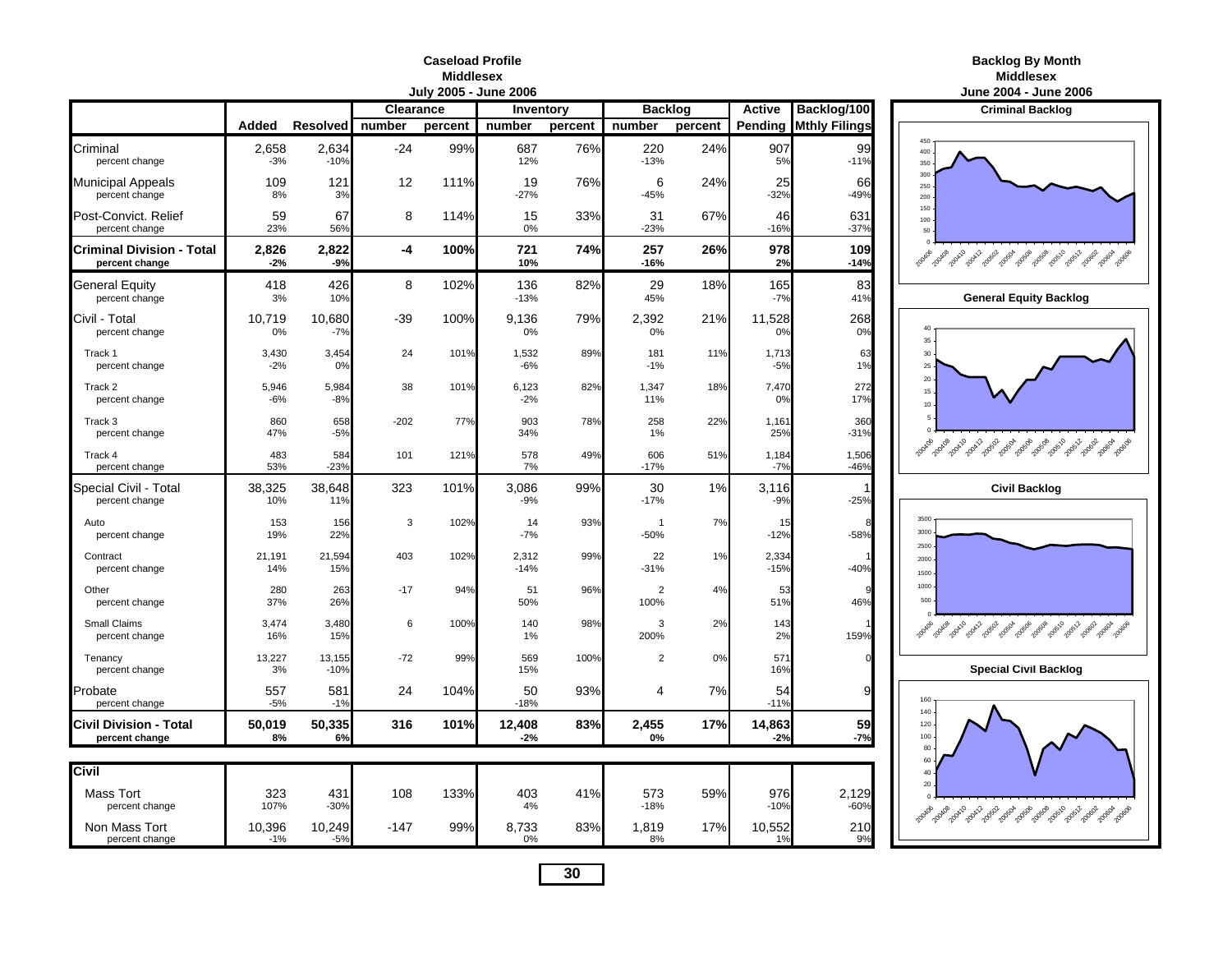### **Caseload ProfileMiddlesex**<br>**July 2005 - June 2006**



|                                                          |                 |                 |                  |         | July 200J - Julie 2000 |         |                         |         |                 |                        | JUIIE ZUU4 - JUIIE ZU                                               |
|----------------------------------------------------------|-----------------|-----------------|------------------|---------|------------------------|---------|-------------------------|---------|-----------------|------------------------|---------------------------------------------------------------------|
|                                                          |                 |                 | <b>Clearance</b> |         | Inventory              |         | <b>Backlog</b>          |         | <b>Active</b>   | Backlog/100            | <b>Dissolution</b>                                                  |
|                                                          | Added           | Resolved        | number           | percent | number                 | percent | number                  | percent | Pending         | <b>Mthly Filings</b>   |                                                                     |
| <b>Dissolution</b><br>percent change                     | 5,991<br>5%     | 6,097<br>7%     | 106              | 102%    | 1,490<br>$-5%$         | 99%     | 14<br>$-70%$            | 1%      | 1,504<br>$-7%$  | 3<br>$-72%$            | 120<br>100                                                          |
| New<br>percent change                                    | 2,758<br>7%     | 2,834<br>5%     | 76               | 103%    | 1,193<br>$-4%$         | 99%     | 13<br>-69%              | 1%      | 1,206<br>$-6%$  | 6<br>$-71%$            | 80<br>60                                                            |
| Reopened<br>percent change                               | 3,233<br>4%     | 3,263<br>8%     | 30               | 101%    | 297<br>$-10%$          | 100%    | $\mathbf{1}$<br>$-80%$  | 0%      | 298<br>$-11%$   | $\Omega$<br>$-81%$     | 40                                                                  |
| Delinquency<br>percent change                            | 4,213<br>$-24%$ | 4,168<br>$-25%$ | -45              | 99%     | 253<br>9%              | 94%     | 15<br>650%              | 6%      | 268<br>14%      | 888%                   | 20                                                                  |
| New<br>percent change                                    | 3,983<br>$-22%$ | 3,943<br>$-23%$ | -40              | 99%     | 247<br>7%              | 94%     | 15<br>650%              | 6%      | 262<br>13%      | 861%                   | Apolla por nor description des paga possibility                     |
| Reopened<br>percent change                               | 230<br>-49%     | 225<br>$-51%$   | -5               | 98%     | 6<br>100%              | 100%    | 0                       | 0%      | 100%            | $\mathbf 0$            | Juvenile Delinquend                                                 |
| Non-Dissolution<br>percent change                        | 10,228<br>9%    | 10,233<br>9%    | 5                | 100%    | 723<br>1%              | 100%    | 3<br>-88%               | $0\%$   | 726<br>$-2%$    | $\Omega$<br>$-89%$     | 90<br>80                                                            |
| New<br>percent change                                    | 2,148<br>$-6%$  | 2,119<br>$-8%$  | $-29$            | 99%     | 290<br>11%             | 100%    | 0<br>$-100%$            | 0%      | 290<br>9%       | $\Omega$<br>$-100%$    | 70<br>60<br>50                                                      |
| Reopened<br>percent change                               | 8,080<br>14%    | 8,114<br>14%    | 34               | 100%    | 433<br>$-4%$           | 99%     | 3<br>$-85%$             | 1%      | 436<br>$-8%$    | $\Omega$<br>$-87%$     | 40<br>$30\,$<br>20 <sub>1</sub>                                     |
| <b>Domestic Violence</b><br>percent change               | 3,820<br>1%     | 3,841<br>1%     | 21               | 101%    | 106<br>$-20%$          | 91%     | 11<br>57%               | 9%      | 117<br>$-16%$   | 56%                    | 10                                                                  |
| New<br>percent change                                    | 2,908<br>3%     | 2,924<br>4%     | 16               | 101%    | 82<br>$-19%$           | 90%     | 9<br>29%                | 10%     | 91<br>$-16%$    | 24%                    |                                                                     |
| Reopened<br>percent change                               | 912<br>$-6%$    | 917<br>$-8%$    | 5                | 101%    | 24<br>$-23%$           | 92%     | $\overline{\mathbf{c}}$ | 8%      | 26<br>$-16%$    | 3                      | <b>Non-Dissolution</b>                                              |
| Abuse/Neglect<br>percent change                          | 288<br>9%       | 283<br>50%      | -5               | 98%     | 318<br>2%              | 98%     | 7<br>17%                | 2%      | 325<br>2%       | 29<br>7%               | 120<br>100                                                          |
| Adoption<br>percent change                               | 197<br>4%       | 195<br>5%       | -2               | 99%     | 41<br>5%               | 100%    |                         |         | 41<br>5%        |                        | 80<br>60                                                            |
| <b>CPR</b><br>percent change                             | 421<br>13%      | 443<br>25%      | 22               | 105%    | 665<br>$-3%$           | 100%    | 0                       | $0\%$   | 665<br>$-3%$    | $\overline{0}$         | 40                                                                  |
| Juv/Fam Crisis Petition<br>percent change                | 177<br>$-33%$   | 183<br>$-33%$   | 6                | 103%    | 3<br>$-67%$            | 100%    | 0                       | 0%      | 3<br>$-67%$     | $\overline{0}$         | 20                                                                  |
| Kinship<br>percent change                                | 48<br>0%        | 53<br>39%       | 5                | 110%    | 12<br>$-14%$           | 92%     | $-75%$                  | 8%      | 13<br>$-28%$    | 25<br>$-75%$           | 2010 2011 2012 2020 2020 2020 2020 2021 202                         |
| Term of Parental Rights<br>percent change                | 57<br>14%       | 64<br>78%       | $\overline{7}$   | 112%    | 18<br>$-31%$           | 90%     | 2<br>100%               | 10%     | 20<br>$-26%$    | 42<br>75%              | <b>Domestic Violence</b>                                            |
| Criminal/Quasi-Criminal<br>percent change                | 670<br>$-22%$   | 685<br>$-20%$   | 15               | 102%    | 35<br>$-27%$           | 100%    | 0<br>$-100%$            | 0%      | 35<br>$-30%$    | $\Omega$<br>$-100%$    | 40<br>35                                                            |
| DV Contempt<br>percent change                            | 547<br>$-8%$    | 561<br>$-7%$    | 14               | 103%    | 29<br>$-33%$           | 100%    | 0                       | 0%      | 29<br>$-33%$    |                        | $30\,$<br>$25\,$<br>$20\,$                                          |
| Non-Support & Other<br>percent change                    | 123<br>-53%     | 124<br>$-52%$   | $\mathbf{1}$     | 101%    | 6<br>20%               | 100%    | 0<br>$-100%$            | $0\%$   | $-14%$          | $-100%$                | 15<br>$10$                                                          |
| <b>Family Division - Total</b><br>percent change         | 26,110<br>-1%   | 26,245<br>$-1%$ | 135              | 101%    | 3,664<br>-3%           | 99%     | 53<br>-44%              | 1%      | 3,717<br>$-4%$  | $\mathbf{2}$<br>$-43%$ | 2014 - 2014 - 2014 - 2014 - 2015 - 2015 - 2015 - 2015 - 2015 - 2015 |
| <b>Combined Trial Courts</b><br>lTotal<br>percent change | 78,955<br>4%    | 79,402<br>3%    | 447              | 101%    | 16,793<br>-2%          | 86%     | 2,765<br>$-3%$          | 14%     | 19,558<br>$-2%$ | 42<br>$-7%$            |                                                                     |



Note: In CPR, the backlog goal of 12 months to completion of a permanency hearing was modified in Feb. 2006 to 12 months to completion of a permanency hearing and the signing of an order.

In Kinship, a backlog goal of 6 months was established in December 2005. **31** The Kinship backlog goal is also applied to pre-December 2005 statistics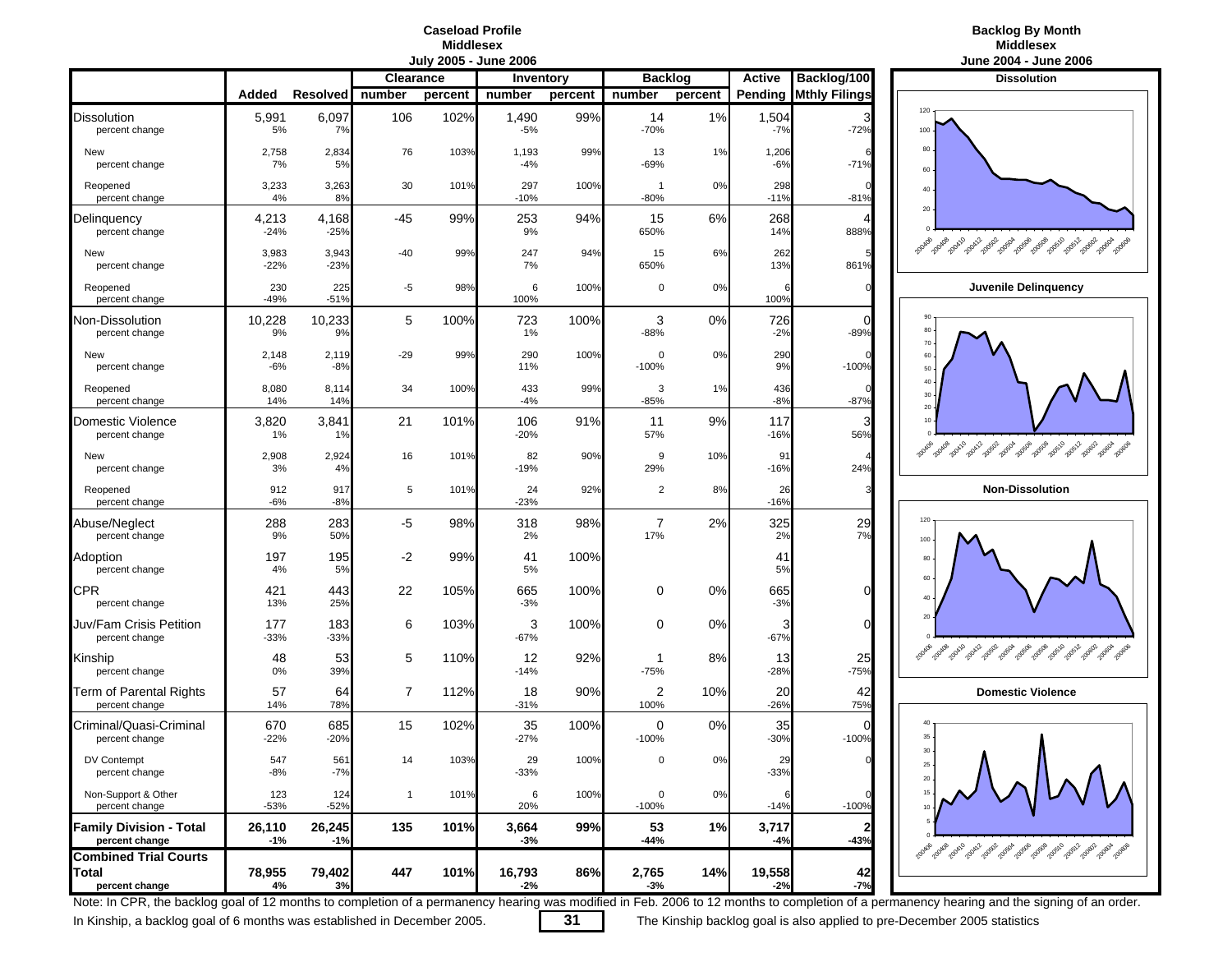### **Caseload ProfileMonmouth**

|                                                    |                 |                 |                  | July 2005 - June 2006 |                        |         |                     | June 2004 - June 2006 |                 |                             |                                                                                                               |
|----------------------------------------------------|-----------------|-----------------|------------------|-----------------------|------------------------|---------|---------------------|-----------------------|-----------------|-----------------------------|---------------------------------------------------------------------------------------------------------------|
|                                                    |                 |                 | <b>Clearance</b> |                       | Inventory              |         | <b>Backlog</b>      |                       | <b>Active</b>   | Backlog/100                 | <b>Criminal Backlog</b>                                                                                       |
|                                                    | Added           | <b>Resolved</b> | number           | percent               | number                 | percent | number              | percent               | Pending         | <b>Mthly Filings</b>        |                                                                                                               |
| Criminal<br>percent change                         | 3,725<br>$-11%$ | 4,024<br>$-15%$ | 299              | 108%                  | 685<br>$-5%$           | 73%     | 253<br>$-30%$       | 27%                   | 938<br>$-13%$   | 82<br>$-21%$                | 700<br>600<br>500<br>400                                                                                      |
| <b>Municipal Appeals</b><br>percent change         | 119<br>$-9%$    | 125<br>$-16%$   | 6                | 105%                  | 32<br>7%               | 86%     | 5<br>$-58%$         | 14%                   | 37<br>$-12%$    | 50<br>$-54%$                | 300<br>200<br>100                                                                                             |
| Post-Convict, Relief<br>percent change             | 40<br>$-41%$    | 64<br>45%       | 24               | 160%                  | $\overline{7}$<br>-36% | 17%     | 35<br>$-52%$        | 83%                   | 42<br>$-50%$    | 1,050<br>$-18%$             | 2019 - 2019 - 2019 - 2019 - 2019 - 2019 - 2019 - 2019 - 2019 - 2019 - 2019 - 2019 - 2019 - 2019 - 2019 - 2019 |
| <b>Criminal Division - Total</b><br>percent change | 3,884<br>$-12%$ | 4,213<br>$-14%$ | 329              | 108%                  | 724<br>$-5%$           | 71%     | 293<br>$-34%$       | 29%                   | 1,017<br>$-16%$ | 91<br>$-26%$                | <b>General Equity Backlog</b>                                                                                 |
| <b>General Equity</b><br>percent change            | 471<br>10%      | 412<br>$-18%$   | $-59$            | 87%                   | 192<br>50%             | 95%     | 11<br>$-15%$        | 5%                    | 203<br>44%      | 28<br>$-23%$                | 50<br>45                                                                                                      |
| Civil - Total<br>percent change                    | 6,587<br>4%     | 6,622<br>$-1%$  | 35               | 101%                  | 5,360<br>2%            | 74%     | 1,879<br>$-8%$      | 26%                   | 7,239<br>0%     | 342<br>$-11%$               | 40<br>35<br>30<br>25                                                                                          |
| Track 1<br>percent change                          | 2,645<br>3%     | 2,615<br>3%     | $-30$            | 99%                   | 1,357<br>3%            | 82%     | 306<br>$-18%$       | 18%                   | 1,663<br>$-1%$  | 139<br>$-20%$               | 20 <sub>2</sub><br>15 <sup>15</sup><br>10                                                                     |
| Track 2<br>percent change                          | 3,342<br>4%     | 3,301<br>$-1%$  | $-41$            | 99%                   | 3,409<br>4%            | 74%     | 1,221<br>$-6%$      | 26%                   | 4,630<br>1%     | 438<br>$-9%$                | 2014 2014 2014 2014 2029 2029 2029 2029 2029 2021 202                                                         |
| Track 3<br>percent change                          | 445<br>7%       | 517<br>$-18%$   | 72               | 116%                  | 449<br>$-7%$           | 60%     | 296<br>0%           | 40%                   | 745<br>$-4%$    | 798<br>$-7%$                | <b>Civil Backlog</b>                                                                                          |
| Track 4<br>percent change                          | 155<br>8%       | 189<br>11%      | 34               | 122%                  | 145<br>$-4%$           | 72%     | 56<br>$-26%$        | 28%                   | 201<br>$-11%$   | 434<br>$-32%$               | 2500                                                                                                          |
| Special Civil - Total<br>percent change            | 30,055<br>0%    | 30,446<br>1%    | 391              | 101%                  | 2,272<br>$-8%$         | 96%     | 103<br>10%          | 4%                    | 2,375<br>$-7%$  | $\boldsymbol{\Delta}$<br>9% | 2000<br>1500                                                                                                  |
| Auto<br>percent change                             | 28<br>115%      | 27<br>93%       | $-1$             | 96%                   | $\overline{1}$<br>0%   | 50%     | $\mathbf{1}$        | 50%                   | 100%            | 43                          | 1000<br>500                                                                                                   |
| Contract<br>percent change                         | 17.115<br>3%    | 17.428<br>2%    | 313              | 102%                  | 1.878<br>$-7%$         | 95%     | 92<br>16%           | 5%                    | 1,970<br>$-6%$  | 13%                         | 2010 - 2010 - 2011 - 2011 - 2020 - 2020 - 2020 - 2020 - 2021 - 2021                                           |
| Other<br>percent change                            | 331<br>15%      | 349<br>8%       | 18               | 105%                  | 39<br>$-28%$           | 80%     | 10<br>25%           | 20%                   | 49<br>$-21%$    | 36<br>8%                    | <b>Special Civil Backlog</b>                                                                                  |
| <b>Small Claims</b><br>percent change              | 4.814<br>$-7%$  | 4,918<br>$-5%$  | 104              | 102%                  | 46<br>$-67%$           | 100%    | $\Omega$<br>$-100%$ | 0%                    | 46<br>$-67%$    | $-100%$                     | 250<br>200                                                                                                    |
| Tenancy<br>percent change                          | 7,767<br>$-1%$  | 7,724<br>$-15%$ | -43              | 99%                   | 308<br>19%             | 100%    | $\Omega$<br>$-100%$ | 0%                    | 308<br>17%      | $-100%$                     | 150<br>100                                                                                                    |
| Probate<br>percent change                          | 676<br>$-24%$   | 679<br>$-24%$   | 3                | 100%                  | 0<br>$-100%$           | 100%    | 0<br>$-100%$        | 0%                    | O<br>$-100%$    | $\cap$<br>$-100%$           | 50<br>2014 2014 2014 2014 2014 2019 2019 2019 2019 2019 2019 2019                                             |
| <b>Civil Division - Total</b><br>percent change    | 37,789<br>1%    | 38,159<br>0%    | 370              | 101%                  | 7,824<br>0%            | 80%     | 1,993<br>$-7%$      | 20%                   | 9,817<br>$-2%$  | 63<br>$-8%$                 |                                                                                                               |

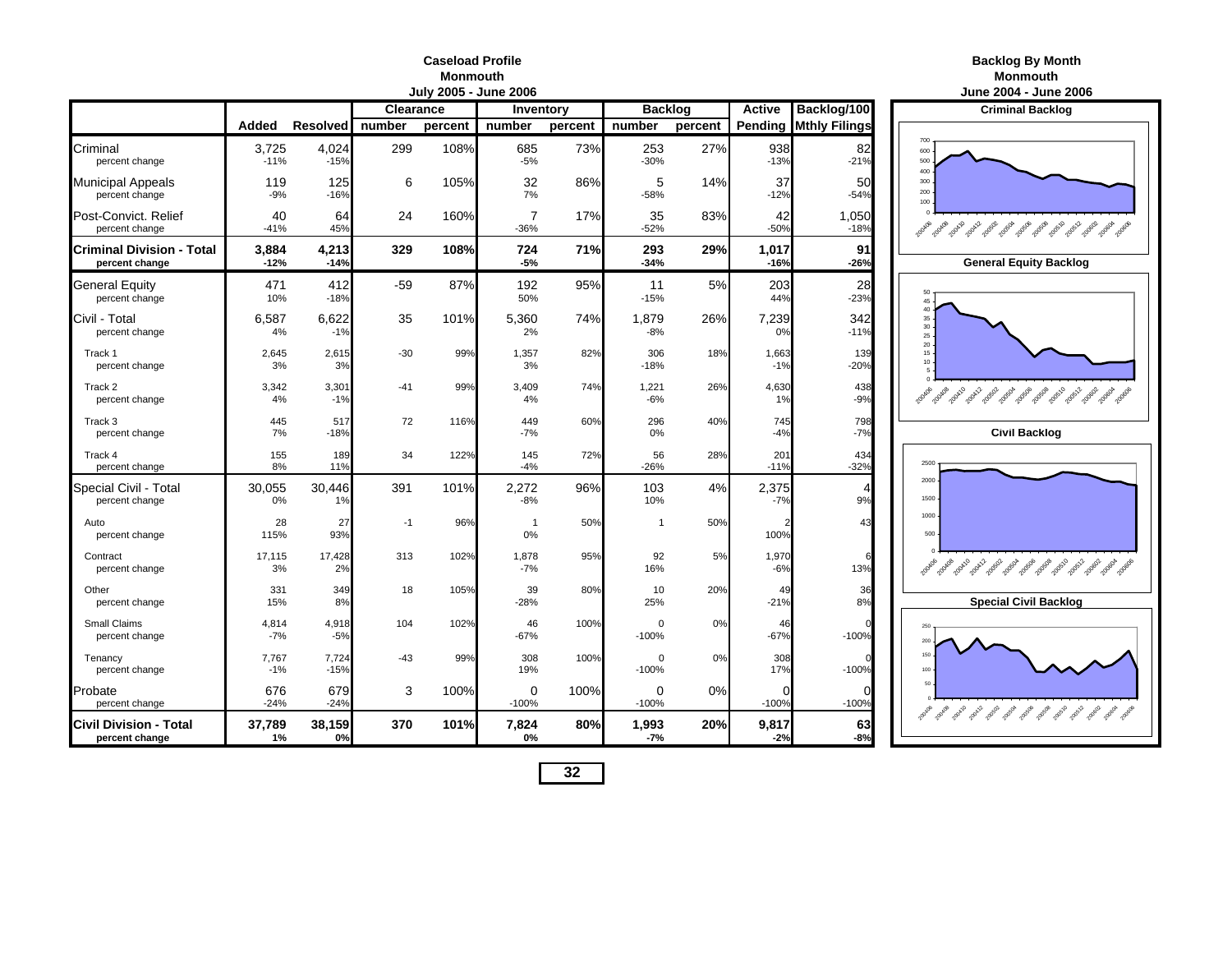## **Caseload ProfileMonmouth**<br>July 2005 - June 2006

### **Backlog By Month Monmouth**

|                                                  |                 |                 |                  | vuij Luuv | $v$ unv $v$ vv           |         |                          |         |                 |                      | vunv Lvv∓<br>$v$ unv                               |
|--------------------------------------------------|-----------------|-----------------|------------------|-----------|--------------------------|---------|--------------------------|---------|-----------------|----------------------|----------------------------------------------------|
|                                                  |                 |                 | <b>Clearance</b> |           | Inventory                |         | <b>Backlog</b>           |         | Active          | Backlog/100          | <b>Dissolution</b>                                 |
|                                                  | Added           | <b>Resolved</b> | number           | percent   | number                   | percent | number                   | percent | Pending         | <b>Mthly Filings</b> |                                                    |
| Dissolution<br>percent change                    | 4,543<br>3%     | 4,603<br>3%     | 60               | 101%      | 1,286<br>0%              | 93%     | 96<br>$-38%$             | 7%      | 1,382<br>$-4%$  | 25<br>$-40%$         | 250<br>200                                         |
| New<br>percent change                            | 1,926<br>3%     | 1,949<br>2%     | 23               | 101%      | 1,058<br>3%              | 92%     | 89<br>$-38%$             | 8%      | 1,147<br>$-2%$  | 55<br>$-40%$         | 150                                                |
| Reopened<br>percent change                       | 2,617<br>2%     | 2,654<br>4%     | 37               | 101%      | 228<br>$-13%$            | 97%     | $\overline{7}$<br>$-42%$ | 3%      | 235<br>$-14%$   | $-43%$               | 100<br>50                                          |
| Delinquency<br>percent change                    | 4,058<br>$-11%$ | 4,146<br>$-11%$ | 88               | 102%      | 288<br>$-20%$            | 94%     | 18<br>-50%               | 6%      | 306<br>$-22%$   | 5<br>$-44%$          |                                                    |
| New<br>percent change                            | 3,911<br>$-11%$ | 3,996<br>$-11%$ | 85               | 102%      | 281<br>$-19%$            | 94%     | 18<br>$-49%$             | 6%      | 299<br>$-22%$   | $-42%$               | 29 rokes 20x10 pox12 post post post post post post |
| Reopened<br>percent change                       | 147<br>$-14%$   | 150<br>$-12%$   | 3                | 102%      | 7<br>$-30%$              | 100%    | 0<br>$-100%$             | 0%      | $-36%$          | $-100%$              | Juvenile Delingueno                                |
| <b>Non-Dissolution</b><br>percent change         | 9,749<br>$-7%$  | 9,820<br>$-7%$  | 71               | 101%      | 486<br>$-12%$            | 97%     | 15<br>$-17%$             | 3%      | 501<br>$-12%$   | $-10%$               | 120<br>100                                         |
| New<br>percent change                            | 1,888<br>$-6%$  | 1,900<br>$-4%$  | 12               | 101%      | 166<br>$-2%$             | 97%     | 6<br>$-50%$              | 3%      | 172<br>$-5%$    | $-47%$               | 80<br>60                                           |
| Reopened<br>percent change                       | 7,861<br>$-8%$  | 7,920<br>$-7%$  | 59               | 101%      | 320<br>$-16%$            | 97%     | 9<br>50%                 | 3%      | 329<br>$-15%$   | 62%                  | 40                                                 |
| Domestic Violence<br>percent change              | 4,492<br>34%    | 4,539<br>35%    | 47               | 101%      | 57<br>$-34%$             | 98%     | -1<br>$-89%$             | 2%      | 58<br>$-39%$    | C<br>$-92%$          | 20                                                 |
| New<br>percent change                            | 3,655<br>41%    | 3,686<br>42%    | 31               | 101%      | 44<br>$-35%$             | 100%    | 0<br>$-100%$             | 0%      | 44<br>$-39%$    | $-100%$              |                                                    |
| Reopened<br>percent change                       | 837<br>10%      | 853<br>12%      | 16               | 102%      | 13<br>$-28%$             | 93%     | $\mathbf{1}$<br>$-80%$   | 7%      | 14<br>$-39%$    | $-82%$               | <b>Non-Dissolution</b>                             |
| Abuse/Neglect<br>percent change                  | 297<br>46%      | 242<br>13%      | $-55$            | 81%       | 336<br>20%               | 100%    | 1                        | 0%      | 337<br>20%      |                      | 70<br>60                                           |
| Adoption<br>percent change                       | 167<br>$-9%$    | 175<br>$-8%$    | 8                | 105%      | 33<br>$-21%$             | 100%    |                          |         | 33<br>$-21%$    |                      | 50<br>40                                           |
| CPR<br>percent change                            | 451<br>26%      | 452<br>8%       | 1                | 100%      | 695<br>0%                | 99%     | 4<br>33%                 | 1%      | 699<br>0%       | 11<br>6%             | 30<br>20                                           |
| Juv/Fam Crisis Petition<br>percent change        | 9<br>$-67%$     | 9<br>$-70%$     | 0                | 100%      | -1                       | 100%    | 0<br>$-100%$             | 0%      | -1<br>0%        | 0<br>$-100%$         | 10                                                 |
| Kinship<br>percent change                        | 87<br>1%        | 99<br>32%       | 12               | 114%      | $\overline{2}$<br>$-88%$ | 40%     | 3<br>200%                | 60%     | 5<br>$-71%$     | 41<br>197%           |                                                    |
| Term of Parental Rights<br>percent change        | 44<br>$-30%$    | 64<br>21%       | 20               | 145%      | 15<br>$-44%$             | 75%     | 5<br>$-62%$              | 25%     | 20<br>$-50%$    | 136<br>$-45%$        | <b>Domestic Violence</b>                           |
| Criminal/Quasi-Criminal<br>percent change        | 663<br>$-8%$    | 666<br>$-7%$    | 3                | 100%      | 57<br>4%                 | 89%     | 7<br>$-36%$              | 11%     | 64<br>$-3%$     | 13<br>$-31%$         | 50<br>45<br>40                                     |
| DV Contempt<br>percent change                    | 531<br>$-9%$    | 538<br>$-5%$    | $\overline{7}$   | 101%      | 45<br>$-4%$              | 88%     | 6<br>-40%                | 12%     | 51<br>$-11%$    | 1/<br>$-34%$         | 35<br>$30 -$<br>$25 -$                             |
| Non-Support & Other<br>percent change            | 132<br>$-1%$    | 128<br>$-12%$   | $-4$             | 97%       | 12<br>50%                | 92%     | $\overline{1}$<br>0%     | 8%      | 13<br>44%       | 2%                   | $20\,$<br>15<br>10                                 |
| <b>Family Division - Total</b><br>percent change | 24,560<br>0%    | 24,815<br>0%    | 255              | 101%      | 3,256<br>-4%             | 96%     | 150<br>-39%              | 4%      | 3,406<br>$-7%$  | $-39%$               | <b>2014 2014 2014 2014 2014 2014 201</b>           |
| <b>Combined Trial Courts</b>                     |                 |                 |                  |           |                          |         |                          |         |                 |                      |                                                    |
| Total<br>percent change                          | 66,233<br>0%    | 67,187<br>$-1%$ | 954              | 101%      | 11,804<br>$-2%$          | 83%     | 2,436<br>$-14%$          | 17%     | 14,240<br>$-4%$ | 44<br>$-14%$         |                                                    |



Note: In CPR, the backlog goal of 12 months to completion of a permanency hearing was modified in Feb. 2006 to 12 months to completion of a permanency hearing and the signing of an order.

In Kinship, a backlog goal of 6 months was established in December 2005. **33** The Kinship backlog goal is also applied to pre-December 2005 statistics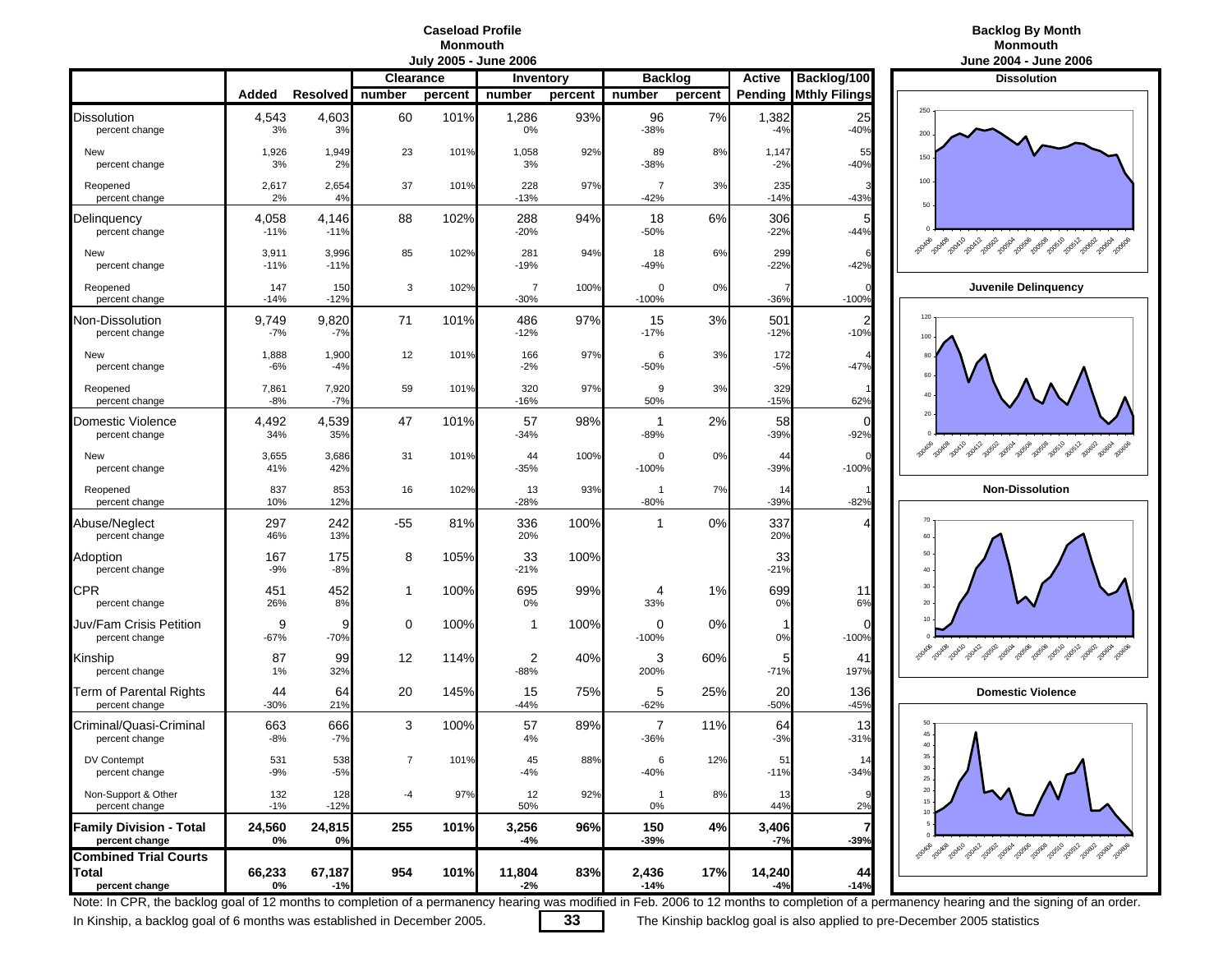#### **Caseload ProfileMorris**

|                                                    |                |                   |                  | July 2005 - June 2006 |                | June 2004 - June 2006 |                     |         |                 |                              |                                               |
|----------------------------------------------------|----------------|-------------------|------------------|-----------------------|----------------|-----------------------|---------------------|---------|-----------------|------------------------------|-----------------------------------------------|
|                                                    |                |                   | <b>Clearance</b> |                       | Inventory      |                       | <b>Backlog</b>      |         | <b>Active</b>   | Backlog/100                  | <b>Criminal Backlog</b>                       |
|                                                    | Added          | Resolved   number |                  | percent               | number         | percent               | number              | percent |                 | <b>Pending Mthly Filings</b> |                                               |
| Criminal<br>percent change                         | 2,064<br>4%    | 2.100<br>2%       | 36               | 102%                  | 146<br>3%      | 54%                   | 126<br>11%          | 46%     | 272<br>6%       | 73<br>7%                     | 180<br>160<br>140<br>120                      |
| Municipal Appeals<br>percent change                | 100<br>$-25%$  | 137<br>5%         | 37               | 137%                  | 19<br>$-49%$   | 61%                   | 12<br>$-64%$        | 39%     | 31<br>$-56%$    | 144<br>$-52%$                | 100<br>80<br>60<br>40<br>20                   |
| Post-Convict. Relief<br>percent change             | 15<br>25%      | 16<br>700%        | $\mathbf{1}$     | 107%                  | -1<br>$-75%$   | 4%                    | 27<br>8%            | 96%     | 28<br>$-3%$     | 2,160<br>$-14%$              | Ask 30 Ask 30 Ask 30 Ask 30 Ask 30 Ask 30 Ask |
| <b>Criminal Division - Total</b><br>percent change | 2,179<br>2%    | 2,253<br>3%       | 74               | 103%                  | 166<br>-9%     | 50%                   | 165<br>-4%          | 50%     | 331<br>$-7%$    | 91<br>-6%                    | <b>General Equity Backlog</b>                 |
| General Equity<br>percent change                   | 266<br>13%     | 271<br>10%        | 5                | 102%                  | 101<br>11%     | 80%                   | 26<br>$-33%$        | 20%     | 127<br>$-2%$    | 117<br>$-41%$                | 60<br>50                                      |
| Civil - Total<br>percent change                    | 3,955<br>2%    | 4,105<br>4%       | 150              | 104%                  | 2,910<br>$-3%$ | 84%                   | 536<br>$-10%$       | 16%     | 3,446<br>$-4%$  | 163<br>$-11%$                | 40<br>30                                      |
| Track 1<br>percent change                          | 2,034<br>$-2%$ | 2,185<br>12%      | 151              | 107%                  | 924<br>$-18%$  | 86%                   | 149<br>$-15%$       | 14%     | 1,073<br>$-18%$ | 88<br>$-13%$                 | $20\,$<br>10                                  |
| Track 2<br>percent change                          | 1,483<br>2%    | 1,462<br>$-4%$    | $-21$            | 99%                   | 1,483<br>5%    | 85%                   | 254<br>$-4%$        | 15%     | 1,737<br>3%     | 206<br>$-6%$                 |                                               |
| Track 3<br>percent change                          | 321<br>21%     | 335<br>$-4%$      | 14               | 104%                  | 371<br>12%     | 83%                   | 77<br>$-22%$        | 17%     | 448<br>4%       | 288<br>$-36%$                | <b>Civil Backlog</b>                          |
| Track 4<br>percent change                          | 117<br>14%     | 123<br>$-11%$     | 6                | 105%                  | 132<br>18%     | 70%                   | 56<br>0%            | 30%     | 188<br>12%      | 574<br>$-12%$                | 800<br>700                                    |
| Special Civil - Total<br>percent change            | 17.064<br>14%  | 17,005<br>12%     | $-59$            | 100%                  | 1,358<br>4%    | 98%                   | 26<br>$-16%$        | 2%      | 1,384<br>4%     | $\overline{2}$<br>$-26%$     | 600<br>500<br>400                             |
| Auto<br>percent change                             | 81<br>$-15%$   | 79<br>$-21%$      | $-2$             | 98%                   | 14<br>27%      | 100%                  | $\Omega$<br>$-100%$ | 0%      | 14<br>17%       | $-100%$                      | 300<br>$200 -$<br>100.                        |
| Contract<br>percent change                         | 11,021<br>18%  | 11,002<br>18%     | $-19$            | 100%                  | 1,083<br>1%    | 98%                   | 26<br>$-7%$         | 2%      | 1,109<br>1%     | $-21%$                       |                                               |
| Other<br>percent change                            | 243<br>136%    | 236<br>119%       | -7               | 97%                   | 15<br>88%      | 100%                  | $\Omega$            | 0%      | 15<br>88%       |                              | <b>Special Civil Backlog</b>                  |
| <b>Small Claims</b><br>percent change              | 2,022<br>$-8%$ | 1,971<br>$-13%$   | $-51$            | 97%                   | 115<br>80%     | 100%                  | $\mathbf 0$         | 0%      | 115<br>80%      |                              | 140<br>120<br>100                             |
| Tenancy<br>percent change                          | 3,697<br>13%   | 3,717<br>2%       | 20               | 101%                  | 131<br>$-12%$  | 100%                  | $\Omega$<br>$-100%$ | 0%      | 131<br>$-13%$   | $-100%$                      | 80<br>60                                      |
| Probate<br>percent change                          | 546<br>$-12%$  | 546<br>$-12%$     | 0                | 100%                  | 18<br>$-10%$   | 82%                   | 4<br>100%           | 18%     | 22<br>0%        | 9<br>126%                    |                                               |
| <b>Civil Division - Total</b><br>percent change    | 21,831<br>11%  | 21,927<br>10%     | 96               | 100%                  | 4,387<br>0%    | 88%                   | 592<br>$-11%$       | 12%     | 4,979<br>$-2%$  | 33<br>$-20%$                 |                                               |

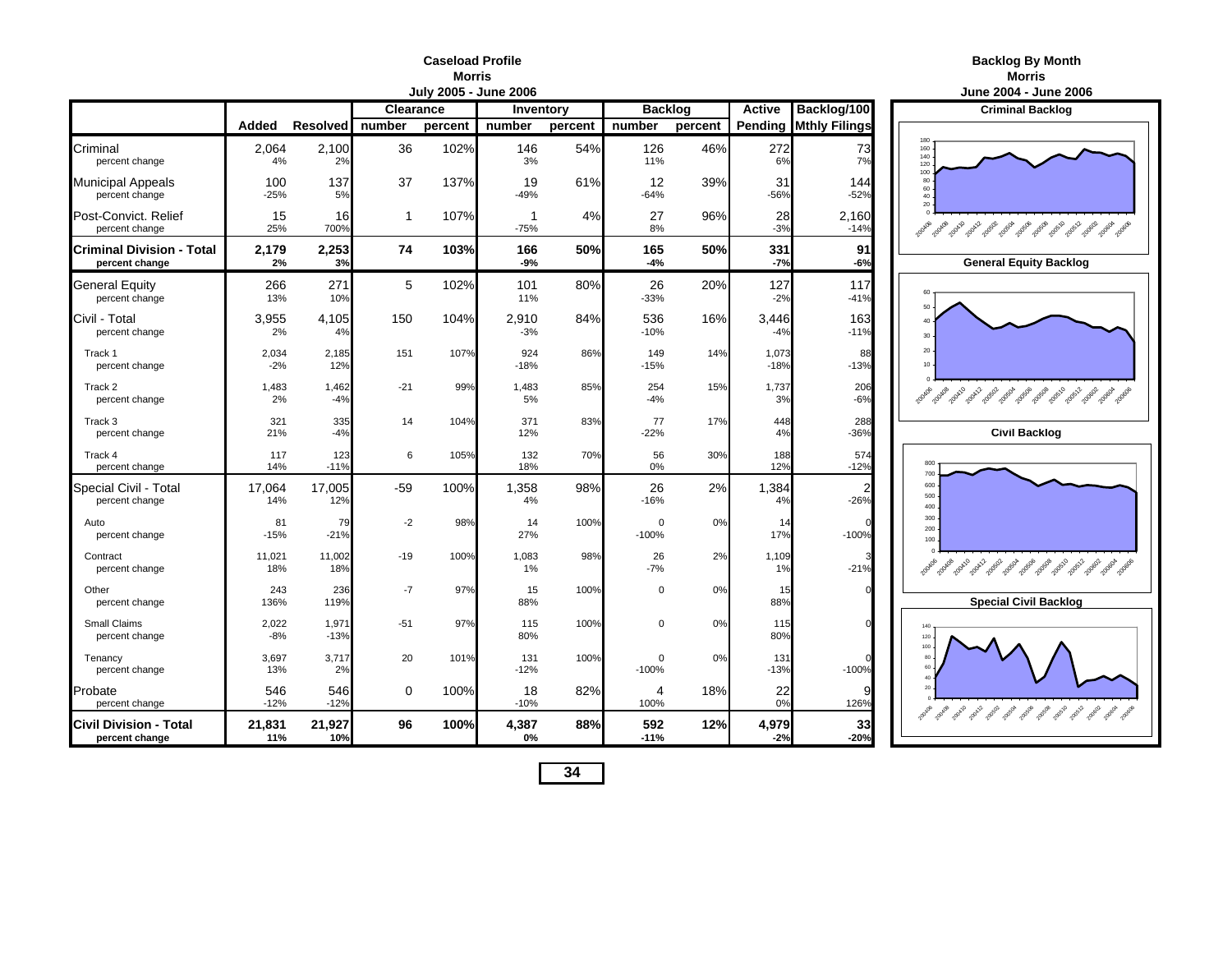### **Caseload ProfileMorris**<br>**Urily 2005 - June 2006**



|                                                  |                 |                 |                | JUIY ZUUS - JUNE ZUUD |                          |                  |                        |         |                |                      | June 2004 - June 20                                            |
|--------------------------------------------------|-----------------|-----------------|----------------|-----------------------|--------------------------|------------------|------------------------|---------|----------------|----------------------|----------------------------------------------------------------|
|                                                  |                 |                 | Clearance      |                       |                          | <b>Inventory</b> | <b>Backlog</b>         |         | <b>Active</b>  | Backlog/100          | <b>Dissolution</b>                                             |
|                                                  | Added           | <b>Resolved</b> | number         | percent               | number                   | percent          | number                 | percent | Pending        | <b>Mthly Filings</b> |                                                                |
| Dissolution<br>percent change                    | 3,519<br>1%     | 3,472<br>$-1%$  | $-47$          | 99%                   | 911<br>1%                | 94%              | 59<br>64%              | 6%      | 970<br>4%      | 20<br>62%            | 80<br>70<br>60                                                 |
| New<br>percent change                            | 1,585<br>0%     | 1,521<br>$-7%$  | $-64$          | 96%                   | 739<br>5%                | 93%              | 59<br>74%              | 7%      | 798<br>8%      | 45<br>74%            | 50<br>40                                                       |
| Reopened<br>percent change                       | 1,934<br>2%     | 1,951<br>5%     | 17             | 101%                  | 172<br>$-12%$            | 100%             | $\Omega$<br>$-100%$    | 0%      | 172<br>$-13%$  | $-100%$              | 30<br>20                                                       |
| Delinquency<br>percent change                    | 1,889<br>$-13%$ | 1,938<br>$-8%$  | 49             | 103%                  | 74<br>$-41%$             | 96%              | 3                      | 4%      | 77<br>$-39%$   |                      | 10                                                             |
| New<br>percent change                            | 1,814<br>$-10%$ | 1,863<br>$-4%$  | 49             | 103%                  | 74<br>$-41%$             | 96%              | 3                      | 4%      | 77<br>$-38%$   |                      | 200406<br>Book 2014 2014 2019 2019 2019 2019 2019 2019 2019    |
| Reopened<br>percent change                       | 75<br>$-56%$    | 75<br>$-55%$    | 0              | 100%                  | 0<br>$-100%$             | 100%             | 0                      | 0%      | $-100%$        |                      | Juvenile Delinquend                                            |
| Non-Dissolution<br>percent change                | 2,436<br>1%     | 2,402<br>1%     | $-34$          | 99%                   | 112<br>14%               | 96%              | 5<br>400%              | 4%      | 117<br>18%     | 396%                 | 35<br>30                                                       |
| New<br>percent change                            | 625<br>4%       | 606<br>2%       | $-19$          | 97%                   | 47<br>52%                | 94%              | 3                      | 6%      | 50<br>61%      |                      | 25<br>$20\,$                                                   |
| Reopened<br>percent change                       | 1,811<br>0%     | 1,796<br>1%     | $-15$          | 99%                   | 65<br>$-3%$              | 97%              | $\overline{c}$<br>100% | 3%      | 67<br>$-1%$    | 100%                 | 15<br>10                                                       |
| Domestic Violence<br>percent change              | 1,844<br>$-12%$ | 1,839<br>$-12%$ | $-5$           | 100%                  | 17<br>$-6%$              | 94%              | 1                      | 6%      | 18<br>0%       |                      |                                                                |
| New<br>percent change                            | 1,273<br>$-6%$  | 1,272<br>$-6%$  | $-1$           | 100%                  | 17<br>$-6%$              | 94%              | 1                      | 6%      | 18<br>0%       |                      | 2010年2011年2月12日 2019年2月20日年2019年2019年2019年20<br>200406         |
| Reopened<br>percent change                       | 571<br>$-22%$   | 567<br>$-23%$   | $-4$           | 99%                   | 0                        | 100%             | 0                      | 0%      | $\Omega$       |                      | <b>Non-Dissolution</b>                                         |
| Abuse/Neglect<br>percent change                  | 145<br>28%      | 132<br>45%      | -13            | 91%                   | 121<br>12%               | 100%             | 0                      | 0%      | 121<br>12%     | U                    | 30<br>25                                                       |
| Adoption<br>percent change                       | 97<br>$-24%$    | 104<br>$-11%$   | $\overline{7}$ | 107%                  | 56<br>$-11%$             | 100%             |                        |         | 56<br>$-11%$   |                      | 20<br>15                                                       |
| CPR<br>percent change                            | 131<br>$-2%$    | 169<br>29%      | 38             | 129%                  | 210<br>$-16%$            | 99%              | $\overline{2}$         | 1%      | 212<br>$-15%$  | 18                   | 10                                                             |
| Juv/Fam Crisis Petition<br>percent change        | 60<br>67%       | 61<br>79%       | $\mathbf{1}$   | 102%                  | $\mathbf 1$<br>$-67%$    | 50%              |                        | 50%     | 2<br>$-33%$    | 20                   |                                                                |
| Kinship<br>percent change                        | 10<br>$-41%$    | 14<br>8%        | 4              | 140%                  | 3<br>$-50%$              | 100%             | 0<br>$-100%$           | 0%      | 3<br>$-57%$    | $\Omega$<br>$-100%$  | 20408 pox10<br>200412 poso2<br>20050A poso6<br>zasos zasio zas |
| <b>Term of Parental Rights</b><br>percent change | 18<br>13%       | 16<br>$-47%$    | -2             | 89%                   | 8<br>60%                 | 100%             | 0<br>$-100%$           | 0%      | 8<br>33%       | 0<br>$-100%$         | <b>Domestic Violence</b>                                       |
| Criminal/Quasi-Criminal<br>percent change        | 211<br>$-36%$   | 212<br>$-34%$   | 1              | 100%                  | 11<br>0%                 | 100%             | 0<br>$-100%$           | 0%      | 11<br>$-8%$    | $-100%$              | 12 <sup>12</sup><br>10                                         |
| DV Contempt<br>percent change                    | 202<br>$-36%$   | 201<br>-36%     |                | 100%                  | 10<br>25%                | 100%             | 0<br>$-100%$           | 0%      | 11%            | $-100%$              |                                                                |
| Non-Support & Other<br>percent change            | 9<br>$-25%$     | 11<br>22%       | $\overline{2}$ | 122%                  | $\overline{1}$<br>$-67%$ | 100%             | $\mathbf 0$            | 0%      | $-67%$         |                      |                                                                |
| <b>Family Division - Total</b><br>percent change | 10,360<br>$-5%$ | 10,359<br>$-4%$ | -1             | 100%                  | 1,524<br>$-4%$           | 96%              | 71<br>78%              | 4%      | 1,595<br>$-2%$ | 8<br>88%             | 2014 2014 2014 2014 2024 2034 2034 2034 2035 2036              |
| <b>Combined Trial Courts</b>                     |                 |                 |                |                       |                          |                  |                        |         |                |                      |                                                                |
| Total<br>percent change                          | 34,370<br>5%    | 34,539<br>5%    | 169            | 100%                  | 6,077<br>$-2%$           | 88%              | 828<br>-6%             | 12%     | 6,905<br>$-2%$ | 29<br>$-10%$         |                                                                |



Note: In CPR, the backlog goal of 12 months to completion of a permanency hearing was modified in Feb. 2006 to 12 months to completion of a permanency hearing and the signing of an order.

In Kinship, a backlog goal of 6 months was established in December 2005. **35** The Kinship backlog goal is also applied to pre-December 2005 statistics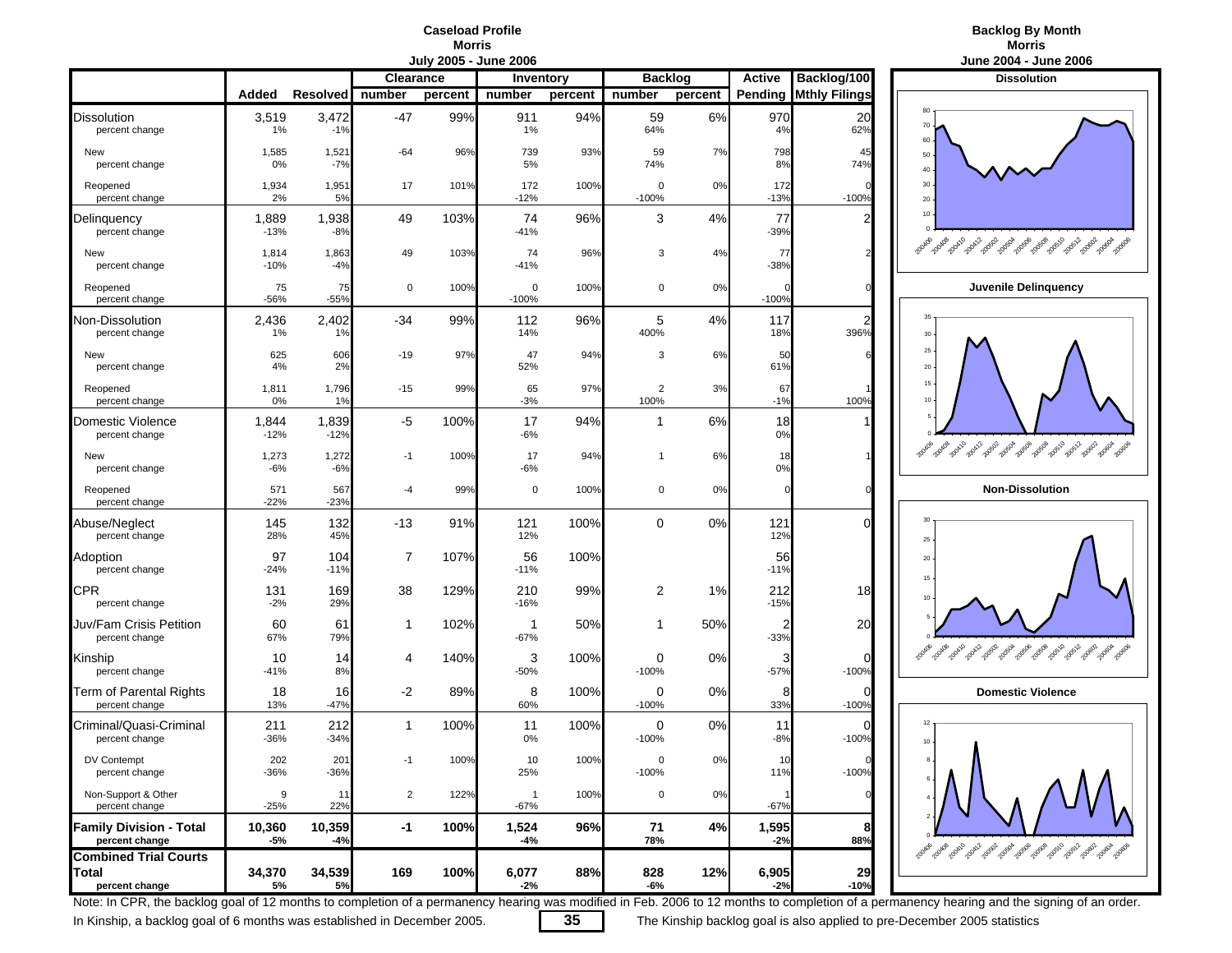#### **Caseload ProfileOcean**

| <b>Backlog By Month</b> |
|-------------------------|
|                         |

|                                                    |               |                 |           | vui) Luvu | vunv Lvvv     |         |                        |         |               |                              | "<br><b></b>                                          |
|----------------------------------------------------|---------------|-----------------|-----------|-----------|---------------|---------|------------------------|---------|---------------|------------------------------|-------------------------------------------------------|
|                                                    |               |                 | Clearance |           | Inventory     |         | <b>Backlog</b>         |         | <b>Active</b> | Backlog/100                  | <b>Criminal Backle</b>                                |
|                                                    | Added         | Resolved number |           | percent   | number        | percent | number                 | percent |               | <b>Pending Mthly Filings</b> |                                                       |
| Criminal<br>percent change                         | 2,388<br>9%   | 2,235<br>$-5%$  | $-153$    | 94%       | 418<br>19%    | 65%     | 222<br>62%             | 35%     | 640<br>31%    | 112<br>49%                   | 250<br>200<br>150                                     |
| <b>Municipal Appeals</b><br>percent change         | 66<br>$-8%$   | 63<br>$-13%$    | -3        | 95%       | 13<br>8%      | 68%     | 6<br>50%               | 32%     | 19<br>19%     | 109<br>64%                   | 100<br>50                                             |
| Post-Convict, Relief<br>percent change             | 46<br>31%     | 50<br>138%      | 4         | 109%      | 5<br>$-55%$   | 16%     | 26<br>$-10%$           | 84%     | 31<br>$-23%$  | 678<br>$-32%$                | 2049 2049 2041 2041 2059 2059 2059 2059 2059          |
| <b>Criminal Division - Total</b><br>percent change | 2,500<br>9%   | 2,348<br>$-4%$  | $-152$    | 94%       | 436<br>17%    | 63%     | 254<br>49%             | 37%     | 690<br>27%    | 122<br>37%                   | <b>General Equity Ba</b>                              |
| <b>General Equity</b><br>percent change            | 391<br>$-12%$ | 399<br>$-16%$   | 8         | 102%      | 131<br>$-7%$  | 81%     | 31<br>7%               | 19%     | 162<br>$-5%$  | 95<br>22%                    | 45<br>$40\,$                                          |
| Civil - Total<br>percent change                    | 4,372<br>7%   | 4,243<br>0%     | $-129$    | 97%       | 3,426<br>7%   | 86%     | 567<br>$-13%$          | 14%     | 3,993<br>4%   | 156<br>$-19%$                | 35<br>30 <sup>°</sup><br>25<br>20                     |
| Track 1<br>percent change                          | 1,808<br>7%   | 1,702<br>4%     | $-106$    | 94%       | 818<br>13%    | 89%     | 101<br>$-4%$           | 11%     | 919<br>11%    | 67<br>$-10%$                 | 15<br>10                                              |
| Track 2<br>percent change                          | 2,178<br>10%  | 2,050<br>-4%    | $-128$    | 94%       | 2,215<br>9%   | 85%     | 391<br>$-12%$          | 15%     | 2,606<br>6%   | 215<br>$-20%$                | 2014 2014 2014 2014 2014 2015 2019 2019 2019 2019     |
| Track 3<br>percent change                          | 277<br>$-10%$ | 365<br>2%       | 88        | 132%      | 303<br>$-16%$ | 83%     | 61<br>$-24%$           | 17%     | 364<br>$-17%$ | 264<br>$-15%$                | <b>Civil Backlog</b>                                  |
| Track 4<br>percent change                          | 109<br>8%     | 126<br>30%      | 17        | 116%      | 90<br>$-1%$   | 87%     | 14<br>$-39%$           | 13%     | 104<br>$-9%$  | 154<br>$-44%$                | 900<br>800                                            |
| Special Civil - Total<br>percent change            | 24,871<br>11% | 24,549<br>7%    | $-322$    | 99%       | 2,123<br>24%  | 98%     | 46<br>$-38%$           | 2%      | 2,169<br>21%  | 2<br>$-44%$                  | 700<br>600<br>500<br>400                              |
| Auto<br>percent change                             | 243<br>4%     | 252<br>8%       | 9         | 104%      | 31<br>-6%     | 97%     | $\overline{1}$<br>-75% | 3%      | 32<br>$-14%$  | $-76%$                       | 300<br>$200 -$<br>$100 -$                             |
| Contract<br>percent change                         | 14,224<br>14% | 13,983<br>7%    | $-241$    | 98%       | 1,489<br>26%  | 99%     | 13<br>$-68%$           | 1%      | 1,502<br>23%  | $-72%$                       | 2040 2040 2040 2041 2050 2050 2050 2050 2050          |
| Other<br>percent change                            | 871<br>27%    | 857<br>21%      | $-14$     | 98%       | 99<br>18%     | 81%     | 23<br>44%              | 19%     | 122<br>22%    | 32<br>14%                    | <b>Special Civil Bac</b>                              |
| Small Claims<br>percent change                     | 4,896<br>1%   | 4,895<br>2%     | $-1$      | 100%      | 237<br>5%     | 98%     | 5<br>$-58%$            | 2%      | 242<br>2%     | $-59%$                       | 200<br>180<br>160<br>140                              |
| Tenancy<br>percent change                          | 4,637<br>12%  | 4,562<br>$-5%$  | $-75$     | 98%       | 267<br>37%    | 99%     | 4<br>300%              | 1%      | 271<br>38%    | 258%                         | 120<br>100                                            |
| Probate<br>percent change                          | 860<br>$-10%$ | 873<br>$-9%$    | 13        | 102%      | 170<br>$-12%$ | 85%     | 31<br>55%              | 15%     | 201<br>$-6%$  | 43<br>72%                    | 2019年 2019年 2019年 2019年 2029年 2029年 2029年 2029年 2029年 |
| <b>Civil Division - Total</b><br>percent change    | 30,494<br>9%  | 30,064<br>5%    | $-430$    | 99%       | 5,850<br>11%  | 90%     | 675<br>$-13%$          | 10%     | 6,525<br>8%   | 27<br>$-20%$                 |                                                       |

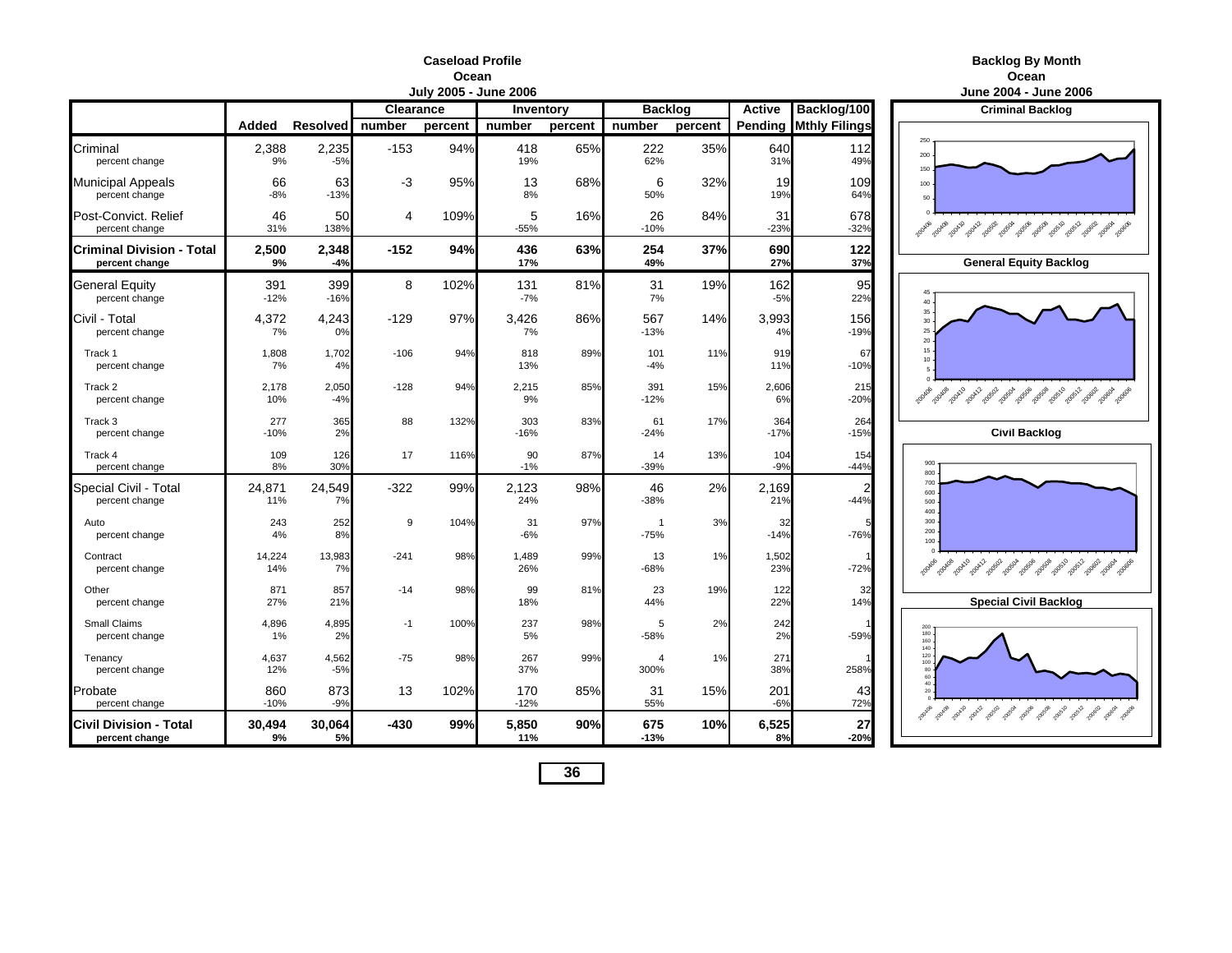### **Caseload ProfileOcean**<br>**July 2005 - June 2006**

### **Backlog By Month n** Communication of the Communication of the Communication of the Communication of the Communication of the Communication of the Communication of the Communication of the Communication of the Communication of the Communic

|                                                         |                 |                |           | July 200J - Julie 2000 |               |         |                          |         |               |                      | JUIJE ZUU+ - JUIJE ZU                                  |
|---------------------------------------------------------|-----------------|----------------|-----------|------------------------|---------------|---------|--------------------------|---------|---------------|----------------------|--------------------------------------------------------|
|                                                         |                 |                | Clearance |                        | Inventory     |         | <b>Backlog</b>           |         | <b>Active</b> | Backlog/100          | <b>Dissolution</b>                                     |
|                                                         | Added           | Resolved       | number    | percent                | number        | percent | number                   | percent | Pending       | <b>Mthly Filings</b> |                                                        |
| Dissolution<br>percent change                           | 4,065<br>1%     | 4,037<br>0%    | $-28$     | 99%                    | 951<br>3%     | 98%     | 24<br>14%                | 2%      | 975<br>3%     | 13%                  | 80<br>70<br>60                                         |
| New<br>percent change                                   | 1,733<br>$-2%$  | 1,745<br>0%    | 12        | 101%                   | 700<br>$-1%$  | 98%     | 17<br>13%                | 2%      | 717<br>$-1%$  | 12<br>15%            | 50<br>40                                               |
| Reopened<br>percent change                              | 2,332<br>3%     | 2,292<br>0%    | $-40$     | 98%                    | 251<br>18%    | 97%     | 7<br>17%                 | 3%      | 258<br>18%    | 13%                  | 30<br>20                                               |
| Delinquency<br>percent change                           | 3,676<br>$-6%$  | 3,720<br>$-3%$ | 44        | 101%                   | 193<br>$-15%$ | 96%     | 8<br>$-60%$              | 4%      | 201<br>$-18%$ | З<br>$-58%$          | $10 -$                                                 |
| New<br>percent change                                   | 3,509<br>$-5%$  | 3,539<br>$-2%$ | 30        | 101%                   | 188<br>$-9%$  | 96%     | 8<br>$-60%$              | 4%      | 196<br>$-13%$ | $-58%$               | 20 de 2014 2014 2015 2015 2019 2019 2019 2019 2019     |
| Reopened<br>percent change                              | 167<br>$-22%$   | 181<br>$-9%$   | 14        | 108%                   | 5<br>$-75%$   | 100%    | 0                        | 0%      | $-75%$        |                      | Juvenile Delinquend                                    |
| Non-Dissolution<br>percent change                       | 6,614<br>4%     | 6,558<br>6%    | -56       | 99%                    | 545<br>10%    | 93%     | 40<br>25%                | 7%      | 585<br>11%    | 21%                  | 80<br>70                                               |
| New<br>percent change                                   | 1,689<br>$-1%$  | 1,647<br>1%    | $-42$     | 98%                    | 217<br>21%    | 94%     | 15<br>67%                | 6%      | 232<br>23%    | 11<br>69%            | 60<br>50<br>40                                         |
| Reopened<br>percent change                              | 4,925<br>5%     | 4,911<br>8%    | $-14$     | 100%                   | 328<br>4%     | 93%     | 25<br>9%                 | 7%      | 353<br>4%     | 3%                   | 30<br>$20\,$                                           |
| Domestic Violence<br>percent change                     | 3,373<br>$-2%$  | 3,376<br>$-2%$ | 3         | 100%                   | 59<br>26%     | 95%     | 3<br>50%                 | 5%      | 62<br>27%     | 53%                  | $10 -$                                                 |
| New<br>percent change                                   | 2,654<br>$-4%$  | 2,667<br>$-3%$ | 13        | 100%                   | 51<br>9%      | 94%     | 3<br>50%                 | 6%      | 54<br>10%     | 56%                  | 2014 2014 2014 2014 2014 2019 2019 2019 2019 2019 2019 |
| Reopened<br>percent change                              | 719<br>6%       | 709<br>4%      | $-10$     | 99%                    | 8             | 100%    | 0                        | 0%      | 8             |                      | <b>Non-Dissolution</b>                                 |
| Abuse/Neglect<br>percent change                         | 329<br>36%      | 284<br>41%     | -45       | 86%                    | 280<br>20%    | 99%     | 2<br>100%                | 1%      | 282<br>20%    | 7<br>47%             | 90<br>80<br>70                                         |
| Adoption<br>percent change                              | 131<br>11%      | 130<br>2%      | $-1$      | 99%                    | 31<br>3%      | 100%    |                          |         | 31<br>3%      |                      | 60<br>50                                               |
| <b>CPR</b><br>percent change                            | 427<br>$-5%$    | 417<br>5%      | -10       | 98%                    | 658<br>$-1%$  | 97%     | 22<br>340%               | 3%      | 680<br>1%     | 62<br>364%           | 40<br>30<br>20                                         |
| Juv/Fam Crisis Petition<br>percent change               | 23<br>28%       | 23<br>28%      | 0         | 100%                   | 0             | 100%    | 0                        | 0%      | C             | C                    | 10                                                     |
| Kinship<br>percent change                               | 67<br>18%       | 73<br>46%      | 6         | 109%                   | 9<br>$-40%$   | 100%    | 0                        | 0%      | g<br>$-40%$   | $\Omega$             | 2014 2014 2014 2015 2015 2019 2019 2019 2019 2019      |
| Term of Parental Rights<br>percent change               | 59<br>11%       | 46<br>2%       | $-13$     | 78%                    | 28<br>33%     | 61%     | 18<br>50%                | 39%     | 46<br>39%     | 366<br>35%           | <b>Domestic Violence</b>                               |
| Criminal/Quasi-Criminal<br>percent change               | 1,004<br>$-16%$ | 1,037<br>$-8%$ | 33        | 103%                   | 78<br>$-28%$  | 88%     | 11<br>$-8%$              | 12%     | 89<br>$-26%$  | 13<br>10%            | 18<br>16<br>14                                         |
| DV Contempt<br>percent change                           | 660<br>$-17%$   | 687<br>$-8%$   | 27        | 104%                   | 53<br>-37%    | 85%     | 9<br>80%                 | 15%     | 62<br>$-30%$  | 117%                 | $10 -$<br>$\bf 8$                                      |
| Non-Support & Other<br>percent change                   | 344<br>$-15%$   | 350<br>$-7%$   | 6         | 102%                   | 25<br>0%      | 93%     | $\overline{2}$<br>$-71%$ | 7%      | 27<br>$-16%$  | $-67%$               | $\,6\,$<br>$4 \cdot$                                   |
| <b>Family Division - Total</b><br>percent change        | 19,768<br>-1%   | 19,701<br>1%   | $-67$     | 100%                   | 2,832<br>2%   | 96%     | 128<br>22%               | 4%      | 2,960<br>3%   | 8<br>23%             | 2014 2014 2014 2014 2015 2019 2019 2019 2019 2019      |
| <b>Combined Trial Courts</b><br>Total<br>percent change | 52,762<br>5%    | 52,113<br>3%   | -649      | 99%                    | 9,118<br>9%   | 90%     | 1,057<br>1%              | 10%     | 10,175<br>8%  | 24<br>$-4%$          |                                                        |



Note: In CPR, the backlog goal of 12 months to completion of a permanency hearing was modified in Feb. 2006 to 12 months to completion of a permanency hearing and the signing of an order.

In Kinship, a backlog goal of 6 months was established in December 2005. **37** The Kinship backlog goal is also applied to pre-December 2005 statistics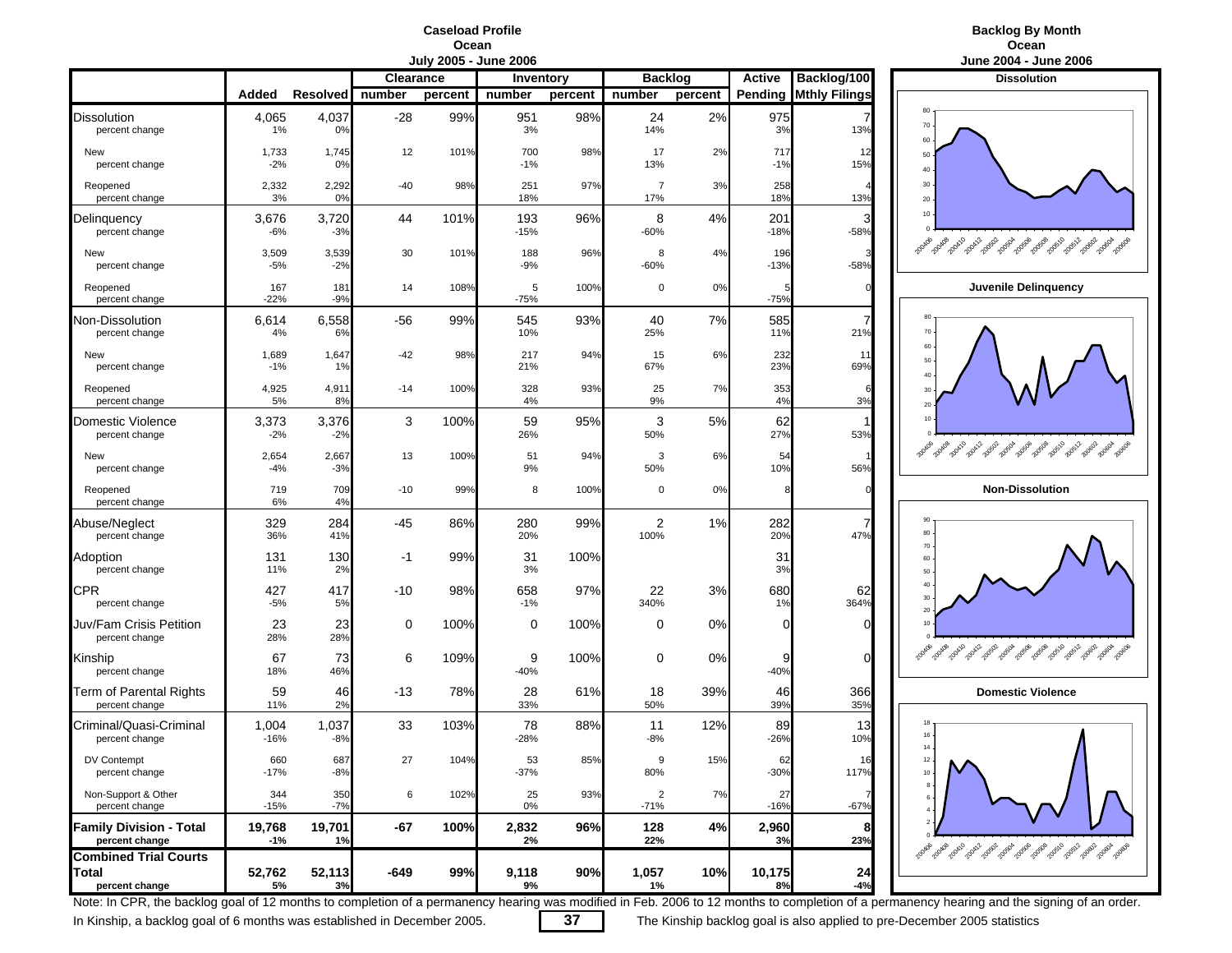#### **Caseload ProfilePassaic**

|                                                    | <b>June 2004 - June</b> |                 |                |         |              |         |                |         |                |                              |                                                  |
|----------------------------------------------------|-------------------------|-----------------|----------------|---------|--------------|---------|----------------|---------|----------------|------------------------------|--------------------------------------------------|
|                                                    |                         |                 | Clearance      |         | Inventory    |         | <b>Backlog</b> |         | <b>Active</b>  | Backlog/100                  | <b>Criminal Backle</b>                           |
|                                                    | Added                   | <b>Resolved</b> | number         | percent | number       | percent | number         | percent |                | <b>Pending Mthly Filings</b> |                                                  |
| Criminal<br>percent change                         | 4,140<br>$-6%$          | 4,334<br>1%     | 194            | 105%    | 673<br>$-5%$ | 61%     | 437<br>8%      | 39%     | 1,110<br>0%    | 127<br>15%                   | 700<br>600<br>500<br>400                         |
| Municipal Appeals<br>percent change                | 66<br>$-31%$            | 93<br>1%        | 27             | 141%    | 14<br>$-48%$ | 74%     | 5<br>$-74%$    | 26%     | 19<br>$-59%$   | 91<br>$-62%$                 | 300<br>200<br>100                                |
| Post-Convict. Relief<br>percent change             | 45<br>50%               | 52<br>93%       | $\overline{7}$ | 116%    | 4<br>$-33%$  | 9%      | 43<br>$-23%$   | 91%     | 47<br>$-24%$   | 1,147<br>$-49%$              | A 2009 - 2014 - 2014 - 2015 - 2016 - 2019 - 2015 |
| <b>Criminal Division - Total</b><br>percent change | 4,251<br>-6%            | 4,479<br>2%     | 228            | 105%    | 691<br>-7%   | 59%     | 485<br>1%      | 41%     | 1,176<br>$-4%$ | 137<br>8%                    | <b>General Equity Ba</b>                         |
| General Equity<br>percent change                   | 266<br>8%               | 261<br>14%      | $-5$           | 98%     | 135<br>16%   | 92%     | 12<br>$-14%$   | 8%      | 147<br>13%     | 54<br>$-20%$                 | 35<br>30                                         |
| Civil - Total<br>percent change                    | 6,258<br>5%             | 6,179<br>$-1%$  | -79            | 99%     | 4,962<br>2%  | 91%     | 509<br>$-1%$   | 9%      | 5,471<br>2%    | 98<br>$-6%$                  | 25<br>20<br>15                                   |
| Track 1<br>percent change                          | 1,921<br>10%            | 1,841<br>4%     | $-80$          | 96%     | 828<br>10%   | 91%     | 82<br>$-18%$   | 9%      | 910<br>7%      | 51<br>$-26%$                 | 10                                               |
| Track 2<br>percent change                          | 4,008<br>3%             | 3,952<br>$-4%$  | $-56$          | 99%     | 3,812<br>1%  | 91%     | 391<br>3%      | 9%      | 4,203<br>1%    | 117<br>1%                    | 20408 20410 20412 20502 20504 20506 20508 205    |
| Track 3<br>percent change                          | 276<br>15%              | 319<br>14%      | 43             | 116%    | 279<br>$-9%$ | 89%     | 33<br>6%       | 11%     | 312<br>$-7%$   | 143<br>$-7%$                 | <b>Civil Backlog</b>                             |
| Track 4<br>percent change                          | 53<br>$-9%$             | 67<br>18%       | 14             | 126%    | 43<br>$-14%$ | 93%     | 3<br>$-25%$    | 7%      | 46<br>$-15%$   | 68<br>$-18%$                 | 900<br>800                                       |
| Special Civil - Total<br>percent change            | 33,033<br>17%           | 32,646<br>16%   | $-387$         | 99%     | 2,868<br>32% | 98%     | 55<br>53%      | 2%      | 2,923<br>32%   | 2<br>30%                     | 700<br>600<br>500<br>400                         |
| Auto<br>percent change                             | 286<br>$-21%$           | 298<br>$-20%$   | 12             | 104%    | 28<br>$-26%$ | 85%     | 5<br>67%       | 15%     | 33<br>$-20%$   | 21<br>112%                   | 300<br>200<br>100                                |
| Contract<br>percent change                         | 19,148<br>32%           | 19,079<br>32%   | -69            | 100%    | 2,125<br>18% | 98%     | 43<br>169%     | 2%      | 2,168<br>20%   | 104%                         |                                                  |
| Other<br>percent change                            | 1,066<br>8%             | 1,087<br>8%     | 21             | 102%    | 87<br>28%    | 94%     | 6<br>$-25%$    | 6%      | 93<br>22%      | $-31%$                       | <b>Special Civil Bac</b>                         |
| Small Claims<br>percent change                     | 2,508<br>$-3%$          | 2,535<br>$-1%$  | 27             | 101%    | 107<br>-16%  | 99%     | -1<br>$-89%$   | 1%      | 108<br>$-21%$  | $-89%$                       | 180<br>160<br>140                                |
| Tenancy<br>percent change                          | 10,025<br>4%            | 9,647<br>1%     | $-378$         | 96%     | 521<br>264%  | 100%    | $\mathbf 0$    | 0%      | 521<br>264%    |                              | 120<br>100<br>80                                 |
| Probate<br>percent change                          | 807<br>29%              | 792<br>32%      | $-15$          | 98%     | 85<br>21%    | 94%     | 5<br>0%        | 6%      | 90<br>20%      | 7<br>$-23%$                  | 2004-09 2004-0 2004-2005-2005-2005-2005-2005-20  |
| Civil Division - Total<br>percent change           | 40,364<br>15%           | 39,878<br>14%   | $-486$         | 99%     | 8,050<br>11% | 93%     | 581<br>2%      | 7%      | 8,631<br>11%   | 17<br>$-11%$                 |                                                  |

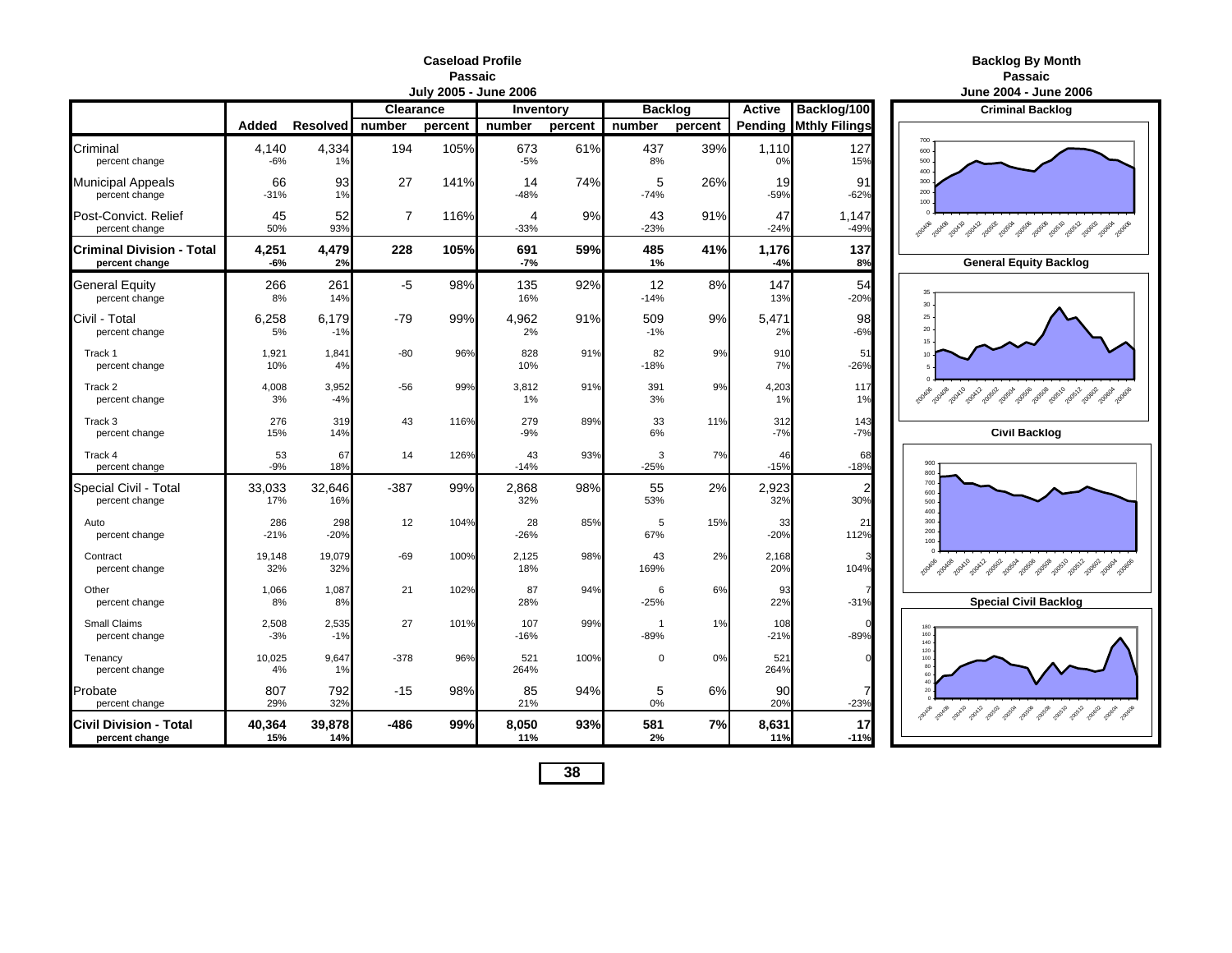#### **Caseload ProfilePassaic**

### **Backlog By Month Passaic**

|                                                  |                 |                 |                  | vury Luvu | vunv Lvvv     |         |                          |         |                      |                          | UMIN LVVT<br>                                     |
|--------------------------------------------------|-----------------|-----------------|------------------|-----------|---------------|---------|--------------------------|---------|----------------------|--------------------------|---------------------------------------------------|
|                                                  |                 |                 | <b>Clearance</b> |           | Inventory     |         | <b>Backlog</b>           |         | <b>Active</b>        | Backlog/100              | <b>Dissolution</b>                                |
|                                                  | Added           | <b>Resolved</b> | number           | percent   | number        | percent | number                   | percent | Pending              | <b>Mthly Filings</b>     | 100                                               |
| <b>Dissolution</b><br>percent change             | 3,574<br>5%     | 3,662<br>8%     | 88               | 102%      | 938<br>$-5%$  | 98%     | 19<br>$-68%$             | 2%      | 957<br>$-9%$         | F<br>$-69%$              | 90<br>$80\,$                                      |
| New<br>percent change                            | 1,905<br>3%     | 2,013<br>8%     | 108              | 106%      | 774<br>$-9%$  | 98%     | 12<br>$-72%$             | 2%      | 786<br>$-12%$        | $-73%$                   | $70\,$<br>60<br>$50\,$                            |
| Reopened<br>percent change                       | 1,669<br>8%     | 1,649<br>8%     | $-20$            | 99%       | 164<br>20%    | 96%     | $\overline{7}$<br>$-56%$ | 4%      | 171<br>12%           | $-59%$                   | 40<br>$30\,$<br>20                                |
| Delinquency<br>percent change                    | 4,254<br>$-27%$ | 4,218<br>$-28%$ | $-36$            | 99%       | 366<br>5%     | 94%     | 25<br>32%                | 6%      | 391<br>6%            | 81%                      | 10                                                |
| New<br>percent change                            | 3,745<br>$-26%$ | 3,738<br>$-26%$ | $-7$             | 100%      | 319<br>$-2%$  | 93%     | 25<br>32%                | 7%      | 344<br>0%            | 77%                      | Ao de Bath 20x12 post 20x9 post and post post and |
| Reopened<br>percent change                       | 509<br>$-37%$   | 480<br>$-41%$   | $-29$            | 94%       | 47<br>96%     | 100%    | 0                        | 0%      | 47<br>96%            |                          | Juvenile Delinquend                               |
| Non-Dissolution<br>percent change                | 12,186<br>4%    | 12,303<br>8%    | 117              | 101%      | 828<br>$-10%$ | 97%     | 25<br>$-73%$             | 3%      | 853<br>$-16%$        | $\overline{2}$<br>$-75%$ | 120<br>100                                        |
| New<br>percent change                            | 2,847<br>2%     | 2,942<br>10%    | 95               | 103%      | 333<br>-18%   | 97%     | 10<br>$-77%$             | 3%      | 343<br>$-23%$        | $-78%$                   | 80<br>60                                          |
| Reopened<br>percent change                       | 9,339<br>5%     | 9,361<br>7%     | 22               | 100%      | 495<br>$-5%$  | 97%     | 15<br>$-70%$             | 3%      | 510<br>$-11%$        | $-71%$                   | 40                                                |
| Domestic Violence<br>percent change              | 4,139<br>$-9%$  | 4,145<br>$-9%$  | 6                | 100%      | 117<br>$-9%$  | 97%     | 4<br>$-20%$              | 3%      | 121<br>$-9%$         | $-12%$                   | 20                                                |
| New<br>percent change                            | 2,849<br>$-13%$ | 2,852<br>$-13%$ | 3                | 100%      | 87<br>$-2%$   | 96%     | 4<br>300%                | 4%      | 91<br>1%             | 358%                     | 2014 2014 2014 2019 2019 2019 2019 2019 2019 2019 |
| Reopened<br>percent change                       | 1,290<br>$-1%$  | 1,293<br>2%     | 3                | 100%      | 30<br>$-23%$  | 100%    | 0<br>$-100%$             | 0%      | 30<br>$-30%$         | $-100%$                  | <b>Non-Dissolution</b>                            |
| Abuse/Neglect<br>percent change                  | 206<br>33%      | 146<br>8%       | $-60$            | 71%       | 227<br>34%    | 99%     | 3<br>200%                | 1%      | 230<br>35%           | 17<br>126%               | 160<br>140                                        |
| Adoption<br>percent change                       | 97<br>$-3%$     | 93<br>$-3%$     | -4               | 96%       | 25<br>19%     | 100%    |                          |         | 25<br>19%            |                          | 120<br>100                                        |
| <b>CPR</b><br>percent change                     | 263<br>28%      | 199<br>$-30%$   | -64              | 76%       | 464<br>15%    | 100%    | 0                        | 0%      | 464<br>15%           | $\overline{0}$           | 80<br>60<br>40                                    |
| Juv/Fam Crisis Petition<br>percent change        | 10<br>$-29%$    | 10<br>$-41%$    | 0                | 100%      | 2<br>0%       | 100%    | 0                        | 0%      | $\overline{c}$<br>0% | $\overline{0}$           | 20                                                |
| Kinship<br>percent change                        | 46<br>15%       | 52<br>2%        | 6                | 113%      | 5<br>$-50%$   | 100%    | 0<br>$-100%$             | 0%      | 5<br>$-55%$          | O<br>$-100%$             | 2014 2014 2014 2015 2015 2019 2019 2019 2019 2019 |
| Term of Parental Rights<br>percent change        | 45<br>45%       | 37<br>$-12%$    | -8               | 82%       | 15<br>150%    | 94%     | 1<br>$-50%$              | 6%      | 16<br>100%           | 27<br>$-66%$             | <b>Domestic Violence</b>                          |
| Criminal/Quasi-Criminal<br>percent change        | 789<br>7%       | 737<br>$-2%$    | $-52$            | 93%       | 70<br>250%    | 95%     | 4                        | 5%      | 74<br>270%           | 6                        | 40<br>35                                          |
| DV Contempt<br>percent change                    | 704<br>7%       | 653<br>$-4%$    | $-51$            | 93%       | 64<br>327%    | 94%     |                          | 6%      | 68<br>353%           |                          | $30\,$<br>25<br>$20\,$                            |
| Non-Support & Other<br>percent change            | 85<br>13%       | 84<br>17%       | $-1$             | 99%       | 6<br>20%      | 100%    | 0                        | 0%      | 20%                  |                          | $15 -$<br>$10 -$                                  |
| <b>Family Division - Total</b><br>percent change | 25,609<br>-4%   | 25,602<br>-4%   | $-7$             | 100%      | 3,057<br>1%   | 97%     | 81<br>$-55%$             | 3%      | 3,138<br>$-2%$       | $-53%$                   | $5 -$                                             |
| <b>Combined Trial Courts</b>                     |                 |                 |                  |           |               |         |                          |         |                      |                          | 2014 2014 2014 2014 2015 2015 2015 2016 2016 2016 |
| Total<br>percent change                          | 70,224<br>6%    | 69,959<br>6%    | $-265$           | 100%      | 11,798<br>7%  | 91%     | 1,147<br>$-7%$           | 9%      | 12,945<br>6%         | 20<br>$-12%$             |                                                   |



Note: In CPR, the backlog goal of 12 months to completion of a permanency hearing was modified in Feb. 2006 to 12 months to completion of a permanency hearing and the signing of an order.

In Kinship, a backlog goal of 6 months was established in December 2005. **39** The Kinship backlog goal is also applied to pre-December 2005 statistics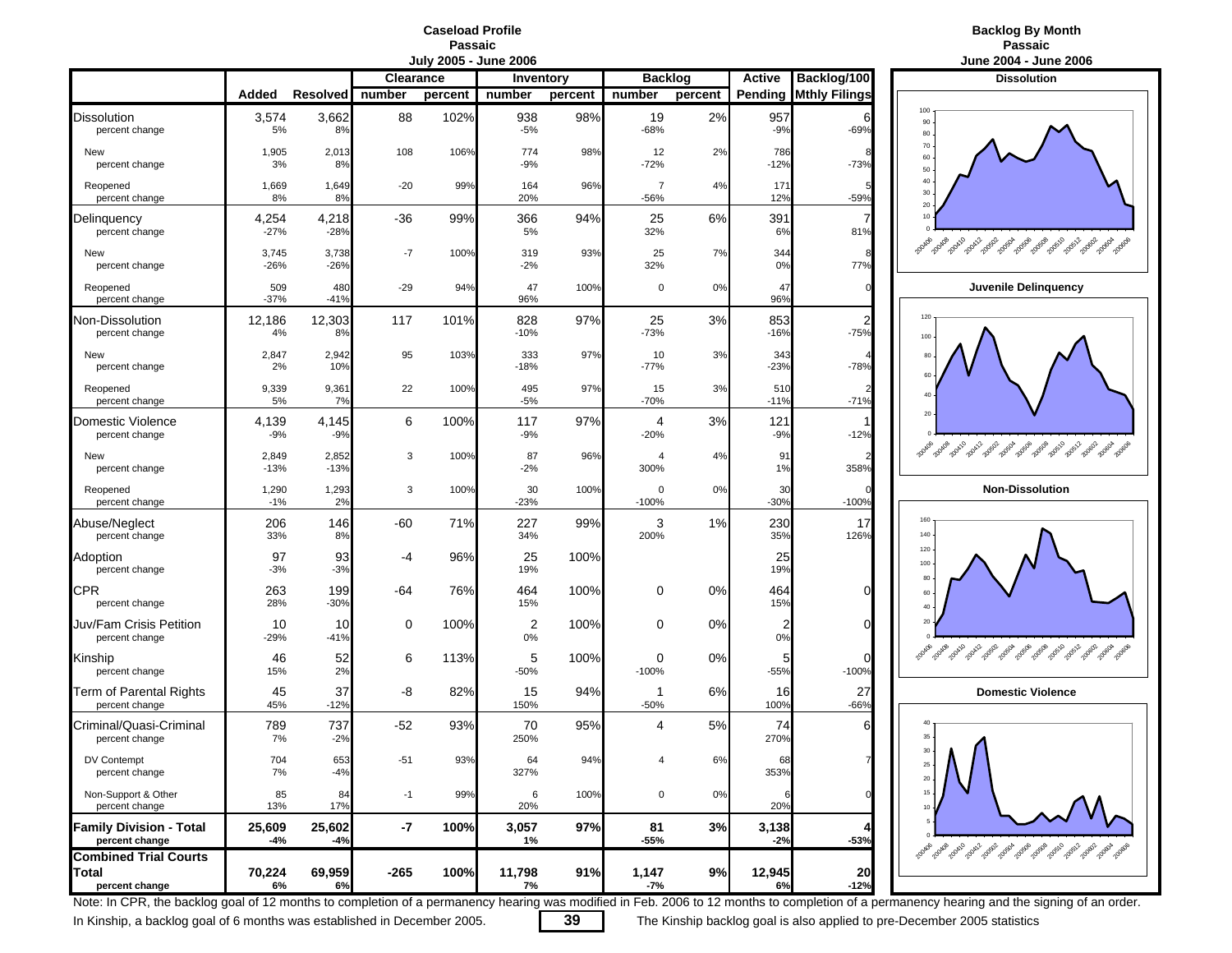#### **Caseload ProfileSalem**

|                                                    |               |                                          |                | <b>July 2005 - June 2006</b> |                      |         |                          |               |              |                        | June 2004 - June                                        |
|----------------------------------------------------|---------------|------------------------------------------|----------------|------------------------------|----------------------|---------|--------------------------|---------------|--------------|------------------------|---------------------------------------------------------|
|                                                    |               | Clearance<br><b>Backlog</b><br>Inventory |                |                              |                      |         |                          | <b>Active</b> | Backlog/100  | <b>Criminal Backle</b> |                                                         |
|                                                    | Added         | <b>Resolved</b>                          | number         | percent                      | number               | percent | number                   | percent       | Pending      | <b>Mthly Filings</b>   |                                                         |
| Criminal<br>percent change                         | 841<br>23%    | 848<br>$-1%$                             | $\overline{7}$ | 101%                         | 69<br>$-1%$          | 68%     | 32<br>0%                 | 32%           | 101<br>$-1%$ | 46<br>$-19%$           | 70<br>60<br>50<br>40                                    |
| <b>Municipal Appeals</b><br>percent change         | 15<br>0%      | 17<br>$-6%$                              | 2              | 113%                         | 1<br>$-75%$          | 50%     | $\mathbf 1$              | 50%           | 2<br>$-50%$  | 80                     | 30<br>20<br>10                                          |
| Post-Convict. Relief<br>percent change             | 13<br>8%      | 13<br>86%                                | $\mathbf 0$    | 100%                         | $\overline{4}$<br>0% | 50%     | 4<br>33%                 | 50%           | 8<br>14%     | 369<br>23%             | 10408 20410 20412 20502 20503 20508 2050 205<br>20406   |
| <b>Criminal Division - Total</b><br>percent change | 869<br>23%    | 878<br>0%                                | 9              | 101%                         | 74<br>-5%            | 67%     | 37<br>6%                 | 33%           | 111<br>$-2%$ | 51<br>$-14%$           | <b>General Equity Ba</b>                                |
| <b>General Equity</b><br>percent change            | 31<br>11%     | 28<br>$-15%$                             | $-3$           | 90%                          | 14<br>100%           | 88%     | $\overline{2}$<br>$-33%$ | 13%           | 16<br>60%    | 77<br>$-40%$           |                                                         |
| Civil - Total<br>percent change                    | 392<br>9%     | 346<br>4%                                | $-46$          | 88%                          | 278<br>16%           | 79%     | 72<br>29%                | 21%           | 350<br>19%   | 220<br>18%             |                                                         |
| Track 1<br>percent change                          | 189<br>15%    | 188<br>17%                               | $-1$           | 99%                          | 68<br>$-3%$          | 76%     | 21<br>24%                | 24%           | 89<br>2%     | 133<br>7%              |                                                         |
| Track 2<br>percent change                          | 166<br>3%     | 128<br>$-13%$                            | $-38$          | 77%                          | 170<br>24%           | 81%     | 39<br>34%                | 19%           | 209<br>26%   | 282<br>30%             | 20408 20410 20412 20502 20504 20506 20508 205<br>200406 |
| Track 3<br>percent change                          | 18<br>$-33%$  | 23<br>21%                                | 5              | 128%                         | 22<br>$-19%$         | 71%     | 9<br>29%                 | 29%           | 31<br>$-9%$  | 600<br>93%             | <b>Civil Backlog</b>                                    |
| Track 4<br>percent change                          | 19<br>171%    | 0%                                       | $-12$          | 37%                          | 18<br>260%           | 86%     | 3<br>0%                  | 14%           | 21<br>163%   | 189<br>$-63%$          | 90<br>80                                                |
| Special Civil - Total<br>percent change            | 3,785<br>14%  | 3,732<br>12%                             | $-53$          | 99%                          | 334<br>16%           | 95%     | 19<br>27%                | 5%            | 353<br>17%   | 6<br>11%               | 70<br>60<br>50<br>40                                    |
| Auto<br>percent change                             | 8<br>$-27%$   | 10<br>$-55%$                             | $\overline{2}$ | 125%                         | 0<br>$-100%$         | 100%    | $\mathsf 0$              | 0%            | $-100%$      |                        | 30<br>20<br>10                                          |
| Contract<br>percent change                         | 1,928<br>21%  | 1,883<br>14%                             | $-45$          | 98%                          | 235<br>19%           | 96%     | 11<br>10%                | 4%            | 246<br>18%   | 7<br>$-9%$             | 2040 2040 2041 2041 2050 2050 2050 2050 2050            |
| Other<br>percent change                            | 64<br>100%    | 60<br>30%                                | -4             | 94%                          | 13<br>86%            | 93%     | $\mathbf{1}$             | 7%            | 14<br>100%   | 19                     | <b>Special Civil Bac</b>                                |
| Small Claims<br>percent change                     | 624<br>$-15%$ | 628<br>$-13%$                            | 4              | 101%                         | 16<br>$-11%$         | 76%     | 5<br>0%                  | 24%           | 21<br>$-9%$  | 10<br>18%              | 30<br>25                                                |
| Tenancy<br>percent change                          | 1,161<br>25%  | 1,151<br>$-1%$                           | $-10$          | 99%                          | 70<br>13%            | 97%     | $\overline{2}$           | 3%            | 72<br>16%    |                        |                                                         |
| Probate<br>percent change                          | 33<br>$-21%$  | 35<br>$-29%$                             | 2              | 106%                         | 7<br>$0\%$           | 70%     | 3<br>$-40%$              | 30%           | 10<br>$-17%$ | 109<br>$-24%$          | 10408 20410 20412 20502 20504 20508 20508 205           |
| Civil Division - Total<br>percent change           | 4,241<br>13%  | 4,141<br>11%                             | $-100$         | 98%                          | 633<br>17%           | 87%     | 96<br>22%                | 13%           | 729<br>18%   | 27<br>7%               |                                                         |

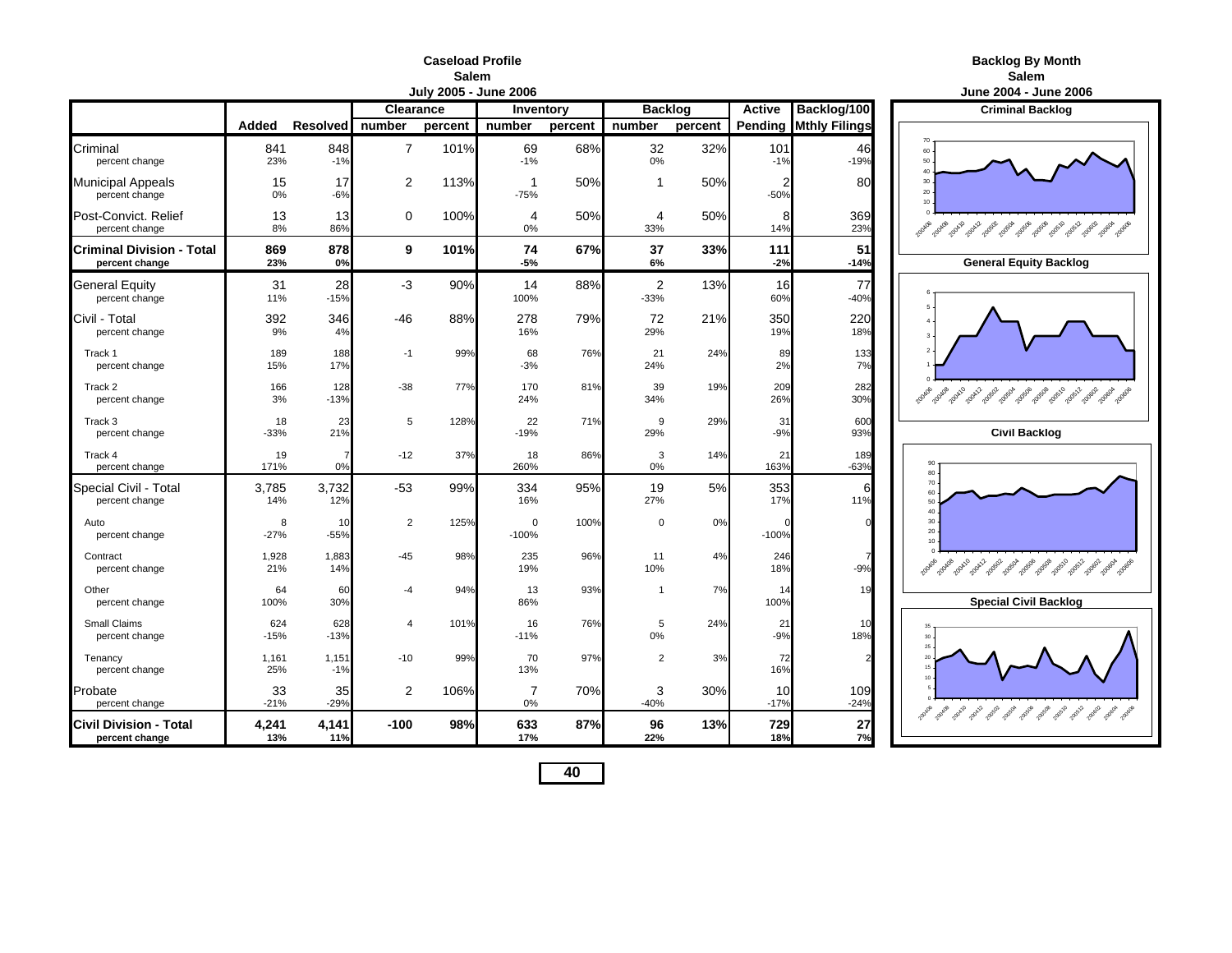### **Caseload ProfileSalem**<br>**July 2005 - June 2006**



|                                                  |                |                 |                  |         | JULY ZUUJ - JULIE ZUUU |         |                |         |                              |                      | JUIIE ZUU4 - JUIIE ZU                                  |
|--------------------------------------------------|----------------|-----------------|------------------|---------|------------------------|---------|----------------|---------|------------------------------|----------------------|--------------------------------------------------------|
|                                                  |                |                 | <b>Clearance</b> |         | Inventory              |         | <b>Backlog</b> |         | Backlog/100<br><b>Active</b> |                      | <b>Dissolution</b>                                     |
|                                                  | Added          | <b>Resolved</b> | number           | percent | number                 | percent | number         | percent | Pending                      | <b>Mthly Filings</b> |                                                        |
| <b>Dissolution</b><br>percent change             | 699<br>3%      | 699<br>6%       | 0                | 100%    | 128<br>5%              | 100%    | 0<br>$-100%$   | $0\%$   | 128<br>$-1%$                 | $-100%$              | 16<br>14<br>12                                         |
| New<br>percent change                            | 238<br>4%      | 245<br>17%      | $\overline{7}$   | 103%    | 90<br>$-1%$            | 100%    | 0<br>$-100%$   | 0%      | 90<br>$-7%$                  | $-100%$              | 10<br>$\mathbf{a}$                                     |
| Reopened<br>percent change                       | 461<br>2%      | 454<br>1%       | $-7$             | 98%     | 38<br>23%              | 100%    | 0<br>$-100%$   | 0%      | 38<br>19%                    | $-100%$              | 6                                                      |
| Delinguency<br>percent change                    | 1,091<br>0%    | 1,068<br>$-1%$  | $-23$            | 98%     | 91<br>40%              | 100%    | 0<br>$-100%$   | 0%      | 91<br>34%                    | 0<br>$-100%$         |                                                        |
| New<br>percent change                            | 971<br>$-2%$   | 957<br>$-1%$    | $-14$            | 99%     | 80<br>27%              | 100%    | 0<br>$-100%$   | 0%      | 80<br>21%                    | $-100%$              | 2014 2041 2041 2052 2059 2059 2059 2059 2051 205       |
| Reopened<br>percent change                       | 120<br>15%     | 111<br>2%       | -9               | 93%     | 11<br>450%             | 100%    | 0              | 0%      | 11<br>450%                   |                      | Juvenile Delinquend                                    |
| Non-Dissolution<br>percent change                | 3,674<br>$-3%$ | 3,694<br>$-1%$  | 20               | 101%    | 117<br>$-19%$          | 100%    | 0<br>$-100%$   | $0\%$   | 117<br>$-20%$                | 0<br>$-100%$         | 20<br>18<br>16                                         |
| New<br>percent change                            | 684<br>2%      | 680<br>3%       | -4               | 99%     | 44<br>5%               | 100%    | 0<br>$-100%$   | 0%      | 44<br>2%                     | $-100%$              | 14<br>12<br>10                                         |
| Reopened<br>percent change                       | 2,990<br>$-4%$ | 3,014<br>$-2%$  | 24               | 101%    | 73<br>$-29%$           | 100%    | 0              | 0%      | 73<br>$-29%$                 |                      |                                                        |
| Domestic Violence<br>percent change              | 1,102<br>$-3%$ | 1,097<br>$-4%$  | -5               | 100%    | 32<br>39%              | 100%    | 0<br>$-100%$   | 0%      | 32<br>28%                    | $\Omega$<br>$-100%$  |                                                        |
| New<br>percent change                            | 601<br>4%      | 606<br>4%       | 5                | 101%    | 6<br>$-25%$            | 100%    | 0<br>$-100%$   | 0%      | $-33%$                       | $-100%$              | 2010 2011 2012 2023 2039 2039 2039 2039 203            |
| Reopened<br>percent change                       | 501<br>$-10%$  | 491<br>$-12%$   | $-10$            | 98%     | 26<br>73%              | 100%    | 0<br>$-100%$   | 0%      | 26<br>63%                    | $-100%$              | <b>Non-Dissolution</b>                                 |
| Abuse/Neglect<br>percent change                  | 80<br>7%       | 85<br>6%        | 5                | 106%    | 97<br>$-2%$            | 100%    | 0<br>$-100%$   | 0%      | 97<br>$-3%$                  | $\Omega$<br>$-100%$  | 16<br>14                                               |
| Adoption<br>percent change                       | 40<br>54%      | 35<br>21%       | -5               | 88%     | 8<br>167%              | 100%    |                |         | 8<br>167%                    |                      | 12 <sub>2</sub><br>10<br>$\mathbf{a}$                  |
| <b>CPR</b><br>percent change                     | 131<br>$-20%$  | 189<br>45%      | 58               | 144%    | 256<br>$-18%$          | 100%    | 0              | 0%      | 256<br>$-18%$                | $\Omega$             | 6<br>$\overline{4}$                                    |
| Juv/Fam Crisis Petition<br>percent change        | 24<br>$-23%$   | 24<br>$-23%$    | 0                | 100%    | 0                      | 100%    | 0              | 0%      | O                            | $\overline{0}$       |                                                        |
| Kinship<br>percent change                        | 25<br>0%       | 19<br>$-24%$    | -6               | 76%     | 6                      | 100%    | 0              | 0%      | 6                            | $\Omega$             | 2014 2014 2014 2015 2015 2019 2019 2019 2019           |
| Term of Parental Rights<br>percent change        | 46<br>21%      | 51<br>46%       | 5                | 111%    | 11<br>$-31%$           | 65%     | 6<br>$0\%$     | 35%     | 17<br>$-23%$                 | 157<br>$-17%$        | <b>Domestic Violence</b>                               |
| Criminal/Quasi-Criminal<br>percent change        | 123<br>$-21%$  | 137<br>$-7%$    | 14               | 111%    | 5<br>$-74%$            | 100%    | $\mathbf 0$    | 0%      | 5<br>$-74%$                  |                      | 10                                                     |
| DV Contempt<br>percent change                    | 123<br>$-18%$  | 137<br>$-3%$    | 14               | 111%    | 5<br>$-74%$            | 100%    | 0              | 0%      | $-74%$                       |                      |                                                        |
| Non-Support & Other<br>percent change            | 0<br>$-100%$   | $-100%$         | 0                | 100%    | $\pmb{0}$              | 100%    | $\mathsf 0$    | 0%      |                              |                      |                                                        |
| <b>Family Division - Total</b><br>percent change | 7,035<br>$-2%$ | 7,098<br>0%     | 63               | 101%    | 751<br>-6%             | 99%     | 6<br>-70%      | 1%      | 757<br>$-8%$                 | $-69%$               | <b>Polle Pape, Pape, Pape, Pape, Pape, Pape, Pape,</b> |
| <b>Combined Trial Courts</b><br>Total            | 12,145         | 12,117          | $-28$            | 100%    | 1,458                  | 91%     | 139            | 9%      | 1,597                        | 14                   |                                                        |
| percent change                                   | 4%             | 3%              |                  |         | 3%                     |         | 4%             |         | 3%                           | $-1%$                |                                                        |



Note: In CPR, the backlog goal of 12 months to completion of a permanency hearing was modified in Feb. 2006 to 12 months to completion of a permanency hearing and the signing of an order.

In Kinship, a backlog goal of 6 months was established in December 2005. **41** The Kinship backlog goal is also applied to pre-December 2005 statistics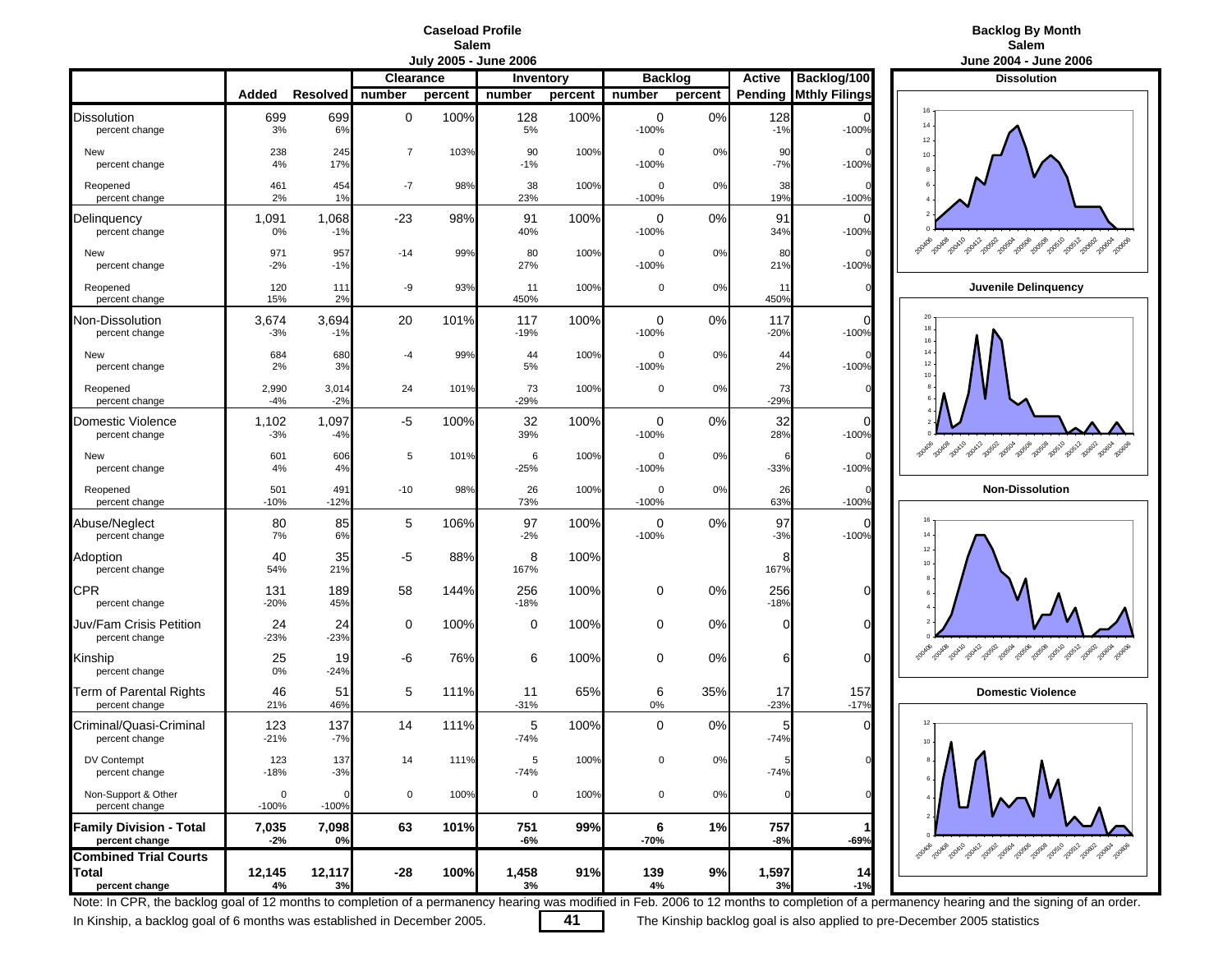#### **Caseload ProfileSomerset**

|                                                    |                |                 |                               | July 2005 - June 2006 |                     |         |                      |         | June 2004 - June 2006 |                              |                                                                 |
|----------------------------------------------------|----------------|-----------------|-------------------------------|-----------------------|---------------------|---------|----------------------|---------|-----------------------|------------------------------|-----------------------------------------------------------------|
|                                                    |                |                 | <b>Clearance</b><br>Inventory |                       |                     |         | <b>Backlog</b>       |         | <b>Active</b>         | Backlog/100                  | <b>Criminal Backlog</b>                                         |
|                                                    | Added          | <b>Resolved</b> | number                        | percent               | number              | percent | number               | percent |                       | <b>Pending Mthly Filings</b> |                                                                 |
| Criminal<br>percent change                         | 1,262<br>3%    | 1,309<br>19%    | 47                            | 104%                  | 234<br>$-21%$       | 57%     | 177<br>$-8%$         | 43%     | 411<br>$-16%$         | 168<br>$-11%$                | 300<br>250<br>200                                               |
| Municipal Appeals<br>percent change                | 49<br>$-16%$   | 42<br>$-11%$    | $-7$                          | 86%                   | 16<br>0%            | 43%     | 21<br>50%            | 57%     | 37<br>23%             | 514<br>78%                   | 150<br>100<br>50                                                |
| Post-Convict. Relief<br>percent change             | 17<br>325%     | 8<br>33%        | -9                            | 47%                   | 0<br>$-100%$        | 0%      | 32<br>129%           | 100%    | 32<br>100%            | 2,259<br>$-46%$              | Ask 30 Ask 30 Ask 30 Ask 30 Ask 30 Ask 30 Ask                   |
| <b>Criminal Division - Total</b><br>percent change | 1,328<br>3%    | 1,359<br>18%    | 31                            | 102%                  | 250<br>$-20%$       | 52%     | 230<br>5%            | 48%     | 480<br>$-10%$         | 208<br>1%                    | <b>General Equity Backlog</b>                                   |
| General Equity<br>percent change                   | 146<br>6%      | 144<br>$-5%$    | $-2$                          | 99%                   | 51<br>9%            | 94%     | 3<br>$-57%$          | 6%      | 54<br>0%              | 25<br>$-59%$                 |                                                                 |
| Civil - Total<br>percent change                    | 1,991<br>$-2%$ | 1,986<br>$-8%$  | -5                            | 100%                  | 1,416<br>2%         | 82%     | 310<br>$-3%$         | 18%     | 1,726<br>1%           | 187<br>$-1%$                 |                                                                 |
| Track 1<br>percent change                          | 1,047<br>$-4%$ | 1,025<br>$-9%$  | $-22$                         | 98%                   | 463<br>0%           | 85%     | 81<br>$-1%$          | 15%     | 544<br>0%             | 93<br>3%                     |                                                                 |
| Track 2<br>percent change                          | 765<br>$-1%$   | 748<br>$-5%$    | $-17$                         | 98%                   | 767<br>3%           | 81%     | 176<br>8%            | 19%     | 943<br>4%             | 276<br>9%                    | 2010 2011 2012 2013 2019 2019 2019 2019 2019 2019 2019          |
| Track 3<br>percent change                          | 106<br>$-12%$  | 142<br>$-22%$   | 36                            | 134%                  | 116<br>$-18%$       | 73%     | 42<br>$-11%$         | 27%     | 158<br>$-16%$         | 475<br>2%                    | <b>Civil Backlog</b>                                            |
| Track 4<br>percent change                          | 73<br>30%      | 71<br>13%       | $-2$                          | 97%                   | 70<br>56%           | 86%     | 11<br>$-61%$         | 14%     | 81<br>11%             | 181<br>$-70%$                | 450<br>400                                                      |
| Special Civil - Total<br>percent change            | 10,711<br>7%   | 10,731<br>7%    | 20                            | 100%                  | 1,179<br>$-4%$      | 97%     | 35<br>25%            | 3%      | 1,214<br>$-3%$        | 17%                          | 350<br>300<br>250<br>200                                        |
| Auto<br>percent change                             | 11<br>$-73%$   | 15<br>$-69%$    | $\overline{4}$                | 136%                  | $\Omega$<br>$-100%$ | 100%    | $\Omega$<br>$-100%$  | 0%      | $-100%$               | $-100%$                      | 150<br>$100 -$<br>50 <sub>1</sub>                               |
| Contract<br>percent change                         | 6,745<br>10%   | 6,773<br>10%    | 28                            | 100%                  | 876<br>$-6%$        | 97%     | 30<br>30%            | 3%      | 906<br>$-5%$          | 19%                          | 2010-2010-2011, 2011, 2020, 2020, 2020, 2020, 2021, 2021, 2021, |
| Other<br>percent change                            | 53<br>36%      | 57<br>90%       | $\overline{4}$                | 108%                  | 11<br>$-27%$        | 92%     | $\overline{1}$<br>0% | 8%      | 12<br>$-25%$          | 23<br>$-26%$                 | <b>Special Civil Backlog</b>                                    |
| <b>Small Claims</b><br>percent change              | 1,344<br>$-4%$ | 1,350<br>$-5%$  | 6                             | 100%                  | 94<br>$-6%$         | 96%     | 4<br>33%             | 4%      | 98<br>$-5%$           | 39%                          | 80<br>70                                                        |
| Tenancy<br>percent change                          | 2,558<br>7%    | 2,536<br>19%    | $-22$                         | 99%                   | 198<br>13%          | 100%    | $\mathbf 0$          | 0%      | 198<br>13%            |                              | 40<br>30<br>20                                                  |
| Probate<br>percent change                          | 243<br>12%     | 193<br>$-15%$   | $-50$                         | 79%                   | 76<br>192%          | 90%     | 8<br>0%              | 10%     | 84<br>147%            | 40<br>$-11%$                 | 2019 2019 2019 2029 2039 2039 2039 2039 2049 2049 2049 2049     |
| Civil Division - Total<br>percent change           | 13,091<br>6%   | 13,054<br>4%    | $-37$                         | 100%                  | 2,722<br>1%         | 88%     | 356<br>$-2%$         | 12%     | 3,078<br>1%           | 33<br>$-7%$                  |                                                                 |

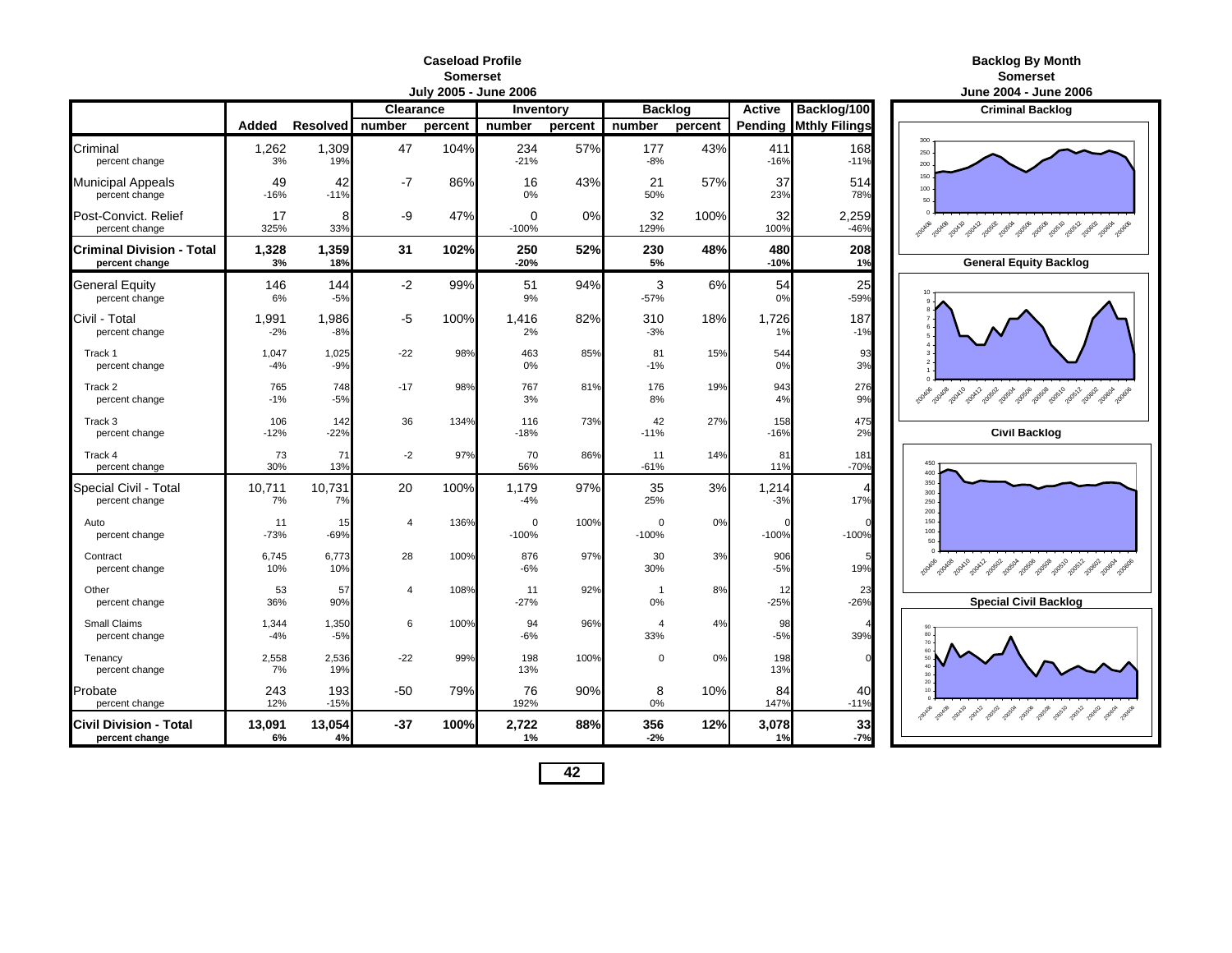## **Caseload ProfileSomerset**<br>July 2005 - June 2006

### **Backlog By Month Somerset**

|                                                  |                |                 |                  |         | <u>001y 2000 - 00116 2000</u> |         |                    |         |               |                      | VUIIV LVVT - VUIIV LI                                |
|--------------------------------------------------|----------------|-----------------|------------------|---------|-------------------------------|---------|--------------------|---------|---------------|----------------------|------------------------------------------------------|
|                                                  |                |                 | <b>Clearance</b> |         | Inventory                     |         | <b>Backlog</b>     |         | <b>Active</b> | Backlog/100          | <b>Dissolution</b>                                   |
|                                                  | Added          | <b>Resolved</b> | number           | percent | number                        | percent | number             | percent | Pending       | <b>Mthly Filings</b> | 45                                                   |
| <b>Dissolution</b><br>percent change             | 2,805<br>13%   | 2,653<br>9%     | $-152$           | 95%     | 685<br>23%                    | 95%     | 37<br>208%         | 5%      | 722<br>27%    | 16<br>172%           | 40<br>$35\,$                                         |
| New<br>percent change                            | 1,082<br>7%    | 994<br>2%       | $-88$            | 92%     | 527<br>17%                    | 96%     | 22<br>144%         | 4%      | 549<br>19%    | 24<br>128%           | $30\,$<br>25                                         |
| Reopened<br>percent change                       | 1,723<br>18%   | 1,659<br>13%    | $-64$            | 96%     | 158<br>49%                    | 91%     | 15<br>400%         | 9%      | 173<br>59%    | 10<br>325%           | $20\,$<br>15<br>10                                   |
| Delinquency<br>percent change                    | 1,400<br>6%    | 1,360<br>4%     | $-40$            | 97%     | 107<br>60%                    | 99%     | 1<br>$0\%$         | 1%      | 108<br>59%    | $-6%$                |                                                      |
| New<br>percent change                            | 1,241<br>5%    | 1,198<br>1%     | $-43$            | 97%     | 107<br>70%                    | 99%     | 1                  | 1%      | 108<br>71%    |                      | Ao de Bath 2014 2019 2019 2019 2019 2019 2019 201    |
| Reopened<br>percent change                       | 159<br>17%     | 162<br>31%      | 3                | 102%    | 0<br>$-100%$                  | 100%    | 0<br>$-100%$       | 0%      | $-100%$       | $-100%$              | Juvenile Delinquend                                  |
| <b>Non-Dissolution</b><br>percent change         | 3,004<br>32%   | 2,967<br>30%    | $-37$            | 99%     | 150<br>21%                    | 84%     | 29<br>71%          | 16%     | 179<br>27%    | 12<br>29%            | 4.5<br>$\overline{4}$                                |
| New<br>percent change                            | 589<br>1%      | 576<br>$-1%$    | $-13$            | 98%     | 63<br>21%                     | 80%     | 16<br>14%          | 20%     | 79<br>20%     | 33<br>13%            | 3.5<br>$\overline{\mathbf{3}}$<br>2.5                |
| Reopened<br>percent change                       | 2,415<br>42%   | 2,391<br>41%    | $-24$            | 99%     | 87<br>21%                     | 87%     | 13<br>333%         | 13%     | 100<br>33%    | 204%                 | $\overline{2}$<br>1.5                                |
| Domestic Violence<br>percent change              | 1,663<br>5%    | 1,656<br>3%     | $-7$             | 100%    | 29<br>38%                     | 94%     | 2<br>0%            | 6%      | 31<br>35%     | $-5%$                | 0.5                                                  |
| New<br>percent change                            | 1,077<br>$-4%$ | 1,068<br>$-7%$  | -9               | 99%     | 20<br>67%                     | 91%     | $\overline{2}$     | 9%      | 22<br>83%     |                      | 20xx9 20x10 20x12 20x92 20x92 20x95 20x95 20x91 20x9 |
| Reopened<br>percent change                       | 586<br>28%     | 588<br>29%      | $\overline{2}$   | 100%    | 9<br>$0\%$                    | 100%    | 0<br>$-100%$       | 0%      | $-18%$        | $-100%$              | <b>Non-Dissolution</b>                               |
| Abuse/Neglect<br>percent change                  | 109<br>30%     | 102<br>$-5%$    | -7               | 94%     | 86<br>9%                      | 99%     | -1<br>$-50%$       | 1%      | 87<br>7%      | 11<br>$-61%$         | 50<br>45<br>40                                       |
| Adoption<br>percent change                       | 48<br>-30%     | 54<br>$-31%$    | 6                | 113%    | 8<br>-43%                     | 100%    |                    |         | 8<br>$-43%$   |                      | $35\,$<br>$30\,$                                     |
| CPR<br>percent change                            | 133<br>12%     | 137<br>$-6%$    | 4                | 103%    | 150<br>$-3%$                  | 97%     | 4                  | 3%      | 154<br>0%     | 36                   | $25\,$<br>$20\,$<br>15<br>10                         |
| Juv/Fam Crisis Petition<br>percent change        | 10<br>$-23%$   | 9<br>$-31%$     | -1               | 90%     | 1                             | 100%    | 0                  | 0%      |               | $\Omega$             |                                                      |
| Kinship<br>percent change                        | 17<br>$-32%$   | 16<br>$-33%$    | -1               | 94%     | 4<br>0%                       | 80%     | 1                  | 20%     | 5<br>25%      | 71                   | 2014 2024 2024 2025 2029 2029 2029 2029 2029         |
| Term of Parental Rights<br>percent change        | 10<br>$-23%$   | 6<br>$-60%$     | -4               | 60%     | 6<br>20%                      | 67%     | 3                  | 33%     | 9<br>80%      | 360                  | <b>Domestic Violence</b>                             |
| Criminal/Quasi-Criminal<br>percent change        | 369<br>$-6%$   | 365<br>$-9%$    | $-4$             | 99%     | 32<br>14%                     | 97%     | $\mathbf{1}$<br>0% | 3%      | 33<br>14%     | 3<br>7%              | 14                                                   |
| DV Contempt<br>percent change                    | 279<br>$-11%$  | 270<br>$-17%$   | -9               | 97%     | 27<br>50%                     | 96%     | 0%                 | 4%      | 28<br>47%     | 12%                  | 12<br>10<br>$8 -$                                    |
| Non-Support & Other<br>percent change            | 90<br>13%      | 95<br>27%       | 5                | 106%    | 5<br>$-50%$                   | 100%    | 0                  | 0%      | $-50%$        |                      | $6 -$                                                |
| <b>Family Division - Total</b><br>percent change | 9,568<br>14%   | 9,325<br>11%    | $-243$           | 97%     | 1,258<br>19%                  | 94%     | 79<br>126%         | 6%      | 1,337<br>23%  | 10<br>98%            |                                                      |
| <b>Combined Trial Courts</b>                     |                |                 |                  |         |                               |         |                    |         |               |                      |                                                      |
| Total<br>percent change                          | 23,987<br>9%   | 23,738<br>7%    | $-249$           | 99%     | 4,230<br>4%                   | 86%     | 665<br>8%          | 14%     | 4,895<br>5%   | 33<br>$-1%$          |                                                      |



Note: In CPR, the backlog goal of 12 months to completion of a permanency hearing was modified in Feb. 2006 to 12 months to completion of a permanency hearing and the signing of an order.

In Kinship, a backlog goal of 6 months was established in December 2005. **43** The Kinship backlog goal is also applied to pre-December 2005 statistics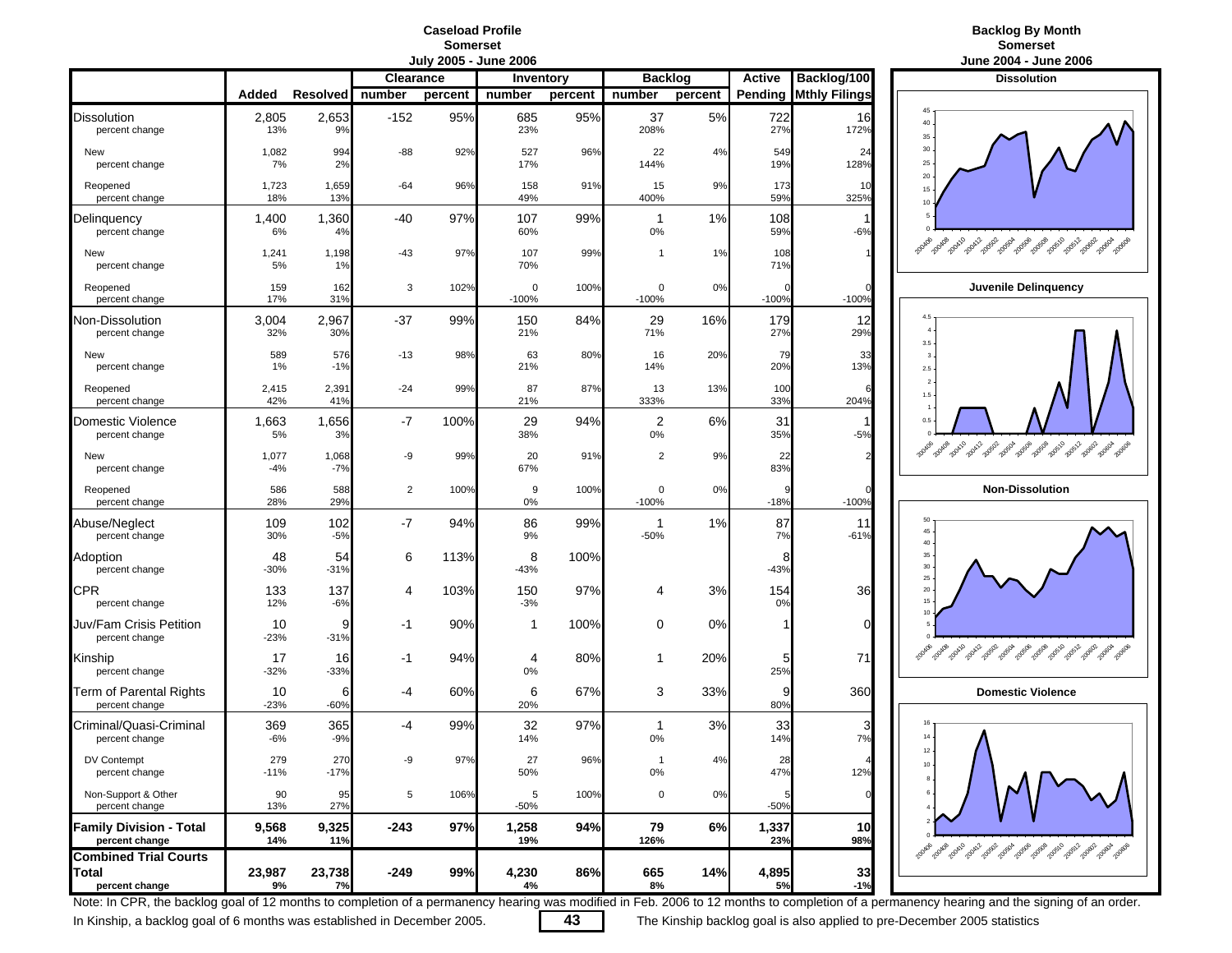#### **Caseload ProfileSussex**

| July 2005 - June 2006<br>Clearance<br><b>Backlog</b><br>Inventory |                      |                 |              |         |              |         |                          |         |               |                              |                                                       |  |  |
|-------------------------------------------------------------------|----------------------|-----------------|--------------|---------|--------------|---------|--------------------------|---------|---------------|------------------------------|-------------------------------------------------------|--|--|
|                                                                   |                      |                 |              |         |              |         |                          |         | <b>Active</b> | Backlog/100                  | <b>Criminal Backle</b>                                |  |  |
|                                                                   | Added                | <b>Resolved</b> | number       | percent | number       | percent | number                   | percent |               | <b>Pending Mthly Filings</b> |                                                       |  |  |
| Criminal<br>percent change                                        | 530<br>2%            | 557<br>6%       | 27           | 105%    | 24<br>33%    | 49%     | 25<br>$-48%$             | 51%     | 49<br>$-26%$  | 57<br>$-49%$                 | 60<br>50                                              |  |  |
| <b>Municipal Appeals</b><br>percent change                        | 60<br>18%            | 68<br>84%       | 8            | 113%    | 12<br>$-20%$ | 57%     | 9<br>$-31%$              | 43%     | 21<br>$-25%$  | 180<br>$-41%$                | 30<br>20<br>10                                        |  |  |
| Post-Convict, Relief<br>percent change                            | 8<br>167%            | 5<br>150%       | $-3$         | 63%     | 3<br>50%     | 21%     | 11<br>$-8%$              | 79%     | 14<br>0%      | 1,650<br>$-66%$              | 20406                                                 |  |  |
| Criminal Division - Total<br>percent change                       | 598<br>4%            | 630<br>12%      | 32           | 105%    | 39<br>11%    | 46%     | 45<br>$-38%$             | 54%     | 84<br>$-22%$  | 90<br>$-41%$                 | <b>General Equity Ba</b>                              |  |  |
| General Equity<br>percent change                                  | 58<br>$-6%$          | 51<br>$-30%$    | $-7$         | 88%     | 28<br>17%    | 78%     | 8<br>60%                 | 22%     | 36<br>24%     | 166<br>71%                   | 12<br>10                                              |  |  |
| Civil - Total<br>percent change                                   | 807<br>5%            | 842<br>2%       | 35           | 104%    | 557<br>0%    | 83%     | 116<br>$-18%$            | 17%     | 673<br>$-4%$  | 172<br>$-22%$                |                                                       |  |  |
| Track 1<br>percent change                                         | 438<br>7%            | 438<br>8%       | $\mathbf 0$  | 100%    | 187<br>$-3%$ | 87%     | 28<br>$-22%$             | 13%     | 215<br>$-6%$  | 77<br>$-28%$                 |                                                       |  |  |
| Track 2<br>percent change                                         | 271<br>$-3%$         | 309<br>$-6%$    | 38           | 114%    | 270<br>$-4%$ | 81%     | 62<br>$-17%$             | 19%     | 332<br>$-7%$  | 275<br>$-15%$                | 2020年9月24日 2021年2月25日 2020年2020年2020年2020年<br>200406  |  |  |
| Track 3<br>percent change                                         | 58<br>5%             | 66<br>22%       | 8            | 114%    | 69<br>1%     | 78%     | 19<br>$-14%$             | 22%     | 88<br>$-2%$   | 393<br>$-18%$                | <b>Civil Backlog</b>                                  |  |  |
| Track 4<br>percent change                                         | 40<br>82%            | 29<br>$-22%$    | $-11$        | 73%     | 31<br>82%    | 82%     | $\overline{7}$<br>$-13%$ | 18%     | 38<br>52%     | 21 <sub>C</sub><br>$-52%$    | 200<br>180                                            |  |  |
| Special Civil - Total<br>percent change                           | 6,271<br>1%          | 6,264<br>$-2%$  | $-7$         | 100%    | 675<br>7%    | 98%     | 14<br>56%                | 2%      | 689<br>7%     | 3<br>54%                     | 160<br>140<br>120<br>100                              |  |  |
| Auto<br>percent change                                            | 5<br>150%            | 67%             | $\Omega$     | 100%    | $\mathbf 0$  | 100%    | $\mathbf 0$              | 0%      | $\Omega$      |                              | 80<br>60<br>40<br>20                                  |  |  |
| Contract<br>percent change                                        | 4,393<br>$1\%$       | 4,391<br>$-3%$  | $-2$         | 100%    | 510<br>8%    | 98%     | 10<br>25%                | 2%      | 520<br>9%     | 24%                          | 2040年 2040年 2041年 2041年 2020年 2020年 2020年 2020年 2021年 |  |  |
| Other<br>percent change                                           | $\overline{1}$<br>0% | $-50%$          | $\Omega$     | 100%    | $\mathbf 0$  | 100%    | $\Omega$                 | 0%      | $\Omega$      |                              | <b>Special Civil Bac</b>                              |  |  |
| Small Claims<br>percent change                                    | 1,026<br>$-2%$       | 1,026<br>0%     | $\mathbf 0$  | 100%    | 139<br>$-1%$ | 97%     | 4<br>300%                | 3%      | 143<br>1%     | 310%                         | 60<br>50                                              |  |  |
| Tenancy<br>percent change                                         | 846<br>2%            | 841<br>6%       | $-5$         | 99%     | 26<br>24%    | 100%    | $\Omega$                 | 0%      | 26<br>24%     |                              |                                                       |  |  |
| Probate<br>percent change                                         | 172<br>10%           | 152<br>$-6%$    | $-20$        | 88%     | 40<br>90%    | 95%     | 2<br>0%                  | 5%      | 42<br>83%     | 14<br>$-9%$                  |                                                       |  |  |
| Civil Division - Total<br>percent change                          | 7,308<br>1%          | 7,309<br>$-2%$  | $\mathbf{1}$ | 100%    | 1,300<br>5%  | 90%     | 140<br>$-11%$            | 10%     | 1,440<br>3%   | 23<br>$-12%$                 |                                                       |  |  |

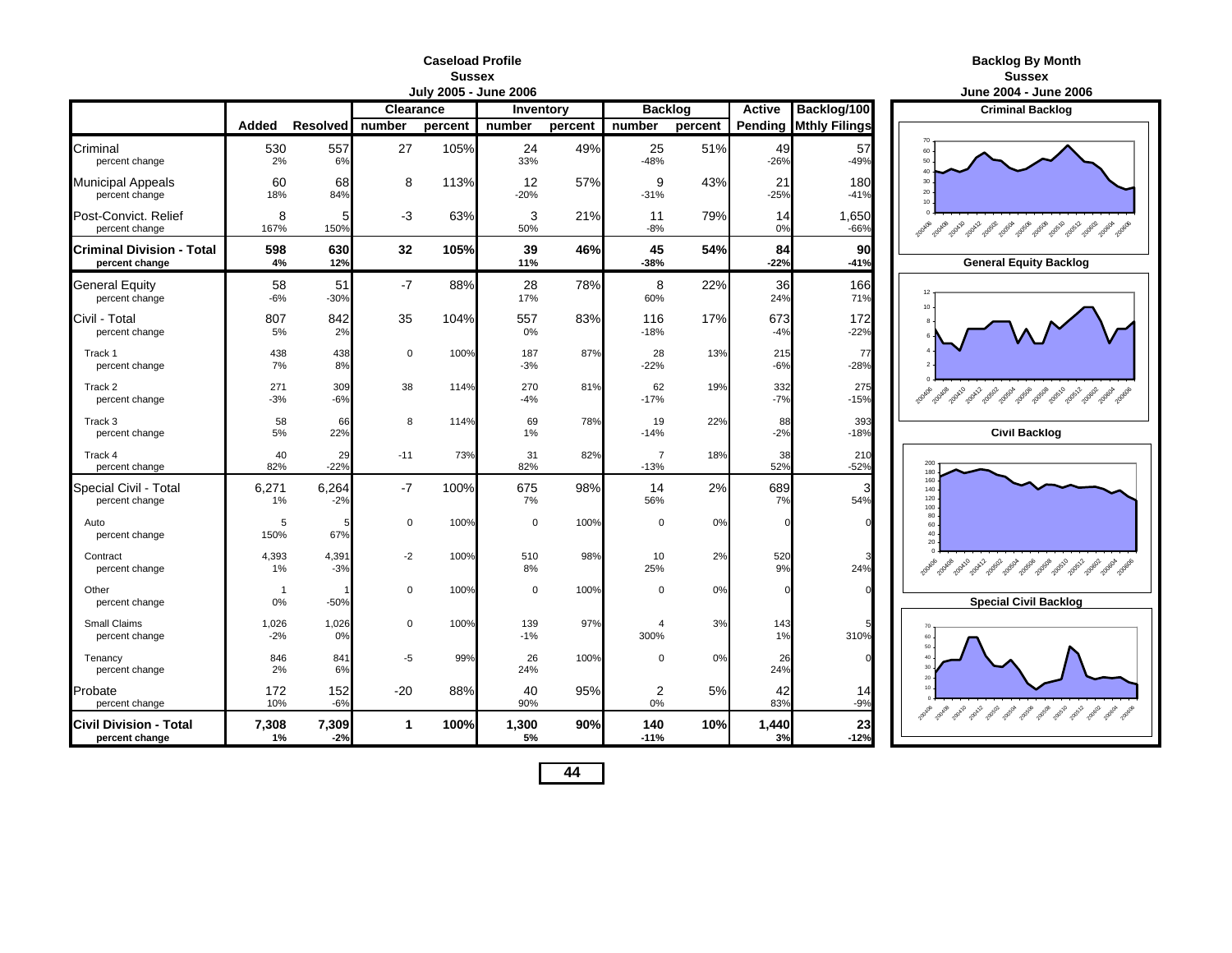## **Caseload Profile**Sussex<br>July 2005 - June 2006

### **Backlog By Month Sussex** Sussex Sussex Sussex Sussex Sussex Sussex Sussex Sussex Sussex Sussex Sussex Sussex Sussex Sussex Sussex

|                                                  |               |                 |                |         | <b>DUIT COOP - PUIL COOP</b>    |         |                        |         |                |                      | <b>JUILE LUUT - JUILE LI</b>                        |
|--------------------------------------------------|---------------|-----------------|----------------|---------|---------------------------------|---------|------------------------|---------|----------------|----------------------|-----------------------------------------------------|
|                                                  |               |                 | Clearance      |         | <b>Inventory</b>                |         | <b>Backlog</b>         |         | <b>Active</b>  | Backlog/100          | <b>Dissolution</b>                                  |
|                                                  | Added         | <b>Resolved</b> | number         | percent | number                          | percent | number                 | percent | Pending        | <b>Mthly Filings</b> |                                                     |
| <b>Dissolution</b><br>percent change             | 1,489<br>8%   | 1,554<br>15%    | 65             | 104%    | 349<br>-7%                      | 92%     | 29<br>$-57%$           | 8%      | 378<br>$-15%$  | 23<br>$-61%$         | 120<br>100                                          |
| New<br>percent change                            | 551<br>$-6%$  | 634<br>13%      | 83             | 115%    | 276<br>$-13%$                   | 92%     | 25<br>$-62%$           | 8%      | 301<br>$-22%$  | 54<br>$-59%$         | 80<br>60                                            |
| Reopened<br>percent change                       | 938<br>19%    | 920<br>17%      | $-18$          | 98%     | 73<br>30%                       | 95%     | 4<br>33%               | 5%      | 77<br>31%      | 12%                  | 40                                                  |
| Delinquency<br>percent change                    | 1,037<br>2%   | 1,056<br>3%     | 19             | 102%    | 24<br>$-40%$                    | 100%    | 0                      | 0%      | 24<br>$-40%$   | C                    | 20                                                  |
| New<br>percent change                            | 919<br>1%     | 938<br>4%       | 19             | 102%    | 23<br>$-41%$                    | 100%    | 0                      | 0%      | 23<br>$-41%$   |                      | 29 rokes port 20x1 post age and post post post pos  |
| Reopened<br>percent change                       | 118<br>4%     | 118<br>3%       | $\mathsf 0$    | 100%    | $\overline{1}$<br>0%            | 100%    | 0                      | 0%      | 0%             |                      | Juvenile Delinquend                                 |
| Non-Dissolution<br>percent change                | 1,353<br>21%  | 1,322<br>10%    | -31            | 98%     | 73<br>55%                       | 86%     | 12<br>71%              | 14%     | 85<br>57%      | 11<br>41%            | 20<br>18<br>16                                      |
| New<br>percent change                            | 375<br>10%    | 356<br>$-2%$    | $-19$          | 95%     | 42<br>83%                       | 89%     | 5<br>0%                | 11%     | 47<br>68%      | 16<br>$-9%$          | 14<br>12<br>10                                      |
| Reopened<br>percent change                       | 978<br>27%    | 966<br>15%      | $-12$          | 99%     | 31<br>29%                       | 82%     | $\overline{7}$<br>250% | 18%     | 38<br>46%      | 177%                 | 6                                                   |
| Domestic Violence<br>percent change              | 837<br>$-5%$  | 832<br>$-7%$    | $-5$           | 99%     | 21<br>31%                       | 100%    | 0<br>$-100%$           | 0%      | 21<br>11%      | $-100%$              |                                                     |
| New<br>percent change                            | 544<br>$-11%$ | 540<br>$-13%$   | -4             | 99%     | 17<br>21%                       | 100%    | 0                      | 0%      | 17<br>21%      |                      | 200408-2014 2014 2015 2015 2015 2015 2015 2015 2015 |
| Reopened<br>percent change                       | 293<br>7%     | 292<br>9%       | $-1$           | 100%    | 4<br>100%                       | 100%    | 0<br>$-100%$           | 0%      | $-20%$         | $-100%$              | <b>Non-Dissolution</b>                              |
| Abuse/Neglect<br>percent change                  | 60<br>9%      | 60<br>$-8%$     | 0              | 100%    | 34<br>$-3%$                     | 89%     | 4<br>33%               | 11%     | 38<br>0%       | 80<br>22%            | 35<br>30                                            |
| Adoption<br>percent change                       | 50<br>19%     | 50<br>6%        | 0              | 100%    | 8<br>0%                         | 100%    |                        |         | 8<br>0%        |                      | 25<br>20                                            |
| <b>CPR</b><br>percent change                     | 49<br>$-21%$  | 76<br>$-12%$    | 27             | 155%    | 89<br>$-24%$                    | 99%     | 1                      | $1\%$   | 90<br>$-23%$   | 24                   | 15<br>10                                            |
| Juv/Fam Crisis Petition<br>percent change        | 19<br>$-24%$  | 22<br>$-8%$     | 3              | 116%    | 0<br>$-100%$                    | 100%    | 0                      | 0%      | C<br>$-100%$   | $\Omega$             |                                                     |
| Kinship<br>percent change                        | 7<br>$-30%$   | 6<br>$-40%$     | -1             | 86%     | 1                               | 100%    | 0                      | 0%      |                | $\Omega$             |                                                     |
| Term of Parental Rights<br>percent change        | 8<br>$-47%$   | 13<br>$-24%$    | 5              | 163%    | 3<br>$-57%$                     | 60%     | 2<br>$-33%$            | 40%     | 5<br>$-50%$    | 300<br>25%           | <b>Domestic Violence</b>                            |
| Criminal/Quasi-Criminal<br>percent change        | 189<br>$-2%$  | 190<br>2%       | 1              | 101%    | 13<br>0%                        | 100%    | 0<br>$-100%$           | 0%      | 13<br>$-7%$    | $-100%$              | 16<br>14                                            |
| DV Contempt<br>percent change                    | 116<br>8%     | 113<br>7%       | -3             | 97%     | 11<br>57%                       | 100%    | 0<br>$-100%$           | 0%      | 11<br>38%      | $-100%$              | 12<br>10<br>8                                       |
| Non-Support & Other<br>percent change            | 73<br>$-15%$  | 77<br>$-5%$     | $\overline{4}$ | 105%    | $\overline{\mathbf{c}}$<br>-67% | 100%    | $\mathbf 0$            | 0%      | $-67%$         |                      |                                                     |
| <b>Family Division - Total</b><br>percent change | 5,098<br>6%   | 5,181<br>6%     | 83             | 102%    | 615<br>-7%                      | 93%     | 48<br>-44%             | 7%      | 663<br>$-11%$  | 11<br>$-47%$         | 2014 2014 2014 2014 2029 2039 2039 2039 2039 203    |
| <b>Combined Trial Courts</b>                     |               |                 |                |         |                                 |         |                        |         |                |                      |                                                     |
| Total<br>percent change                          | 13,004<br>3%  | 13,120<br>2%    | 116            | 101%    | 1,954<br>1%                     | 89%     | 233<br>$-26%$          | 11%     | 2,187<br>$-3%$ | 22<br>$-28%$         |                                                     |



Note: In CPR, the backlog goal of 12 months to completion of a permanency hearing was modified in Feb. 2006 to 12 months to completion of a permanency hearing and the signing of an order.

In Kinship, a backlog goal of 6 months was established in December 2005. **45** The Kinship backlog goal is also applied to pre-December 2005 statistics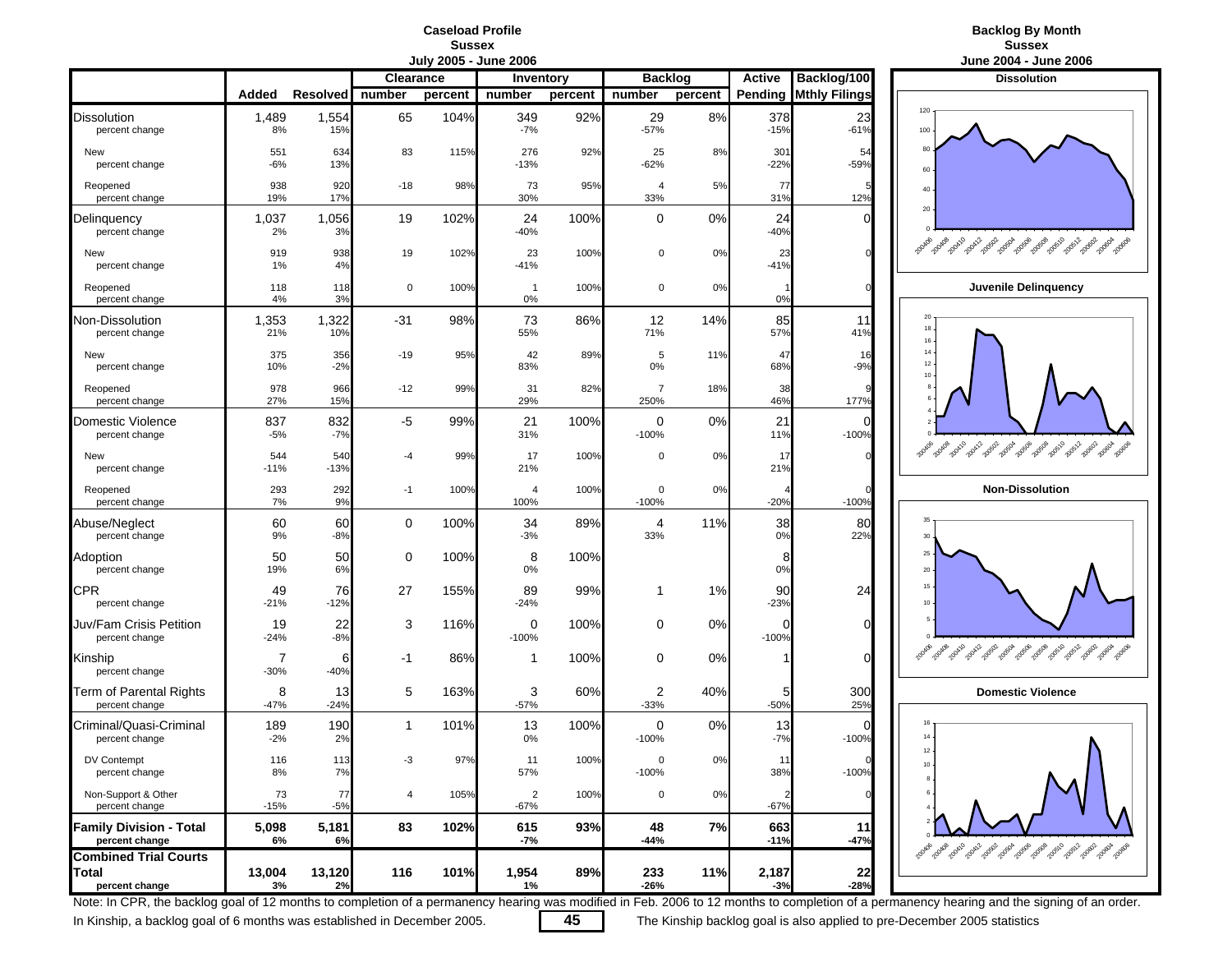#### **Caseload ProfileUnion**

|                                                    |                |                 |                  | July 2005 - June 2006 |                 |         |                |         |                 |                      | <b>June 2004 - June</b>                        |
|----------------------------------------------------|----------------|-----------------|------------------|-----------------------|-----------------|---------|----------------|---------|-----------------|----------------------|------------------------------------------------|
|                                                    |                |                 | <b>Clearance</b> |                       | Inventory       |         | <b>Backlog</b> |         | <b>Active</b>   | Backlog/100          | <b>Criminal Backle</b>                         |
|                                                    | Added          | <b>Resolved</b> | number           | percent               | number          | percent | number         | percent | Pending         | <b>Mthly Filings</b> |                                                |
| Criminal<br>percent change                         | 3,339<br>$-8%$ | 3,596<br>-4%    | 257              | 108%                  | 395<br>$-2%$    | 61%     | 253<br>$-30%$  | 39%     | 648<br>$-15%$   | 91<br>$-24%$         | 600<br>500<br>400                              |
| <b>Municipal Appeals</b><br>percent change         | 43<br>$-25%$   | 43<br>$-30%$    | $\Omega$         | 100%                  | 8<br>$-33%$     | 44%     | 10<br>67%      | 56%     | 18<br>0%        | 279<br>121%          | 300<br>200<br>100                              |
| Post-Convict, Relief<br>percent change             | 44<br>$-19%$   | 41<br>$-15%$    | $-3$             | 93%                   | 4<br>$-33%$     | 6%      | 66<br>16%      | 94%     | 70<br>11%       | 1,800<br>42%         | 2040 2040 20410 20412 2050 2050 2050 2050 2050 |
| <b>Criminal Division - Total</b><br>percent change | 3,426<br>-8%   | 3,680<br>$-4%$  | 254              | 107%                  | 407<br>$-3%$    | 55%     | 329<br>$-23%$  | 45%     | 736<br>$-13%$   | 115<br>$-16%$        | <b>General Equity Ba</b>                       |
| <b>General Equity</b><br>percent change            | 280<br>16%     | 278<br>9%       | $-2$             | 99%                   | 81<br>13%       | 96%     | 3<br>$-67%$    | 4%      | 84<br>4%        | 13<br>$-71%$         | 25                                             |
| Civil - Total<br>percent change                    | 5,060<br>2%    | 5,104<br>$-1%$  | 44               | 101%                  | 4.003<br>$-2%$  | 86%     | 654<br>9%      | 14%     | 4,657<br>$-1%$  | 155<br>7%            | 20<br>15                                       |
| Track 1<br>percent change                          | 1,930<br>5%    | 1,868<br>4%     | $-62$            | 97%                   | 912<br>$-1%$    | 85%     | 155<br>26%     | 15%     | 1,067<br>2%     | 96<br>19%            | 10                                             |
| Track 2<br>percent change                          | 2,831<br>1%    | 2,882<br>$-4%$  | 51               | 102%                  | 2,763<br>$-2%$  | 86%     | 441<br>8%      | 14%     | 3,204<br>$-1%$  | 187<br>7%            | 2040 2040 2040 2041 2050 2050 2050 2050 2050   |
| Track 3<br>percent change                          | 210<br>$-14%$  | 252<br>2%       | 42               | 120%                  | 250<br>$-10%$   | 85%     | 43<br>$-10%$   | 15%     | 293<br>$-10%$   | 246<br>4%            | <b>Civil Backlog</b>                           |
| Track 4<br>percent change                          | 89<br>7%       | 102<br>1%       | 13               | 115%                  | 78<br>3%        | 84%     | 15<br>$-21%$   | 16%     | 93<br>$-2%$     | 202<br>$-26%$        | 900<br>800                                     |
| Special Civil - Total<br>percent change            | 34,142<br>14%  | 34,402<br>16%   | 260              | 101%                  | 3,168<br>$-7%$  | 99%     | 23<br>10%      | 1%      | 3,191<br>$-7%$  | $-4%$                | 700<br>600<br>500<br>400                       |
| Auto<br>percent change                             | 129<br>$-26%$  | 141<br>$-23%$   | 12               | 109%                  | 13<br>$-50%$    | 87%     | $\overline{2}$ | 13%     | 15<br>$-42%$    | 19                   | 300<br>200<br>100                              |
| Contract<br>percent change                         | 19,534<br>20%  | 19,814<br>25%   | 280              | 101%                  | 2,442<br>$-10%$ | 99%     | 21<br>0%       | 1%      | 2,463<br>$-10%$ | $-17%$               | 2040 2040 2040 2041 2050 2050 2050 2050 2050   |
| Other<br>percent change                            | 300<br>$-2%$   | 309<br>$-7%$    | 9                | 103%                  | 34<br>$-21%$    | 100%    | $\Omega$       | 0%      | 34<br>$-21%$    |                      | <b>Special Civil Bac</b>                       |
| Small Claims<br>percent change                     | 2,324<br>0%    | 2,367<br>3%     | 43               | 102%                  | 104<br>$-29%$   | 100%    | $\mathbf 0$    | 0%      | 104<br>$-29%$   |                      |                                                |
| Tenancy<br>percent change                          | 11,855<br>8%   | 11,771<br>$-4%$ | $-84$            | 99%                   | 575<br>17%      | 100%    | $\mathbf 0$    | 0%      | 575<br>17%      |                      |                                                |
| Probate<br>percent change                          | 633<br>$-6%$   | 635<br>$-4%$    | $\overline{2}$   | 100%                  | 65<br>$-3%$     | 96%     | 3<br>0%        | 4%      | 68<br>$-3%$     | 6<br>7%              | pove pano pano pano paso paso paso paso pa     |
| <b>Civil Division - Total</b><br>percent change    | 40,115<br>12%  | 40,419<br>13%   | 304              | 101%                  | 7,317<br>-4%    | 91%     | 683<br>8%      | 9%      | 8,000<br>$-3%$  | 20<br>$-3%$          |                                                |

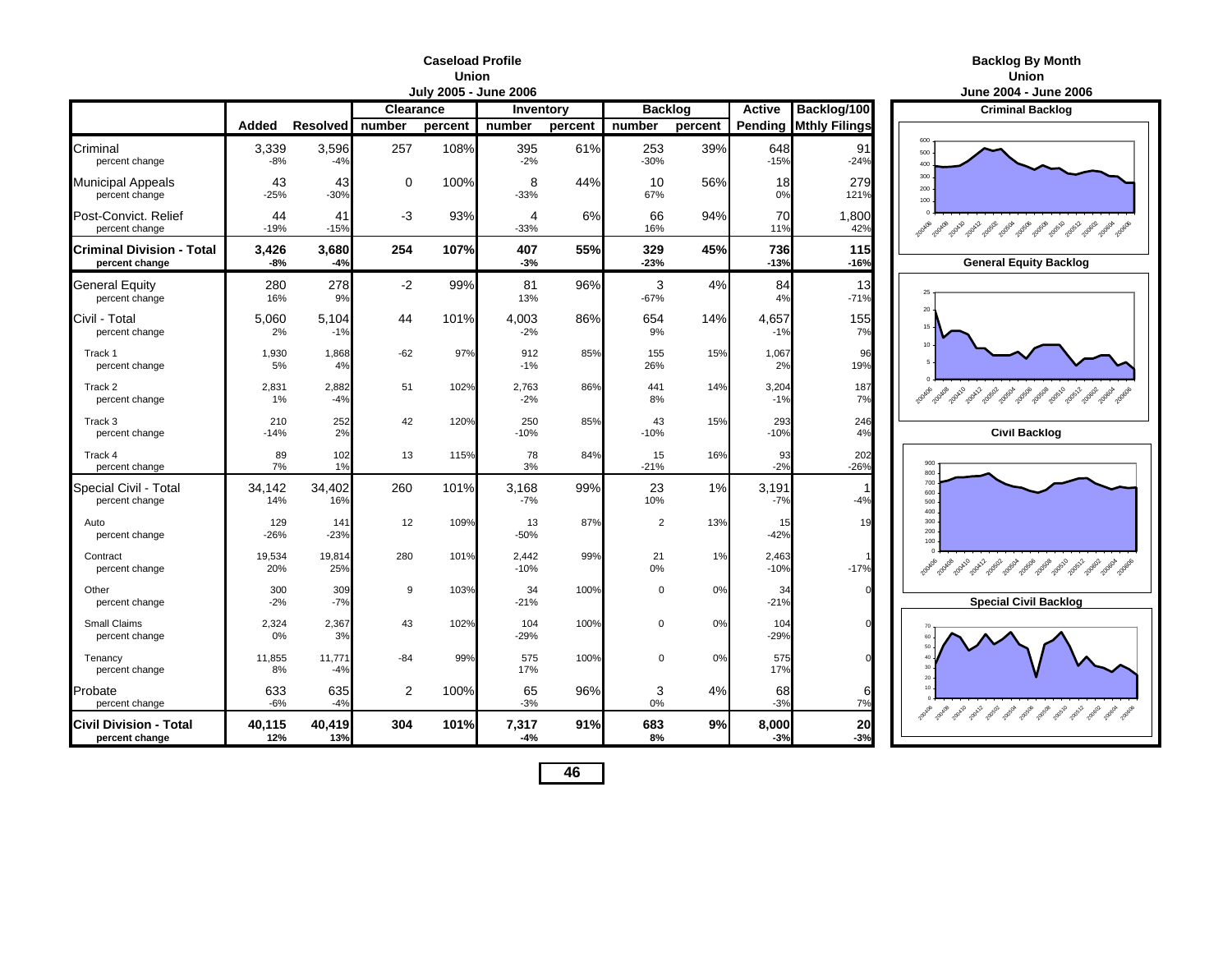### **Caseload ProfileUnion**<br>Luly 2005 - Lune 2006

### **Backlog By Month Union**

|                                                         |                 |                 |           |         | JUIV ZUUJ - JUIIE ZUUD |         |                          |         |                 |                          | June 2004 - June 20                                          |
|---------------------------------------------------------|-----------------|-----------------|-----------|---------|------------------------|---------|--------------------------|---------|-----------------|--------------------------|--------------------------------------------------------------|
|                                                         |                 |                 | Clearance |         | Inventory              |         | <b>Backlog</b>           |         | <b>Active</b>   | Backlog/100              | <b>Dissolution</b>                                           |
|                                                         | Added           | <b>Resolved</b> | number    | percent | number                 | percent | number                   | percent | Pending         | <b>Mthly Filings</b>     |                                                              |
| Dissolution<br>percent change                           | 3,773<br>$-1%$  | 3,777<br>$-5%$  | 4         | 100%    | 1,371<br>4%            | 96%     | 62<br>-46%               | 4%      | 1,433<br>0%     | 20<br>$-45%$             | 250<br>200                                                   |
| New<br>percent change                                   | 2,080<br>5%     | 2,057<br>$-3%$  | $-23$     | 99%     | 1,172<br>6%            | 96%     | 52<br>$-47%$             | 4%      | 1,224<br>2%     | 30<br>$-50%$             | 150                                                          |
| Reopened<br>percent change                              | 1,693<br>$-8%$  | 1,720<br>$-7%$  | 27        | 102%    | 199<br>$-10%$          | 95%     | 10<br>$-33%$             | 5%      | 209<br>$-11%$   | $-28%$                   | 100<br>50                                                    |
| Delinquency<br>percent change                           | 2,947<br>$-8%$  | 3,060<br>$-4%$  | 113       | 104%    | 194<br>$-32%$          | 97%     | 5<br>$-81%$              | 3%      | 199<br>$-36%$   | $\overline{2}$<br>$-80%$ |                                                              |
| New<br>percent change                                   | 2,749<br>$-10%$ | 2,863<br>$-5%$  | 114       | 104%    | 192<br>$-32%$          | 98%     | $\overline{4}$<br>$-85%$ | 2%      | 196<br>$-37%$   | $-84%$                   | Ao de Bath 2014 2015 2015 2019 2019 2019 2019 2019<br>200406 |
| Reopened<br>percent change                              | 198<br>34%      | 197<br>25%      | $-1$      | 99%     | 2<br>0%                | 67%     | 1                        | 33%     | 50%             |                          | Juvenile Delinquend                                          |
| Non-Dissolution<br>percent change                       | 10,678<br>7%    | 10,642<br>1%    | -36       | 100%    | 819<br>1%              | 93%     | 59<br>84%                | 7%      | 878<br>5%       | 7<br>72%                 | 100<br>90<br>80                                              |
| New<br>percent change                                   | 2,387<br>$-6%$  | 2,435<br>$-17%$ | 48        | 102%    | 312<br>$-15%$          | 92%     | 26<br>44%                | 8%      | 338<br>$-12%$   | 13<br>54%                | 70<br>60<br>50                                               |
| Reopened<br>percent change                              | 8,291<br>12%    | 8,207<br>8%     | $-84$     | 99%     | 507<br>15%             | 94%     | 33<br>136%               | 6%      | 540<br>18%      | 111%                     | 40<br>$30\,$                                                 |
| Domestic Violence<br>percent change                     | 3,947<br>7%     | 3,917<br>5%     | $-30$     | 99%     | 103<br>43%             | 100%    | $\mathbf 0$              | 0%      | 103<br>43%      | $\mathcal{C}$            | 20 <sub>1</sub><br>10 <sub>10</sub>                          |
| New<br>percent change                                   | 2,391<br>0%     | 2,377<br>$-1%$  | $-14$     | 99%     | 70<br>27%              | 100%    | 0                        | 0%      | 70<br>27%       |                          | 2010 2011 2012 2013 2019 2019 2019 2019 2019 2019            |
| Reopened<br>percent change                              | 1,556<br>19%    | 1,540<br>16%    | $-16$     | 99%     | 33<br>94%              | 100%    | 0                        | 0%      | 33<br>94%       |                          | <b>Non-Dissolution</b>                                       |
| Abuse/Neglect<br>percent change                         | 258<br>5%       | 222<br>$-2%$    | -36       | 86%     | 439<br>8%              | 99%     | 4                        | 1%      | 443<br>9%       | 19                       | 350<br>300                                                   |
| Adoption<br>percent change                              | 129<br>$-34%$   | 141<br>$-33%$   | 12        | 109%    | 23<br>$-34%$           | 100%    |                          |         | 23<br>$-34%$    |                          | 250<br>200                                                   |
| CPR<br>percent change                                   | 339<br>14%      | 383<br>$-19%$   | 44        | 113%    | 945<br>$-4%$           | 100%    | 0                        | 0%      | 945<br>$-4%$    | $\Omega$                 | 150<br>100.                                                  |
| Juv/Fam Crisis Petition<br>percent change               | 14<br>$-76%$    | 14<br>$-76%$    | 0         | 100%    | 1<br>0%                | 100%    | 0                        | 0%      | 0%              | $\mathcal{C}$            | $50 -$                                                       |
| Kinship<br>percent change                               | 121<br>$-1%$    | 143<br>34%      | 22        | 118%    | 19<br>$-50%$           | 95%     | -1<br>$-80%$             | 5%      | 20<br>$-53%$    | 10<br>$-80%$             | 2010年 2011年 2011年 2015年 2015年 2015年 2015年 2015年 2015         |
| Term of Parental Rights<br>percent change               | 86<br>$-21%$    | 99<br>$-33%$    | 13        | 115%    | 50<br>$-4%$            | 85%     | 9<br>$-50%$              | 15%     | 59<br>$-16%$    | 126<br>$-37%$            | <b>Domestic Violence</b>                                     |
| Criminal/Quasi-Criminal<br>percent change               | 736<br>$-2%$    | 716<br>$-8%$    | $-20$     | 97%     | 38<br>100%             | 100%    | $\mathbf 0$              | 0%      | 38<br>100%      |                          | 25                                                           |
| DV Contempt<br>percent change                           | 547<br>$-4%$    | 535<br>$-9%$    | $-12$     | 98%     | 26<br>73%              | 100%    |                          | 0%      | 26<br>73%       |                          | 20<br>$15 -$                                                 |
| Non-Support & Other<br>percent change                   | 189<br>5%       | 181<br>$-4%$    | -8        | 96%     | 12<br>200%             | 100%    | 0                        | 0%      | 12<br>200%      |                          | $10 -$                                                       |
| <b>Family Division - Total</b><br>percent change        | 23,028<br>3%    | 23,114<br>$-1%$ | 86        | 100%    | 4,002<br>$-1%$         | 97%     | 140<br>$-29%$            | 3%      | 4,142<br>$-2%$  | 7<br>$-30%$              | 2014 2014 2014 2014 2015 2019 2019 2019 2019 2019            |
| <b>Combined Trial Courts</b><br>Total<br>percent change | 66,569<br>7%    | 67,213<br>7%    | 644       | 101%    | 11,726<br>-3%          | 91%     | 1,152<br>-8%             | 9%      | 12,878<br>$-3%$ | 21<br>$-149$             |                                                              |



Note: In CPR, the backlog goal of 12 months to completion of a permanency hearing was modified in Feb. 2006 to 12 months to completion of a permanency hearing and the signing of an order.

In Kinship, a backlog goal of 6 months was established in December 2005. **47** The Kinship backlog goal is also applied to pre-December 2005 statistics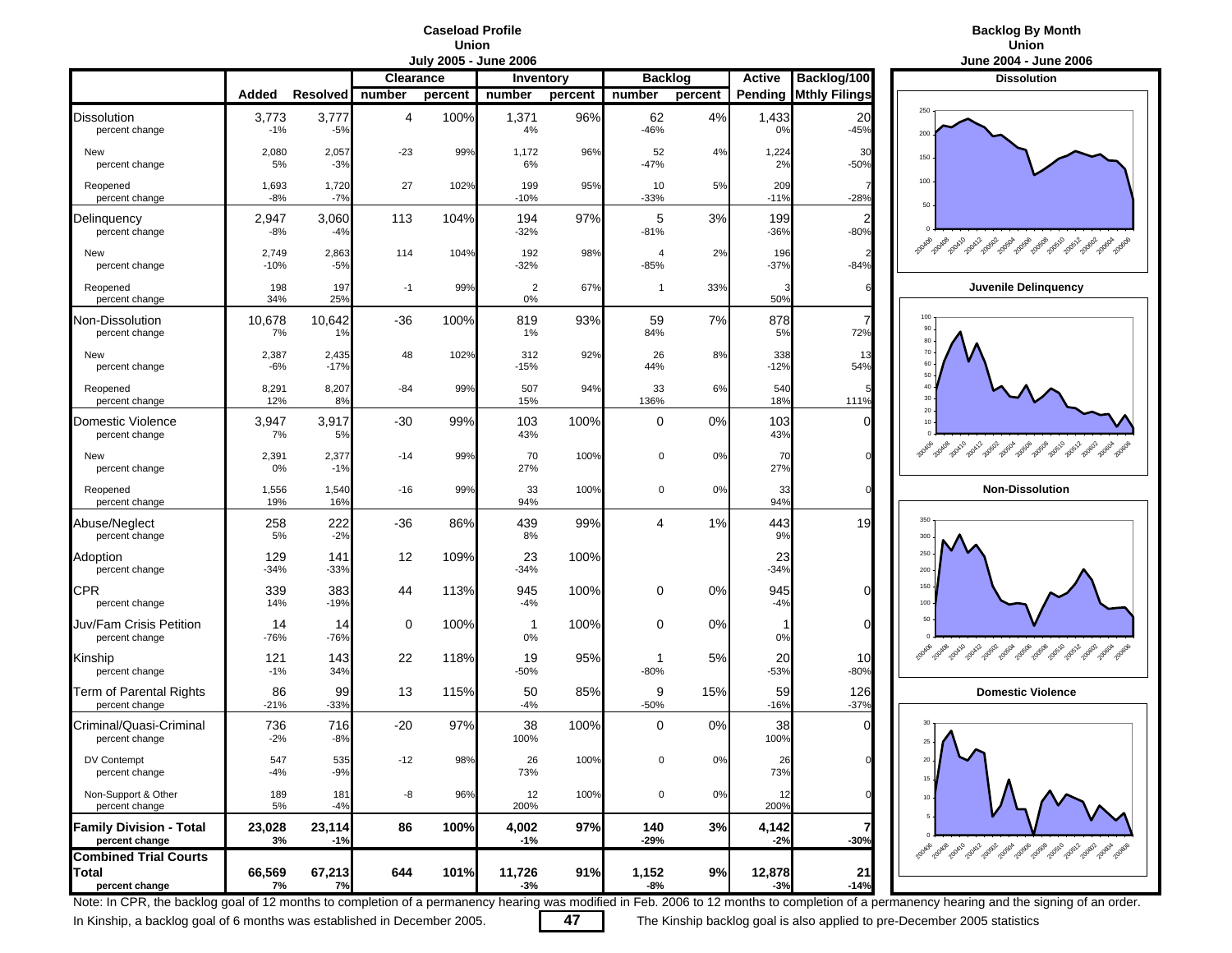#### **Caseload ProfileWarren**

|                                                 |                        |                        |             | <b>July 2005 - June 2006</b> |                        |         |                          |         |               |                              | <b>June 2004 - June</b>                                                                                     |
|-------------------------------------------------|------------------------|------------------------|-------------|------------------------------|------------------------|---------|--------------------------|---------|---------------|------------------------------|-------------------------------------------------------------------------------------------------------------|
|                                                 |                        |                        | Clearance   |                              | Inventory              |         | <b>Backlog</b>           |         | <b>Active</b> | Backlog/100                  | <b>Criminal Backle</b>                                                                                      |
|                                                 | Added                  | <b>Resolved</b>        | number      | percent                      | number                 | percent | number                   | percent |               | <b>Pending Mthly Filings</b> |                                                                                                             |
| Criminal<br>percent change                      | 544<br>6%              | 573<br>5%              | 29          | 105%                         | 32<br>23%              | 62%     | 20<br>$-31%$             | 38%     | 52<br>$-5%$   | 44<br>$-35%$                 | 35<br>$\frac{30}{25}$                                                                                       |
| <b>Municipal Appeals</b><br>percent change      | 35<br>0%               | 33<br>$-13%$           | $-2$        | 94%                          | 9<br>13%               | 82%     | 2<br>100%                | 18%     | 11<br>22%     | 69<br>100%                   | 20<br>15<br>10                                                                                              |
| Post-Convict, Relief<br>percent change          | $\overline{2}$<br>100% | $\overline{2}$<br>100% | $\mathbf 0$ | 100%                         | $\overline{2}$<br>100% | 100%    | 0<br>$-100%$             | 0%      | 2<br>0%       | $\cap$<br>$-100%$            | 2019-2019-2017-2019-2019-2019-2019-2019-2019<br>20406                                                       |
| Criminal Division - Total<br>percent change     | 581<br>6%              | 608<br>4%              | 27          | 105%                         | 43<br>23%              | 66%     | 22<br>$-29%$             | 34%     | 65<br>$-2%$   | 45<br>$-33%$                 | <b>General Equity Ba</b>                                                                                    |
| General Equity<br>percent change                | 37<br>$-12%$           | 36<br>$-33%$           | $-1$        | 97%                          | 13<br>0%               | 87%     | $\overline{2}$           | 13%     | 15<br>15%     | 65                           | 3.5<br>ź                                                                                                    |
| Civil - Total<br>percent change                 | 612<br>$-1%$           | 602<br>$-4%$           | $-10$       | 98%                          | 440<br>0%              | 85%     | 76<br>17%                | 15%     | 516<br>2%     | 149<br>18%                   | $2.5\phantom{0}$<br>$2 \cdot$<br>$1.5 -$                                                                    |
| Track 1<br>percent change                       | 311<br>0%              | 305<br>$-7%$           | -6          | 98%                          | 138<br>3%              | 85%     | 24<br>0%                 | 15%     | 162<br>3%     | 93<br>0%                     | 1<br>0.5                                                                                                    |
| Track 2<br>percent change                       | 240<br>$-1%$           | 238<br>10%             | $-2$        | 99%                          | 242<br>$-3%$           | 85%     | 42<br>35%                | 15%     | 284<br>1%     | 21C<br>37%                   | 20408 20410 20412 20502 20504 20506 20508 205<br>200406                                                     |
| Track 3<br>percent change                       | 37<br>$-18%$           | 40<br>$-31%$           | 3           | 108%                         | 41<br>$-2%$            | 87%     | 6<br>$-14%$              | 13%     | 47<br>$-4%$   | 195<br>4%                    | <b>Civil Backlog</b>                                                                                        |
| Track 4<br>percent change                       | 24<br>20%              | 19<br>$-21%$           | $-5$        | 79%                          | 19<br>27%              | 83%     | 4<br>33%                 | 17%     | 23<br>28%     | 200<br>11%                   | 120                                                                                                         |
| Special Civil - Total<br>percent change         | 4,752<br>8%            | 4,845<br>13%           | 93          | 102%                         | 418<br>$-15%$          | 100%    | $\overline{2}$<br>$-75%$ | 0%      | 420<br>$-16%$ | $-77%$                       | 100<br>80<br>60                                                                                             |
| Auto<br>percent change                          | 13<br>$-62%$           | 19<br>$-56%$           | 6           | 146%                         | $\mathbf 0$<br>$-100%$ | 100%    | $\Omega$<br>$-100%$      | 0%      | $-100%$       | $-100%$                      | $40 -$<br>20                                                                                                |
| Contract<br>percent change                      | 2,630<br>15%           | 2,675<br>18%           | 45          | 102%                         | 314<br>$-8%$           | 100%    | $\mathbf 0$<br>$-100%$   | 0%      | 314<br>$-10%$ | $-100%$                      | <b>200406</b><br>Papa <sup>9</sup> 2041 <sup>0</sup> 2041 <sup>2</sup> 2050 <sup>2</sup> 2050 2050 2050 205 |
| Other<br>percent change                         | 15<br>67%              | 14<br>$-13%$           | $-1$        | 93%                          | $\overline{1}$         | 100%    | $\Omega$                 | 0%      |               |                              | <b>Special Civil Bac</b>                                                                                    |
| <b>Small Claims</b><br>percent change           | 687<br>$-15%$          | 717<br>$-5%$           | 30          | 104%                         | 37<br>$-46%$           | 95%     | $\overline{2}$<br>0%     | 5%      | 39<br>$-44%$  | 17%                          | 60<br>50                                                                                                    |
| Tenancy<br>percent change                       | 1,407<br>12%           | 1,420<br>5%            | 13          | 101%                         | 66<br>$-16%$           | 100%    | $\Omega$                 | 0%      | 66<br>$-16%$  |                              |                                                                                                             |
| Probate<br>percent change                       | 77<br>13%              | 83<br>51%              | 6           | 108%                         | 34<br>$-24%$           | 81%     | 8<br>167%                | 19%     | 42<br>$-13%$  | 125<br>135%                  | 2004-09 2004-0 2004-2005-2005-2005-2005-2005-201                                                            |
| <b>Civil Division - Total</b><br>percent change | 5,478<br>7%            | 5,566<br>11%           | 88          | 102%                         | 905<br>$-9%$           | 91%     | 88<br>16%                | 9%      | 993<br>$-7%$  | 19<br>8%                     |                                                                                                             |

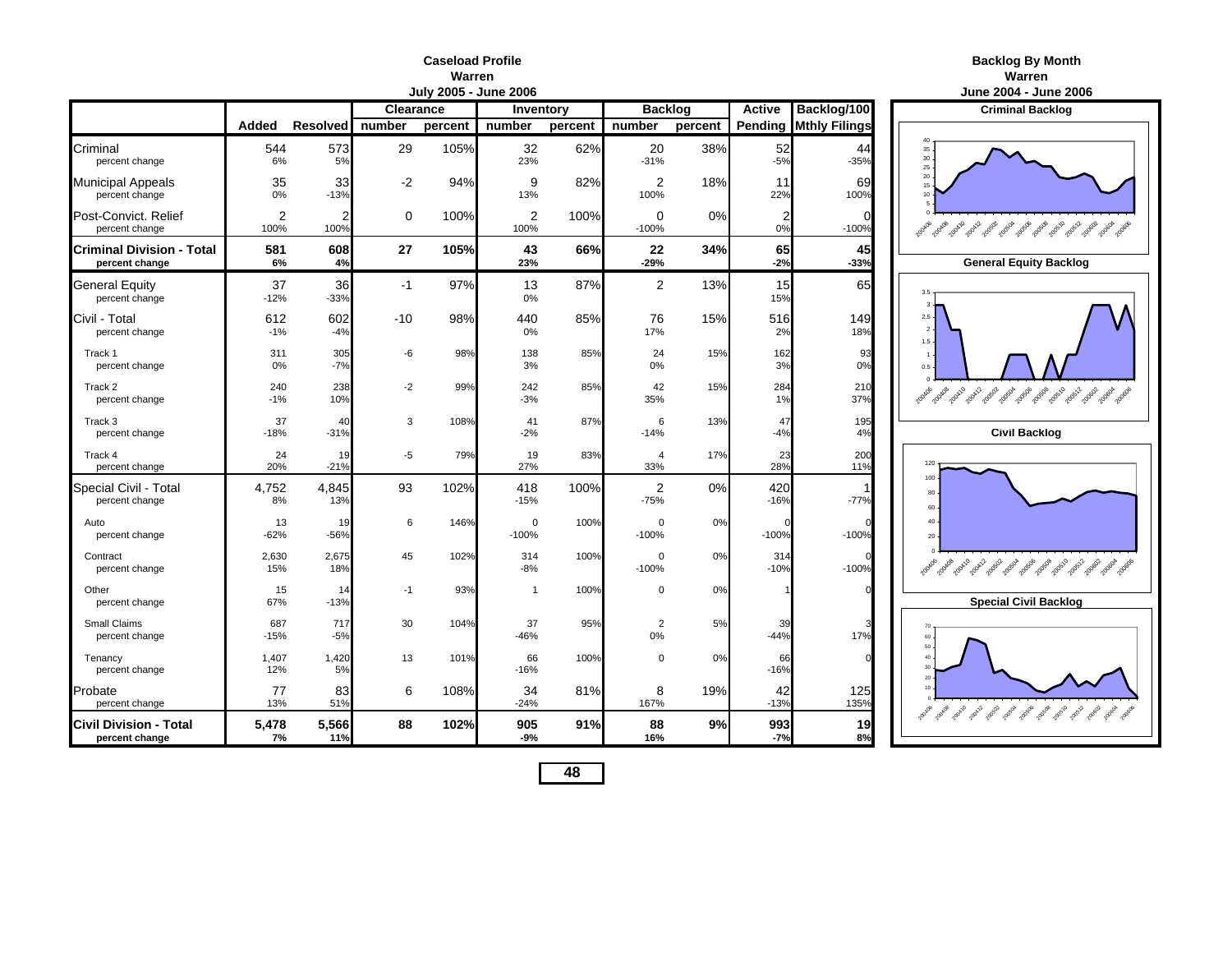### **Caseload ProfileWarren**<br>**Warren** - June 2006



|                                                  |                |               |           |         | JUIY ZUUS - JUNE ZUUD    |                  |                        |         |                      |                      | June 2004 - June 20                                                                                                   |
|--------------------------------------------------|----------------|---------------|-----------|---------|--------------------------|------------------|------------------------|---------|----------------------|----------------------|-----------------------------------------------------------------------------------------------------------------------|
|                                                  |                |               | Clearance |         |                          | <b>Inventory</b> | <b>Backlog</b>         |         | <b>Active</b>        | Backlog/100          | <b>Dissolution</b>                                                                                                    |
|                                                  | Added          | Resolved      | number    | percent | number                   | percent          | number                 | percent | Pending              | <b>Mthly Filings</b> |                                                                                                                       |
| Dissolution<br>percent change                    | 1,099<br>5%    | 1,099<br>4%   | 0         | 100%    | 197<br>0%                | 96%              | 8<br>0%                | 4%      | 205<br>0%            | $-4%$                | 20<br>18<br>16                                                                                                        |
| New<br>percent change                            | 376<br>$-5%$   | 386<br>$-1%$  | 10        | 103%    | 151<br>$-6%$             | 96%              | 6<br>0%                | 4%      | 157<br>$-5%$         | 19<br>5%             | 14<br>12<br>10                                                                                                        |
| Reopened<br>percent change                       | 723<br>10%     | 713<br>7%     | $-10$     | 99%     | 46<br>24%                | 96%              | $\overline{2}$<br>0%   | 4%      | 48<br>23%            | $-9%$                |                                                                                                                       |
| Delinquency<br>percent change                    | 645<br>$-25%$  | 662<br>$-25%$ | 17        | 103%    | 77<br>5%                 | 100%             | 0<br>$-100%$           | 0%      | 77<br>$-18%$         | 0<br>$-100%$         |                                                                                                                       |
| New<br>percent change                            | 602<br>$-25%$  | 611<br>$-26%$ | 9         | 101%    | 77<br>17%                | 100%             | 0<br>$-100%$           | 0%      | 77<br>$-10%$         | $-100%$              | 200406<br>2014 2041 2041 2052 2059 2059 2059 2059 2051 205                                                            |
| Reopened<br>percent change                       | 43<br>$-30%$   | 51<br>$-12%$  | 8         | 119%    | 0<br>$-100%$             | 100%             | 0<br>$-100%$           | 0%      | $-100%$              | $-100%$              | Juvenile Delinquend                                                                                                   |
| Non-Dissolution<br>percent change                | 1,716<br>3%    | 1,674<br>0%   | $-42$     | 98%     | 87<br>89%                | 95%              | 5<br>67%               | 5%      | 92<br>88%            | 62%                  | 30<br>25                                                                                                              |
| New<br>percent change                            | 422<br>2%      | 404<br>$-2%$  | $-18$     | 96%     | 36<br>80%                | 90%              | 4<br>100%              | 10%     | 40<br>82%            | 11<br>95%            |                                                                                                                       |
| Reopened<br>percent change                       | 1,294<br>3%    | 1,270<br>1%   | $-24$     | 98%     | 51<br>96%                | 98%              | $\overline{1}$<br>0%   | 2%      | 52<br>93%            | $-3%$                |                                                                                                                       |
| Domestic Violence<br>percent change              | 1,020<br>23%   | 1,023<br>23%  | 3         | 100%    | 15<br>$-12%$             | 88%              | $\overline{2}$<br>-33% | 12%     | 17<br>$-15%$         | 2<br>$-46%$          |                                                                                                                       |
| New<br>percent change                            | 719<br>15%     | 722<br>15%    | 3         | 100%    | 12<br>$-8%$              | 92%              | -1<br>$-67%$           | 8%      | 13<br>$-19%$         | $-71%$               | 2010 2010 2011 2012 2013 2019 2019 2019 2019 2019                                                                     |
| Reopened<br>percent change                       | 301<br>47%     | 301<br>48%    | 0         | 100%    | 3<br>$-25%$              | 75%              | $\mathbf 1$            | 25%     | 4<br>0%              |                      | <b>Non-Dissolution</b>                                                                                                |
| Abuse/Neglect<br>percent change                  | 50<br>19%      | 36<br>0%      | $-14$     | 72%     | 50<br>32%                | 94%              | 3<br>200%              | 6%      | 53<br>36%            | 72<br>152%           | 10 <sub>1</sub>                                                                                                       |
| Adoption<br>percent change                       | 25<br>$-19%$   | 23<br>$-32%$  | $-2$      | 92%     | 14<br>17%                | 100%             |                        |         | 14<br>17%            |                      |                                                                                                                       |
| CPR<br>percent change                            | 85<br>15%      | 34<br>$-63%$  | $-51$     | 40%     | 100<br>32%               | 79%              | 27                     | 21%     | 127<br>67%           | 381                  |                                                                                                                       |
| Juv/Fam Crisis Petition<br>percent change        | 21<br>110%     | 21<br>110%    | 0         | 100%    | $\overline{2}$<br>100%   | 100%             | 0<br>$-100%$           | 0%      | $\overline{a}$<br>0% | 0<br>$-100%$         |                                                                                                                       |
| Kinship<br>percent change                        | $\overline{2}$ | 2<br>0%       | 0         | 100%    | 0                        | 100%             | 0                      | 0%      | $\Omega$             | $\Omega$             | 2010年9月24日12月24日12月25日12日12日12日12日12日                                                                                 |
| <b>Term of Parental Rights</b><br>percent change | 6<br>$-45%$    | 6<br>$-33%$   | 0         | 100%    | $\overline{c}$<br>$-50%$ | 33%              | 4<br>100%              | 67%     | 6<br>0%              | 800<br>267%          | <b>Domestic Violence</b>                                                                                              |
| Criminal/Quasi-Criminal<br>percent change        | 216<br>8%      | 233<br>25%    | 17        | 108%    | 12<br>-56%               | 75%              | 4<br>$-33%$            | 25%     | 16<br>$-52%$         | 22<br>$-38%$         | 10<br>9<br>8                                                                                                          |
| DV Contempt<br>percent change                    | 136<br>16%     | 150<br>40%    | 14        | 110%    | 9<br>$-53%$              | 100%             | 0<br>$-100%$           | 0%      | $-61%$               | $-100%$              | $6 -$<br>$5 -$                                                                                                        |
| Non-Support & Other<br>percent change            | 80<br>-4%      | 83<br>4%      | 3         | 104%    | 3<br>$-63%$              | 43%              | 4<br>100%              | 57%     | $-30%$               | 60<br>108%           | $4 -$<br>$3 -$<br>$2 -$                                                                                               |
| <b>Family Division - Total</b><br>percent change | 4,885<br>2%    | 4,813<br>0%   | $-72$     | 99%     | 556<br>13%               | 91%              | 53<br>18%              | 9%      | 609<br>14%           | 13<br>15%            | <b>Port Part Part , Part , Para , Para , Para , Para , Para , Para , Para , Para , Para , Para , Para , Para , Pa</b> |
| <b>Combined Trial Courts</b>                     |                |               |           |         |                          |                  |                        |         |                      |                      |                                                                                                                       |
| Total<br>percent change                          | 10,944<br>5%   | 10,987<br>5%  | 43        | 100%    | 1,504<br>$-1%$           | 90%              | 163<br>7%              | 10%     | 1,667<br>$0\%$       | 18<br>2%             |                                                                                                                       |



Note: In CPR, the backlog goal of 12 months to completion of a permanency hearing was modified in Feb. 2006 to 12 months to completion of a permanency hearing and the signing of an order.

In Kinship, a backlog goal of 6 months was established in December 2005. **49** The Kinship backlog goal is also applied to pre-December 2005 statistics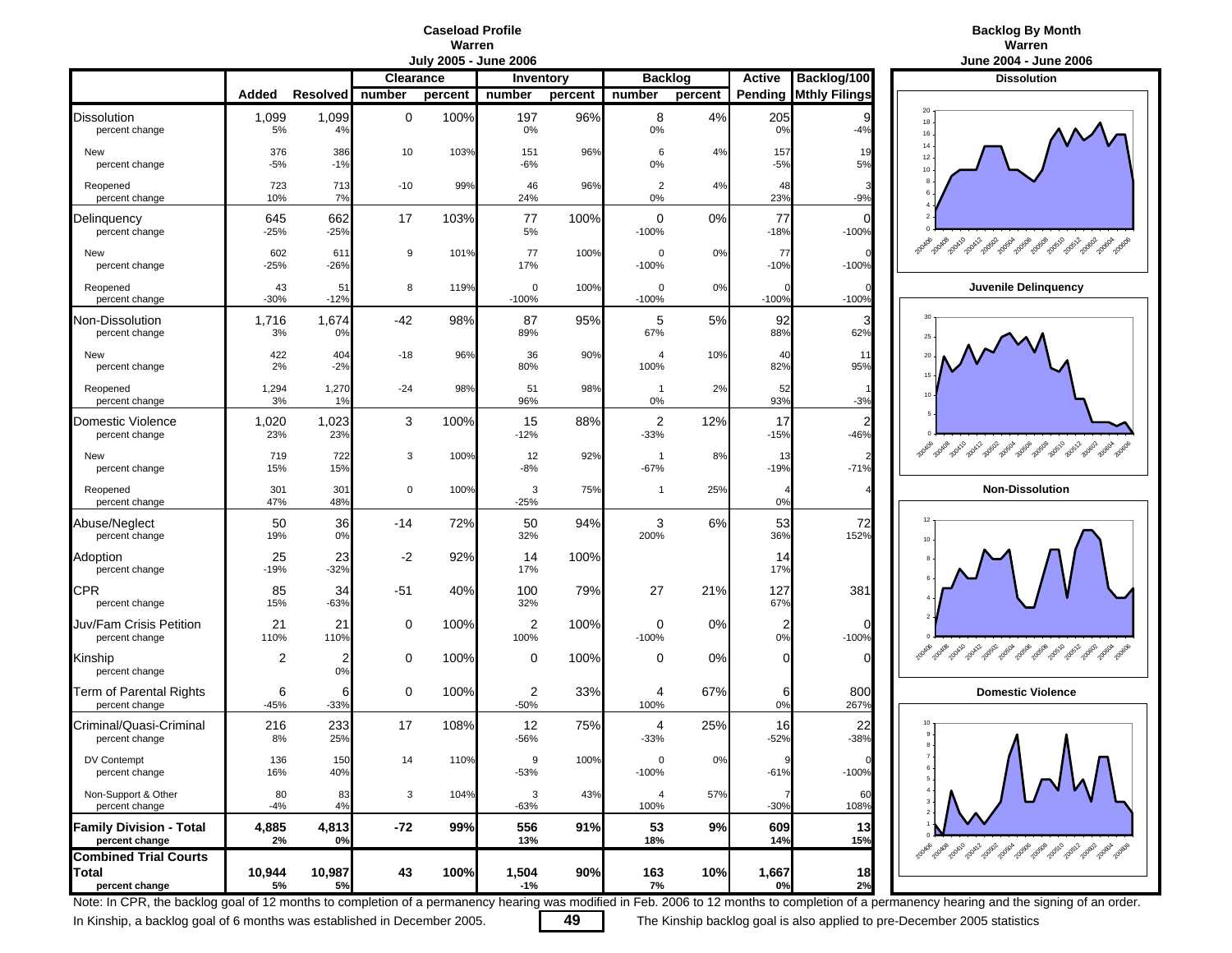#### **Caseload ProfileState**

**Backlog By Month**

**Example 2** State 2 and 2 and 2 and 2 and 2 and 2 and 2 and 2 and 2 and 2 and 2 and 2 and 2 and 2 and 2 and 2 and 2

|                                                    |                 |                  |           | June 2004 - June 2006 |                 |         |                |         |                 |                              |                                                                    |
|----------------------------------------------------|-----------------|------------------|-----------|-----------------------|-----------------|---------|----------------|---------|-----------------|------------------------------|--------------------------------------------------------------------|
|                                                    |                 |                  | Clearance |                       | Inventory       |         | <b>Backlog</b> |         | <b>Active</b>   | Backlog/100                  | <b>Criminal Backlog</b>                                            |
|                                                    | Added           | <b>Resolved</b>  | number    | percent               | number          | percent | number         | percent |                 | <b>Pending Mthly Filings</b> |                                                                    |
| Criminal<br>percent change                         | 54,671<br>2%    | 55,960<br>$-1%$  | 1,289     | 102%                  | 9,664<br>6%     | 67%     | 4.713<br>2%    | 33%     | 14,377<br>5%    | 103<br>1%                    | 7000<br>6000<br>5000                                               |
| Municipal Appeals<br>percent change                | 1.402<br>$-6%$  | 1,420<br>$-6%$   | 18        | 101%                  | 315<br>$-7%$    | 64%     | 181<br>3%      | 36%     | 496<br>$-4%$    | 155<br>9%                    | 4000<br>3000<br>2000<br>1000                                       |
| Post-Convict. Relief<br>percent change             | 762<br>23%      | 738<br>47%       | $-24$     | 97%                   | 183<br>16%      | 21%     | 673<br>$-2%$   | 79%     | 856<br>1%       | 1,060<br>$-20%$              |                                                                    |
| <b>Criminal Division - Total</b><br>percent change | 56,835<br>2%    | 58,118<br>$-1%$  | 1,283     | 102%                  | 10.162<br>5%    | 65%     | 5,567<br>2%    | 35%     | 15,729<br>4%    | 118<br>0%                    | <b>General Equity Backlog</b>                                      |
| <b>General Equity</b><br>percent change            | 5,201<br>$1\%$  | 5,105<br>$-7%$   | $-96$     | 98%                   | 2,126<br>9%     | 86%     | 337<br>$-4%$   | 14%     | 2,463<br>7%     | 78<br>$-5%$                  | 500<br>450                                                         |
| Civil - Total<br>percent change                    | 104.022<br>4%   | 99,445<br>$-7%$  | $-4.577$  | 96%                   | 81.784<br>6%    | 85%     | 14,215<br>1%   | 15%     | 95,999<br>6%    | 164<br>$-3%$                 | 400<br>350<br>300<br>250                                           |
| Track 1<br>percent change                          | 41,283<br>0%    | 40,715<br>0%     | $-568$    | 99%                   | 17,497<br>1%    | 88%     | 2,380<br>$-7%$ | 12%     | 19,877<br>0%    | 69<br>$-7%$                  | 200<br>150<br>100<br>50                                            |
| Track 2<br>percent change                          | 48,303<br>$-2%$ | 48,698<br>$-6%$  | 395       | 101%                  | 47,952<br>$-1%$ | 84%     | 9,075<br>5%    | 16%     | 57,027<br>0%    | 225<br>7%                    | 2014 2014 2014 2014 2029 2029 2029 2029 2029 2021 202              |
| Track 3<br>percent change                          | 5,858<br>8%     | 6,134<br>$-5%$   | 276       | 105%                  | 6,201<br>1%     | 79%     | 1,662<br>0%    | 21%     | 7,863<br>1%     | 340<br>$-8%$                 | <b>Civil Backlog</b>                                               |
| Track 4<br>percent change                          | 8.578<br>109%   | 3,898<br>$-49%$  | $-4,680$  | 45%                   | 10,134<br>94%   | 90%     | 1,098<br>$-4%$ | 10%     | 11,232<br>76%   | 154<br>$-54%$                | 20000<br>18000                                                     |
| Special Civil - Total<br>percent change            | 502,199<br>8%   | 507,785<br>9%    | 5.586     | 101%                  | 42,219<br>$-8%$ | 98%     | 1,020<br>8%    | 2%      | 43,239<br>$-7%$ | 2<br>0%                      | 16000<br>14000<br>12000<br>10000                                   |
| Auto<br>percent change                             | 2,057<br>$-8%$  | 2,189<br>$-4%$   | 132       | 106%                  | 232<br>$-28%$   | 91%     | 23<br>$-30%$   | 9%      | 255<br>$-29%$   | 13<br>$-24%$                 | 8000<br>6000<br>4000<br>2000                                       |
| Contract<br>percent change                         | 270,692<br>14%  | 275,280<br>16%   | 4,588     | 102%                  | 30,833<br>$-8%$ | 98%     | 783<br>12%     | 2%      | 31,616<br>$-8%$ | $-2%$                        | 2010 2010 2011 2011 2020 2030 2040 2050 2050 2051 2051             |
| Other<br>percent change                            | 7,138<br>6%     | 7,079<br>2%      | $-59$     | 99%                   | 962<br>16%      | 92%     | 80<br>31%      | 8%      | 1,042<br>17%    | 13<br>24%                    | <b>Special Civil Backlog</b>                                       |
| <b>Small Claims</b><br>percent change              | 56,460<br>$-1%$ | 57,294<br>0%     | 834       | 101%                  | 2,464<br>$-22%$ | 95%     | 120<br>$-5%$   | 5%      | 2,584<br>$-21%$ | $-4%$                        | 2500<br>2000                                                       |
| Tenancy<br>percent change                          | 165,852<br>1%   | 165,943<br>$-1%$ | 91        | 100%                  | 7,728<br>$-1%$  | 100%    | 14<br>$-39%$   | 0%      | 7,742<br>$-1%$  | $-40%$                       | 1500<br>1000                                                       |
| Probate<br>percent change                          | 10,018<br>$-4%$ | 9,960<br>$-5%$   | $-58$     | 99%                   | 1,508<br>4%     | 93%     | 121<br>15%     | 7%      | 1,629<br>5%     | 14<br>21%                    | 500<br>2014 2014 2014 2014 2014 2019 2019 2019 2019 2019 2019 2019 |
| Civil Division - Total<br>percent change           | 621,440<br>7%   | 622,295<br>5%    | 855       | 100%                  | 127,637<br>1%   | 89%     | 15,693<br>2%   | 11%     | 143,330<br>1%   | 30<br>$-5%$                  |                                                                    |

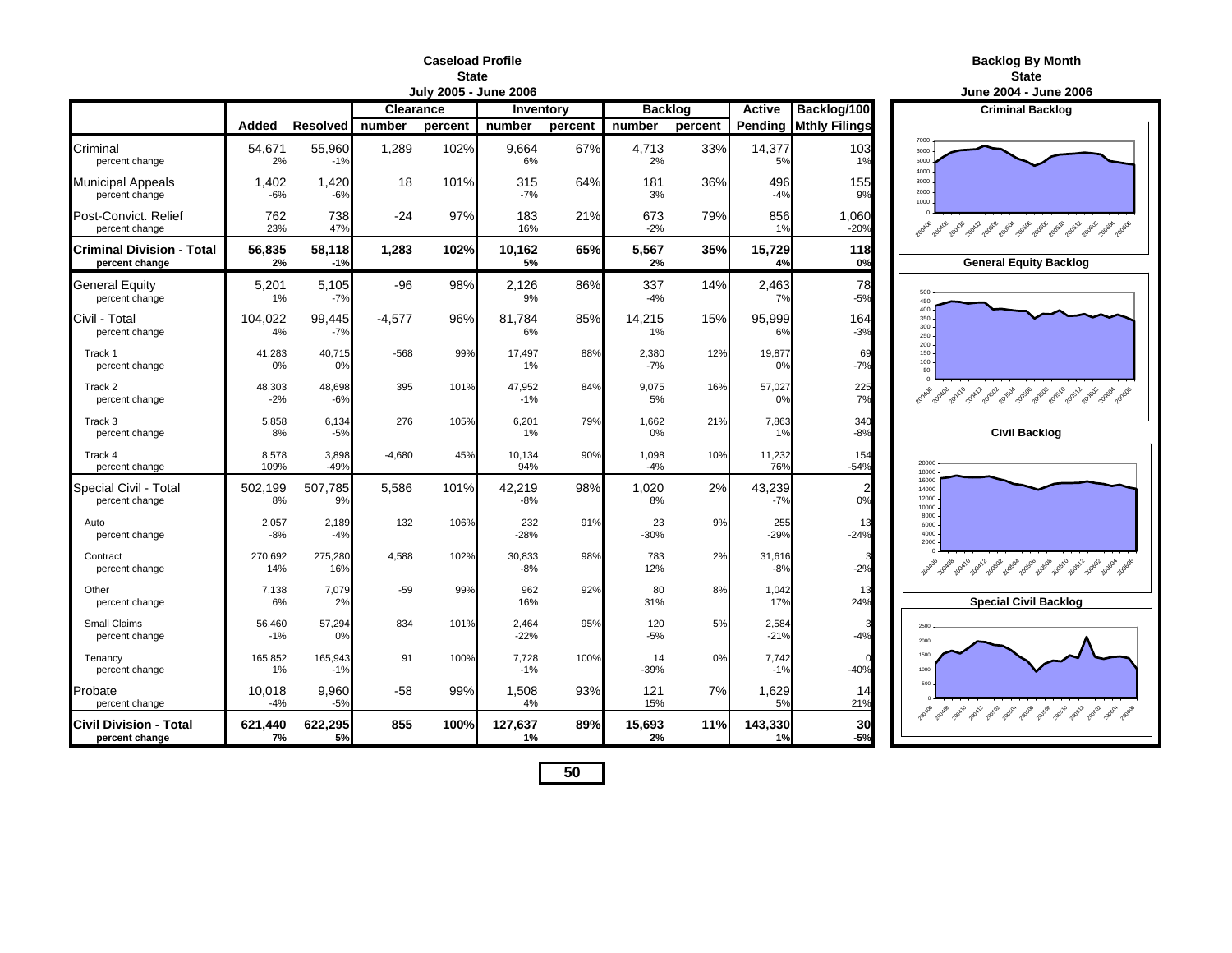#### **Caseload ProfileState**



**July 2005 - June 2006 June 2004 - June 2006 Clearance Inventory Backlog Active Backlog/100 Dissolution Added Resolved number percent number percent number percent Pending Mthly Filings** Dissolution | 66,059 66,352| 293 100%| 16,767 97%| 601 3%| 17,368| 11 percent change 3% 3% 0% -31% -2% -33% New 31,221 31,498 277 101% 13,818 96% 506 4% 14,324 19 percent change 4% 4% 0% -32% -2% -34% Reopened 34,838 34,854 16 100% 2,949 97% 95 3% 3,044 3 percent change 2% 2% 0% -25% -1% -26% Delinquency 66,365 66,061 -304 100% 5,165 96% 229 4% 5,394 4 percent change -9% -10% 7% -22% 5% -14% New 61,965 61,678 -287 100% 4,997 96% 228 4% 5,225 4 percent change -8% -9% 7% -20% 6% -13% Reopened 4,400 4,383 -17 100% <sup>168</sup> 99% <sup>1</sup> 1% <sup>169</sup> <sup>0</sup> **Juvenile Delinquency** percent change -22% -23% 4% -86% 0% -82% Non-Dissolution 158,544 158,402 -142 100% 10,635 97% 350 3% 10,985 3 percent change 1% 2% 1% -29% 0% -30% New 39,384 39,414 30 100% 4,181 96% 157 4% 4,338 5 percent change -3% -3% 1% -38% -2% -36% Reopened 119,160 118,988 -172 100% 6,5454 97% 193 3% 6,647 2 percent change 3% 3% 2% -20% 1% -23% Domestic Violence 59,639 59,670 31 100% 1,434 97% 41 3% 1,475 1 percent change 1% 1% 1% -18% 0% -19% New 43,155 43,144 -11 100% 1,111 97% 31 3% 1,142 1 percent change 3% 2% 6% 29% 6% 26% Reopened 16,484 16,526 <sup>42</sup> 100% 323 97% 10 3% 333 <sup>1</sup> **Non-Dissolution** percent change -2% -2% -14% -62% -17% -61% Abuse/Neglect 4,728 4,085 -643 86% 5,214 99% 47 1% 5,261 12 percent change 18% 4% 14% 81% 14% 54% Adoption 2,398 2,409 11 100% 516 100% 516 percent change -6% -11% -3% -3% CPR 6,181 6,863| 682 111%| 11,158 99%| 73 1%| 11,231| 14 percent change 6% -6% -6% 630% -5% 591% Juv/Fam Crisis Petition 915 933 18 102% 19 90% 2 10% 21  $-82%$ percent change -16% -16% -27% -85% -46% -82% Kinship 1,454 1,474 20 101% 201 95% 10 5% 211 8 percent change 11% 15% -2% -57% -7% -61% Term of Parental Rights 1,029 1,070 41 104% 426 79% 114 21% 540 133 **Domestic Violence** percent change -6% -14% -2% -22% -7% -17% Criminal/Quasi-Criminal 10,812 10,842 30 100% 734 95% 38 5% 772 4 percent change -6% -5% -1% -30% -3% -25% DV Contempt 8,958 8,970 12 100% 620 96% 28 4% 648 4 percent change -5% -5% 0% -10% -1% -5% Non-Support & Other **1,854** 1,872 18 101% 114 92% 10 8% 12<br>
percent change 10% -7% 11% -8% -7% 11% 11% 11% 11% 11% percent change -10% -7% -3% -57% -11% **Family Division - Total 378,124 378,161 37 100% 52,269 97% 1,505 3% 53,774 5 percent change 0% -1% 1% -24% 0% -24% Combined Trial CourtsTotal 1,056,399 1,058,574 2,175 100% 190,068 89% 22,765 11% 212,833 26 percent change 4% 3% 1% 0% 1% -4%**



Note: In CPR, the backlog goal of 12 months to completion of a permanency hearing was modified in Feb. 2006 to 12 months to completion of a permanency hearing and the signing of an order.

In Kinship, a backlog goal of 6 months was established in December 2005. **51** The Kinship backlog goal is also applied to pre-December 2005 statistics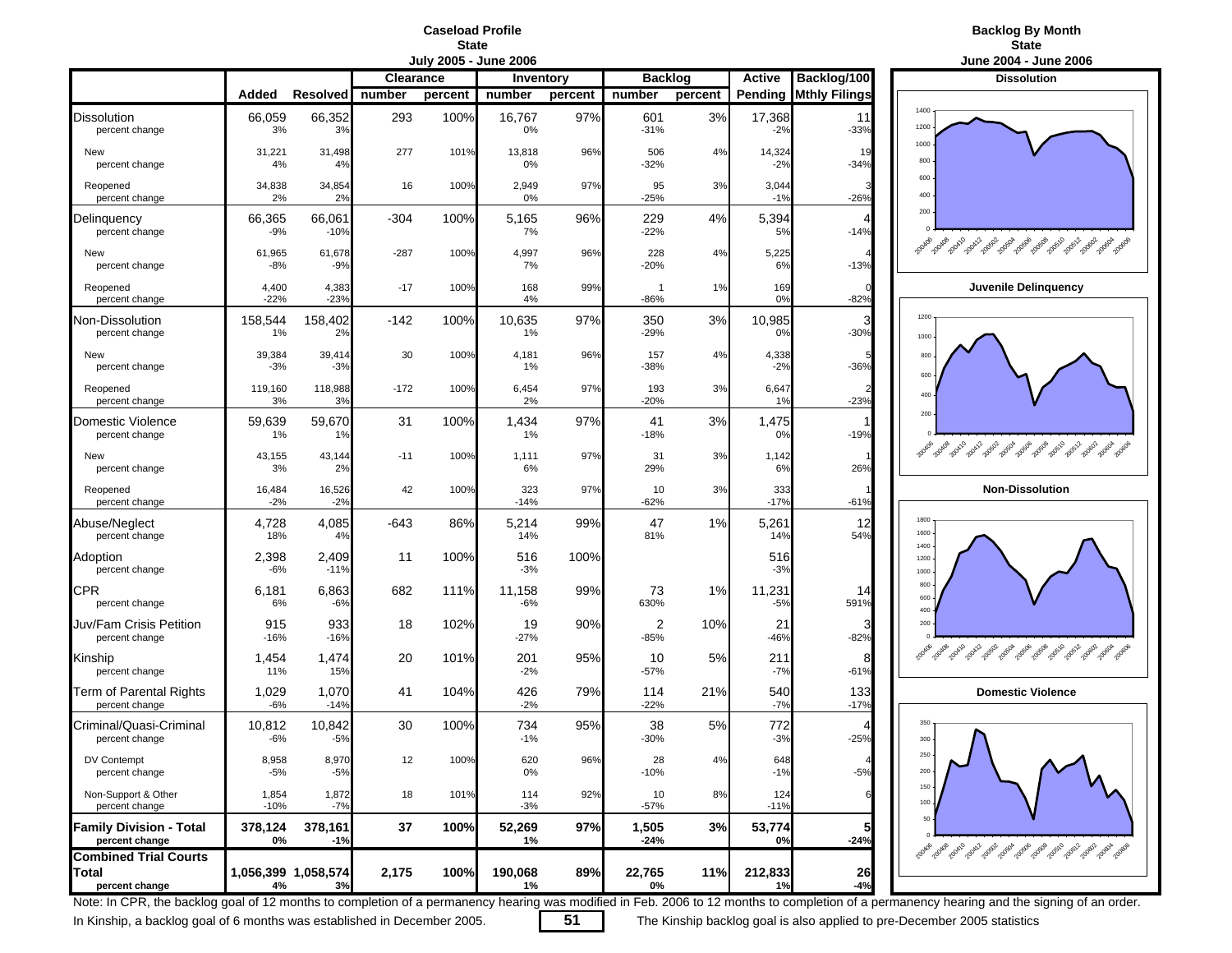## **July 2005 - June 2006 June 2005 and June 2006**

|                                           |                  |                  | Clearance |         | Inventory        |         | Backlog                |         | Active          | Backlog/100          |                         |                                                                                                        |
|-------------------------------------------|------------------|------------------|-----------|---------|------------------|---------|------------------------|---------|-----------------|----------------------|-------------------------|--------------------------------------------------------------------------------------------------------|
|                                           | Added            | Resolved         | number    | percent | number           | percent | number                 | percent | Pending         | <b>Mthly Fllings</b> |                         | Atlantic                                                                                               |
| <b>Atlantic</b>                           |                  |                  |           |         |                  |         |                        |         |                 |                      |                         |                                                                                                        |
| Indictables<br>percent change             | 11,719<br>4%     | 11,337<br>4%     | $-382$    | 97%     | 40<br>5%         | 91%     | $\overline{4}$<br>300% | 9%      | 44<br>13%       | $\Omega$<br>286%     | 2,500                   |                                                                                                        |
| D.P. & P.D.P.<br>percent change           | 20,269<br>0%     | 21,320<br>11%    | 1,051     | 105%    | 1,453<br>$-24%$  | 56%     | 1,119<br>$-20%$        | 44%     | 2,572<br>$-22%$ | 66<br>$-20%$         | 2.000                   | 1,790                                                                                                  |
| <b>Other Criminal</b><br>percent change   | 4,870<br>$-28%$  | 5,136<br>$-26%$  | 266       | 105%    | 442<br>$-16%$    | 66%     | 224<br>$-21%$          | 34%     | 666<br>$-18%$   | 55<br>9%             | 1,500                   | <b><i><u>ANTISTICATION</u></i></b><br>1,403                                                            |
| D.W.I.<br>percent change                  | 2,433<br>0%      | 2,430<br>$-1%$   | -3        | 100%    | 268<br>18%       | 73%     | 98<br>26%              | 27%     | 366<br>20%      | 48<br>26%            | 1,000                   | <b>Extended</b><br><b>THE REAL PROPERTY</b>                                                            |
| Traffic<br>percent change                 | 91.402<br>$-4%$  | 92,568<br>$-4%$  | 1.166     | 101%    | 7,386<br>$-5%$   | 84%     | 1,371<br>$-23%$        | 16%     | 8,757<br>$-9%$  | 18<br>$-20%$         |                         | 500                                                                                                    |
| Parking<br>percent change                 | 28,223<br>$-14%$ | 28,648<br>$-11%$ | 425       | 102%    | 2,127<br>$-13%$  | 50%     | 2,089<br>58%           | 50%     | 4,216<br>12%    | 89<br>83%            |                         | <b>INDICTABLE</b><br>DP & PDP<br>OTHER<br>TRAFFIC<br>PARKING<br>CRIMINAL<br><b>MOVING</b>              |
| <b>Atlantic Total</b><br>percent change   | 158,916<br>-6%   | 161,439<br>$-4%$ | 2,523     | 102%    | 11,716<br>$-36%$ | 70%     | 4,905<br>1%            | 30%     | 16,621<br>$-7%$ | 37<br>7%             |                         | <b>Z</b> June 2005 June 2006                                                                           |
| <b>Bergen</b>                             |                  |                  |           |         |                  |         |                        |         |                 |                      |                         | Bergen                                                                                                 |
| Indictables<br>percent change             | 11,195<br>$-4%$  | 10,708<br>$-6%$  | -487      | 96%     | 125<br>37%       | 69%     | 57<br>128%             | 31%     | 182<br>57%      | 6<br>137%            | 30,000                  | 847                                                                                                    |
| D.P. & P.D.P.<br>percent change           | 33,872<br>9%     | 22,240<br>2%     | $-11,632$ | 66%     | 1,978<br>1%      | 27%     | 5,271<br>17%           | 73%     | 7,249<br>12%    | 187<br>8%            | 25,000                  |                                                                                                        |
| <b>Other Criminal</b><br>percent change   | 12,568<br>5%     | 12,281<br>4%     | $-287$    | 98%     | 1,301<br>10%     | 43%     | 1,713<br>1%            | 57%     | 3,014<br>4%     | 164<br>$-4%$         | 20,000                  | <b>NATIONAL MANAGER</b>                                                                                |
| D.W.I.<br>percent change                  | 3,059<br>$-4%$   | 3,025<br>$-10%$  | $-34$     | 99%     | 391<br>14%       | 58%     | 281<br>10%             | 42%     | 672<br>13%      | 110<br>15%           | 15,000<br>10,000        |                                                                                                        |
| Traffic<br>percent change                 | 310,557<br>4%    | 311,419<br>7%    | 862       | 100%    | 30,351<br>$-7%$  | 53%     | 27,013<br>5%           | 47%     | 57,364<br>$-1%$ | 104<br>1%            |                         | 5,000                                                                                                  |
| Parking<br>percent change                 | 313,383<br>$-1%$ | 304,737<br>$-3%$ | $-8.646$  | 97%     | 24.222<br>2%     | 50%     | 23.849<br>26%          | 50%     | 48.071<br>13%   | 91<br>27%            |                         | 35<br>28<br><b>857</b><br><b>DW</b><br>NDICTABLE<br>DP & PDF<br>OTHER<br>CRIMINAL<br>TRAFFIC<br>MOVING |
| <b>Bergen Total</b><br>percent change     | 684,634<br>2%    | 664,410<br>2%    | $-20,224$ | 97%     | 58,368<br>$-15%$ | 50%     | 58,184<br>14%          | 50%     | 116,552<br>5%   | 102<br>12%           |                         | ■ June 2005 ■ June 2006                                                                                |
| <b>Burlington</b>                         |                  |                  |           |         |                  |         |                        |         |                 |                      |                         | <b>Burlington</b>                                                                                      |
| Indictables<br>percent change             | 7,657<br>4%      | 7,574<br>4%      | -83       | 99%     | 20<br>82%        | 87%     | 3                      | 13%     | 23<br>109%      | 0                    | 5.000                   |                                                                                                        |
| D.P. & P.D.P.<br>percent change           | 19,230<br>7%     | 17,723<br>$-4%$  | $-1,507$  | 92%     | 1,857<br>19%     | 50%     | 1,831<br>6%            | 50%     | 3,688<br>12%    | 114<br>$-1%$         | 4,500<br>4.000          |                                                                                                        |
| <b>Other Criminal</b><br>percent change   | 9,192<br>11%     | 10,139<br>9%     | 947       | 110%    | 1,079<br>32%     | 62%     | 662<br>23%             | 38%     | 1,741<br>28%    | 86<br>11%            | 3.500<br>3,000<br>2,500 | <b>THE REPORT OF THE STATE OF THE REAL PROPERTY</b>                                                    |
| D.W.I.<br>percent change                  | 2,562<br>1%      | 2,573<br>3%      | 11        | 100%    | 283<br>$-7%$     | 60%     | 187<br>35%             | 40%     | 470<br>6%       | 88<br>34%            | 2.000<br>1,500          | $1,735$<br>1,831                                                                                       |
| Traffic<br>percent change                 | 187,931<br>8%    | 187,698<br>9%    | $-233$    | 100%    | 14,744<br>$-10%$ | 76%     | 4,647<br>42%           | 24%     | 19,391<br>$-1%$ | 30<br>31%            | 1,000<br>500            | $\overline{\mathbf{z}}$                                                                                |
| Parking<br>percent change                 | 10,493<br>2%     | 9,645<br>$-6%$   | -848      | 92%     | 1,039<br>17%     | 44%     | 1,327<br>108%          | 56%     | 2,366<br>55%    | 152<br>104%          | $\Omega$                | ດ ຕ<br>INDICTABLE                                                                                      |
| <b>Burlington Total</b><br>percent change | 237,065<br>8%    | 235,352<br>7%    | $-1,713$  | 99%     | 19,022<br>-46%   | 69%     | 8,657<br>37%           | 31%     | 27,679<br>5%    | 44<br>27%            |                         | <b>ZJune 2005 June 2006</b>                                                                            |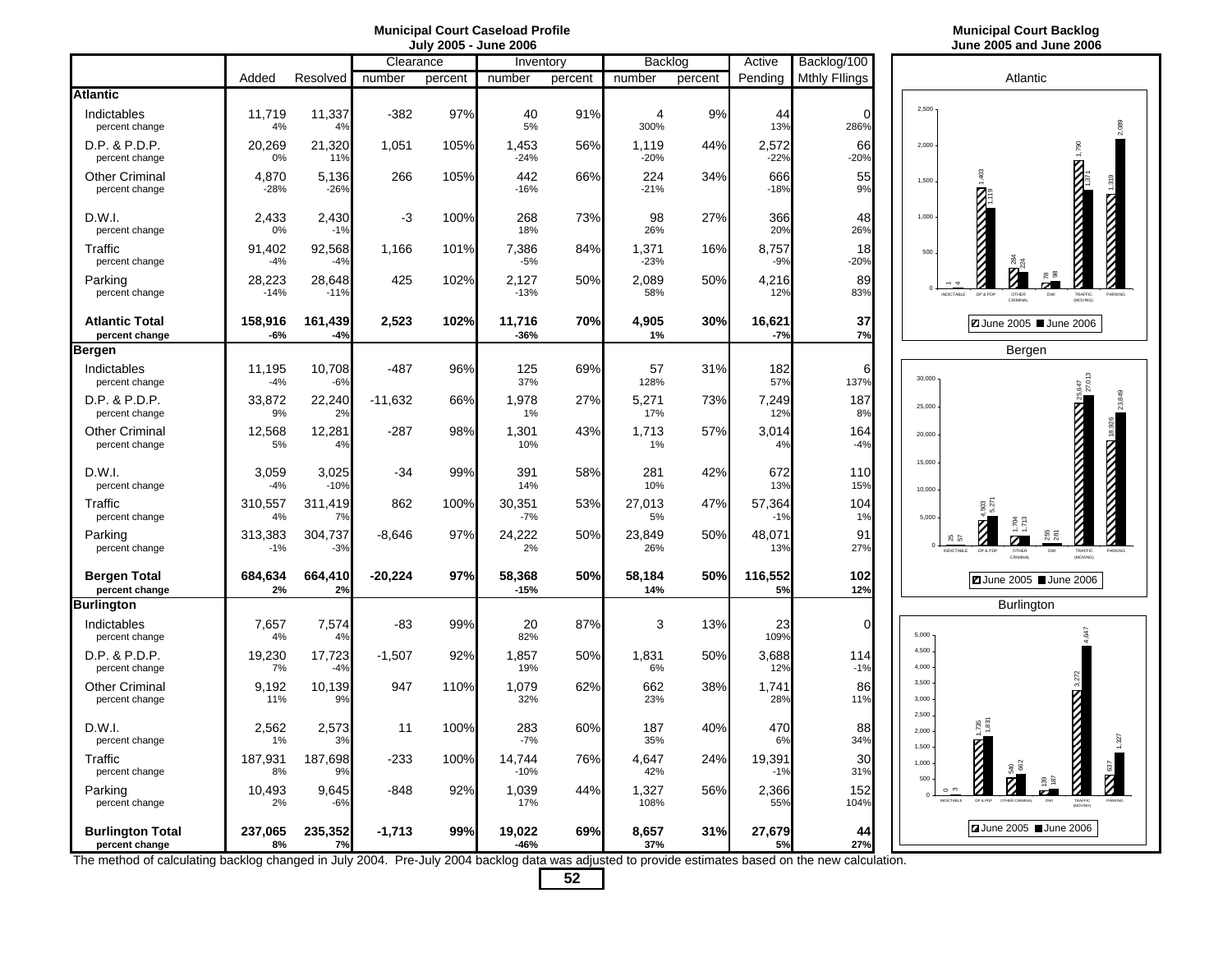## **July 2005 - June 2006 June 2005 and June 2006**

2,878 N X X X 2,878

PARKING

417<br>411<br>411

6,778<br>**6,7**334

PARKING

5,957

|                                           |                  |                       | Clearance |         | Inventory        |         | Backlog         |         | Active           | Backlog/100          |                              |                                                               |
|-------------------------------------------|------------------|-----------------------|-----------|---------|------------------|---------|-----------------|---------|------------------|----------------------|------------------------------|---------------------------------------------------------------|
|                                           | Added            | Resolved              | number    | percent | number           | percent | number          | percent | Pending          | <b>Mthly Fllings</b> |                              | Camden                                                        |
| Camden                                    |                  |                       |           |         |                  |         |                 |         |                  |                      |                              |                                                               |
| Indictables<br>percent change             | 18.649<br>$-9%$  | 18,350<br>$-10%$      | $-299$    | 98%     | 41<br>$-15%$     | 64%     | 23<br>$-48%$    | 36%     | 64<br>$-30%$     | 1<br>$-43%$          | 8,000<br>7,000               |                                                               |
| D.P. & P.D.P.<br>percent change           | 37,022<br>8%     | 31,924<br>$-2%$       | $-5,098$  | 86%     | 2,600<br>$-3%$   | 36%     | 4,565<br>26%    | 64%     | 7,165<br>14%     | 148<br>17%           | 6.000                        |                                                               |
| <b>Other Criminal</b><br>percent change   | 20,735<br>13%    | 19,124<br>0%          | $-1,611$  | 92%     | 2,126<br>$-7%$   | 34%     | 4,038<br>42%    | 66%     | 6,164<br>20%     | 234<br>26%           | 5,000<br>4,000               | <b>THE REAL PROPERTY OF PERSONS AND THE REAL PROPERTY</b>     |
| D.W.I.<br>percent change                  | 3,470<br>1%      | 3,483<br>0%           | 13        | 100%    | 333<br>2%        | 68%     | 159<br>85%      | 32%     | 492<br>19%       | 55<br>83%            | 3,000                        | <b>NANTA NANTA BREE</b><br><b>NNN</b> 2,847                   |
| Traffic<br>percent change                 | 199,464<br>$-2%$ | 202,097<br>0%         | 2,633     | 101%    | 15,792<br>$-13%$ | 72%     | 6,148<br>$-16%$ | 28%     | 21,940<br>$-14%$ | 37<br>$-14%$         | 2,000<br>1,000               |                                                               |
| Parking<br>percent change                 | 72,669<br>5%     | 70,559<br>$-5%$       | $-2,110$  | 97%     | 7,711<br>27%     | 51%     | 7,334<br>8%     | 49%     | 15,045<br>17%    | 121<br>3%            | 42<br>NDICTABLE              | $^{10}$<br>DP & PDF<br>OTHER<br>CRIMINA<br>TRAFFIC<br>(MOVING |
| <b>Camden Total</b><br>percent change     | 352,009<br>1%    | 345,537<br>$-2%$      | $-6,472$  | 98%     | 28,603<br>$-31%$ | 56%     | 22,267<br>8%    | 44%     | 50,870<br>1%     | 76<br>7%             |                              | ■ June 2005 ■ June 2006                                       |
| <b>Cape May</b>                           |                  |                       |           |         |                  |         |                 |         |                  |                      |                              | Cape May                                                      |
| Indictables<br>percent change             | 3.285<br>0%      | 3,219<br>0%           | -66       | 98%     | 12<br>100%       | 92%     | $\mathbf 1$     | 8%      | 13<br>117%       | $\mathbf 0$          | 7,000                        |                                                               |
| D.P. & P.D.P.<br>percent change           | 6,780<br>3%      | 6,218<br>0%           | $-562$    | 92%     | 618<br>$-1%$     | 66%     | 318<br>18%      | 34%     | 936<br>5%        | 56<br>14%            | 6,000                        |                                                               |
| <b>Other Criminal</b><br>percent change   | 6,149<br>$-18%$  | 6,424<br>$-20%$       | 275       | 104%    | 806<br>0%        | 88%     | 110<br>$-36%$   | 12%     | 916<br>$-6%$     | 21<br>$-22%$         | 5,000<br>4,000               |                                                               |
| D.W.I.<br>percent change                  | 962<br>0%        | 991<br>0 <sup>9</sup> | 29        | 103%    | 144<br>$-5%$     | 74%     | 50<br>4%        | 26%     | 194<br>$-3%$     | 62<br>4%             | 3,000                        |                                                               |
| Traffic<br>percent change                 | 29,305<br>$-5%$  | 29,268<br>$-6%$       | $-37$     | 100%    | 3,023<br>$-2%$   | 83%     | 610<br>14%      | 17%     | 3,633<br>0%      | 25<br>19%            | 2,000<br>1.000               | 38 G                                                          |
| Parking<br>percent change                 | 43,031<br>$-9%$  | 42,320<br>$-4%$       | $-711$    | 98%     | 5,387<br>$-19%$  | 47%     | 5,957<br>107%   | 53%     | 11,344<br>20%    | 166<br>128%          | NDICTABLE                    | ă<br>Ø<br>DW<br>TRAFFIC<br>MOVING<br>DP & PDF<br>OTHER        |
| <b>Cape May Total</b><br>percent change   | 89,512<br>$-7%$  | 88,440<br>$-6%$       | $-1,072$  | 99%     | 9,990<br>29%     | 59%     | 7,046<br>81%    | 41%     | 17,036<br>12%    | 94<br>94%            |                              | ■ June 2005 ■ June 2006                                       |
| Cumberland                                |                  |                       |           |         |                  |         |                 |         |                  |                      |                              | Cumberland                                                    |
| Indictables<br>percent change             | 7,981<br>4%      | 7,912<br>3%           | $-69$     | 99%     | 27<br>108%       | 96%     | 1               | 4%      | 28<br>115%       | $\mathbf 0$          | 1,200                        | ෂී                                                            |
| D.P. & P.D.P.<br>percent change           | 14,543<br>2%     | 13,482<br>$-5%$       | $-1,061$  | 93%     | 1,085<br>$-20%$  | 51%     | 1,036<br>33%    | 49%     | 2,121<br>$-1%$   | 85<br>30%            | 1,000                        |                                                               |
| <b>Other Criminal</b><br>percent change   | 4,933<br>8%      | 5,089<br>4%           | 156       | 103%    | 606<br>2%        | 81%     | 141<br>-6%      | 19%     | 747<br>1%        | 34<br>$-13%$         | 800<br>600                   | 80                                                            |
| D.W.I.<br>percent change                  | 1,044<br>$-4%$   | 1,032<br>$-3%$        | $-12$     | 99%     | 84<br>$-14%$     | 60%     | 56<br>195%      | 40%     | 140<br>20%       | 64<br>206%           | 400                          | <b>NATIONAL PROPERTY</b><br><b>NAME OF STREET</b>             |
| Traffic<br>percent change                 | 49,605<br>10%    | 49,480<br>13%         | $-125$    | 100%    | 4,104<br>5%      | 83%     | 840<br>14%      | 17%     | 4,944<br>6%      | 20<br>4%             | 200                          |                                                               |
| Parking<br>percent change                 | 5,581<br>$-16%$  | 5,633<br>$-14%$       | 52        | 101%    | 630<br>6%        | 60%     | 417<br>$-11%$   | 40%     | 1,047<br>$-2%$   | 90<br>6%             | $\circ$<br><b>INDICTABLE</b> |                                                               |
| <b>Cumberland Total</b><br>percent change | 83,687<br>5%     | 82,628<br>6%          | $-1,059$  | 99%     | 6,536<br>$-34%$  | 72%     | 2,491<br>16%    | 28%     | 9,027<br>3%      | 36<br>10%            |                              | ■ June 2005 ■ June 2006                                       |

The method of calculating backlog changed in July 2004. Pre-July 2004 backlog data was adjusted to provide estimates based on the new calculation.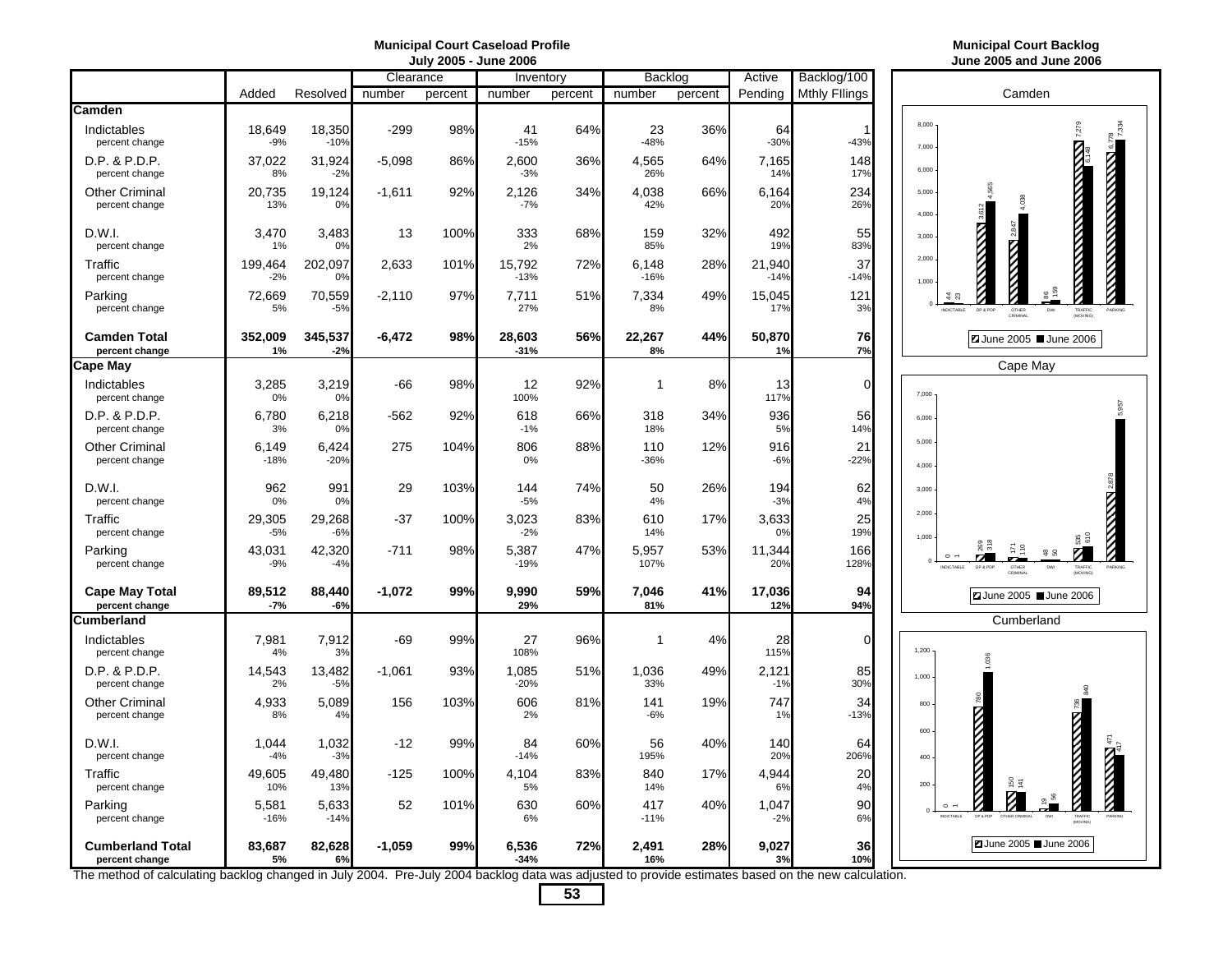## **July 2005 - June 2006 June 2005 and June 2006**

|                                           |                           |                    | Clearance      |         | Inventory        |         | Backlog          |         | Active            | Backlog/100          |                    |                                           |                                                                |                          |                          |
|-------------------------------------------|---------------------------|--------------------|----------------|---------|------------------|---------|------------------|---------|-------------------|----------------------|--------------------|-------------------------------------------|----------------------------------------------------------------|--------------------------|--------------------------|
|                                           | Added                     | Resolved           | number         | percent | number           | percent | number           | percent | Pending           | <b>Mthly Fllings</b> |                    |                                           | Essex                                                          |                          |                          |
| Essex                                     |                           |                    |                |         |                  |         |                  |         |                   |                      |                    |                                           |                                                                |                          | ,488                     |
| Indictables<br>percent change             | 34.696<br>$-5%$           | 33,776<br>$-6%$    | $-920$         | 97%     | 56<br>$-13%$     | 77%     | 17<br>240%       | 23%     | 73<br>6%          | 256%                 | 70,000<br>60,000   |                                           |                                                                |                          | ෂි                       |
| D.P. & P.D.P.<br>percent change           | 46,026<br>$-3%$           | 47,641<br>7%       | 1,615          | 104%    | 2,644<br>$-9%$   | 63%     | 1,525<br>$-8%$   | 37%     | 4,169<br>$-8%$    | 40<br>$-5%$          | 50,000             |                                           |                                                                |                          |                          |
| <b>Other Criminal</b><br>percent change   | 47,234<br>8%              | 43,243<br>11%      | $-3,991$       | 92%     | 3,269<br>$-9%$   | 76%     | 1,021<br>$-31%$  | 24%     | 4,290<br>$-15%$   | 26<br>$-37%$         | 40,000             |                                           |                                                                |                          | <b>REVIEW AND REVIEW</b> |
| D.W.I.<br>percent change                  | 1,433<br>14%              | 1,446<br>10%       | 13             | 101%    | 135<br>14%       | 78%     | 39<br>5%         | 22%     | 174<br>12%        | 33<br>$-8%$          | 30,000<br>20,000   |                                           |                                                                |                          |                          |
| Traffic<br>percent change                 | 234,954<br>3%             | 232,091<br>0%      | $-2,863$       | 99%     | 16,984<br>13%    | 82%     | 3,613<br>26%     | 18%     | 20,597<br>15%     | 18<br>22%            | 10,000             |                                           |                                                                |                          |                          |
| Parking<br>percent change                 | 533,978<br>$-5%$          | 568,692<br>$-7%$   | 34,714         | 107%    | 43,345<br>0%     | 48%     | 47,833<br>$-28%$ | 52%     | 91,178<br>$-17%$  | 107<br>$-24%$        |                    | NDICTARI F                                | $\frac{48}{102}$<br>58<br><b>DWI</b><br>OTHER                  | z<br>TRAFFIC             |                          |
| <b>Essex Total</b><br>percent change      | 898.321<br>July 2005 - Ji | 926,889<br>$-4%$   | 28,568         | 103%    | 66.433<br>81%    | 55%     | 54,048<br>$-25%$ | 45%     | 120,481<br>$-13%$ | 72<br>$-24%$         |                    |                                           | Z June 2005 ■ June 2006                                        |                          |                          |
| Gloucester                                |                           |                    |                |         |                  |         |                  |         |                   |                      |                    |                                           | Gloucester                                                     |                          |                          |
| Indictables<br>percent change             | 6.326<br>6%               | 6,251<br>6%        | $-75$          | 99%     | 27<br>170%       | 84%     | 5                | 16%     | 32<br>220%        |                      | 2,500              |                                           |                                                                |                          |                          |
| D.P. & P.D.P.<br>percent change           | 18,799<br>2%              | 17,814<br>$-3%$    | $-985$         | 95%     | 1,602<br>17%     | 57%     | 1,232<br>29%     | 43%     | 2,834<br>22%      | 79<br>26%            | 2,000              |                                           |                                                                |                          |                          |
| <b>Other Criminal</b><br>percent change   | 5,282<br>$-3%$            | 6,659<br>$-6%$     | 1,377          | 126%    | 651<br>51%       | 79%     | 176<br>17%       | 21%     | 827<br>42%        | 40<br>20%            | 1,500              | 232                                       |                                                                |                          |                          |
| D.W.I.<br>percent change                  | 1,830<br>8%               | 1,837<br>9%        | $\overline{7}$ | 100%    | 163<br>$-8%$     | 75%     | 53<br>47%        | 25%     | 216<br>1%         | 35<br>37%            | 1,000              |                                           |                                                                |                          |                          |
| Traffic<br>percent change                 | 94.822<br>0%              | 96,149<br>2%       | 1,327          | 101%    | 7,346<br>$-21%$  | 76%     | 2,355<br>30%     | 24%     | 9.701<br>$-13%$   | 30<br>30%            | 500                | <b>ANTISTS</b>                            |                                                                |                          |                          |
| Parking<br>percent change                 | 7,477<br>$-6%$            | 7,236<br>$-4%$     | -241           | 97%     | 541<br>$-6%$     | 46%     | 646<br>55%       | 54%     | 1,187<br>20%      | 104<br>65%           |                    | $\circ$ $\circ$<br>INDICTABLE<br>DP & PDF | 83<br>OTHER                                                    | TRAFFIC<br><b>MOVING</b> |                          |
| <b>Gloucester Total</b><br>percent change | 134,536<br>0%             | 135,946<br>1%      | 1,410          | 101%    | 10,330<br>$-50%$ | 70%     | 4,467<br>33%     | 30%     | 14,797<br>$-3%$   | 40<br>32%            |                    |                                           | ■ June 2005 ■ June 2006                                        |                          |                          |
| <b>Hudson</b>                             |                           |                    |                |         |                  |         |                  |         |                   |                      |                    |                                           | Hudson                                                         |                          |                          |
| Indictables<br>percent change             | 17.621<br>11%             | 17,359<br>10%      | $-262$         | 99%     | 23<br>5%         | 88%     | 3<br>0%          | 12%     | 26<br>4%          | $\Omega$<br>$-10%$   | 180,000            |                                           |                                                                |                          | 108,877                  |
| D.P. & P.D.P.<br>percent change           | 28,979<br>$-2%$           | 25,725<br>$-1%$    | $-3,254$       | 89%     | 1,851<br>$-10%$  | 44%     | 2,323<br>6%      | 56%     | 4,174<br>$-2%$    | 96<br>8%             | 160,000<br>140,000 |                                           |                                                                |                          |                          |
| <b>Other Criminal</b><br>percent change   | 30,364<br>21%             | 27,220<br>37%      | $-3,144$       | 90%     | 2,434<br>$-27%$  | 73%     | 900<br>$-48%$    | 27%     | 3,334<br>$-34%$   | 36<br>$-57%$         | 120,000<br>100,000 |                                           |                                                                |                          | <b>NATIONAL PROPERTY</b> |
| D.W.I.<br>percent change                  | 989<br>2%                 | 985<br>$-1%$       | $-4$           | 100%    | 95<br>$0\%$      | 60%     | 64<br>49%        | 40%     | 159<br>15%        | 78<br>46%            | 80,000<br>60,000   |                                           |                                                                |                          |                          |
| Traffic<br>percent change                 | 117,146<br>9%             | 118,122<br>12%     | 976            | 101%    | 9,561<br>$-7%$   | 70%     | 4.071<br>$-6%$   | 30%     | 13,632<br>$-7%$   | 42<br>$-14%$         | 40,000<br>20,000   |                                           |                                                                |                          |                          |
| Parking<br>percent change                 | 1,032,724<br>3%           | 1,035,916<br>$-1%$ | 3,192          | 100%    | 83,489<br>$-1%$  | 34%     | 159,877<br>7%    | 66%     | 243,366<br>4%     | 186<br>4%            |                    |                                           | g<br>$\stackrel{\footnotesize 3}{\footnotesize \sim}$<br>OTHER | $4,31$<br>$4,071$        |                          |
| <b>Hudson Total</b><br>percent change     | 1,227,823 1,225,327<br>4% | 1%                 | $-2,496$       | 100%    | 97.453<br>274%   | 37%     | 167,238<br>6%    | 63%     | 264,691<br>3%     | 163<br>2%            |                    |                                           | <b>Z</b> June 2005 <b>■</b> June 2006                          |                          |                          |

The method of calculating backlog changed in July 2004. Pre-July 2004 backlog data was adjusted to provide estimates based on the new calculation.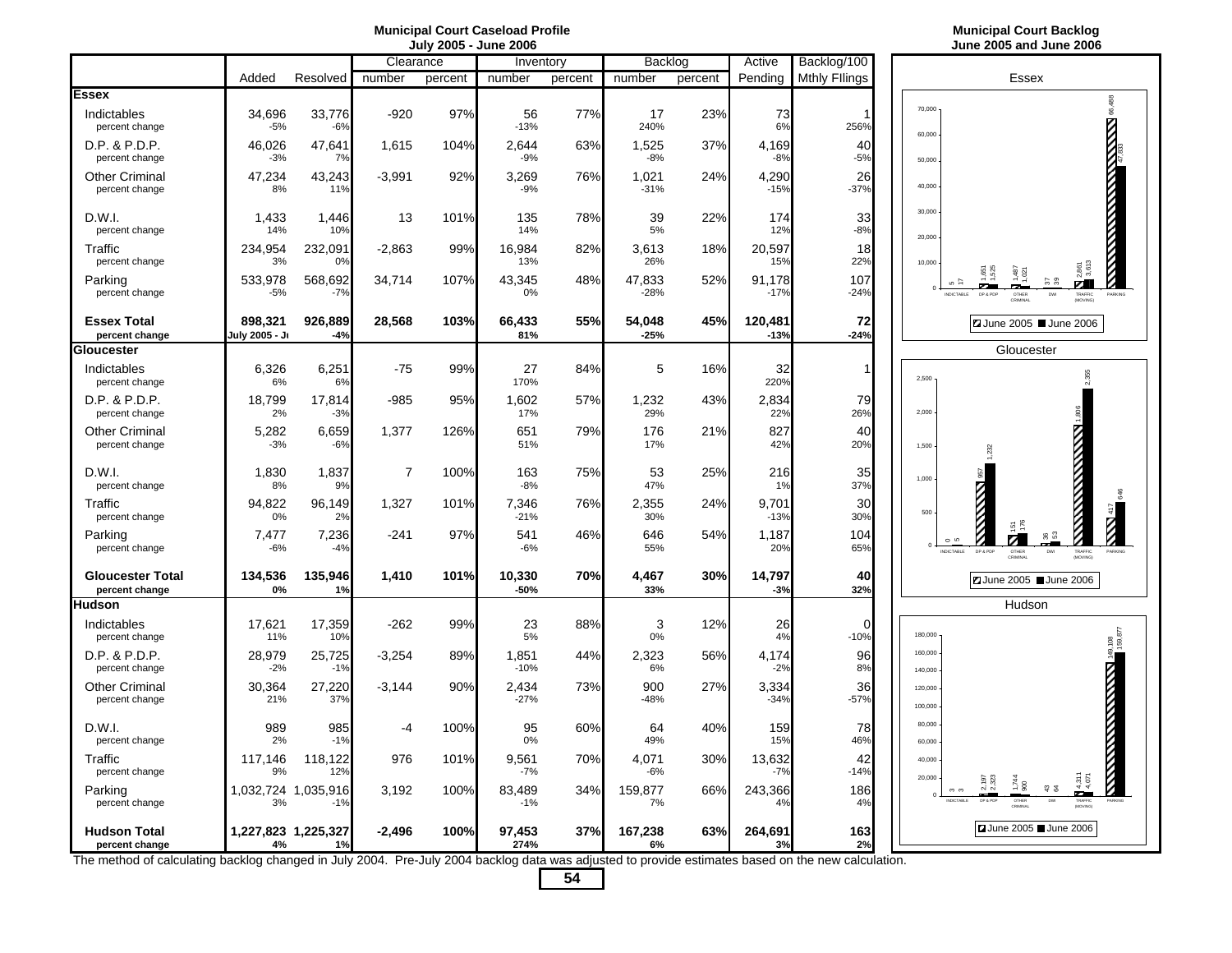### **Municipal Court Caseload Profile Municipal Court Backlog July 2005 - June 2006 June 2005 and June 2006**

|                                          |                  |                 | Clearance |         | Inventory             |         | Backlog          |         | Active           | Backlog/100          |                                             |
|------------------------------------------|------------------|-----------------|-----------|---------|-----------------------|---------|------------------|---------|------------------|----------------------|---------------------------------------------|
|                                          | Added            | Resolved        | number    | percent | number                | percent | number           | percent | Pending          | <b>Mthly Fllings</b> | Hunterdor                                   |
| <b>Hunterdon</b>                         |                  |                 |           |         |                       |         |                  |         |                  |                      |                                             |
| Indictables<br>percent change            | 1,613<br>22%     | 1,624<br>25%    | 11        | 101%    | $\mathbf 5$<br>$-67%$ | 63%     | 3<br>0%          | 38%     | 8<br>$-56%$      | 2<br>$-18%$          | 1,800<br>1,600                              |
| D.P. & P.D.P.<br>percent change          | 3,286<br>20%     | 2,693<br>15%    | $-593$    | 82%     | 272<br>$-2%$          | 46%     | 316<br>9%        | 54%     | 588<br>3%        | 115<br>$-9%$         | 1.400                                       |
| <b>Other Criminal</b><br>percent change  | 1,430<br>$-5%$   | 1,542<br>$-9%$  | 112       | 108%    | 172<br>28%            | 55%     | 143<br>2%        | 45%     | 315<br>15%       | 120<br>8%            | 1.200<br>1,000                              |
| D.W.I.<br>percent change                 | 797<br>15%       | 792<br>18%      | -5        | 99%     | 86<br>$-2%$           | 52%     | 80<br>36%        | 48%     | 166<br>13%       | 120<br>18%           | 800<br>600                                  |
| Traffic<br>percent change                | 48,537<br>8%     | 48,713<br>9%    | 176       | 100%    | 3,853<br>$-14%$       | 70%     | 1,640<br>21%     | 30%     | 5,493<br>$-6%$   | 41<br>12%            | 400<br>291<br>200                           |
| Parking<br>percent change                | 8,592<br>$-16%$  | 8,664<br>$-14%$ | 72        | 101%    | 475<br>$-29%$         | 28%     | 1,236<br>8%      | 72%     | 1,711<br>$-6%$   | 173<br>28%           | <b>INDICTABLE</b><br>DP & PD<br>OTHER       |
| <b>Hunterdon Total</b><br>percent change | 64,255<br>5%     | 64,028<br>6%    | $-227$    | 100%    | 4,863<br>-49%         | 59%     | 3,418<br>15%     | 41%     | 8,281<br>$-4%$   | 64<br>9%             | ZJune 2005 <b>■J</b>                        |
| <b>Mercer</b>                            |                  |                 |           |         |                       |         |                  |         |                  |                      | Mercer                                      |
| Indictables<br>percent change            | 9,566<br>$-3%$   | 9,710<br>1%     | 144       | 102%    | 28<br>$-20%$          | 76%     | 9<br>125%        | 24%     | 37<br>$-5%$      | 132%                 | 18,000                                      |
| D.P. & P.D.P.<br>percent change          | 15,769<br>3%     | 19,617<br>12%   | 3,848     | 124%    | 1,573<br>10%          | 38%     | 2,597<br>$-36%$  | 62%     | 4,170<br>$-24%$  | 198<br>$-37%$        | 16,000<br>14,000                            |
| <b>Other Criminal</b><br>percent change  | 6,595<br>14%     | 9,516<br>12%    | 2,921     | 144%    | 785<br>18%            | 65%     | 423<br>$-46%$    | 35%     | 1,208<br>$-17%$  | 77<br>$-53%$         | 12,000<br>10,000                            |
| D.W.I.<br>percent change                 | 1,519<br>27%     | 1,474<br>21%    | -45       | 97%     | 145<br>25%            | 70%     | 61<br>97%        | 30%     | 206<br>40%       | 48<br>55%            | 8,000<br>6,000                              |
| Traffic<br>percent change                | 110,494<br>8%    | 108,933<br>7%   | $-1,561$  | 99%     | 10,991<br>4%          | 64%     | 6,160<br>9%      | 36%     | 17,151<br>6%     | 67<br>1%             | 4.000<br>2,000                              |
| Parking<br>percent change                | 77,853<br>$-1%$  | 76,229<br>$-1%$ | $-1,624$  | 98%     | 6,215<br>2%           | 28%     | 16,274<br>9%     | 72%     | 22,489<br>7%     | 251<br>11%           | NDICTABLE<br>DP & PD                        |
| <b>Mercer Total</b><br>percent change    | 221,796<br>4%    | 225,479<br>4%   | 3,683     | 102%    | 19,737<br>$-16%$      | 44%     | 25,524<br>1%     | 56%     | 45,261<br>2%     | 138<br>$-3%$         | June 2005                                   |
| <b>Middlesex</b>                         |                  |                 |           |         |                       |         |                  |         |                  |                      | Middlesex                                   |
| Indictables<br>percent change            | 10,304<br>18%    | 9,897<br>17%    | $-407$    | 96%     | 42<br>14%             | 76%     | 13<br>550%       | 24%     | 55<br>41%        | 2<br>453%            | 20,000                                      |
| D.P. & P.D.P.<br>percent change          | 26,500<br>11%    | 21,709<br>$-1%$ | -4,791    | 82%     | 2,055<br>15%          | 39%     | 3,235<br>25%     | 61%     | 5,290<br>21%     | 146<br>12%           | 18,000<br>16,000                            |
| <b>Other Criminal</b><br>percent change  | 17,031<br>6%     | 17,918<br>9%    | 887       | 105%    | 1,957<br>13%          | 61%     | 1,277<br>39%     | 39%     | 3,234<br>22%     | 90<br>30%            | 14,000<br>12,000                            |
| D.W.I.<br>percent change                 | 2.446<br>$-6%$   | 2,200<br>$-16%$ | $-246$    | 90%     | 292<br>$-2%$          | 33%     | 598<br>121%      | 67%     | 890<br>56%       | 293<br>135%          | 10,000<br>8,000<br>6.000                    |
| Traffic<br>percent change                | 244,390<br>8%    | 242,540<br>8%   | $-1,850$  | 99%     | 21,600<br>0%          | 70%     | 9.069<br>16%     | 30%     | 30,669<br>4%     | 45<br>7%             | 4.000<br>2.000                              |
| Parking<br>percent change                | 141,785<br>$-2%$ | 145,294<br>2%   | 3,509     | 102%    | 10,819<br>3%          | 44%     | 13,844<br>$-24%$ | 56%     | 24,663<br>$-14%$ | 117<br>$-22%$        | $\Omega$<br>INDICTABLE<br>DP & PDF<br>OTHER |
| <b>Middlesex Total</b><br>percent change | 442,456<br>5%    | 439,558<br>6%   | $-2,898$  | 99%     | 36,765<br>$-22%$      | 57%     | 28,036<br>$-6%$  | 43%     | 64.801<br>$-1%$  | 76<br>$-10%$         | ZJune 2005 JJu                              |
|                                          |                  |                 |           |         |                       |         |                  |         |                  |                      |                                             |

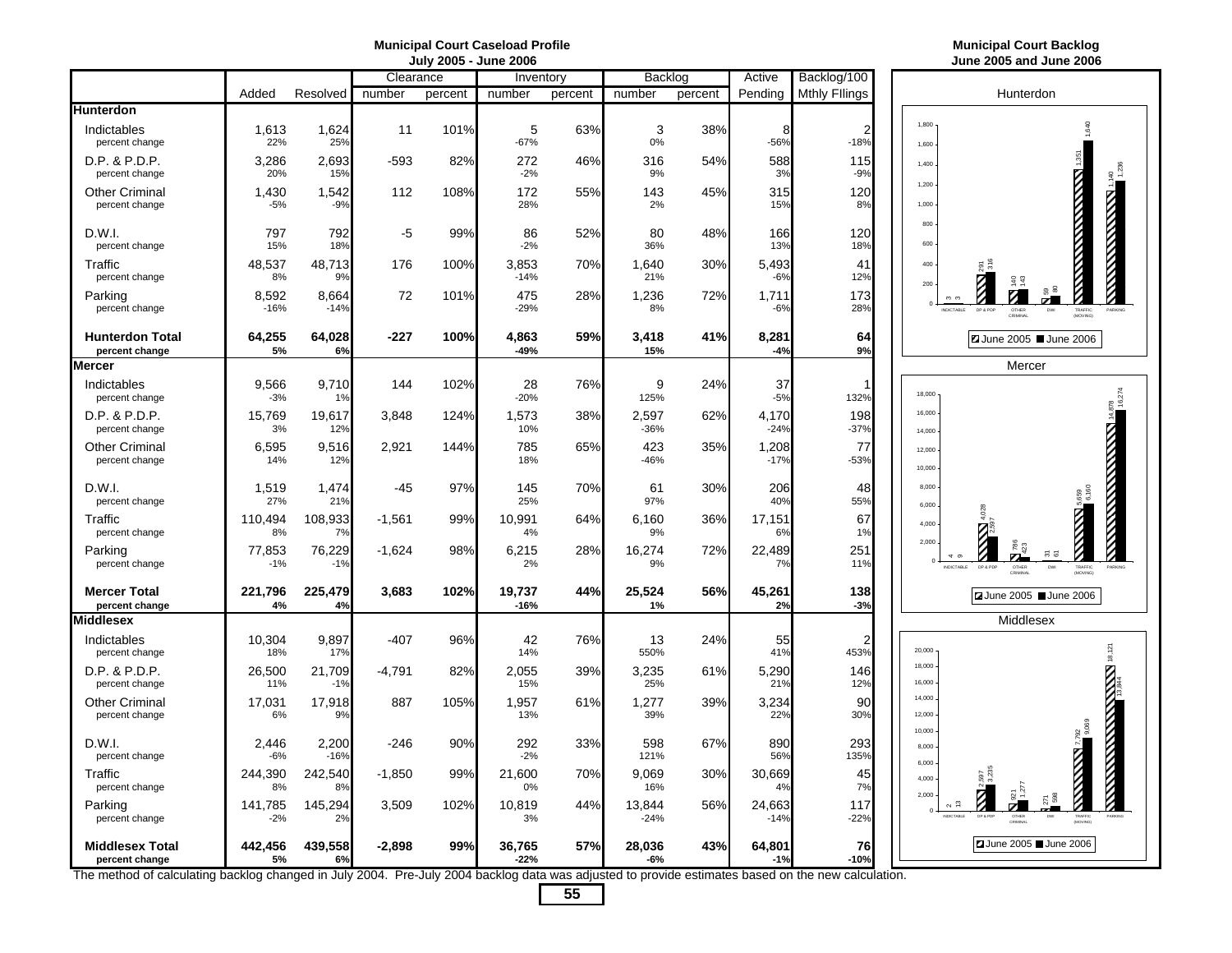## **July 2005 - June 2006 June 2005 and June 2006**

|                                         |                 |                 | Clearance |         | Inventory        |         | Backlog         |         | Active           | Backlog/100          |                                                                                                                 |
|-----------------------------------------|-----------------|-----------------|-----------|---------|------------------|---------|-----------------|---------|------------------|----------------------|-----------------------------------------------------------------------------------------------------------------|
|                                         | Added           | Resolved        | number    | percent | number           | percent | number          | percent | Pending          | <b>Mthly Fllings</b> | Monmouth                                                                                                        |
| <b>Monmouth</b>                         |                 |                 |           |         |                  |         |                 |         |                  |                      |                                                                                                                 |
| Indictables<br>percent change           | 13,011<br>$-4%$ | 12,805<br>$-4%$ | $-206$    | 98%     | 37<br>$-20%$     | 70%     | 16<br>0%        | 30%     | 53<br>$-15%$     | $\mathbf{1}$<br>4%   | $7.000 \cdot$<br>6,227<br>6,000                                                                                 |
| $D.P.$ & $P.D.P.$<br>percent change     | 31,101<br>$-1%$ | 27,650<br>$-2%$ | $-3,451$  | 89%     | 2,498<br>$-10%$  | 49%     | 2,614<br>$-14%$ | 51%     | 5,112<br>$-13%$  | 101<br>$-14%$        | 5.000                                                                                                           |
| <b>Other Criminal</b><br>percent change | 16,045<br>7%    | 19,265<br>6%    | 3,220     | 120%    | 1,632<br>$-3%$   | 64%     | 908<br>15%      | 36%     | 2.540<br>2%      | 68<br>8%             | 4,000                                                                                                           |
| D.W.I.<br>percent change                | 3,076<br>$-8%$  | 3,298<br>$-3%$  | 222       | 107%    | 372<br>$-11%$    | 59%     | 262<br>$-20%$   | 41%     | 634<br>$-15%$    | 102<br>$-14%$        | <b>WARRANT WARRANTS</b><br>3,000<br><b>EXAMPLE</b><br>2.000                                                     |
| Traffic<br>percent change               | 195,404<br>2%   | 197,552<br>2%   | 2.148     | 101%    | 17,441<br>$-6%$  | 76%     | 5,358<br>$-14%$ | 24%     | 22,799<br>$-8%$  | 33<br>$-15%$         | 1,000                                                                                                           |
| Parking<br>percent change               | 65,702<br>12%   | 64,525<br>15%   | $-1,177$  | 98%     | 5,370<br>$-9%$   | 60%     | 3,545<br>56%    | 40%     | 8,915<br>9%      | 65<br>40%            | $\frac{6}{10}$<br><b>INDICTABLE</b><br>DP & PDP<br>OTHER<br>TRAFFIC<br>PARKING<br>CRIMINAL<br><b>MOVING</b>     |
| <b>Monmouth Total</b><br>percent change | 324,339<br>3%   | 325,095<br>4%   | 756       | 100%    | 27,350<br>$-35%$ | 68%     | 12,703<br>0%    | 32%     | 40,053<br>$-5%$  | 47<br>$-3%$          | <b>Z</b> June 2005 June 2006                                                                                    |
| <b>Morris</b>                           |                 |                 |           |         |                  |         |                 |         |                  |                      | <b>Morris</b>                                                                                                   |
| Indictables<br>percent change           | 5,772<br>$-2%$  | 5,686<br>$-2%$  | -86       | 99%     | 18<br>20%        | 75%     | 6<br>$-33%$     | 25%     | 24<br>0%         | -1<br>$-32%$         | 6,000                                                                                                           |
| D.P. & P.D.P.<br>percent change         | 11,332<br>$-4%$ | 9,508<br>$-6%$  | $-1,824$  | 84%     | 882<br>1%        | 39%     | 1,376<br>12%    | 61%     | 2,258<br>7%      | 146<br>16%           | 5,000                                                                                                           |
| <b>Other Criminal</b><br>percent change | 13.625<br>8%    | 13.833<br>6%    | 208       | 102%    | 1.349<br>24%     | 73%     | 508<br>12%      | 27%     | 1.857<br>20%     | 45<br>4%             | 4.000                                                                                                           |
| D.W.I.<br>percent change                | 2,504<br>$-6%$  | 2,491<br>$-7%$  | $-13$     | 99%     | 265<br>$-15%$    | 45%     | 318<br>84%      | 55%     | 583<br>21%       | 152<br>96%           | 3,000<br>2.000                                                                                                  |
| Traffic<br>percent change               | 152,596<br>4%   | 150,458<br>3%   | $-2,138$  | 99%     | 11,802<br>$-2%$  | 70%     | 5,023<br>64%    | 30%     | 16,825<br>11%    | 40<br>58%            | 1,000                                                                                                           |
| Parking<br>percent change               | 58,594<br>$-2%$ | 57,627<br>$-2%$ | $-967$    | 98%     | 3,688<br>0%      | 60%     | 2,492<br>36%    | 40%     | 6,180<br>12%     | 51<br>39%            | σ ω<br>$\Omega$<br><b>INDICTABLE</b><br>DP & PDF<br>OTHER<br>TRAFFIC<br>MOVINGI                                 |
| <b>Morris Total</b><br>percent change   | 244,423<br>2%   | 239,603<br>1%   | -4,820    | 98%     | 18,004<br>$-32%$ | 65%     | 9,723<br>44%    | 35%     | 27,727<br>12%    | 48<br>41%            | ■ June 2005 ■ June 2006                                                                                         |
| Ocean                                   |                 |                 |           |         |                  |         |                 |         |                  |                      | Ocean                                                                                                           |
| Indictables<br>percent change           | 7,925<br>3%     | 7,901<br>3%     | $-24$     | 100%    | 9<br>$-10%$      | 90%     | -1<br>0%        | 10%     | 10<br>$-9%$      | $\mathbf 0$<br>$-3%$ | 3,000                                                                                                           |
| D.P. & P.D.P.<br>percent change         | 19,676<br>$-4%$ | 18,496<br>$-6%$ | $-1.180$  | 94%     | 1,690<br>$-19%$  | 60%     | 1.105<br>$-5%$  | 40%     | 2.795<br>$-14%$  | 67<br>$-1%$          | 2,500                                                                                                           |
| <b>Other Criminal</b><br>percent change | 14,035<br>12%   | 16,373<br>13%   | 2,338     | 117%    | 2,026<br>14%     | 84%     | 375<br>$-17%$   | 16%     | 2,401<br>8%      | 32<br>$-25%$         | 2.000                                                                                                           |
| D.W.I.<br>percent change                | 2,647<br>$-3%$  | 2,738<br>0%     | 91        | 103%    | 309<br>$-16%$    | 63%     | 183<br>3%       | 37%     | 492<br>$-10%$    | 83<br>5%             | <b><i><u>PARTICULAR PROPERTY</u></i></b><br><b>THE PRODUCTION OF A REAL PROPERTY</b><br>1,500<br>1,105<br>1,000 |
| Traffic<br>percent change               | 121,753<br>5%   | 121,296<br>4%   | -457      | 100%    | 11,972<br>4%     | 83%     | 2,387<br>$-9%$  | 17%     | 14,359<br>1%     | 24<br>$-13%$         | 500                                                                                                             |
| Parking<br>percent change               | 70,175<br>$-2%$ | 75,165<br>8%    | 4,990     | 107%    | 7,717<br>$-22%$  | 90%     | 821<br>$-60%$   | 10%     | 8,538<br>$-28%$  | 14<br>$-60%$         | E 23<br><b>INDICTABLE</b>                                                                                       |
| <b>Ocean Total</b><br>percent change    | 236,211<br>3%   | 241,969<br>5%   | 5,758     | 102%    | 23,723<br>$-13%$ | 83%     | 4,872<br>$-25%$ | 17%     | 28,595<br>$-11%$ | 25<br>$-27%$         | <b>Z</b> June 2005 June 2006                                                                                    |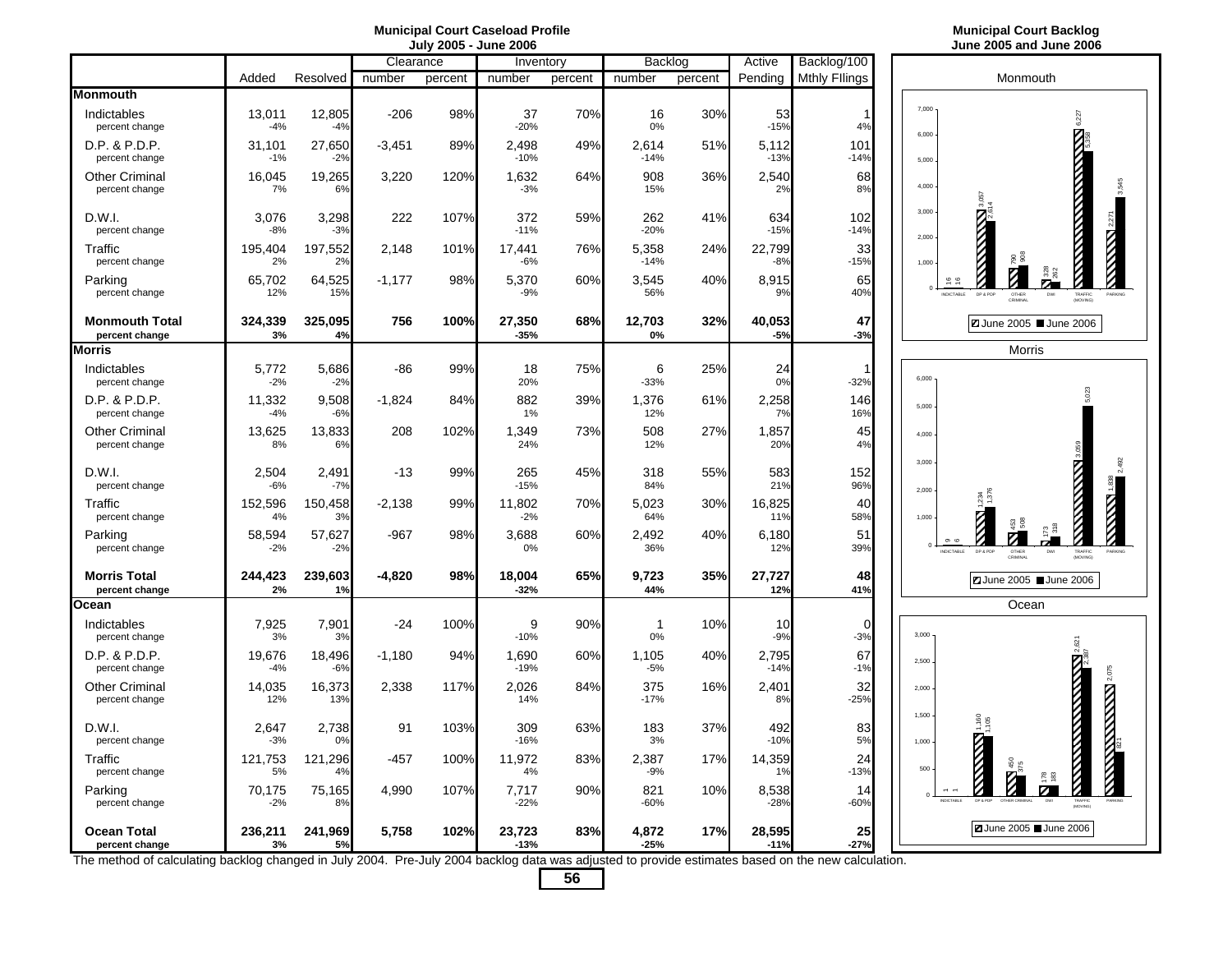## **July 2005 - June 2006 June 2005 and June 2006**

|                                         |                   |                  |           | UUIV LUUJ | $\sim$ vully love |         |                       |         |                  |                      |                            | <u>UUIIU LUUJ UIIU UL</u>                                             |
|-----------------------------------------|-------------------|------------------|-----------|-----------|-------------------|---------|-----------------------|---------|------------------|----------------------|----------------------------|-----------------------------------------------------------------------|
|                                         |                   |                  | Clearance |           | Inventory         |         | Backlog               |         | Active           | Backlog/100          |                            |                                                                       |
|                                         | Added             | Resolved         | number    | percent   | number            | percent | number                | percent | Pending          | <b>Mthly Fllings</b> |                            | Passaic                                                               |
| Passaic                                 |                   |                  |           |           |                   |         |                       |         |                  |                      |                            |                                                                       |
| Indictables<br>percent change           | 17,500<br>9%      | 17,334<br>11%    | $-166$    | 99%       | 31<br>$-82%$      | 40%     | 47<br>$-20%$          | 60%     | 78<br>$-67%$     | 3<br>$-27%$          | 20,000<br>18,000           |                                                                       |
| D.P. & P.D.P.<br>percent change         | 21,309<br>$-6%$   | 19,635<br>1%     | $-1,674$  | 92%       | 1,989<br>$-17%$   | 29%     | 4,930<br>$-25%$       | 71%     | 6,919<br>$-23%$  | 278<br>$-20%$        | 16,000                     |                                                                       |
| <b>Other Criminal</b><br>percent change | 13,391<br>1%      | 13,766<br>$-1%$  | 375       | 103%      | 1,273<br>5%       | 42%     | 1,794<br>$-16%$       | 58%     | 3,067<br>$-9%$   | 161<br>$-17%$        | 14,000<br>12.000<br>10,000 |                                                                       |
| D.W.I.<br>percent change                | 1,590<br>$-10%$   | 1,664<br>$-2%$   | 74        | 105%      | 205<br>1%         | 58%     | 149<br>$-10%$         | 42%     | 354<br>$-4%$     | 112<br>0%            | 8,000<br>6,000             | Ŋ                                                                     |
| Traffic<br>percent change               | 137,168<br>9%     | 131,792<br>7%    | $-5,376$  | 96%       | 13,006<br>4%      | 50%     | 13,192<br>61%         | 50%     | 26,198<br>26%    | 115<br>47%           | 4,000<br>2,000             |                                                                       |
| Parking<br>percent change               | 170,355<br>$-11%$ | 173,613<br>$-7%$ | 3,258     | 102%      | 13,475<br>$-11%$  | 46%     | 15,561<br>$-13%$      | 54%     | 29,036<br>$-12%$ | 110<br>$-1%$         |                            | S <sub>9</sub><br>INDICTABLE<br>DP & PDF<br>OTHER<br>CRIMINAL         |
| <b>Passaic Total</b><br>percent change  | 361,313<br>$-3%$  | 357,804<br>$-1%$ | $-3,509$  | 99%       | 29,979<br>3%      | 46%     | 35,673<br>2%          | 54%     | 65,652<br>$-1%$  | 118<br>5%            |                            | ZJune 2005 ■                                                          |
| Salem                                   |                   |                  |           |           |                   |         |                       |         |                  |                      |                            | Salem                                                                 |
| Indictables<br>percent change           | 2,864<br>18%      | 2,856<br>18%     | -8        | 100%      | 3<br>$-67%$       | 100%    | $\mathbf 0$           | 0%      | 3<br>$-67%$      | $\mathbf 0$          | 600                        |                                                                       |
| D.P. & P.D.P.<br>percent change         | 4,038<br>0%       | 4,303<br>2%      | 265       | 107%      | 306<br>17%        | 70%     | 129<br>$-32%$         | 30%     | 435<br>$-4%$     | 38<br>$-33%$         | 500                        |                                                                       |
| <b>Other Criminal</b><br>percent change | 1,680<br>0%       | 1,986<br>3%      | 306       | 118%      | 125<br>$-37%$     | 72%     | 48<br>20%             | 28%     | 173<br>$-27%$    | 34<br>20%            | 400                        |                                                                       |
| D.W.I.<br>percent change                | 434<br>1%         | 442<br>8%        | 8         | 102%      | 42<br>0%          | 58%     | 31<br>19%             | 42%     | 73<br>7%         | 86<br>18%            | 300<br>200                 | $\frac{1}{2}$                                                         |
| Traffic<br>percent change               | 23,829<br>$-3%$   | 23,823<br>$-3%$  | -6        | 100%      | 1,900<br>$-5%$    | 82%     | 428<br>$-18%$         | 18%     | 2,328<br>$-8%$   | 22<br>$-16%$         | 100                        | Ø                                                                     |
| Parking<br>percent change               | 2,121<br>31%      | 2,112<br>41%     | -9        | 100%      | 119<br>$-31%$     | 50%     | 120<br>76%            | 50%     | 239<br>0%        | 68<br>35%            | $\Omega$                   | $\circ$ $\circ$<br><b>INDICTABLE</b><br>DP & PDF<br>OTHER<br>CRIMINAL |
| <b>Salem Total</b><br>percent change    | 34,966<br>1%      | 35,522<br>1%     | 556       | 102%      | 2,495<br>$-44%$   | 77%     | 756<br>$-11%$         | 23%     | 3,251<br>$-8%$   | 26<br>$-12%$         |                            | Z June 2005 Ju                                                        |
| <b>Somerset</b>                         |                   |                  |           |           |                   |         |                       |         |                  |                      |                            | Somerset                                                              |
| Indictables<br>percent change           | 2,391<br>$-4%$    | 2,369<br>$-2%$   | $-22$     | 99%       | 5<br>0%           | 42%     | $\overline{7}$<br>17% | 58%     | 12<br>9%         | 21%                  | 3,000                      |                                                                       |
| D.P. & P.D.P.<br>percent change         | 6,555<br>4%       | 6,350<br>5%      | $-205$    | 97%       | 620<br>$-13%$     | 42%     | 847<br>$-6%$          | 58%     | 1,467<br>$-9%$   | 155<br>$-10%$        | 2,500                      |                                                                       |
| <b>Other Criminal</b><br>percent change | 4,427<br>21%      | 4,844<br>16%     | 417       | 109%      | 378<br>7%         | 71%     | 155<br>$-18%$         | 29%     | 533<br>$-2%$     | 42<br>$-33%$         | 2.000                      |                                                                       |
| D.W.I.<br>percent change                | 1,056<br>$-11%$   | 1,090<br>$-11%$  | 34        | 103%      | 130<br>$-6%$      | 59%     | 91<br>36%             | 41%     | 221<br>8%        | 103<br>52%           | 1,500<br>1,000             | うま                                                                    |
| Traffic<br>percent change               | 81,556<br>3%      | 81,486<br>1%     | $-70$     | 100%      | 6,554<br>$-7%$    | 71%     | 2,658<br>5%           | 29%     | 9,212<br>$-4%$   | 39<br>2%             | 500                        |                                                                       |
| Parking<br>percent change               | 25,991<br>15%     | 25,794<br>14%    | $-197$    | 99%       | 1,475<br>$-8%$    | 54%     | 1,246<br>43%          | 46%     | 2,721<br>10%     | 58<br>24%            |                            | $\circ$<br>INDICTARLE                                                 |
| <b>Somerset Total</b><br>percent change | 121,976<br>6%     | 121,933<br>4%    | -43       | 100%      | 9.162<br>-40%     | 65%     | 5,004<br>10%          | 35%     | 14,166<br>$-2%$  | 49<br>4%             |                            | Z June 2005 Ju                                                        |
|                                         |                   |                  |           |           |                   |         |                       |         |                  |                      |                            |                                                                       |

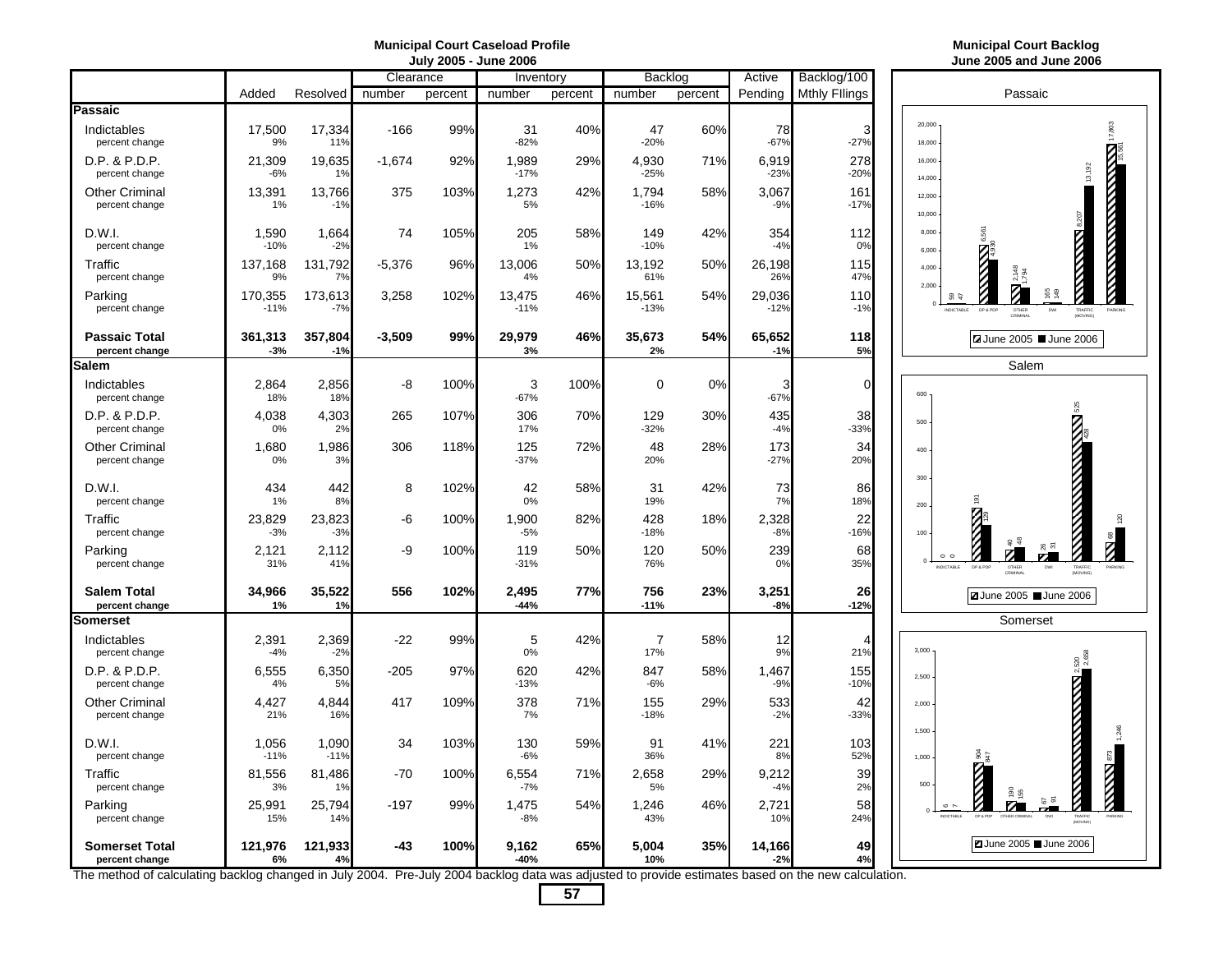| Municipal Court Caseload Profile | <b>Municipal Court Backlog</b> |
|----------------------------------|--------------------------------|
| luly 2005 - lune 2006            | June 2005 and June 2006        |



113

PARKING

13,445<br>2<br>2,545

PARKING

279<br>■362

PARKING

188

|                                         |                 |                  | Clearance |         | Inventory       |         | Backlog                |         | Active           | Backlog/100            |                                                                                                                                          |
|-----------------------------------------|-----------------|------------------|-----------|---------|-----------------|---------|------------------------|---------|------------------|------------------------|------------------------------------------------------------------------------------------------------------------------------------------|
|                                         | Added           | Resolved         | number    | percent | number          | percent | number                 | percent | Pending          | <b>Mthly Fllings</b>   | <b>Sussex</b>                                                                                                                            |
| <b>Sussex</b>                           |                 |                  |           |         |                 |         |                        |         |                  |                        |                                                                                                                                          |
| Indictables<br>percent change           | 1,533<br>$-5%$  | 1,483<br>$-5%$   | $-50$     | 97%     | 3<br>50%        | 30%     | $\overline{7}$<br>600% | 70%     | 10<br>233%       | 5<br>634%              | 900<br>800                                                                                                                               |
| D.P. & P.D.P.<br>percent change         | 3,898<br>1%     | 4,006<br>$-3%$   | 108       | 103%    | 383<br>14%      | 54%     | 331<br>$-1%$           | 46%     | 714<br>6%        | 102<br>$-2%$           | 700                                                                                                                                      |
| <b>Other Criminal</b><br>percent change | 1,994<br>$-16%$ | 2,002<br>$-18%$  | 8         | 100%    | 198<br>12%      | 58%     | 144<br>11%             | 42%     | 342<br>11%       | 87<br>31%              | <b>CONTINUES AND ACTION</b><br>600<br>500                                                                                                |
| D.W.I.<br>percent change                | 845<br>$-3%$    | 835<br>$-3%$     | $-10$     | 99%     | 100<br>$-15%$   | 52%     | 93<br>35%              | 48%     | 193<br>3%        | 132<br>39%             | 400<br>នី និ<br>300                                                                                                                      |
| Traffic<br>percent change               | 28,365<br>1%    | 28,518<br>1%     | 153       | 101%    | 2,304<br>$-12%$ | 75%     | 770<br>4%              | 25%     | 3,074<br>$-9%$   | 33<br>3%               | <b>CONTROLLED STATE</b><br>200<br>$\frac{5}{2}$ $\frac{4}{4}$<br>100                                                                     |
| Parking<br>percent change               | 2,884<br>$-9%$  | 2,861<br>$-9%$   | $-23$     | 99%     | 143<br>$-32%$   | 43%     | 188<br>66%             | 57%     | 331<br>3%        | 78<br>83%              | $\Omega$<br><b>INDICTABLE</b><br>DP & PD<br>OTHER<br>CRIMINAL                                                                            |
| <b>Sussex Total</b><br>percent change   | 39,519<br>-1%   | 39,705<br>$-2%$  | 186       | 100%    | 3.131<br>$-47%$ | 67%     | 1,533<br>11%           | 33%     | 4.664<br>$-4%$   | 47<br>12%              | <b>Z</b> June 2005 ■ June 2006                                                                                                           |
| Union                                   |                 |                  |           |         |                 |         |                        |         |                  |                        | Union                                                                                                                                    |
| Indictables<br>percent change           | 12,045<br>$-8%$ | 11,976<br>$-8%$  | $-69$     | 99%     | 12<br>$-40%$    | 35%     | 22<br>340%             | 65%     | 34<br>36%        | $\overline{2}$<br>380% | 16,000                                                                                                                                   |
| D.P. & P.D.P.<br>percent change         | 17,665<br>$-8%$ | 16,886<br>5%     | $-779$    | 96%     | 1.359<br>$-26%$ | 28%     | 3,576<br>$-29%$        | 72%     | 4,935<br>$-28%$  | 243<br>$-23%$          | 14,000<br>12,000                                                                                                                         |
| <b>Other Criminal</b><br>percent change | 10,806<br>20%   | 11,888<br>19%    | 1,082     | 110%    | 1,117<br>$-5%$  | 50%     | 1,137<br>$-16%$        | 50%     | 2,254<br>$-11%$  | 126<br>$-30%$          | 10,000                                                                                                                                   |
| D.W.I.<br>percent change                | 1.427<br>19%    | 1,406<br>16%     | $-21$     | 99%     | 121<br>4%       | 57%     | 92<br>67%              | 43%     | 213<br>25%       | 77<br>40%              | <b>BETWEEN SHARP</b><br>8,000<br>6,000                                                                                                   |
| Traffic<br>percent change               | 150,491<br>10%  | 155,772<br>18%   | 5,281     | 104%    | 12,507<br>$-5%$ | 74%     | 4,296<br>$-55%$        | 26%     | 16,803<br>$-26%$ | 34<br>$-59%$           | Ø<br>4,000<br>2,000                                                                                                                      |
| Parking<br>percent change               | 211,528<br>0%   | 212,568<br>$-1%$ | 1.040     | 100%    | 16,623<br>4%    | 57%     | 12,545<br>$-7%$        | 43%     | 29,168<br>$-1%$  | 71<br>$-7%$            | 55 23<br>. న<br>INDICTABLE<br><b>DWI</b><br>TRAFFIC<br>DP & PDF<br>OTHER<br>CRIMINAL                                                     |
| <b>Union Total</b><br>percent change    | 403,962<br>3%   | 410,496<br>6%    | 6,534     | 102%    | 31,739<br>8%    | 59%     | 21,668<br>$-26%$       | 41%     | 53,407<br>$-13%$ | 64<br>$-29%$           | ■ June 2005 ■ June 2006                                                                                                                  |
| Warren                                  |                 |                  |           |         |                 |         |                        |         |                  |                        | Warren                                                                                                                                   |
| Indictables<br>percent change           | 1,720<br>8%     | 1,690<br>9%      | $-30$     | 98%     | 6<br>200%       | 86%     | 1<br>$-67%$            | 14%     | 7<br>40%         | $-69%$                 | 1.600                                                                                                                                    |
| D.P. & P.D.P.<br>percent change         | 4,223<br>7%     | 3,470<br>3%      | -753      | 82%     | 219<br>$-28%$   | 41%     | 310<br>3%              | 59%     | 529<br>$-12%$    | 88<br>$-4%$            | 1,400                                                                                                                                    |
| <b>Other Criminal</b><br>percent change | 1,990<br>$-4%$  | 1,924<br>$-10%$  | -66       | 97%     | 266<br>33%      | 68%     | 125<br>17%             | 32%     | 391<br>27%       | 75<br>21%              | 1,200<br><b>THE REPORT OF THE PARTY OF THE PARTY OF THE PARTY OF THE PARTY OF THE PARTY OF THE PARTY OF THE PARTY OF THE PA</b><br>1,000 |
| D.W.I.<br>percent change                | 582<br>9%       | 570<br>9%        | $-12$     | 98%     | 42<br>$-44%$    | 43%     | 55<br>49%              | 57%     | 97<br>$-13%$     | 113<br>36%             | 800<br>600                                                                                                                               |
| Traffic<br>percent change               | 45,250<br>24%   | 44,353<br>23%    | -897      | 98%     | 3,554<br>$-2%$  | 71%     | 1,472<br>44%           | 29%     | 5,026<br>8%      | 39<br>17%              | 300<br>400<br>200                                                                                                                        |
| Parking<br>percent change               | 5,817<br>19%    | 5,665<br>17%     | $-152$    | 97%     | 233<br>12%      | 39%     | 362<br>30%             | 61%     | 595<br>22%       | 75<br>9%               | <b>INDICTABLE</b>                                                                                                                        |
| Warren Total<br>percent change          | 59,582<br>20%   | 57,672<br>19%    | $-1,910$  | 97%     | 4,320<br>-45%   | 65%     | 2,325<br>33%           | 35%     | 6,645<br>8%      | 47<br>11%              | ■ June 2005 ■ June 2006                                                                                                                  |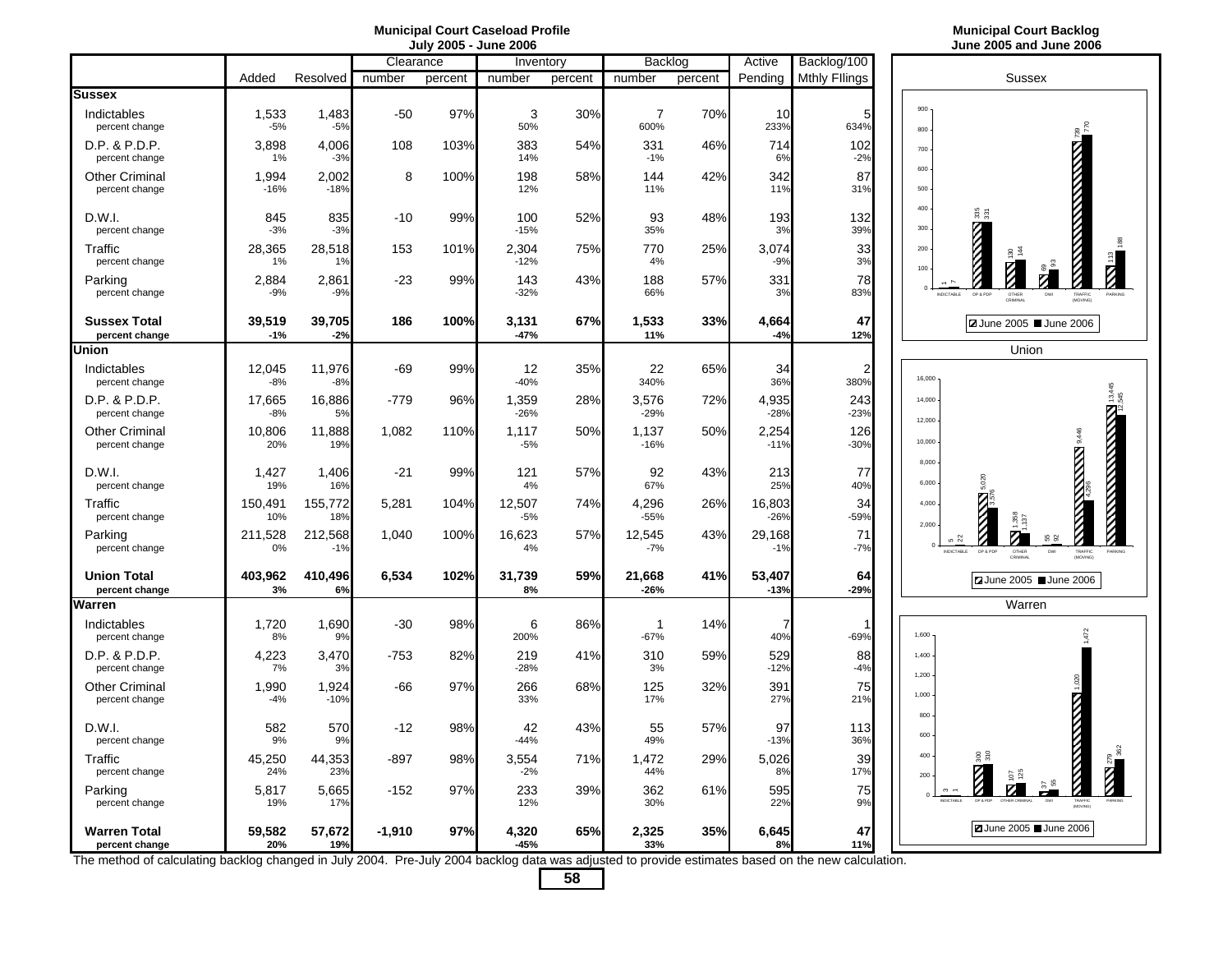|                                         |                    |                    |           |           | July 2005 - June 2006 |         |                  |         |                    |                      |                      |                                     | June 2005 and                             |
|-----------------------------------------|--------------------|--------------------|-----------|-----------|-----------------------|---------|------------------|---------|--------------------|----------------------|----------------------|-------------------------------------|-------------------------------------------|
|                                         |                    |                    |           | Clearance | Inventory             |         | Backlog          |         | Active             | Backlog/100          |                      |                                     |                                           |
|                                         | Added              | Resolved           | number    | percent   | number                | percent | number           | percent | Pending            | <b>Mthly Fllings</b> |                      |                                     | <b>State</b>                              |
| <b>State</b>                            |                    |                    |           |           |                       |         |                  |         |                    |                      |                      |                                     |                                           |
| Indictables<br>percent change           | 205,373<br>1%      | 201,817<br>0%      | $-3,556$  | 98%       | 570<br>$-15%$         | 70%     | 246<br>32%       | 30%     | 816<br>$-5%$       | 31%                  | 350,000 -<br>300,000 |                                     |                                           |
| D.P. & P.D.P.<br>percent change         | 390,872<br>1%      | 358,410            | $-32.462$ | 92%       | 29,534<br>$-6%$       | 42%     | 40,586<br>$-5%$  | 58%     | 70,120<br>$-6%$    | 125<br>$-7%$         | 250,000              |                                     |                                           |
| <b>Other Criminal</b><br>percent change | 244,376<br>8%      | 250,172            | 5,796     | 102%      | 23,992<br>0%          | 60%     | 16,022<br>$-3%$  | 40%     | 40,014<br>$-1%$    | 79<br>$-10%$         | 200,000              |                                     |                                           |
| D.W.I.<br>percent change                | 36,705<br>0%       | 36,802<br>$-1%$    | 97        | 100%      | 4,005<br>$-3%$        | 57%     | 3,000<br>36%     | 43%     | 7,005<br>11%       | 98<br>37%            | 150,000<br>100,000   |                                     |                                           |
| Traffic<br>percent change               | 2,655,019<br>5%    | 2,654,128<br>5%    | $-891$    | 100%      | 226,775<br>$-4%$      | 69%     | 103,121<br>6%    | 31%     | 329,896<br>$-1%$   | 47<br>1%             | 50,000               | 42,785<br>40,586                    | 16,591<br>16,022                          |
| Parking<br>percent change               | 2,888,956<br>$-1%$ | 2,923,503<br>$-2%$ | 34,547    | 101%      | 234,843<br>$-2%$      | 43%     | 317,563<br>$-1%$ | 57%     | 552,406<br>$-1%$   | 132<br>0%            |                      | 187<br>DP & PDP<br><b>NDICTABLE</b> | $\mathcal{L}$<br><b>OTHER</b><br>CRIMINAL |
| <b>State Total</b><br>percent change    | 6,421,301<br>2%    | 6,424,832<br>1%    | 3,531     | 100%      | 519,719<br>$-3%$      | 52%     | 480,538<br>0%    | 48%     | 1,000,257<br>$-1%$ | 90<br>$-2%$          |                      |                                     | $\blacksquare$ June 2005                  |



**July 2005 - June 2006 June 2005 and June 2006**

The method of calculating backlog changed in July 2004. Pre-July 2004 backlog data was adjusted to provide estimates based on the new calculation.

**Municipal Court Backlog Per 100 Monthly Filings**

**Municipal Court Caseload Profile Municipal Court Backlog**

**June 2006**

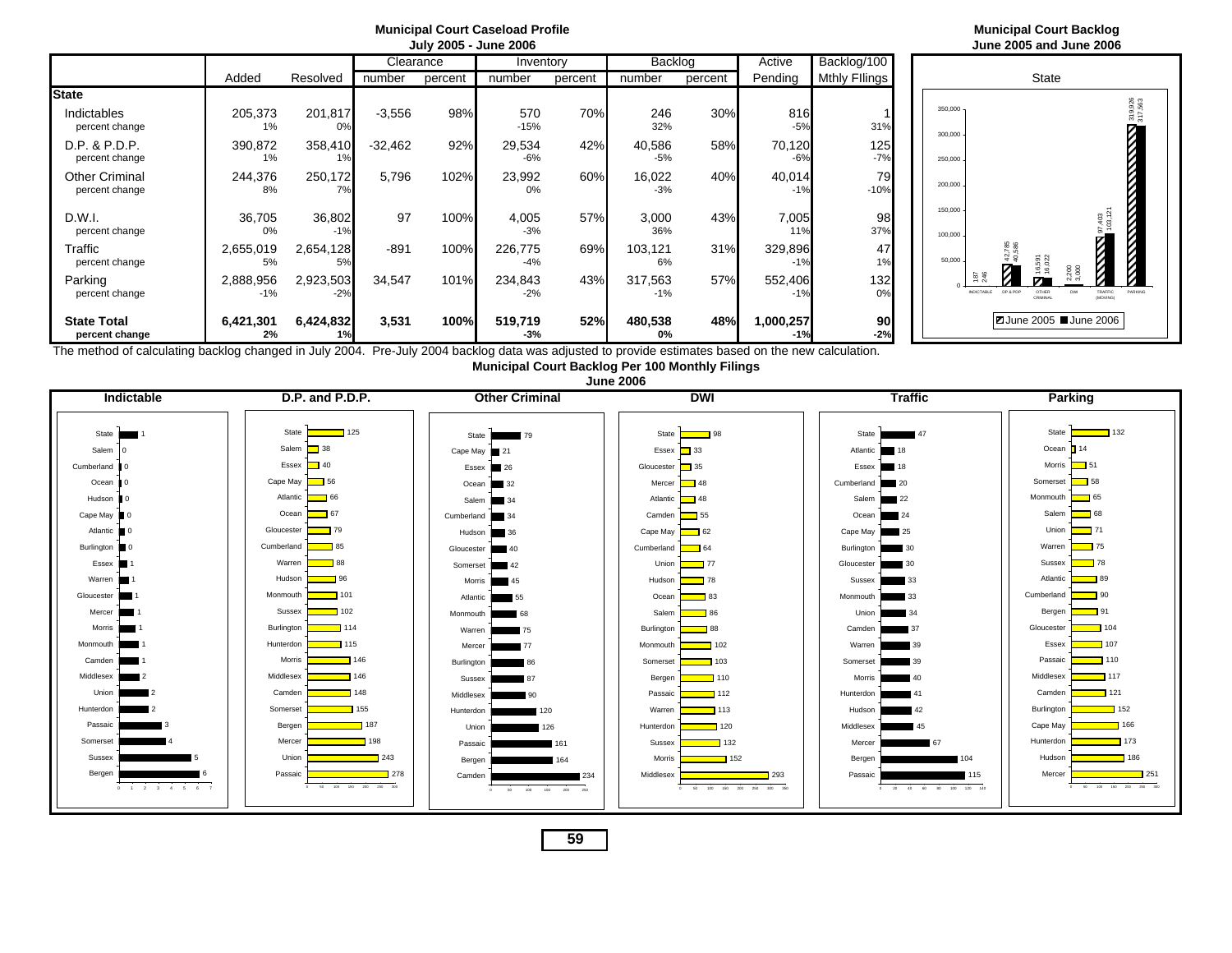|                                                 |                         |                     |                              |                              |                                                             |                         |                                          | <b>Probation Profile</b><br><b>June 2006</b> |                                                             |                        |                                                                          |                                                |                                                        |                                                |
|-------------------------------------------------|-------------------------|---------------------|------------------------------|------------------------------|-------------------------------------------------------------|-------------------------|------------------------------------------|----------------------------------------------|-------------------------------------------------------------|------------------------|--------------------------------------------------------------------------|------------------------------------------------|--------------------------------------------------------|------------------------------------------------|
|                                                 |                         |                     | <b>Adult Supervision</b>     |                              |                                                             |                         | <b>Community Service and Collections</b> |                                              |                                                             |                        |                                                                          | <b>Child Support Enforcement</b>               |                                                        |                                                |
|                                                 | Clients                 | Average             | Percent<br>Caseload Employed | Percent<br>Paid Or<br>Paying | Percent<br>Completed/<br>Performing<br>Community<br>Service |                         | Average<br>Clients Caseload              | Percent<br>Paid Or<br>Paying                 | Percent<br>Completed/<br>Performing<br>Community<br>Service | Active<br>Caseload     | <b>Percent Current</b><br>Obligations<br>Collected<br>October<br>to June | <b>Dollars Collected</b><br>October<br>to June | Collection<br>Goal<br>% chg<br>October<br>to September | Variance<br><b>Between</b><br>Actual &<br>Goal |
| <b>Atlantic</b>                                 |                         |                     |                              |                              |                                                             |                         |                                          |                                              |                                                             |                        |                                                                          |                                                |                                                        |                                                |
| Last Year<br><b>This Year</b><br>percent change | 2,753<br>2,694<br>$-2%$ | 106<br>104<br>$-2%$ | 78%<br>76%                   | 65%<br>66%                   | 48%<br>61%                                                  | 2,837<br>2,771<br>$-2%$ | 946<br>924<br>$-2%$                      | 39%<br>33%                                   | 25%<br>43%                                                  | 12,430<br>12,793<br>3% | 69%<br>70%                                                               | \$29,809,046<br>\$31,600,785<br>6.0%           | 5.3%                                                   | 0.7                                            |
| <b>Bergen</b>                                   |                         |                     |                              |                              |                                                             |                         |                                          |                                              |                                                             |                        |                                                                          |                                                |                                                        |                                                |
| Last Year                                       | 4,258                   | 112                 | 67%                          | 69%                          | 65%                                                         | 3,923                   | 490                                      | 23%                                          | 26%                                                         | 11,771                 | 74%                                                                      | \$54,709,242                                   |                                                        |                                                |
| <b>This Year</b>                                | 4,185                   | 110                 | 69%                          | 71%                          | 77%                                                         | 3,702                   | 463                                      | 20%                                          | 56%                                                         | 12,187                 | 75%                                                                      | \$58,534,309                                   | 7.4%                                                   | $-0.4$                                         |
| percent change<br><b>Burlington</b>             | $-2%$                   | $-2%$               |                              |                              |                                                             | $-6%$                   | $-6%$                                    |                                              |                                                             | 4%                     |                                                                          | 7.0%                                           |                                                        |                                                |
| Last Year<br><b>This Year</b>                   | 1,876<br>1,880          | 104<br>104          | 71%<br>70%                   | 64%<br>65%                   | 63%<br>65%                                                  | 3,691<br>3,557          | 923<br>889                               | 15%<br>18%                                   | 46%<br>48%                                                  | 15,175<br>15,642       | 72%<br>72%                                                               | \$47,023,395<br>\$49,164,480                   | 7.5%                                                   | $-2.9$                                         |
| percent change<br>Camden                        | 0%                      | 0%                  |                              |                              |                                                             | $-4%$                   | $-4%$                                    |                                              |                                                             | 3%                     |                                                                          | 4.6%                                           |                                                        |                                                |
| Last Year                                       | 5,695                   | 114                 | 70%                          | 55%                          | 50%                                                         | 3,187                   | 398                                      | 14%                                          | 46%                                                         | 32,659                 | 58%                                                                      | \$58,209,936                                   |                                                        |                                                |
| <b>This Year</b>                                | 5,893                   | 118                 | 70%                          | 56%                          | 47%                                                         | 2,747                   | 392                                      | 16%                                          | 45%                                                         | 33,381                 | 59%                                                                      | \$60,003,156                                   | 4.5%                                                   | $-1.4$                                         |
| percent change                                  | 3%                      | 3%                  |                              |                              |                                                             | $-14%$                  | $-1%$                                    |                                              |                                                             | 2%                     |                                                                          | 3.1%                                           |                                                        |                                                |
| <b>Cape May</b>                                 |                         |                     |                              |                              |                                                             |                         |                                          |                                              |                                                             |                        |                                                                          |                                                |                                                        |                                                |
| Last Year                                       | 859                     | 107                 | 82%                          | 74%                          | 67%                                                         | 499                     | 250                                      | 36%                                          | 54%                                                         | 3,839                  | 73%                                                                      | \$10,413,909                                   |                                                        |                                                |
| <b>This Year</b>                                | 898                     | 112                 | 76%                          | 74%                          | 75%                                                         | 406                     | 203                                      | 43%                                          | 40%                                                         | 3,815                  | 72%                                                                      | \$10,696,721                                   | 4.0%                                                   | $-1.3$                                         |
| percent change                                  | 5%                      | 5%                  |                              |                              |                                                             | $-19%$                  | $-19%$                                   |                                              |                                                             | $-1%$                  |                                                                          | 2.7%                                           |                                                        |                                                |
| <b>Cumberland</b>                               |                         |                     |                              |                              |                                                             |                         |                                          |                                              |                                                             |                        |                                                                          |                                                |                                                        |                                                |
| Last Year                                       | 1,194                   | 109                 | 64%                          | 60%                          | 48%                                                         | 2,688                   | 672                                      | 23%                                          | 33%                                                         | 14,050                 | 62%                                                                      | \$24,246,629                                   |                                                        |                                                |
| <b>This Year</b>                                | 1,281                   | 116                 | 62%                          | 59%                          | 39%                                                         | 2,701                   | 675                                      | 17%                                          | 33%                                                         | 14,214                 | 61%                                                                      | \$24,854,973                                   | 5.8%                                                   | $-3.3$                                         |
| percent change                                  | 7%                      | 7%                  |                              |                              |                                                             | 0%                      | 0%                                       |                                              |                                                             | 1%                     |                                                                          | 2.5%                                           |                                                        |                                                |
| <b>Essex</b>                                    |                         |                     |                              |                              |                                                             |                         |                                          |                                              |                                                             |                        |                                                                          |                                                |                                                        |                                                |
| Last Year                                       | 7,781                   | 94                  | 54%                          | 57%                          | 71%                                                         | 8,699                   | 791                                      | 17%                                          | 36%                                                         | 45,771                 | 56%                                                                      | \$77,402,645                                   |                                                        |                                                |
| <b>This Year</b>                                | 7,174                   | 86                  | 57%                          | 62%                          | 65%                                                         | 10,180                  | 925                                      | 16%                                          | 43%                                                         | 46,018                 | 57%                                                                      | \$81,719,553                                   | 4.2%                                                   | 1.4                                            |
| percent change<br>Gloucester                    | $-8%$                   | -8%                 |                              |                              |                                                             | 17%                     | 17%                                      |                                              |                                                             | 1%                     |                                                                          | 5.6%                                           |                                                        |                                                |
| Last Year                                       | 2,288                   | 109                 | 70%                          | 62%                          | 62%                                                         | 1,356                   | 339                                      | 22%                                          | 65%                                                         | 9,843                  | 68%                                                                      | \$27,338,523                                   |                                                        |                                                |
| <b>This Year</b>                                | 2,083                   | 99                  | 71%                          | 61%                          | 80%                                                         | 1,391                   | 348                                      | 21%                                          | 73%                                                         | 10,409                 | 68%                                                                      | \$29,168,197                                   | 7.3%                                                   | $-0.6$                                         |
| percent change                                  | $-9%$                   | -9%                 |                              |                              |                                                             | 3%                      | 3%                                       |                                              |                                                             | 6%                     |                                                                          | 6.7%                                           |                                                        |                                                |
| <b>Hudson</b>                                   |                         |                     |                              |                              |                                                             |                         |                                          |                                              |                                                             |                        |                                                                          |                                                |                                                        |                                                |
| Last Year                                       | 5,837                   | 110                 | 58%                          | 54%                          | 51%                                                         | 3,449                   | 431                                      | 28%                                          | 71%                                                         | 25,350                 | 64%                                                                      | \$51,810,291                                   |                                                        |                                                |
| <b>This Year</b>                                | 5,524                   | 104                 | 64%                          | 58%                          | 65%                                                         | 3,548                   | 444                                      | 28%                                          | 71%                                                         | 25,079                 | 65%                                                                      | \$54,442,913                                   | 4.0%                                                   | 1.1                                            |
| percent change                                  | $-5%$                   | -5%                 |                              |                              |                                                             | 3%                      | 3%                                       |                                              |                                                             | $-1%$                  |                                                                          | 5.1%                                           |                                                        |                                                |
| <b>Hunterdon</b>                                |                         |                     |                              |                              |                                                             |                         |                                          |                                              |                                                             |                        |                                                                          |                                                |                                                        |                                                |
| Last Year                                       | 577                     | 128                 | 85%                          | 73%                          | 68%                                                         | 276                     | 138                                      | 34%                                          | 36%                                                         | 1,944                  | 84%                                                                      | \$12,437,494                                   |                                                        |                                                |
| <b>This Year</b>                                | 655                     | 146                 | 81%                          | 77%                          | 50%                                                         | 314                     | 157                                      | 31%                                          | 52%                                                         | 2,011                  | 84%                                                                      | \$13,051,535                                   | 4.7%                                                   | 0.2                                            |
| percent change                                  | 14%                     | 14%                 |                              |                              |                                                             | 14%                     | 14%                                      |                                              |                                                             | 3%                     |                                                                          | 4.9%                                           |                                                        |                                                |
| <b>Mercer</b>                                   |                         |                     |                              |                              |                                                             |                         |                                          |                                              |                                                             |                        |                                                                          |                                                |                                                        |                                                |
| Last Year                                       | 3,070                   | 123                 | 66%                          | 57%                          | 59%                                                         | 2,827                   | 707                                      | 18%                                          | 30%                                                         | 16,285                 | 61%                                                                      | \$34,041,194                                   |                                                        |                                                |
| <b>This Year</b>                                | 3,905                   | 156                 | 59%                          | 45%                          | 65%                                                         | 3,073                   | 768                                      | 16%                                          | 35%                                                         | 16,375                 | 62%                                                                      | \$36,143,914                                   | 6.6%                                                   | $-0.4$                                         |
| percent change                                  | 27%                     | 27%                 |                              |                              |                                                             | 9%                      | 9%                                       |                                              |                                                             | 1%                     |                                                                          | 6.2%                                           |                                                        |                                                |